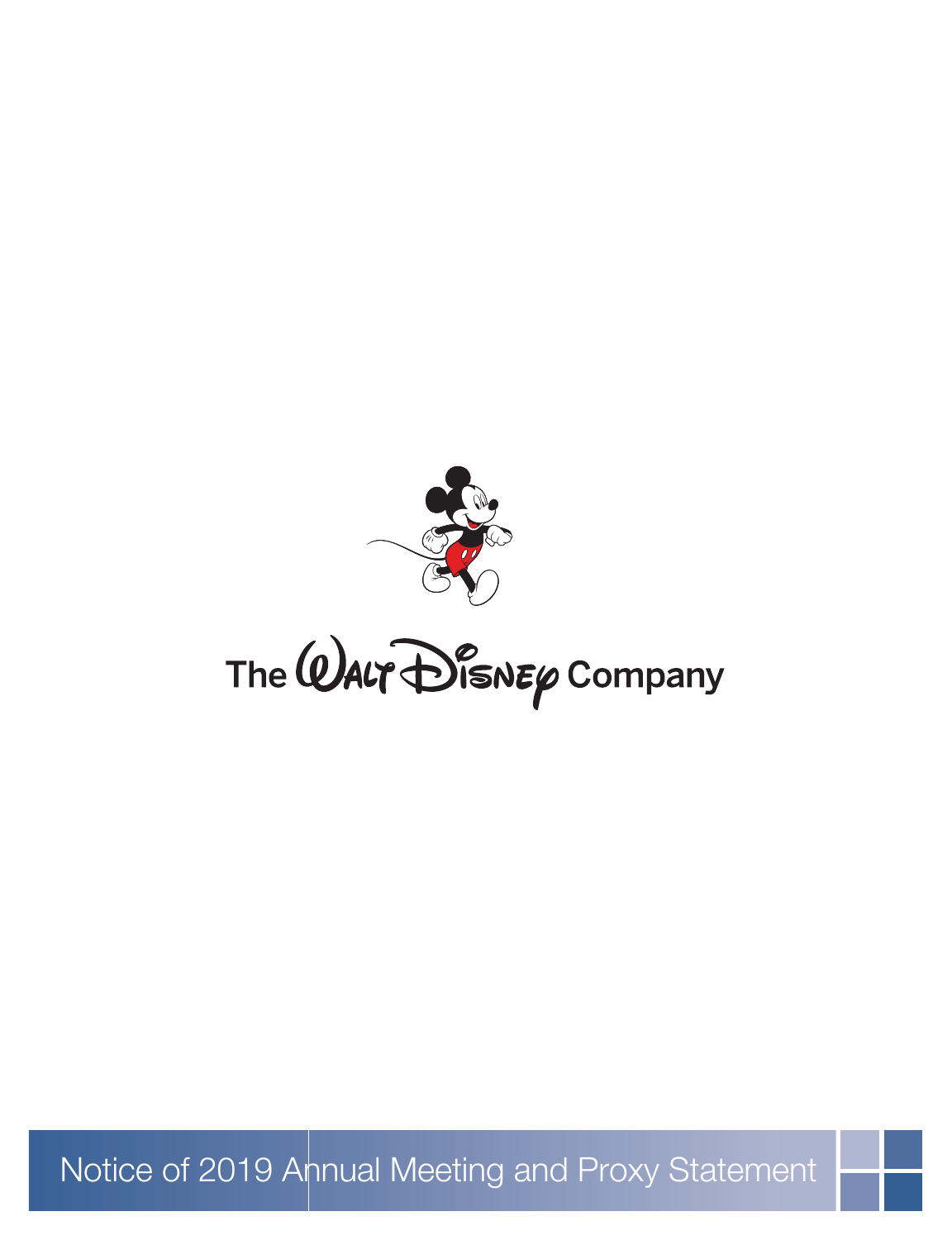

January 11, 2019

Dear Fellow Shareholder,

I am pleased to invite you to our 2019 Annual Meeting of shareholders, which will be held on Thursday, March 7, 2019, at 10 a.m. at the Stifel Theatre in St. Louis, Missouri.

21DEC201818175107

21DEC201818175107

At the meeting, we will be electing nine members of our Board of Directors. We will also be considering ratification of the selection of PricewaterhouseCoopers LLP as our independent registered public accountants, an advisory vote to approve executive compensation, and two shareholder proposals.

You may vote your shares using the Internet or the telephone by following the instructions on page 70 of the proxy statement. Of course, you may also vote by returning a proxy card or voting instruction form if you received a paper copy of this proxy statement.

If you wish to attend the meeting in person, you will need to obtain an admission ticket in advance. You can obtain a ticket by following the instructions on page 71 of the proxy statement. If you cannot attend the meeting, you can still listen to the meeting, which will be webcast and available on our Investor Relations website.

Thank you very much for your continued interest in The Walt Disney Company.

Sincerely,

Robert G. Sy

Robert A. Iger Chairman and Chief Executive Officer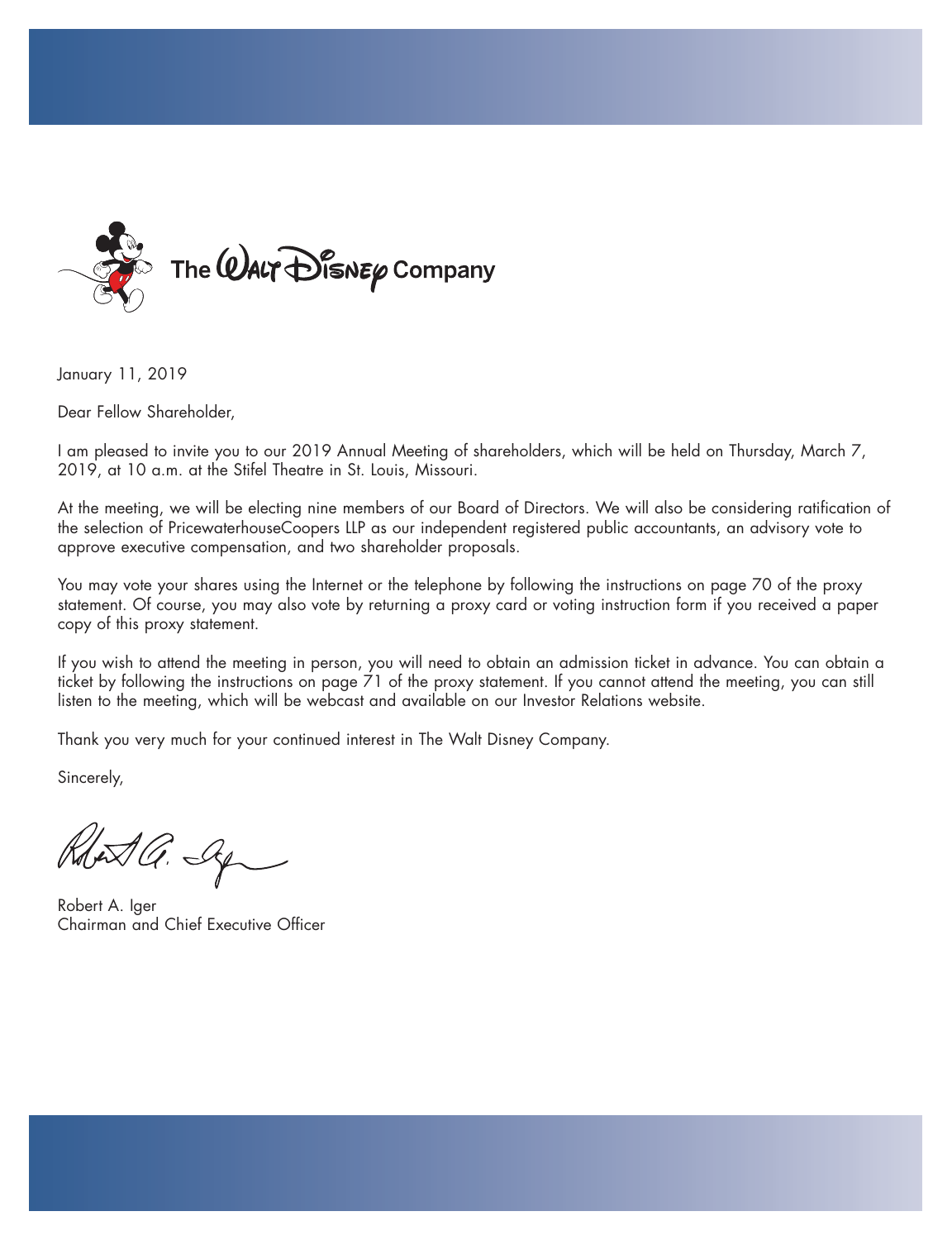# The Walt Disney Company Notice of 2019 Annual Meeting

The 2019 Annual Meeting of shareholders of The Walt Disney Company will be held:

The Stifel Theatre 1400 Market Street St. Louis, Missouri 63103 Thursday, March 7, 2019 10:00 a.m. Local Time

#### **The items of business are:**

- 1. Election of the nine nominees named in the proxy statement as Directors, each for a term of one year.
- 2. Ratification of the appointment of PricewaterhouseCoopers LLP as the Company's independent registered public accountants for fiscal 2019.

21DEC201818175477

- 3. Consideration of an advisory vote to approve executive compensation.
- 4. Consideration of up to two shareholder proposals, if presented.

Shareholders of record of Disney common stock (NYSE: DIS) at the close of business on January 7, 2019, are entitled to vote at the meeting and any postponements or adjournments of the meeting. A list of these shareholders is available at the offices of the Company in Burbank, California.

As previously announced, Disney has entered into an Amended and Restated Agreement and Plan of Merger (the ''Merger Agreement''), dated as of June 20, 2018, among Disney, Twenty-First Century Fox, Inc., TWDC Holdco 613 Corp. (''New Disney''), WDC Merger Enterprises I, Inc., and WDC Merger Enterprises II, Inc. Subject to the terms and conditions set forth in the Merger Agreement, Disney will, upon closing of the transactions contemplated by the Merger Agreement, become a wholly-owned subsidiary of New Disney. If the transactions close prior to March 7, 2019, the meeting held on March 7, 2019 will be the 2019 Annual Meeting of shareholders of New Disney and this notice of meeting will be deemed to have been provided in respect of the 2019 Annual Meeting of shareholders of New Disney. In such case, shareholders of Disney as of the Record Date will be entitled to attend the 2019 Annual Meeting of shareholders of New Disney, and votes cast by shareholders of Disney in proxy or in person will constitute instructions to Disney (as the sole shareholder of New Disney as of the Record Date) to vote its shares of New Disney at the meeting. **Disney will in that case vote its shares of New Disney in proportion to the votes cast by Disney shareholders.**

The closing of the transactions contemplated by the Merger Agreement is subject to the satisfaction or waiver of the conditions set forth in the Merger Agreement and there can be no assurance as to when or if the transactions will close.

January 11, 2019 Burbank, California

**Alan N. Braverman** Senior Executive Vice President, General Counsel and Secretary

### **Important Notice Regarding the Availability of Proxy Materials for the Shareholder Meeting to be Held on March 7, 2019**

The proxy statement and annual report to shareholders and the means to vote by Internet are available at *www.ProxyVote.com/Disney*.

### **Your Vote is Important**

Please vote as promptly as possible by using the Internet or telephone or by signing, dating and returning the Proxy Card mailed to those who receive paper copies of this proxy statement.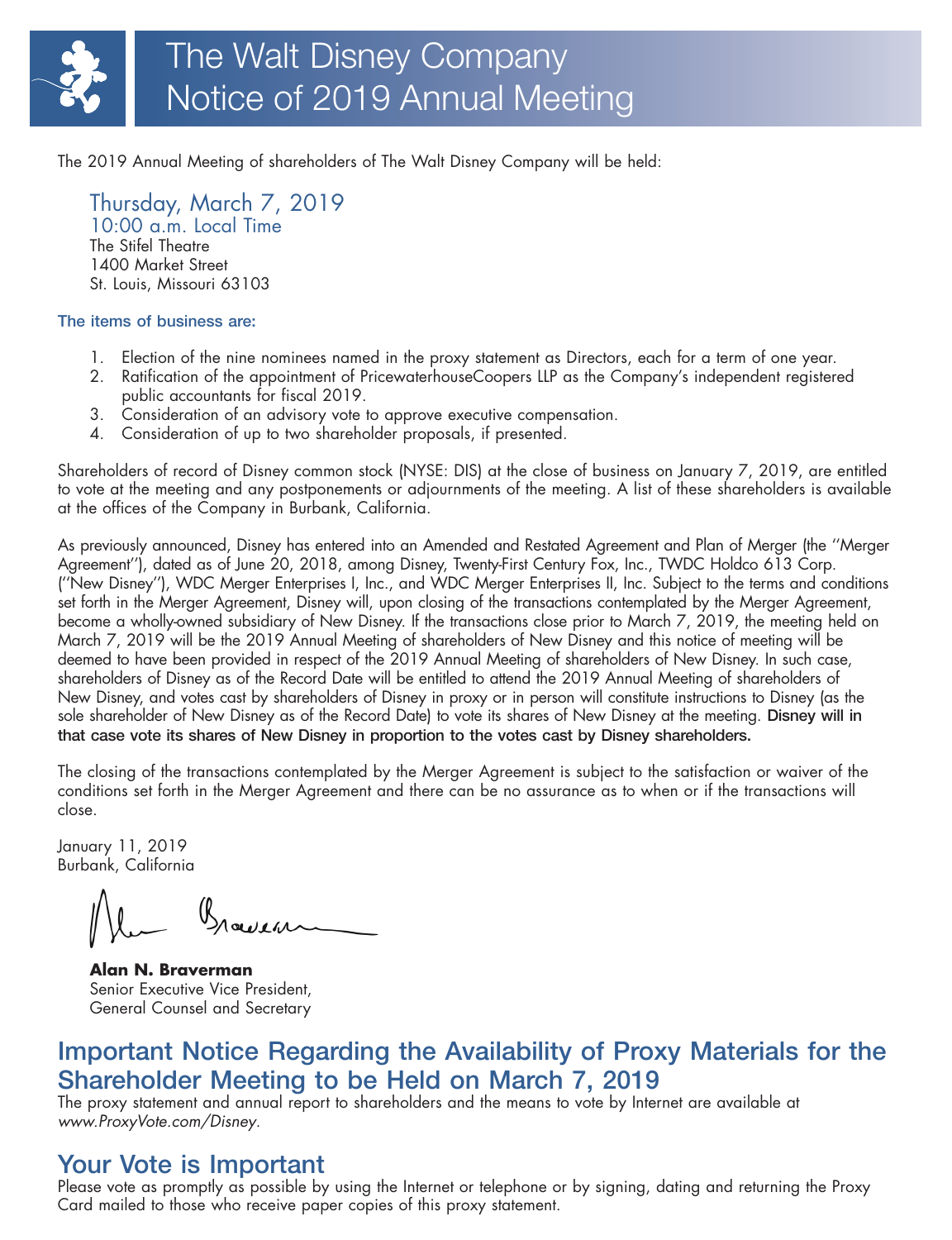# Table of Contents

| <b>Proxy Summary</b>                          |     |
|-----------------------------------------------|-----|
| <b>Corporate Governance and Board Matters</b> | 11  |
|                                               |     |
|                                               |     |
|                                               |     |
|                                               |     |
|                                               |     |
| <b>Director Compensation</b>                  | 18  |
| <b>Executive Compensation</b>                 | 21  |
|                                               |     |
|                                               |     |
|                                               |     |
| <b>Audit-Related Matters</b>                  | 58  |
|                                               |     |
|                                               |     |
|                                               |     |
| <b>Items to Be Voted On</b>                   | 60  |
|                                               |     |
|                                               |     |
|                                               |     |
|                                               | 70  |
| Information About Voting and the Meeting      |     |
|                                               |     |
|                                               |     |
| <b>Other Information</b>                      | 72  |
|                                               |     |
|                                               |     |
|                                               |     |
|                                               |     |
| Annex A — Reconciliation of Non-GAAP Measures | A-1 |

The Walt Disney Company (500 South Buena Vista Street, Burbank, California 91521) is providing you with this proxy statement relating to its 2019 Annual Meeting of shareholders. We began mailing a notice on January 11, 2019 containing instructions on how to access this proxy statement and our annual report online, and we also began mailing a full set of the proxy materials to shareholders who had previously requested delivery of the materials in paper copy. References to ''the Company'', ''Disney'' or ''our'' in this Proxy Statement refer to The Walt Disney Company (or, unless the context otherwise requires, with respect to events occurring after the completion of the transactions contemplated by the Merger Agreement, to New Disney (as each such term is defined in the foregoing Notice of 2019 Annual Meeting)) and, as applicable, its consolidated subsidiaries.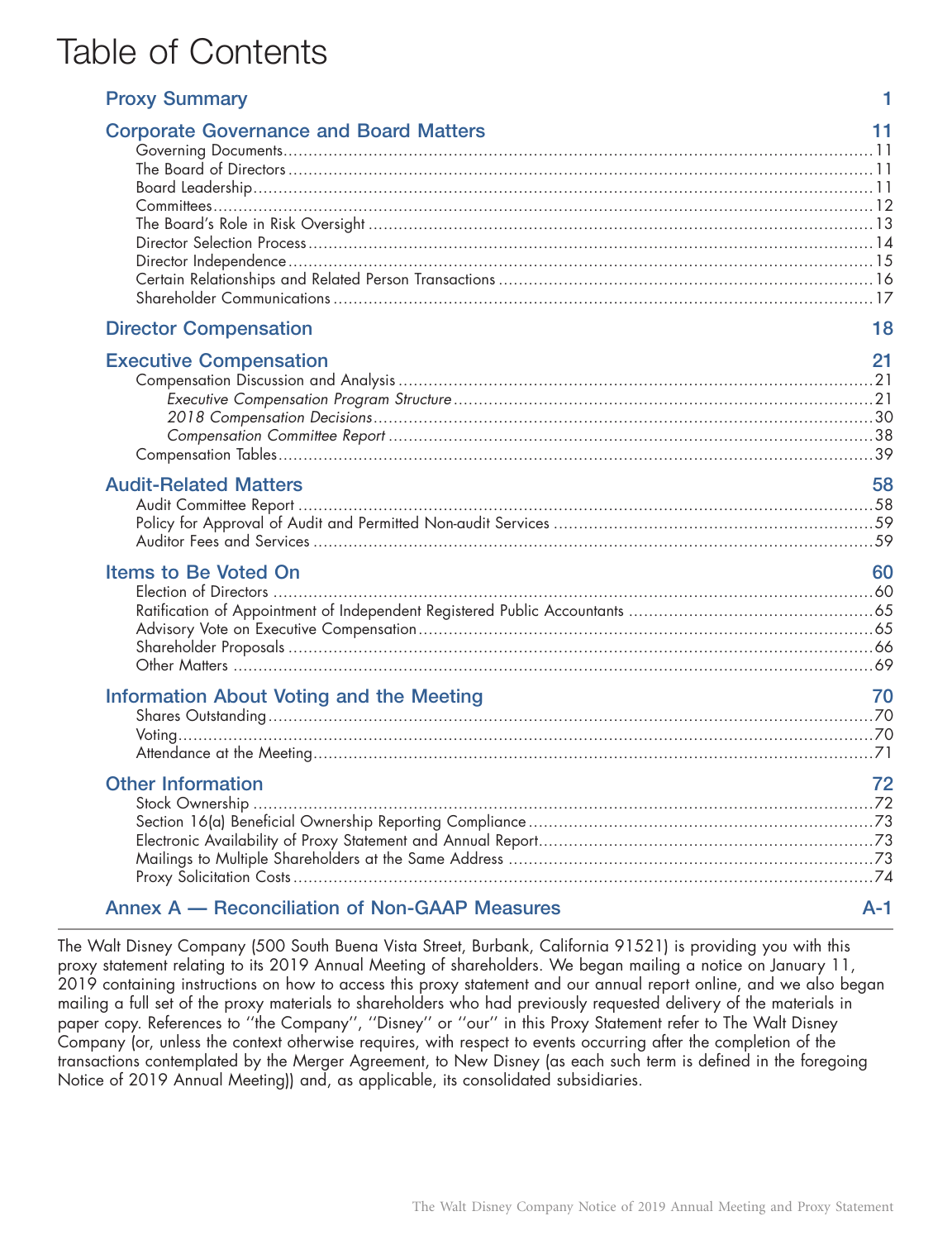### Proposals to be Voted On

The following proposals will be voted on at the Annual Meeting of shareholders.

|                                                                                                                                                                          |                                                                              | For More Information | <b>Board Recommendation</b>  |
|--------------------------------------------------------------------------------------------------------------------------------------------------------------------------|------------------------------------------------------------------------------|----------------------|------------------------------|
| Proposal 1: Election of nine directors<br>Susan E. Arnold<br>Mary T. Barra<br>Safra A. Catz<br>Francis A. deSouza<br>Michael Froman                                      | Robert A. Iger<br>Maria Elena Lagomasino<br>Mark G. Parker<br>Derica W. Rice | Pages 60 to 64       | $\sqrt{\ }$ For Each Nominee |
| Proposal 2:<br>Ratification of appointment of independent registered public accountants                                                                                  |                                                                              | Page 65              | $\sqrt{}$ For                |
| Proposal 3:<br>Advisory resolution on executive compensation                                                                                                             |                                                                              | Pages 65 to 66       | $\sqrt{}$ For                |
| Proposal 4:<br>Shareholder proposal requesting an annual report disclosing information<br>regarding the Company's lobbying policies and activities                       |                                                                              | Pages 66 to 68       | $X$ Against                  |
| Proposal 5:<br>Shareholder proposal requesting a report on use of additional cyber security<br>and data privacy metrics in determining compensation of senior executives |                                                                              | Pages 68 to 69       | $X$ Against                  |

You may cast your vote in any of the following ways:







instruction form or eard, voter instruction<br>notice. in form or notice. form or notice.



and signed proxy card



21DEC201818175849

### Attendance at the Meeting

If you plan to attend the meeting, you must be a shareholder on the record date and obtain an admission ticket in advance following the instructions set forth on page 71 of this proxy statement. Tickets will be available to registered and beneficial owners and up to one guest accompanying each registered or beneficial owner if permitted. These tickets will also be valid for purposes of attending the 2019 annual meeting of shareholders of New Disney, which will be held in lieu of the 2019 Disney annual meeting if the transactions contemplated by the Merger Agreement close prior to March 7, 2019.

Requests for admission tickets will be processed in the order in which they are received and must be requested no later than 11:59 p.m. Eastern Time on March 6, 2019. Please note that seating is limited and requests for tickets will be accepted on a first-come, first-served basis. On the day of the meeting, each shareholder will be required to present valid picture identification such as a driver's license or passport with their admission ticket. Seating will begin at 9:00 a.m. and the meeting will begin promptly at 10:00 a.m. Large bags, backpacks, suitcases, briefcases, cameras, cell phones, recording devices and other electronic devices will not be permitted at the meeting. You will be required to enter through a security checkpoint before being granted access to the meeting.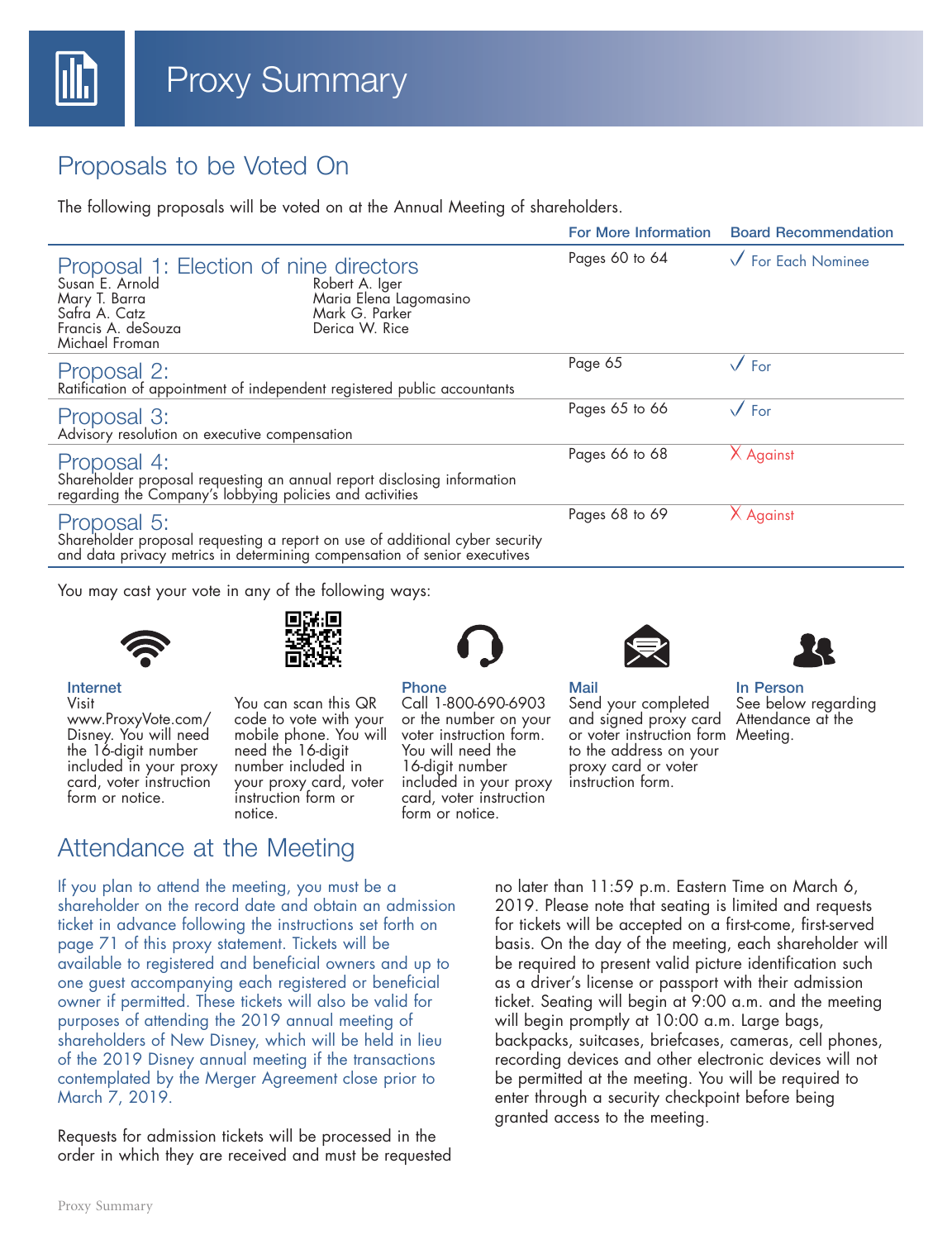This summary provides highlights of certain information in this proxy statement. As it is only a summary, please review the complete proxy statement and 2018 annual report before you vote.

**Annual compensation for fiscal 2018 reflected strong financial performance including record revenue, net income and earnings per share while we continued to position the Company for future growth, including through the agreement to acquire 21st Century Fox and continued development of our direct-to-consumer strategy.**

**Following last year's vote on the advisory resolution on executive compensation, the Board undertook extensive engagement with investors regarding the results of that vote and the Board and Mr. Iger agreed to more rigorous performance standards for stock units awarded to Mr. Iger in late 2017.**

The Board responded to investor feedback regarding Mr. Iger's performance-based equity award by increasing the rigor of performance tests.

### 2018 Shareholder Engagement

In December 2017, in connection with our agreement to acquire businesses of 21st Century Fox (the ''21CF Acquisition''), the Board concluded that Mr. Iger was the best person to lead Disney through the acquisition and integration of 21st Century Fox and reached an agreement to extend Mr. Iger's tenure as Chairman and Chief Executive Officer through December 2021. As part of that agreement, the Board increased Mr. Iger's annual salary, increased his target annual incentive bonus and target long-term incentive award once the 21CF Acquisition is completed, awarded him restricted stock units and awarded him performance-based restricted stock units that are conditioned on completion of the 21CF Acquisition.

**21DEC201818175849**

At our 2018 annual shareholder meeting, 52% of the shares cast voted against the advisory resolution on executive compensation. As part of our ongoing dialogue with investors, the Compensation Committee undertook extensive engagement with shareholders in order to fully understand concerns with our compensation practices.

Investor feedback in these discussions coalesced around the terms of the performancebased equity award made in connection with the extension of Mr. Iger's tenure, and concerns that performance requirements should be more rigorous given the magnitude of the award. In response to this feedback, the Board acting on the recommendation of the Compensation Committee approved, and Mr. Iger agreed, to increase the rigor of the performance test for the performance-based equity award. These changes are summarized on pages 9 to 10 of this summary and described in detail on pages 30 to 31 of the proxy statement.

The Board believes that these changes serve to further align Mr. Iger's earning opportunity with shareholder value creation and underscore Mr. Iger's and the Board's confidence that our current strategic direction will generate value for shareholders.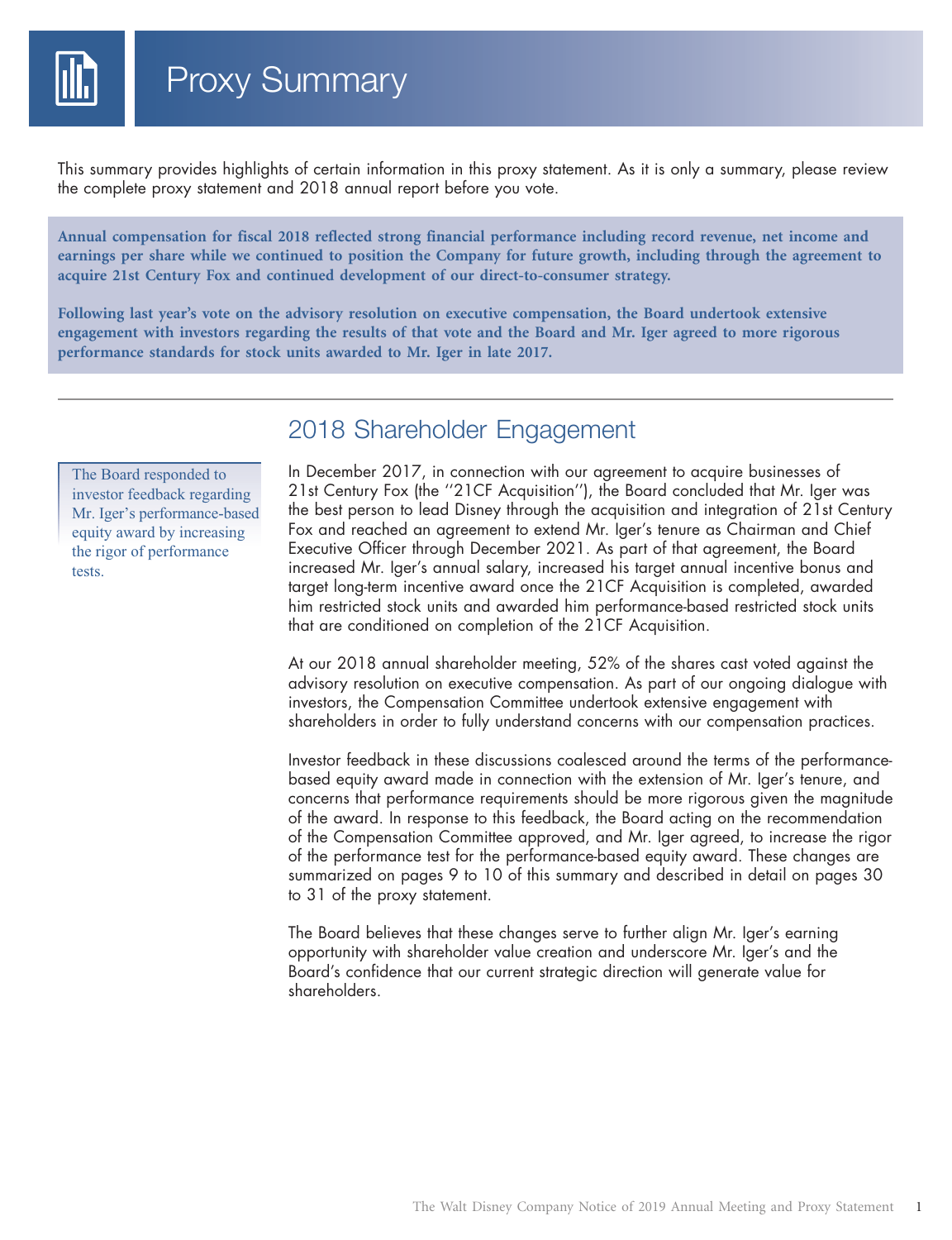### Fiscal 2018 Performance

EPS, net income and revenue grew over the three-year period ending fiscal 2018.

In fiscal 2018 Disney delivered record revenue, net income and diluted earnings per share (EPS), with higher segment operating income driven by increases at Parks and Resorts and Studio Entertainment, partially offset by decreases at Media Networks and Consumer Products & Interactive Media.

Strategically, Disney agreed to the 21CF Acquisition and continued development of our direct-to-consumer business, including the highly anticipated launch of our Disneybranded streaming service.

Our fiscal 2018 performance was not only strong on a year-over-year basis, but also generally compared favorably to the strong performance in fiscal 2016, a year which uniquely benefited from the successful relaunch of the Star Wars franchise. EPS, net income and revenue all grew between fiscal 2016 and fiscal 2018 at compound annual growth rates (CAGR) of 21% for EPS, 16% for net income and 3% for revenue. Adjusting for the non-recurring impact of tax reform and gains from real estate sales in fiscal 2018, EPS and net income grew between fiscal 2016 and fiscal 2018 at CAGRs of 10% for EPS and 6% for net income.



#### Fiscal 2016 Through Fiscal 2018 Performance



**\$10,484 \$12,598**







**\$ in Millions**

**\$14,000 \$12,000**



For a reconciliation of segment operating income to net income, and net income and EPS to net income and EPS excluding the non-recurring impact of tax reform and gains from real estate, see Annex A.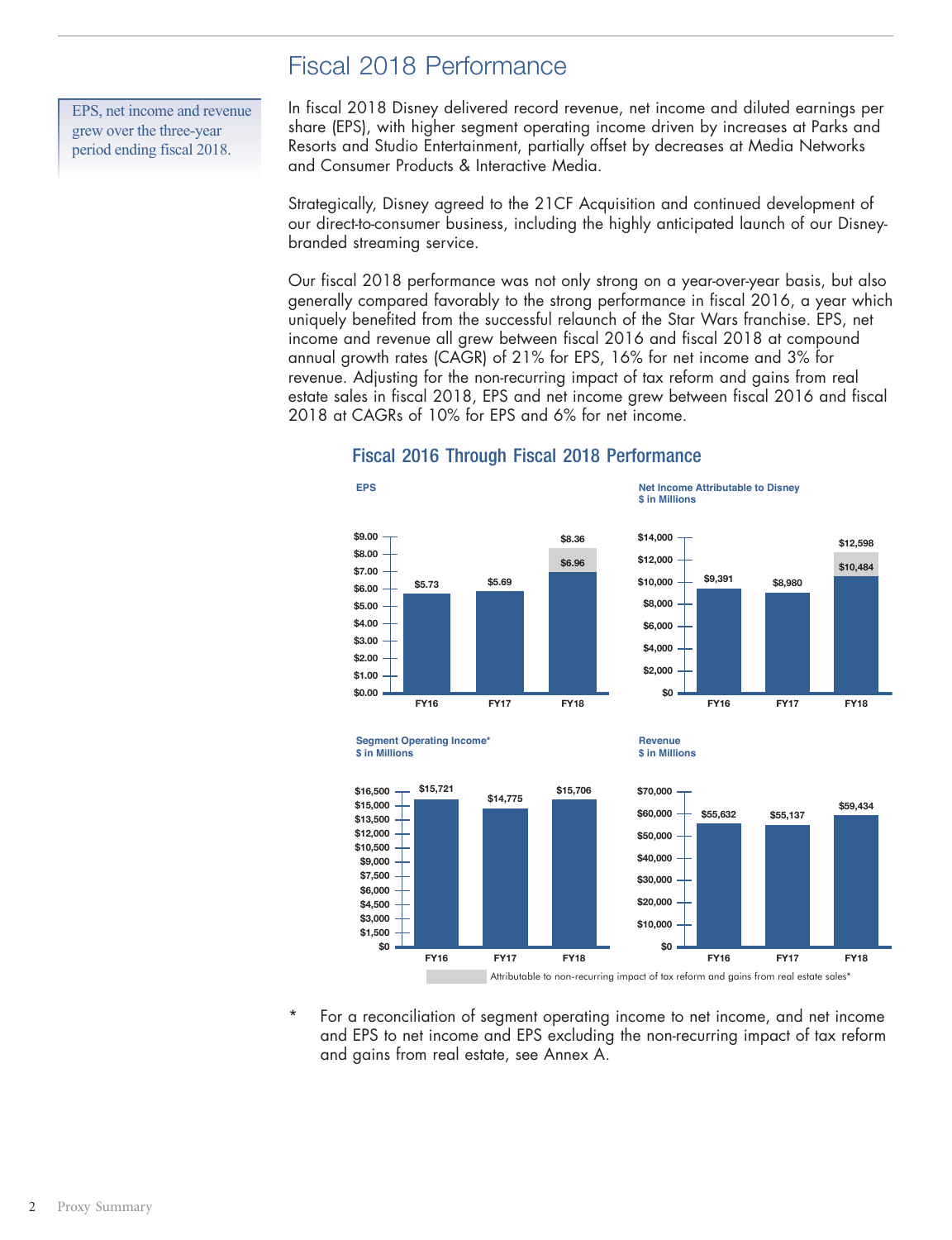In fiscal 2018 at Parks and Resorts, record segment operating income was due to growth at both our domestic and international operations. The increase domestically was due to higher guest spending and volumes. Internationally, the increase was due to higher guest spending and volumes in Paris and Hong Kong. In fiscal 2018, the Studio also generated record operating income. This was due to the exceptional performance of our theatrical releases driven by *Black Panther, Star Wars: The Last Jedi, Avengers: Infinity War* and *Incredibles 2*. The decrease at Media Networks was due to lower advertising revenue, higher losses from Hulu and BAMTech as we continue to invest in these businesses and contractual rate increases for sports programming. The decrease at Consumer Products & Interactive Media was primarily due to lower income from licensing activities and a decrease in comparable store sales at our retail business.

The Company's long-term record of strong performance is reflected in one-, five- and ten-year total shareholder returns (TSRs) that outperformed the S&P 500, by 116 percentage points in the case of the ten-year TSR.



five- and ten-year periods. Disney's total shareholder return exceeded both the S&P 500 and our Media Industry Peers over one-,

> We also outperformed our Media Industry Peers (used for benchmarking purposes as described on page 21) over the same periods.



\*Market cap-weighted TSR for The Walt Disney Company, CBS, 21st Century Fox, Viacom and Comcast. Time Warner is excluded due to its acquisition by AT&T during 2018.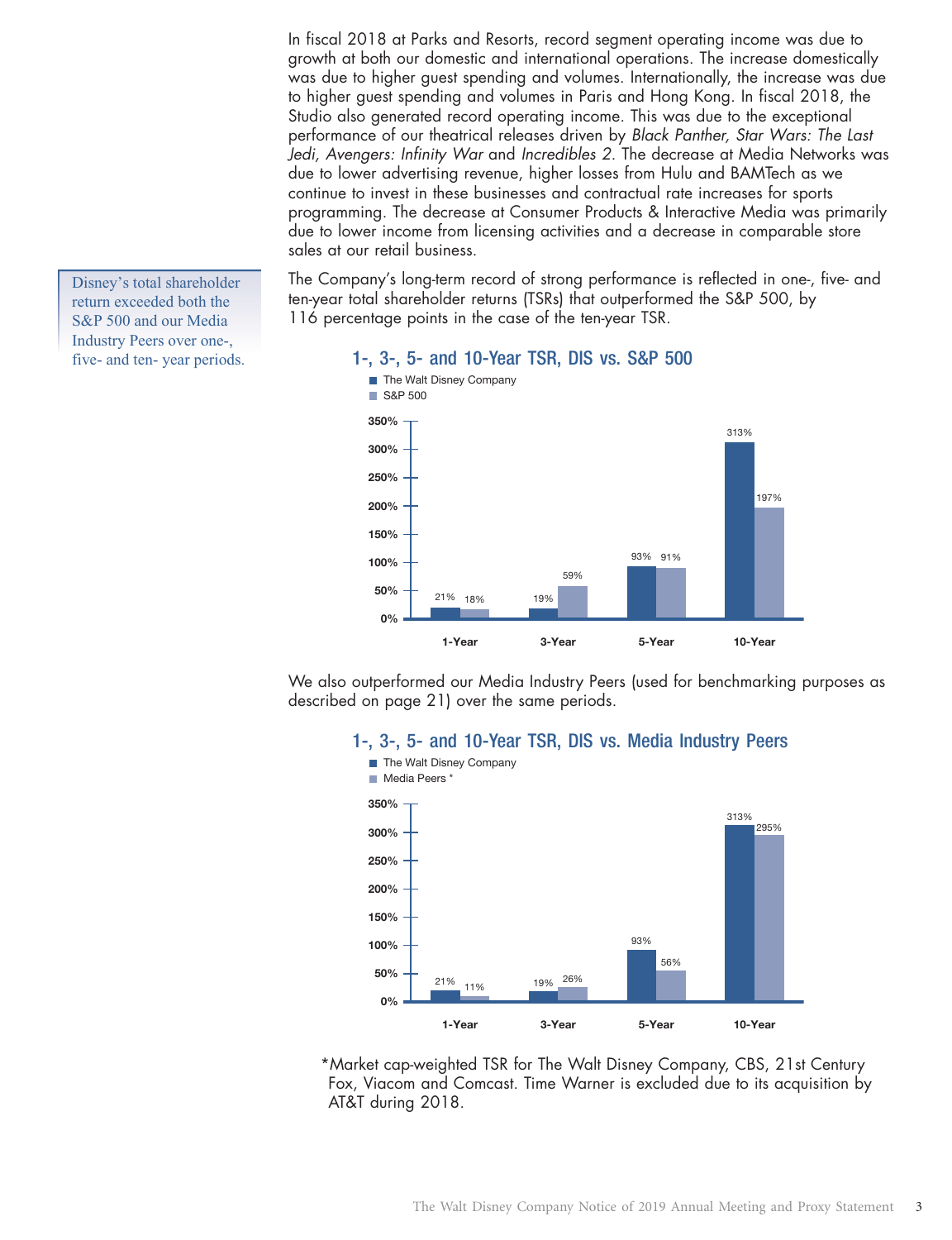This outperformance for the one-, five- and ten-year periods is even greater if Disney itself is excluded from the Media Industry Peers, as the TSR for the other companies was 5%, 36% and 284% for those periods.

 $J_{\mathbf{A}}$ The Compensation Committee has structured compensation so that 90% of the CEO's target compensation is contingent on the Company's financial results and the performance of Disney stock.

### Compensation Structure and Philosophy

The Compensation Committee firmly believes in pay for performance. Again in fiscal 2018, 90% of Mr. Iger's target annual total direct compensation depended on the Company's financial results and the performance of Disney stock, creating close alignment between his incentives and shareholder value creation.

Base salary is the only fixed element of Mr. Iger's annual compensation. Substantially all other annual compensation breaks into the following performance-based categories:

- A performance-based annual cash bonus opportunity that is:
	- (a) 70% dependent on achievement of performance against four financial measures (segment operating income, adjusted EPS, after-tax free cash flow and return on invested capital), all of which the Compensation Committee believes have driven long-term shareholder value creation; and
	- (b) 30% dependent on the Compensation Committee's assessment of individual contributions toward achievement of qualitative goals tied to the Company's strategic priorities.
- An annual equity award, which for the Chief Executive Officer is comprised of 50% options and 50% performance-based units. The realized option value depends on the performance of Disney stock and the realized performance-unit value depends on three-year achievement of relative TSR and EPS performance.

## Fiscal 2018 Chief Executive Officer Compensation

Over the course of his tenure as Chief Executive Officer, Mr. Iger has delivered spectacular financial performance and created significant shareholder value, driven by key strategic moves and exceptional execution.

Since fiscal 2005, Disney has achieved exceptional financial performance highlighted by:

• 13% compounded annual growth in income from continuing operations attributable to Disney (12% adjusted for the non-recurring impact of tax reform and gains from real estate sales in fiscal 2018):



#### Income from Continuing Operations Attributable to Disney

\*For a reconciliation of income from continuing operations attributable to Disney to income from continuing operations attributable to Disney excluding the non-recurring impact of tax reform and gains from real estate sales, see Annex A.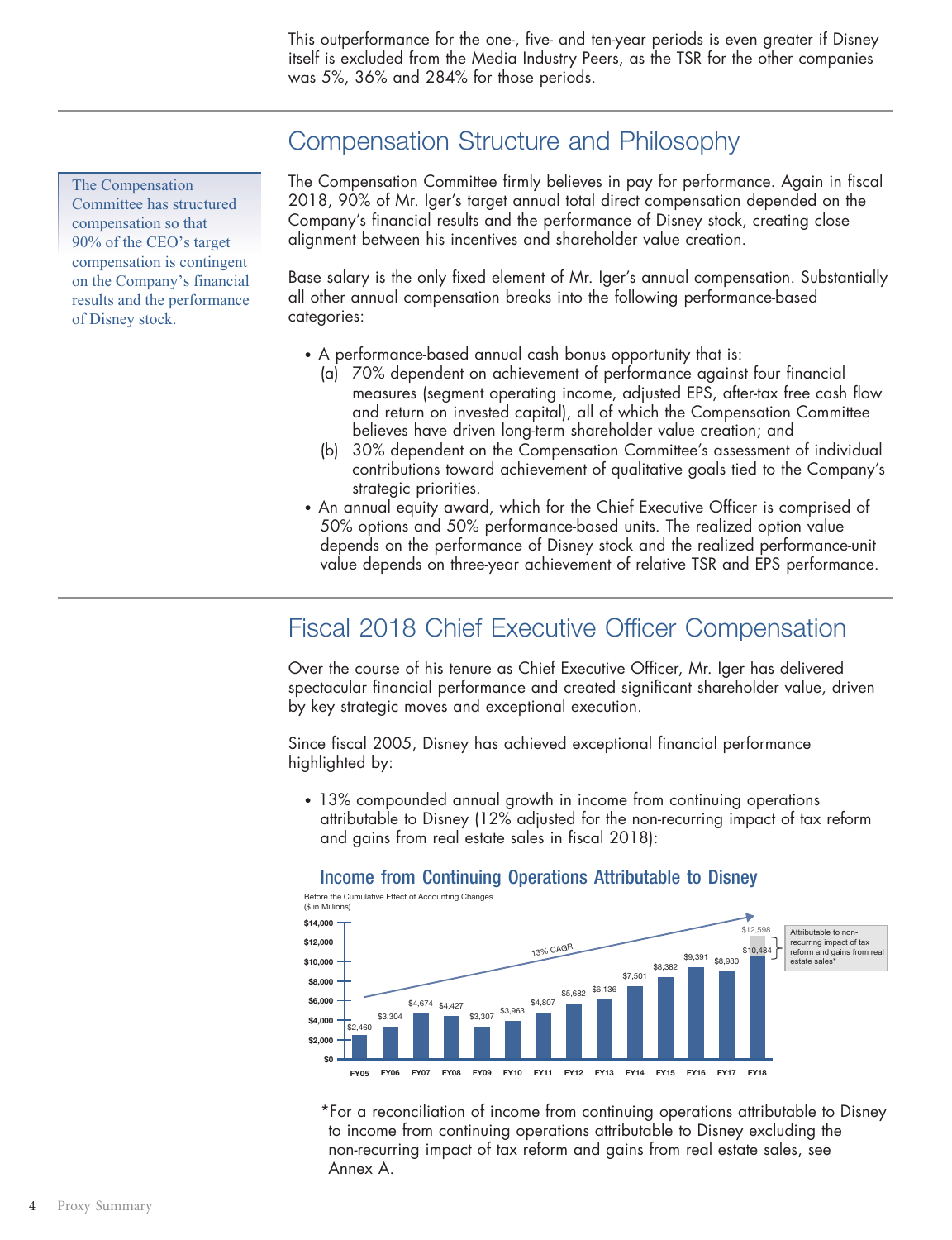• 16% compounded annual growth in EPS (15% adjusted for the non-recurring impact of tax reform and gains from real estate sales in fiscal 2018):



\*For a reconciliation of EPS to EPS excluding the non-recurring impact of tax reform and gains from real estate sales for 2018, see Annex A.

• 485% increase in total shareholder return:

#### Total Shareholder Return



• This marked significant outperformance relative to the S&P 500 and Media Industry Peers, whose total returns increased 212% and 259% respectively, over this period:



\*Market cap-weighted TSR for The Walt Disney Company, CBS, 21st Century Fox, Viacom and Comcast. Time Warner is excluded due to its acquisition by AT&T during 2018.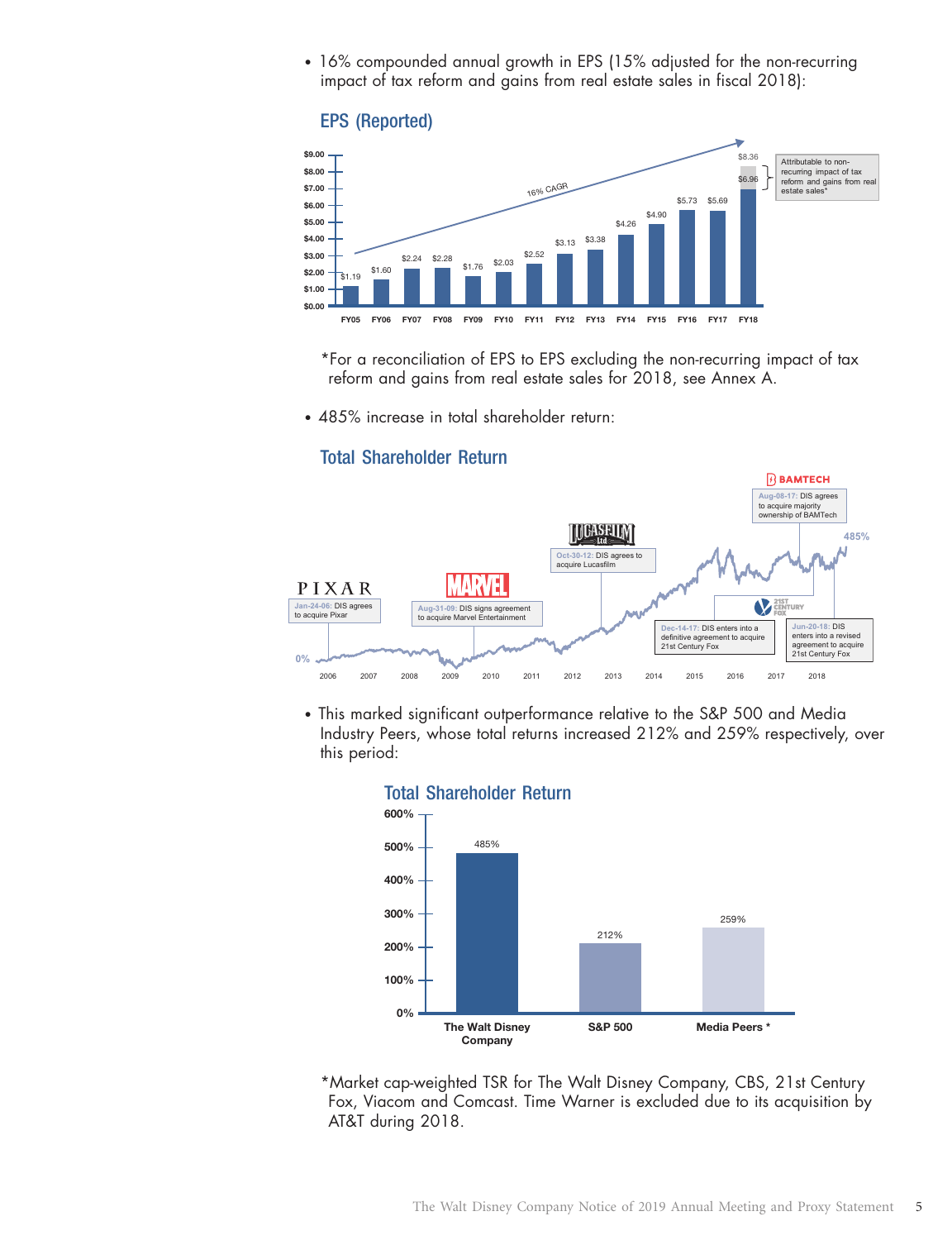Against the backdrop of this track record of consistent strong performance, the Compensation Committee made the following decisions with respect to Mr. Iger's annual compensation for fiscal 2018.

Salary: The Compensation Committee raised Mr. Iger's annual salary from \$2.5 million to \$3.0 million in connection with his contract extension. Base salary remains only 7% of Mr. Iger's total annual compensation (i.e., excluding the equity award associated with extension of his employment agreement), in-line with last year.

Annual Equity Awards: The Compensation Committee left the value of Mr. Iger's annual equity award for fiscal 2018 approximately equal to the values for the last six fiscal years. Half of the equity award is in the form of performance-based stock units and half is in the form of stock options.

Non-Equity Incentive Plan Compensation: Mr. Iger's performance-based cash bonus of \$18.0 million (compared to \$15.2 million for fiscal 2017) reflects performance against the four financial performance measures and qualitative goals as discussed below:

• *Financial Performance Measures*: The Compensation Committee sets performance ranges for the four financial performance measures that are used to determine 70% of each named executive officer's bonus award early in the fiscal year. In establishing these ranges for fiscal 2018, the Committee increased the overall level of the ranges for adjusted EPS and adjusted after-tax free cash flow to provide incentives for overall growth. The Committee recognized the significant capital investments in BAMTech and Parks and Resorts, and therefore reduced the overall level of the ranges for adjusted segment operating income and adjusted return on invested capital.

This performance resulted in performance factors that ranged from 133% to 146% across the four measures, and the weighted average of the four financial performance factors was 139%.



In comparing actual performance for fiscal 2018 to the performance ranges, the Compensation Committee adjusted for the impacts of: recurring and non-recurring tax-reform benefits recorded in fiscal 2018, gains on the sale of real estate and property rights, restructuring and impairment charges, a one-time \$1,000 employee bonus, expenses related to the 21CF Acquisition, expenses related to content development for direct-to-consumer streaming services and

BAMTech and Parks. The Compensation Committee set financial performance ranges for fiscal 2018 designed to provide incentives for overall growth while recognizing the significant capital investments in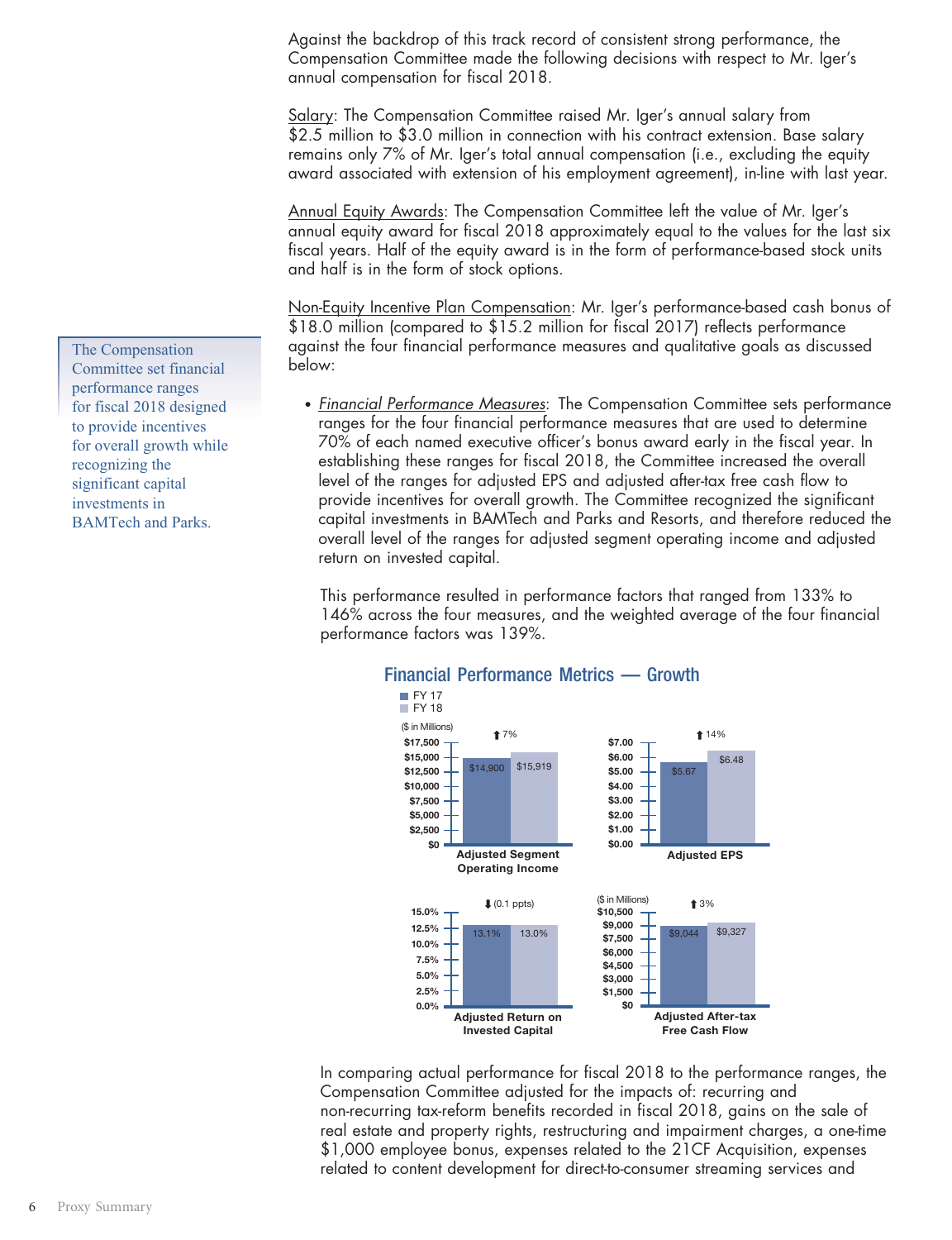foregone revenue from content licensing attributable to the revised distribution strategy.

• *Other Performance Factor*: In setting the other performance factor for Mr. Iger, the Compensation Committee considered Mr. Iger's outstanding leadership in developing the strategic direction of the Company, highlighted by the pending 21CF Acquisition, the development of a direct-to-consumer strategy and the related reorganization of the Company, as well as outstanding studio performance, the successful launch of ESPN+, and record operating results at our parks and resorts. Taking all this into account, the Compensation Committee applied a factor of 175% for Mr. Iger's qualitative performance in fiscal 2018.

The achievement of strong financial performance while executing transformative strategic change for future growth led the Committee to increase Mr. Iger's incentive bonus award by \$2.8 million compared to the award in fiscal 2017. Despite this increase, Mr. Iger's 2018 bonus is well below the level he received in the three years prior to fiscal 2017, in both dollar amount and relative to adjusted EPS and adjusted segment operating income, as illustrated below.





\*Adjusted EPS is EPS as adjusted by the Compensation Committee for purposes of determining compensation. For fiscal 2018, the adjustments are those described above under ''Financial Performance Measures.'' For fiscal 2014 through 2017, the adjustments are those described in the proxy statements for the 2015 through 2018 annual meetings.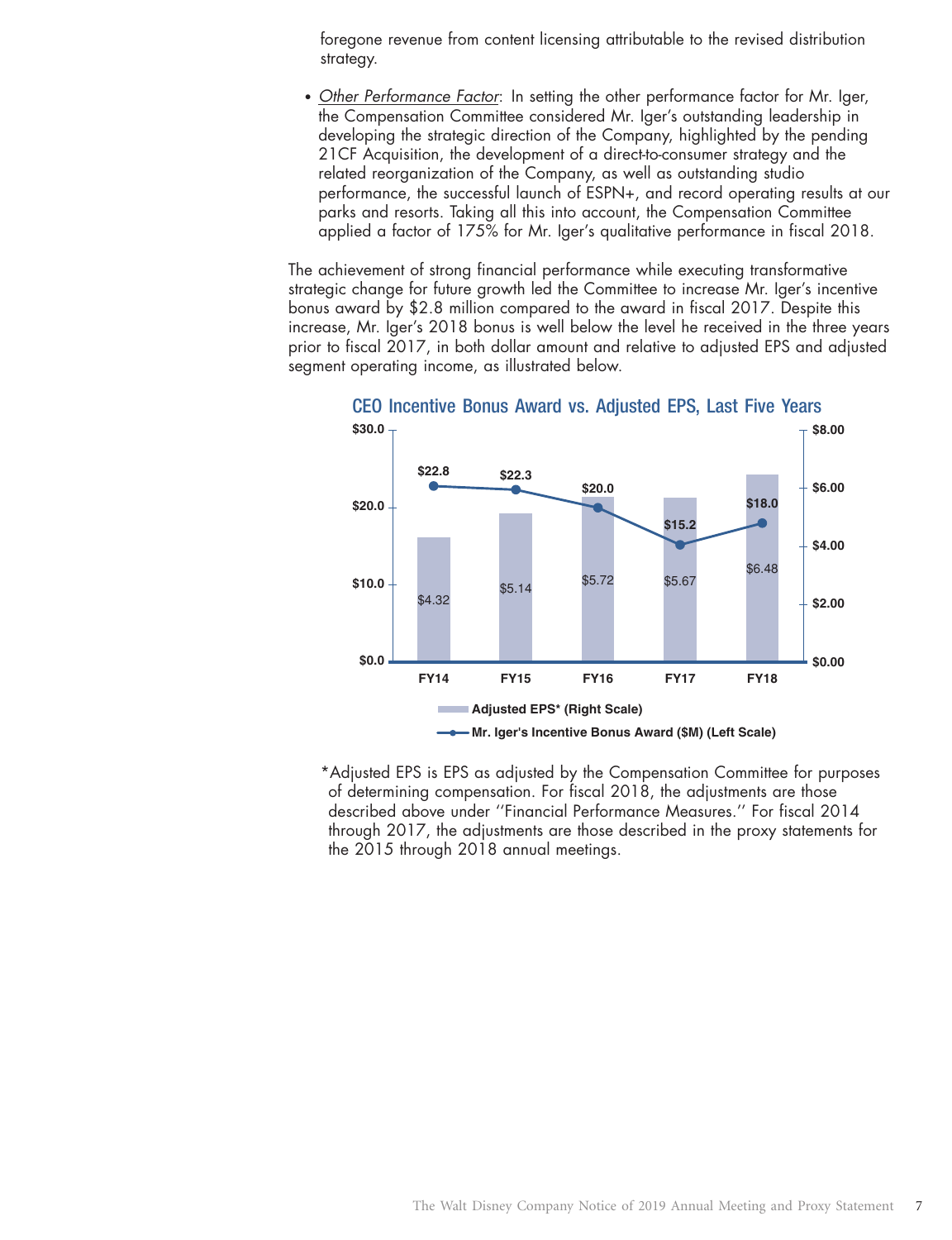

CEO Incentive Bonus Award vs. Adjusted Segment Operating Income,

\*Adjusted Segment Operating Income is Segment Operating Income as adjusted by the Compensation Committee for purposes of determining compensation. For fiscal 2018, the adjustments are those described above under ''Financial Performance Measures.'' For fiscal 2014 through 2017, the adjustments are those described in the proxy statements for the 2015 through 2018 annual meetings.

The Committee believes Mr. Iger's annual compensation in fiscal 2018 continues to reflect the rigor of its pay for performance orientation, as demonstrated by a comparison of the Company's performance and Mr. Iger's annual compensation over the last five years. As shown below, the Company's adjusted EPS grew at a compound annual growth rate of 11% from fiscal 2014 to fiscal 2018 and adjusted segment operating income grew 5% over the period. Despite this growth, Mr. Iger's incentive bonus award decreased 6% and his total annual compensation decreased 4% on a compounded basis over this period.

|                                                | <b>FY14</b>          | <b>FY15</b>         | <b>FY16</b> | <b>FY17</b> | <b>FY18</b>          | Compounded<br>Growth<br><b>FY14-FY18</b> |
|------------------------------------------------|----------------------|---------------------|-------------|-------------|----------------------|------------------------------------------|
| Adjusted EPS*                                  | 4.32<br>\$.          | $$^{\circ}$<br>5.14 | \$<br>5.72  | \$<br>5.67  | $\mathbb{S}$<br>6.48 | 11%                                      |
| Adjusted Segment Operating Income<br>$(SM)$ ** | \$13,005             | \$14,607            | \$15.721    | \$14,900    | \$15,919             | 5%                                       |
| Mr. Iger's Incentive Bonus Award (\$M)         | 22.8<br>$\mathbb{S}$ | \$<br>22.3          | \$<br>20.0  | \$<br>15.2  | \$<br>18.0           | (6%)                                     |
| Mr. Iger's Total Compensation (\$M)            | 46.5<br>\$           | \$<br>44.9          | S<br>43.9   | \$<br>36.3  | $39.3***$<br>\$.     | (4% )                                    |

Adjusted EPS is EPS as adjusted by the Compensation Committee for purposes of determining compensation. For fiscal 2018, the adjustments are those described above under "Financial Performance Measures." For fiscal 2014 through 2017, the adjustments are those described in the proxy statements for the 2015 through 2018 annual meetings.

- \*\* Adjusted Segment Operating Income is Segment Operating Income as adjusted by the Compensation Committee for purposes of determining compensation. For fiscal 2018, the adjustments are those described above under ''Financial Performance Measures.'' For fiscal 2014 through 2017, the adjustments are those described in the proxy statements for the 2015 through 2018 annual meetings.
- \*\*\* Stock awards made in connection with Mr. Iger's contract extension, but not part of Mr. Iger's annual compensation are not included here. Those awards are discussed under ''Changes to Mr. Iger's Performance-Based Stock Unit Awards'' immediately below and the ''Compensation Discussion and Analysis'' in the proxy statement.

Additional details on our compensation program and fiscal 2018 compensation can be found in the Executive Compensation section of this proxy statement beginning on page 21.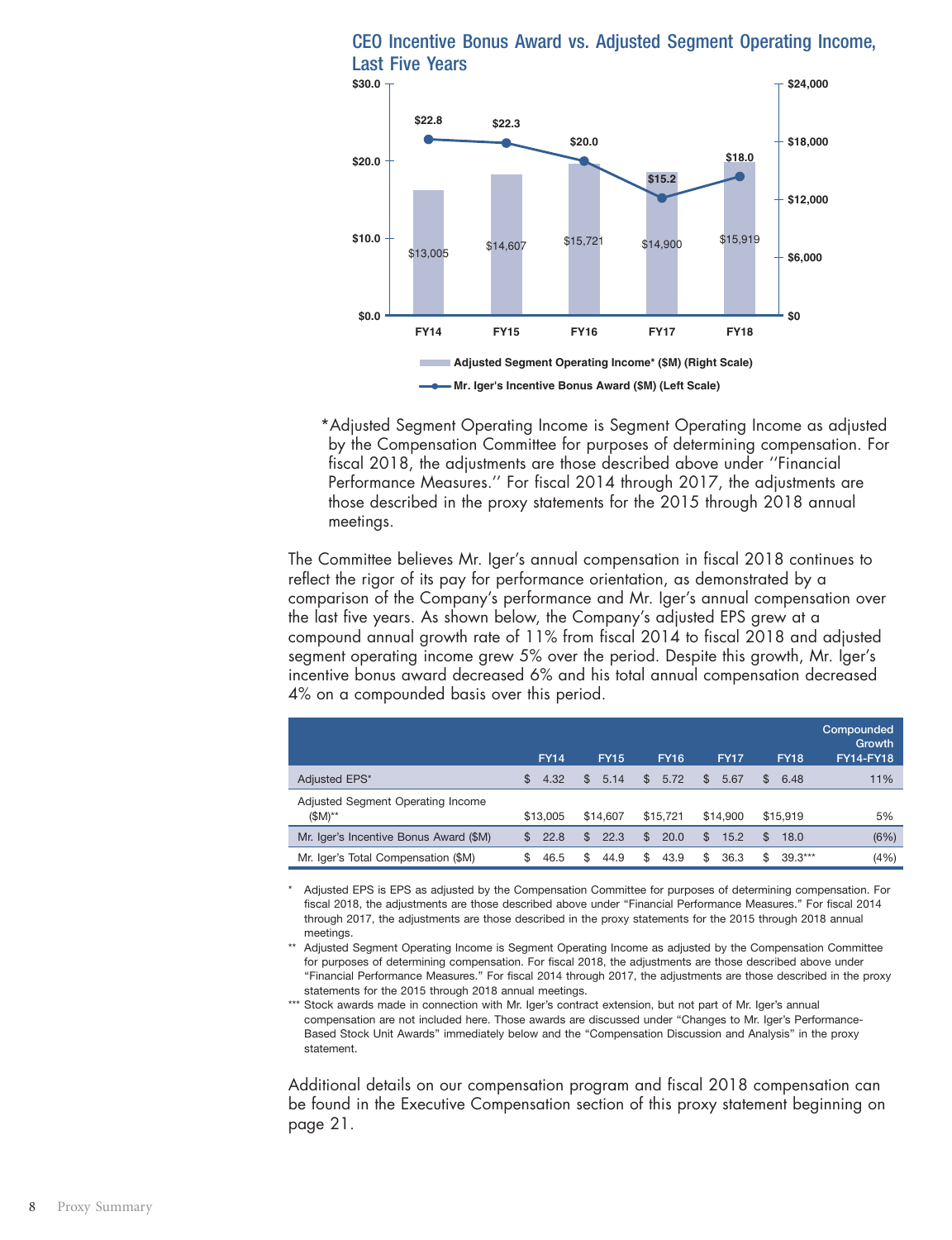### Changes to Mr. Iger's Performance-Based Stock Unit Awards

the 60.5th percentile. Revised performance tests reduce the shares Mr. Iger would receive at every relative TSR performance level below

Taking into account the investor feedback received in connection with the vote on the advisory resolution on executive compensation at the 2018 annual shareholder meeting, the Board acting on the recommendation of the Compensation Committee approved, and Mr. Iger agreed to, several changes to the performance-based units awarded to Mr. Iger in December 2017. The changes to the award are as follows:

- **Reduced threshold pay at the 25th percentile to zero** Previously, 50% of the target number of units subject to the award would have vested if the Company's TSR through the end of the performance period was at the 25th percentile of TSRs for the companies in the S&P 500. As revised, none of the shares will vest if the Company's relative TSR is at the 25th percentile.
- **Increased target performance from the 50th to the 65th percentile of peers** — Previously, the target number of units subject to the award would have vested if the Company's TSR was at the 50th percentile relative to the TSR of other companies in the S&P 500; as revised, the Company's TSR must be at the 65th percentile of the S&P 500 for the target number of units to vest.
- **Reduced the cap at the 75th percentile** Previously, Mr. Iger could earn 150% of the target number of units at the 75th percentile; as revised, the award is capped at a 125% payout at the 75th percentile.
- **Held target value constant** In light of the more challenging performance criteria, the value of the award would have decreased absent an increase in the target number of units. To maintain the value of the award as of the date it was granted, the target number of units subject to the award was increased to 937,599 units.
- **Limitation on award for negative TSR** If the Company's absolute TSR over the performance period is negative, no more than 100% of the target number of units would vest, even if relative TSR performance exceeded the 65th percentile.
- **Decreased earning opportunity below the 60th percentile** Despite the increase in the number of target units, at every point on the curve below the 60.5th percentile, fewer shares will vest than under the original agreement.

The following chart illustrates the shift in the number of units that would vest at every level of relative TSR performance (assuming that absolute TSR performance is positive).

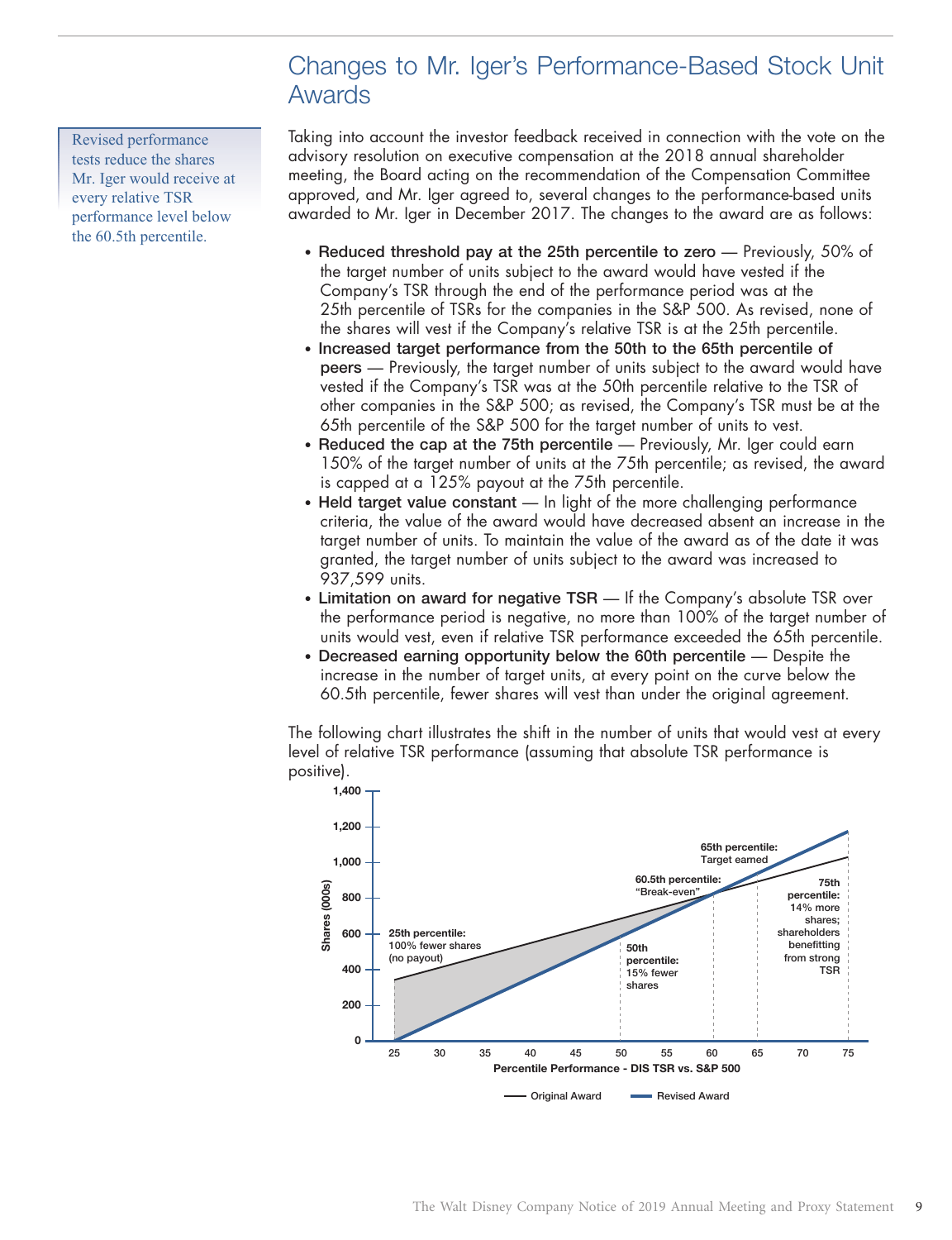In addition to these changes to the performance-based units awarded in December 2017, the Board approved, and Mr. Iger agreed to, cap the future performancebased award payouts to 100% of target if the Company's absolute TSR is negative.

### Shareholder Proposals

In this year's proxy statement, you will find two shareholder proposals, one seeking additional disclosure regarding lobbying expenses and one seeking a report on cyber security and data privacy.

- *Lobbying Disclosure*: The proposal requests the Company to provide additional disclosure regarding its political activities, including information regarding its lobbying activities. The Company already provides substantial disclosure regarding our political activities, and the additional requested disclosure would exceed that provided by many other companies, putting the Company at a disadvantage without providing meaningful new information to shareholders. The Board therefore recommends that you vote against this proposal.
- *Report on Cyber Security and Data Privacy Compensation Metrics*: The proposal requests the Company to publish a report assessing the feasibility of integrating additional cyber security and data privacy metrics into the performance measures of senior executives under the Company's compensation incentive plans. Our compensation program for senior executives already considers cyber security and data privacy for executives with responsibility in this area in evaluating non-financial performance factors in setting individual incentive bonus awards. Accordingly, the Board recommends that you vote against this proposal because it is unnecessary and would not promote enhanced protection of data security and data privacy.

You can read our detailed positions on these proposals on pages 66 to 69 of the proxy statement.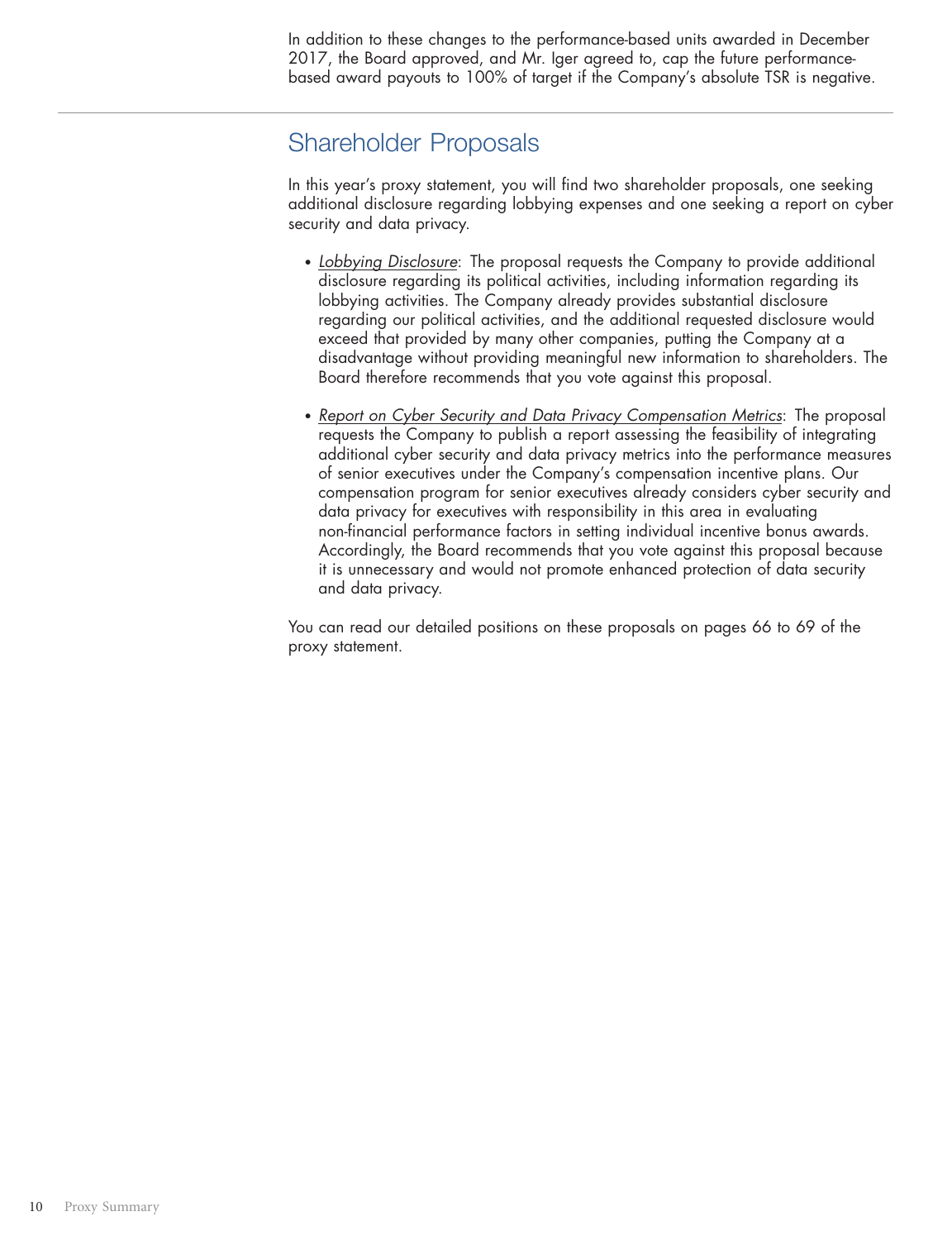### Governing Documents

The Board of Directors has adopted *Corporate* Each Committee on the Board of Directors is governed framework within which the Board, assisted by its composition and functions of the Board of Directors, director independence, stock ownership by and director independence, stock ownership by and are available on the Company's Investor Relations<br>
compensation of Directors, management succession and website under the "Corporate Governance" headi compensation of Directors, management succession and website under the "Corporate Governance" heading at review, Board leadership, Board committees and www.disney.com/investors and in print to any review, Board leadership, Board committees and *www.disney.com/investors* and in print to any

The Company has *Standards of Business Conduct*, *of Business Conduct and Ethics for Directors* or the which are applicable to all employees of the Company, *Standards of Business Conduct* with respect to the including the principal executive officer, the principal principal executive officer, principal financial officer or Board has a separate *Code of Business Conduct and Ethics for Directors*, which contains provisions specifically applicable to Directors.

by a charter adopted by the Board of Directors.

21DEC201818174850

committees, directs the affairs of the Company. The The *Corporate Governance Guidelines*, the *Standards of Business Conduct, the Code of Business Conduct and*<br>*Ethics for Directors* and each of the Committee charters shareholder who requests them from the Company's Secretary. If the Company amends or waives the *Code* principal accounting officer, it will post the amendment<br>or waiver at the same location on its website.

## The Board of Directors

| Susan E. Arnold    | Robert A. Iger       |
|--------------------|----------------------|
| Mary T. Barra      | Maria Elena Lagomasi |
| Safra A. Catz      | Fred H. Langhammer   |
| John S. Chen       | Aylwin B. Lewis      |
| Francis A. deSouza | Mark G. Parker       |
| Michael Froman     |                      |

The Board met nine times during fiscal 2018. Each current Director attended at least 75% of all of the meetings of the Board and committees on which he or

The current members of the Board of Directors are: she served that occurred while he or she served on the Board or the committees. All continuing directors holding office at the time attended the Company's 2018 ino  $\parallel$  annual shareholders meeting. Under the Company's Corporate Governance Guidelines, each Director is expected to dedicate sufficient time, energy and attention to ensure the diligent performance of his or her duties, including by attending meetings of the shareholders of the Company, and meetings of the

## Board Leadership

The Company's *Corporate Governance Guidelines* Mr. Iger has served as Chairman since March of 2012, specify that the Chairman of the Board shall in the when he assumed that position upon the retirement of normal course be an independent Director, unless the John Pepper who had previously served as Chairman. Board determines that, in light of the circumstances then making Mr. Iger Chairman, the Board determined that present when any such decision is made, a different doing so would promote a number of important present when any such decision is made, a different structure would better serve the best interests of the objectives: it would add a substantial strategic<br>shareholders. The Guidelines also provide that the perspective to the Chair position and put in plo Board will disclose in each proxy statement the reasons for a different arrangement and appoint an independent at the same time providing important continuity to Board Director as Lead Director with duties and responsibilities leadership. In making these judgments, the Board took detailed in the *Corporate Governance Guidelines*.

John Pepper who had previously served as Chairman. In perspective to the Chair position and put in place an<br>effective plan for the future transition of leadership while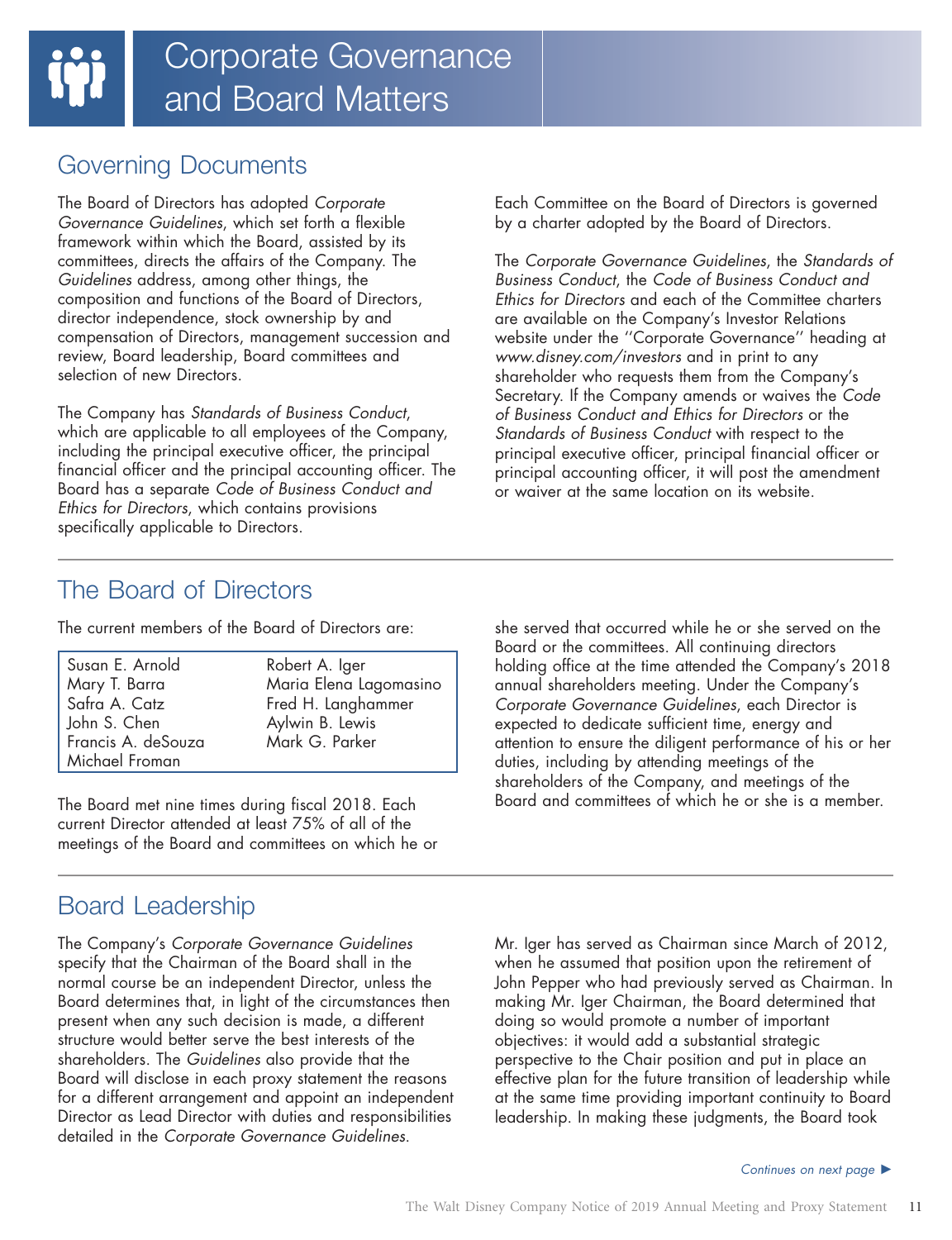into account its evaluation of Mr. Iger's performance as Director in March 2018. The duties of the Lead Director Chief Executive Officer and President, his very positive are as follows: relationships with the other members of the Board of Directors and the strategic vision and perspective he • Preside at all meetings of the Board of Directors at would bring to the position of Chairman. The Board was • which the Chairman is not present, including would bring to the position of Chairman. The Board was which the Chairman is not present, include<br>uniformly of the view that Mr. Iger would provide executive sessions of non-management or uniformly of the view that Mr. Iger would provide excellent leadership of the Board in the performance of independent Directors;<br>its duties and that naming him as Chairman would serve • Call meetings of the independent or its duties and that naming him as Chairman would serve • Call meetings of the independent birectors;<br>the best interests of shareholders. the best interests of shareholders.

Mr. Iger's employment agreement provides that he will independent and non-management Directors;<br>serve as Chief Executive Officer and Chairman through • Advise as to the scope, quality, quantity and serve as Chief Executive Officer and Chairman through • Advise as to the scope, quality, quantity and the end of its term. Fach vear, the independent members timeliness of information sent to the Board of the end of its term. Each year, the independent members of the Board determine whether to elect Mr. Iger Directors;<br>Chairman in accordance with the employment • In collabo agreement. In doing so, the Board considers whether Chairman, and with input from other members of Mr. Iger's continuing to serve as both Chairman and the Board, develop and have final authority to Mr. Iger's continuing to serve as both Chairman and the Board, develop and have final authority<br>Chief Executive Officer would be in the best interests of approve meeting agendas for the Board of Chief Executive Officer would be in the best interests of shareholders. Based on the demonstrated success of this structure to date, both in terms of the functioning of the Board and the growth of the Company, and the continued benefits of retaining Mr. Iger's strategic the Chief Executive Officer;<br>perspective in the position of Chairman, the Board has • Be responsible for leading the Board's annual perspective in the position of Chairman, the Board has concluded that Mr. Iger's continuing service as self-assessment;<br>Chairman remains in the best interests of shareholders • Be available for consultation and direct Chairman remains in the best interests of shareholders and that, absent an unexpected change in circumstances, he should continue to serve in the role major shareholders;<br>through the term of his agreement. • Advise Committee C

At the time Mr. Iger became Chairman, the Board<br>elected an independent Lead Director. The duties of the **ack** Provide advice with respect to the selection of elected an independent Lead Director. The duties of the • Provide advice with respectively independent Lead Director were expanded in independent Lead Director were expanded in<br>connection with the appointment of Mr. Iger as Chairman, and were further expanded in 2013 based time to time delegate to assist t<br>on feedback from investors regarding Lead Director fulfillment of its responsibilities. on feedback from investors regarding Lead Director duties. Susan Arnold was elected independent Lead

- 
- 
- Serve as liaison between the Chairman and the independent and non-management Directors;
- 
- In collaboration with the Chief Executive Officer and Directors, including assurance that there is sufficient<br>time for discussion of all agenda items;
- Organize and lead the Board's annual evaluation of
- 
- communication upon the reasonable request of
- Advise Committee Chairs with respect to agendas and information needs relating to Committee
- 
- Perform such other duties as the Board may from<br>time to time delegate to assist the Board in the

### **Committees**

The Board of Directors has four standing committees: Executive. Information regarding these committees is Audit, Governance and Nominating, Compensation and provided below.

#### Audit Committee

*Safra A. Catz John S. Chen (Chair) Francis A. deSouza Michael Froman Aylwin B. Lewis*

The functions of the Audit Committee are described below under the heading ''*Audit Committee Report*.'' The Audit Committee met eight times during fiscal 2018. All of the members of the Audit Committee are independent within the meaning of SEC regulations, the listing standards of the New York Stock Exchange and the Company's *Corporate Governance Guidelines*. The Board has determined that each of Ms. Catz, Mr. Chen, Mr. deSouza and Mr. Lewis is qualified as an audit committee financial expert within the meaning of SEC regulations and that they have accounting and related financial management expertise within the meaning of the listing standards of the New York Stock Exchange, and that Mr. Froman is financially literate within the meaning of the listing standards of the New York Stock Exchange.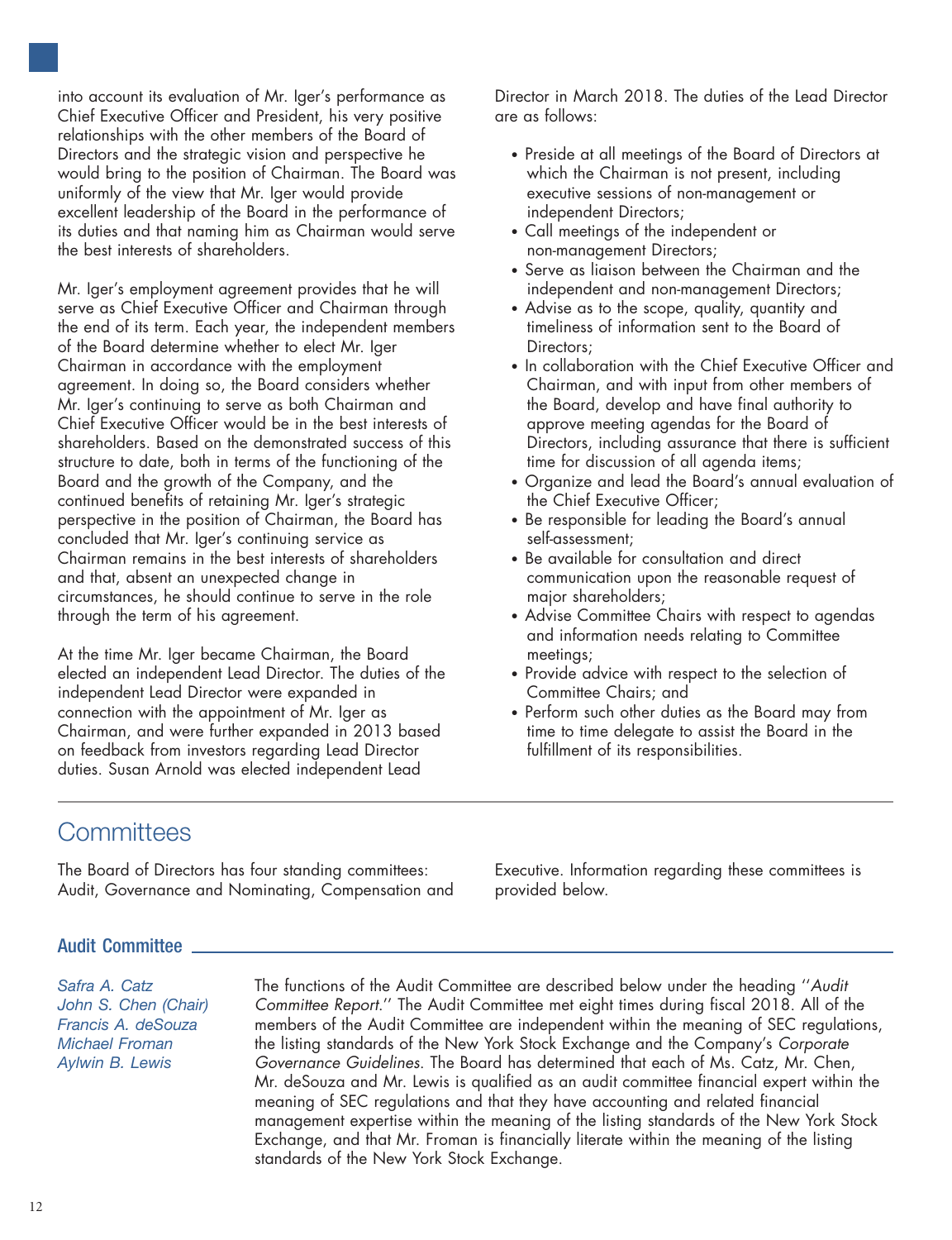#### Governance and Nominating Committee

*Susan E. Arnold (Chair) Maria Elena Lagomasino Fred H. Langhammer Mark G. Parker*

The Governance and Nominating Committee is responsible for developing and implementing policies and practices relating to corporate governance, including reviewing and monitoring implementation of the Company's *Corporate Governance Guidelines*. In addition, the Committee assists the Board in developing criteria for open Board positions, reviews background information on potential candidates and makes recommendations to the Board regarding such candidates. The Committee also reviews and approves transactions between the Company and Directors, officers, 5% shareholders and their affiliates under the Company's Related Person Transaction Approval Policy, supervises the Board's annual review of Director independence and the Board's annual self-evaluation, makes recommendations to the Board with respect to compensation of non-executive members of the Board of Directors, makes recommendations to the Board with respect to Committee assignments and oversees the Board's director education practices. The Committee met five times during fiscal 2018. All of the members of the Governance and Nominating Committee are independent within the meaning of the listing standards of the New York Stock Exchange and the Company's *Corporate Governance Guidelines*.

#### Compensation Committee

The Compensation Committee is responsible for reviewing and approving corporate goals and objectives relevant to the compensation of the Company's Chief Executive Officer, evaluating the performance of the Chief Executive Officer and, either as a committee or together with the other independent members of the Board, determining and approving the compensation level for the Chief Executive Officer. The Committee is also responsible for making recommendations to the Board regarding the compensation of other executive officers and certain compensation plans, and the Board has also delegated to the Committee the responsibility for approving these arrangements. Additional information on the roles and responsibilities of the Compensation Committee is provided under the heading ''*Compensation Discussion and Analysis*,'' below. In fiscal 2018, the Compensation Committee met ten times. All of the members of the Committee are independent within the meaning of SEC regulations, the listing standards of the New York Stock Exchange and the Company's *Corporate Governance Guidelines*. *Mary T. Barra Maria Elena Lagomasino Aylwin B. Lewis (Chair)*

#### Executive Committee

*Susan E. Arnold (Chair) Robert A. Iger*

The Executive Committee serves primarily as a means for taking action requiring Board approval between regularly scheduled meetings of the Board. The Executive Committee is authorized to act for the full Board on matters other than those specifically reserved by Delaware law to the Board. In practice, the Committee rarely takes action and in fiscal 2018, the Executive Committee held no meetings.

### The Board's Role in Risk Oversight

As noted in the Company's *Corporate Governance* Risks relating to the market and economic assumptions *Guidelines*, the Board, acting directly or through that inform the Company's business plans and growth committees, is responsible for ''assessing major risk strategies are specifically addressed with respect to either directly or through committees, assesses both in connection with its regular review of significant assumptions that inform the Company's business plans risks arising out of specific significant transactions when (including significant transactions) and growth strategies these transactions are presented to the Board for review and (b) significant operational risks related to the or approval. conduct of the Company's day-to-day operations.

factors relating to the Company and its performance'' each business unit in connection with the Board's review and ''reviewing measures to address and mitigate such of the Company's five-year plan. The Board also has the risks." In discharging this responsibility, the Board, opportunity to address such risks at each Board meeting (a) risks that relate to the key economic and market business and financial developments. The Board reviews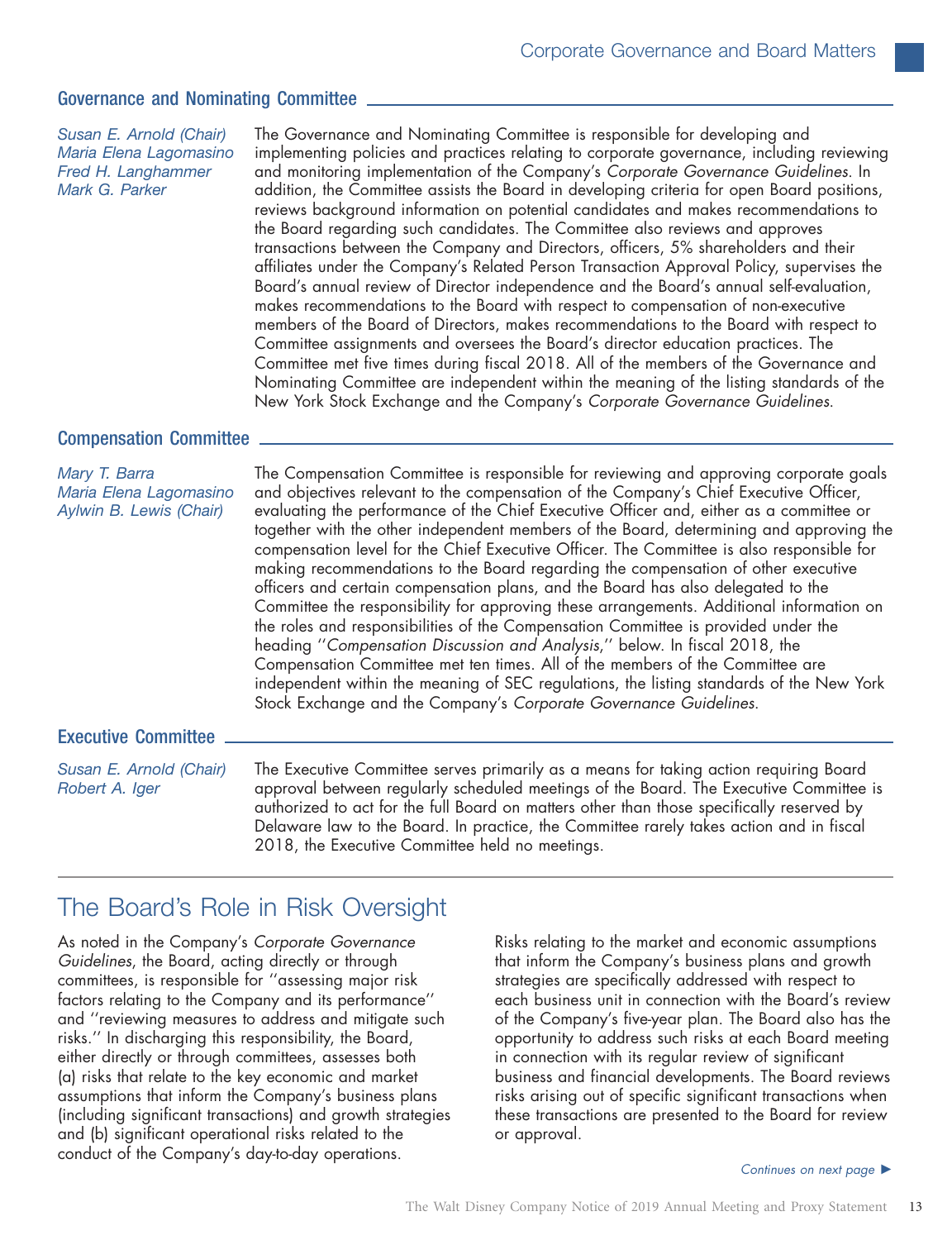Significant operational risks that relate to on-going information technology risks and mitigation strategies business operations are the subject of regularly with the Company's chief information officer at least<br>scheduled reports to either the full Board or one of its annually. The Audit Committee reserves time at each scheduled reports to either the full Board or one of its annually. The Audit Committee reserves time at each committees. The Board acting through the Audit and the entity of the Audit committees. The Board acting through t committees. The Board acting through the Audit meeting for private sessions with the chief financial

Each of the Board's committees addresses risks that fall within the committee's areas of responsibility. For<br>example, the Audit Committee periodically reviews the example, the Audit Committee periodically reviews the<br>audit tax function, treasury operations, insurance, and the Company's standards of business conduct compliance<br>
Company's standards of business conduct compliance The independent Lead Director promotes effective<br>
communication and consideration of matters presenting program. In addition, the Audit Committee receives communication and consideration of matters present<br>regular reports from: corporate controllership and the significant risks to the Company through her role in regular reports from: corporate controllership and the significant risks to the Company through her role in<br>outside auditor on financial reporting matters: the subsetional developing the Board's meeting agendas, advising outside auditor on financial reporting matters; the developing the Board's meeting agendas, advising internal audit department about significant findings; and committee chairs, chairing meetings of the indeper<br>the general counsel regarding legal and regulatory Directors and facilitating communications between the general counsel regarding legal and regulatory risks. The Audit Committee reviews independent Directors and the Chief Executive Officer.

Committee reviews as appropriate whether these reports officer, general counsel, head of the internal audit<br>cover the significant risks that the Company may then be facing.<br>facing. Committee addresses risks arising out of

### Management Succession Planning

The Board considers the selection, retention and appropriate. In the course of these discussions, the succession planning for the chief executive officer of the Board identifies potential candidates and advises the Company to be its most important priority. The Board chief executive officer of the exposure these candidates<br>Company to be its most important priority. The Board chief executive of the exposure the ability of the Board reserves time at every regularly scheduled Board<br>
meeting to meet in executive session without the chief<br>
executive officer present during which it discusses<br>
management succession as appropriate. The Board also<br>
discusses

### Director Selection Process

Working closely with the full Board, the Governance Once the Committee has identified a prospective and Nominating Committee develops criteria for open nominee — including prospective nominees Board positions. In developing these criteria, the recommended by shareholders — it makes an initial Committee takes into account a variety of factors, which determination as to whether to conduct a full evaluation. may include: the current composition of the Board and In making this determination, the Committee takes into<br>expected retirements from the Board: the range of account the information provided to the Committee with expected retirements from the Board; the range of account the information provided to the Committee w<br>tolents, experiences and skills that would best the recommendation of the candidate, as well as the talents, experiences and skills that would best the recommendation of the candidate, as well as the recommendation of the candidate, as well as the complement those already represented on the Board: the Committee's own kno complement those already represented on the Board; the Committee's own knowledge and information obtained independent Directors: and through inquiries to third parties to the extent the balance of management and independent Directors; and through inquiries to third parties to the extent the the<br>the need for financial or other specialized expertise Committee deems appropriate. The preliminary the need for financial or other specialized expertise. Committee deems appropriate. The preliminary<br>Applying these criteria, the Committee considers determination is based primarily on the need for Applying these criteria, the Committee considers determination is based primarily on the need for<br>candidates for Board membership suggested by additional Board members and the likelihood that the

candidates for Board membership suggested by<br>
Committee members, other Board members,<br>
management, and shareholders. The Committee retains<br>
a third-party executive search firm to identify and review<br>
candidates upon reques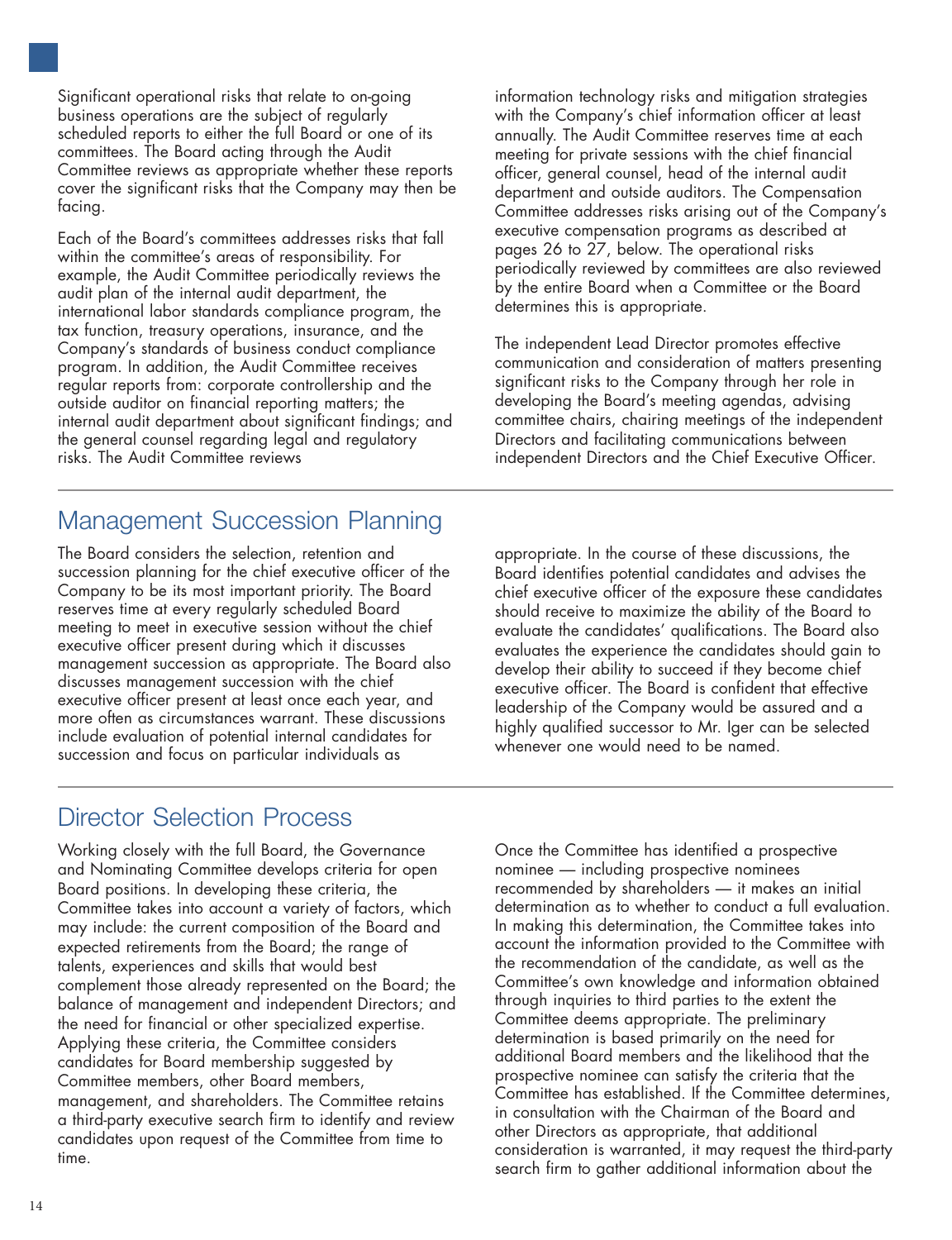prospective nominee's background and experience and In selecting nominees for Director, the Board seeks to to report its findings to the Committee. The Committee anchieve a mix of members who together bring then evaluates the prospective nominee against the experience and personal backgrounds relevant to the specific criteria that it has established for the position, Company's strategic priorities and the scope and<br>as well as the standards and qualifications set out in the complexity of the Company's business. In light of Company's Corporate Governance Guidelines, including: experience relevant to managing branded franchises,

- 
- 
- 
- 
- the extent to which the prospective nominee helps In making its recommendations with respect to the
- the willingness of the prospective nominee to meet the minimum equity interest holding guideline set example riteria set forth above. out in the Company's *Corporate Governance*

If the Committee decides, on the basis of its preliminary Secretary or any member of the Governance and review, to proceed with further consideration, members Nominating Committee in writing with whatever of the Committee, as well as other members of the supporting material the shareholder considers Board as appropriate, interview the nominee. After appropriate. The Governance and Nominating completing this evaluation and interview, the Committee Committee will also consider whether to nominate any makes a recommendation to the full Board, which makes person nominated by a shareholder pursuant to the the final determination whether to nominate or appoint provisions of the Company's Bylaws relating to<br>the new Director after considering the Committee's shareholder nominations as described in "*Shareholder*" the new Director after considering the Committee's report. *Communications*'' below.

complexity of the Company's business. In light of the<br>Company's current priorities, the Board seeks the creation of high-quality branded entertainment<br>products and services, addressing the impact of rapidly • the ability of the prospective nominee to represent<br>
the interests of the shareholders of the Company;<br>
• the prospective nominee's standards of integrity,<br>
• the prospective nominee's standards of integrity, • the prospective nominee's standards of integrity,<br>
commitment and independence of thought and<br>
judgment;<br>
• the prospective nominee's ability to dedicate<br>
• the prospective nominee's ability to dedicate<br>
• the prospectiv • the prospective nominee's ability to dedicate<br>sufficient time, energy and attention to the diligent<br>performance of his or her duties, including the<br>prospective nominee's service on other public<br>company boards, as specifi -Company's Corporate Governance Guidelines;<br>
• the extent to which the prospective nominees contributes to the mix of experience and contributes to the range of talent, skill and expertise qualifications the Board seeks.<br>

the Board reflect the diversity of the Company's nomination for re-election of existing Directors at the shareholders, employees, customers and guests and annual shareholders meeting, the Committee assesses the communities in which it operates; and the composition of the Board at the time and considers<br>the willinaness of the prospective nominee to meet the extent to which the Board continues to reflect the

*Guidelines* A shareholder who wishes to recommend a prospective . nominee for the Board should notify the Company's

### Director Independence

The provisions of the Company's *Corporate Governance* of Directors, or entities of which a Director or an *Guidelines* regarding Director independence meet and immediate family member is an executive officer, in some respects exceed the listing standards of the general partner or significant equity holder. The Board New York Stock Exchange. These provisions are also considered whether there were any transactions or included in the Company's *Corporate Governance* relationships between any of these persons or entities Investor Relations website under the ''Corporate or their affiliates. As provided in the *Guidelines*, the Governance" heading at *www.disney.com/investors*. purpose of this review was to determine whether any

Pursuant to the *Guidelines*, the Board undertook its inconsistent with a determination that the Director is annual review of Director independence in November independent. 2018. During this review, the Board considered transactions and relationships between the Company As a result of this review, the Board affirmatively and its subsidiaries and affiliates on the one hand and, determined that all of the Directors serving in fiscal on the other hand, Directors, immediate family members

Guidelines, which are available on the Company's and any members of the Company's senior management such relationships or transactions existed that were

*Continues on next page*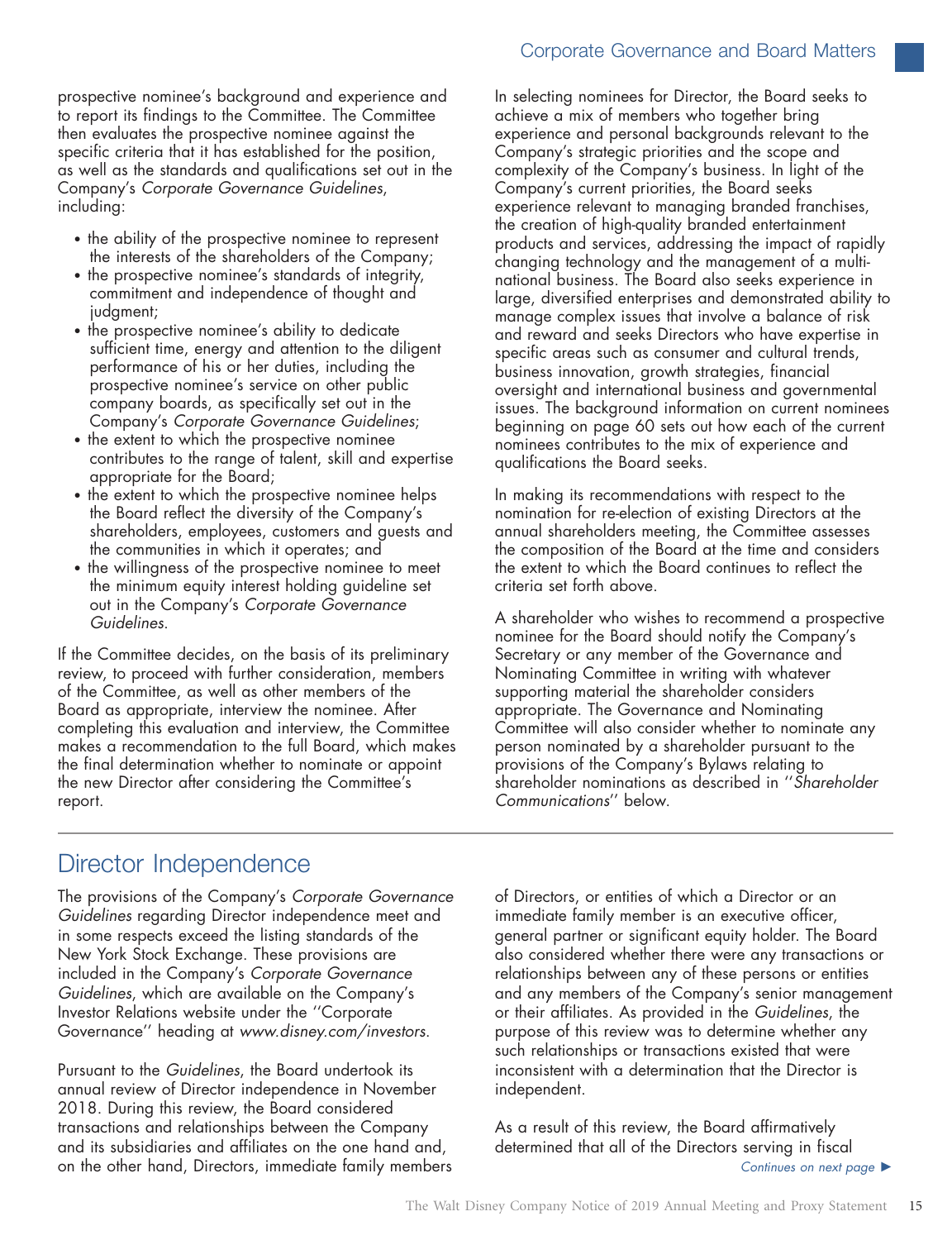2018 or nominated for election at the 2019 Annual of products and services in the ordinary course of Meeting are independent of the Company and its business between the Company, on the one hand, and, management under the standards set forth in the one hand on the other, companies or organizations at which some *Corporate Governance Guidelines*, with the exception of of our Directors or their immediate family members were Mr. Iger. Mr. Iger is considered an inside Director officers or employees during fiscal 2018. In each case,<br>because of his employment as a senior executive of the the amount paid to or received from these companies or because of his employment as a senior executive of the Company. organizations in each of the last three years was below

In determining the independence of each Director, the Board determined that none of the relationships it Directors' independence transactions involving the sale

on the other, companies or organizations at which some the 2% of total revenue threshold in the *Guidelines*. The Board considered and deemed immaterial to the considered impaired the independence of the Directors.

### Certain Relationships and Related Person Transactions

The Board of Directors has adopted a written policy for • Commercial transactions in the ordinary course of review of transactions involving more than \$120,000 in business with entities affiliated with Directors, any fiscal year in which the Company is a participant executive officers, 5% shareholders or their family and in which any Director, executive officer, holder of members if the aggregate amount involved during a more than 5% of our outstanding shares or any fiscal year is less than the greater of immediate family member of any of these persons has a (a) \$1,000,000 and (b) 2% of the Company's or direct or indirect material interest. Directors, 5% other entity's gross revenues and the related shareholders and executive officers are required to person's interest in the transaction is based solely inform the Company of any such transaction promptly on his or her position with the entity; after they become aware of it, and the Company • Charitable contributions to entities where a Director collects information from Directors and executive officers is an executive officer of the entity if the amount is about their affiliations and affiliations of their family less than the lesser of \$200,000 and 2% of the members so the Company can search its records for any entity's annual contributions; and such transactions. Transactions are presented to the • Transactions with entities where the Director,<br>Governance and Nominating Committee of the Board • executive officer, 5% shareholder or immediate Governance and Nominating Committee of the Board (or to the Chairman of the Committee if the Committee family member's sole interest is as a non-executive delegates this responsibility) for approval before they officer employee of, volunteer with, or director or are entered into or, if this is not possible, for ratification trustee of the entity. are entered into or, if this is not possible, for ratification after the transaction has been entered into. The<br>Committee approves or ratifies a transaction if it determines that the transaction is consistent with the best Group, Inc. and Blackrock, Inc., through their affiliates, interests of the Company, including whether the held more than 5% of the Company's shares during<br>transaction impairs independence of a Director. The fiscal 2018. Funds managed by affiliates of Vangua policy does not require review of the following and Blackrock are included as investment options in transactions: defined contribution plans offered to Disney employees.

- 
- 
- Transactions in which all shareholders receive approximately \$1 million and \$10.9 million,
- 
- Any transaction specifically contemplated by the reporting services. These relationships were in place Bylaws, or any action approved by the Board ownership of more than 5% of the Company's where the interest of the Director, executive officer, outstanding shares. The ongoing relationships 5% shareholder or family member is disclosed to the Board prior to such action; Nominating Committee under the Related Person
- 
- 
- 

Each of the investment management firms Vanguard fiscal 2018. Funds managed by affiliates of Vanguard In addition, Blackrock manages investment portfolios for • Employment of executive officers approved by the the Company's pension funds and provides reporting Compensation Committee; services related to management of investments in the • Compensation of Directors approved by the Board; pension funds. Vanguard and Blackrock received fees of benefits proportional to their shareholdings; respectively, in fiscal 2018 based on the amounts • Ordinary banking transactions identified in the invested in funds managed by them, and Blackrock policy; policy; received fees of approximately \$300,000 for the Company's Restated Certificate of Incorporation or before Vanguard and Blackrock reported beneficial outstanding shares. The ongoing relationships were<br>reviewed and approved by the Governance and Transaction Approval Policy in November 2018.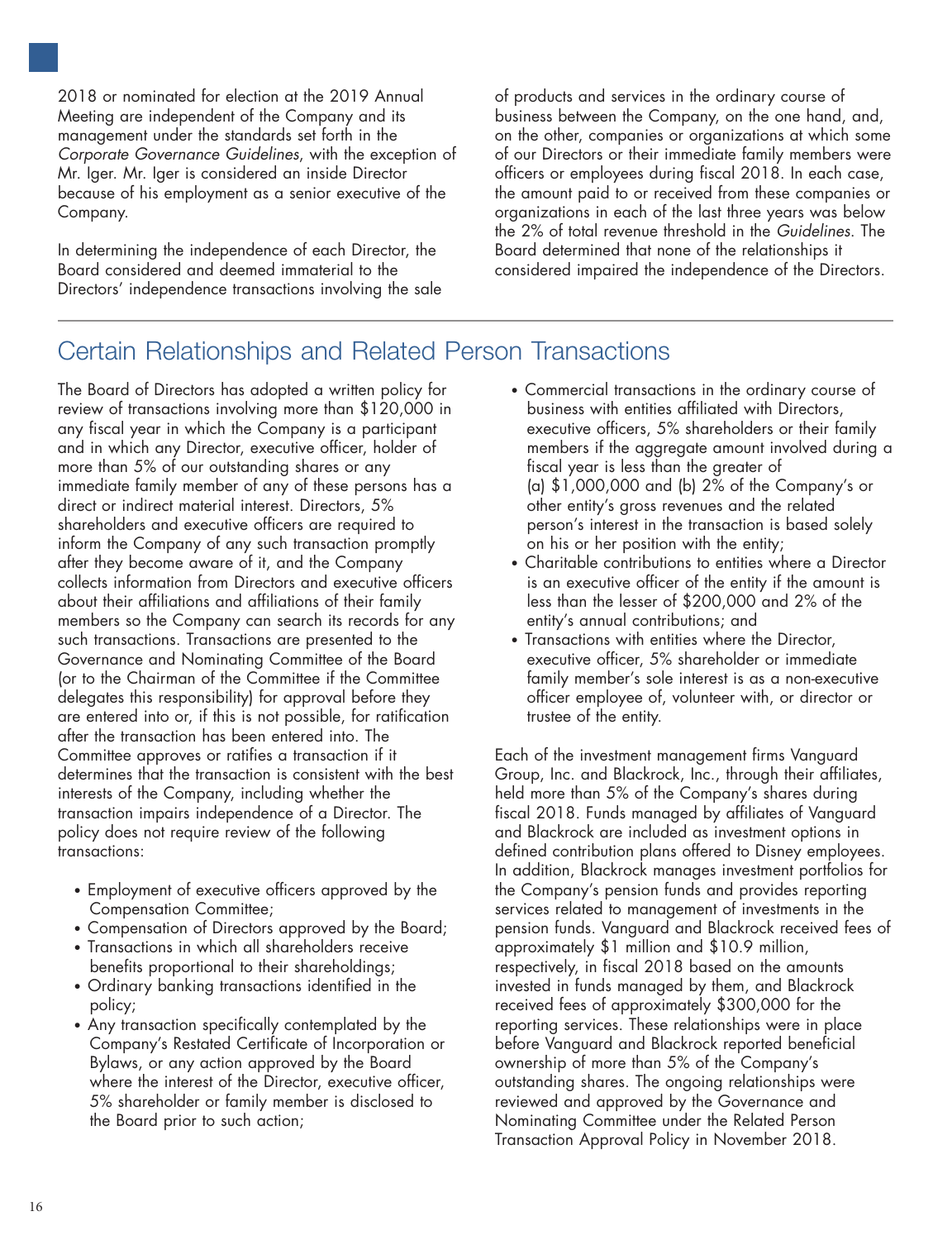### Shareholder Communications

Company through its Transfer Agent, Broadridge a mo later than the close of business on September 13,<br>Corporate Issuer Solutions, by writing to Disney 2019. Proposals should be sent to the Secretary, The Shareholder Services, c/o Broadridge Corporate Issuer Walt Disney Company, 500 South Buena Vista Street, Solutions, P.O. Box 1342, Brentwood, NY 11717, by Burbank, California 91521-1030 and follow the calling Disney Shareholder Services care of Broadridge procedures required by SEC Rule 14a-8. at 1-855-553-4763, or by sending an e-mail to disneyshareholder@broadridge.com. Additional Shareholder Director Nominations for Inclusion in 2020 information about contacting the Company is available Proxy Statement. Under our Bylaws, written notice of on the Disney Shareholder Services website shareholder nominations to the Board of Directors that tab. proxy access provisions in Article II, Section 11 of our Generally. Shareholders may communicate with the

Shareholders and other persons interested in not later than 120 nor earlier than 150 days prior to communicating directly with the independent Lead the first anniversary of the preceding year's annual Director or with the non-management Directors as a meeting. Accordingly any eligible shareholder who group may do so by writing to the independent Lead wishes to have a nomination considered at the 2020 Director, The Walt Disney Company, 500 South Buena Annual Meeting and included in the Company's proxy Vista Street, Burbank, California 91521-1030. Under a statement must deliver a written notice (containing the process approved by the Governance and Nominating information specified in our Bylaws regarding the<br>Committee of the Board for handling letters received by shareholder and the proposed nominee) to the Committee of the Board for handling letters received by the Company and addressed to non-management Company's Secretary between October 9, 2019 and members of the Board, the office of the Secretary of the November 8, 2019. Company reviews all such correspondence and forwards to Board members a summary and/or copies Shareholder Director Nomination and Other of any such correspondence that, in the opinion of the Secretary, deals with the functions of the Board or Annual Meeting Not Included in 2020 Proxy Statement. committees thereof or that he otherwise determines Under our Bylaws, written notice of shareholder requires their attention. The Governance and nominations to the Board of Directors or any other Nominating Committee reviews summaries of all business proposed by a shareholder that is not to be correspondence from identified shareholders at each included in the proxy statement must be delivered to the regular meeting of the Committee. Directors may at any Company's Secretary not later than 90 nor earlier than time review a log of all correspondence received by the 120 days prior to the first anniversary of the preceding Company that is addressed to members of the Board year's annual meeting. Accordingly, any shareholder and request copies of any such correspondence. who wishes to have a nomination or other business

Concerns relating to accounting, internal controls or included in the Company's proxy statement must deliver auditing matters are immediately brought to the attention a written notice (containing the information specified in of the Company's internal audit department and our Bylaws regarding the shareholder and the proposed handled in accordance with procedures established by action) to the Company's Secretary between the Audit Committee with respect to such matters. November 8, 2019 and December 8, 2019. SEC rules

Statement. To be eligible for inclusion in the proxy management intends to vote. statement for our 2020 Annual Meeting, shareholder

proposals must be received by the Company's Secretary 2019. Proposals should be sent to the Secretary, The

(*www.disneyshareholder.com*) under the ''Contact Us'' are to be included in the proxy statement pursuant to the Bylaws must be delivered to the Company's Secretary

considered at the 2020 Annual Meeting but not permit management to vote proxies in its discretion with Shareholder Proposals for Inclusion in 2020 Proxy respect to such matters if we advise shareholders how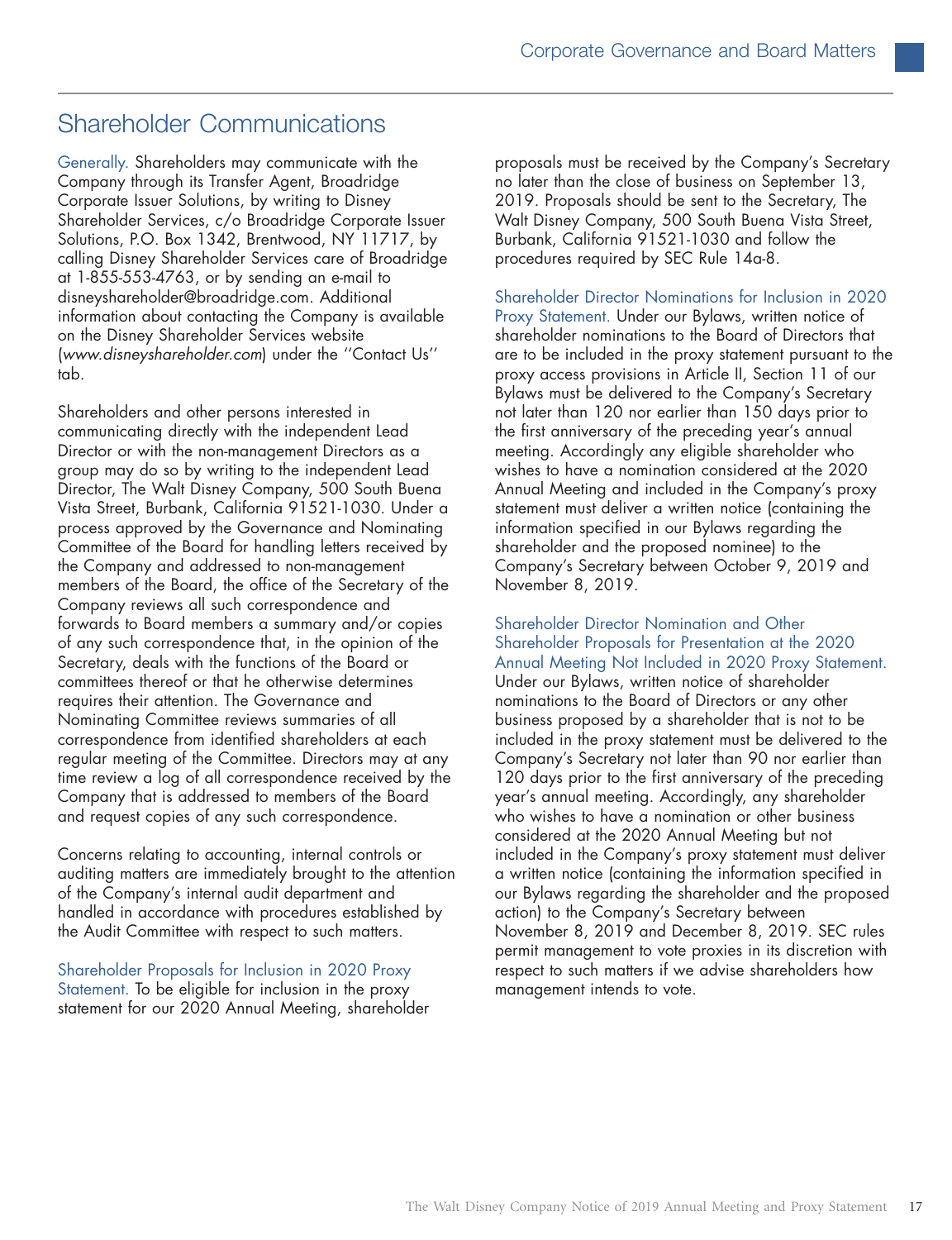The elements of annual Director compensation for fiscal 2018 were as follows.

| Annual Board retainer                                                     | \$110,000 |
|---------------------------------------------------------------------------|-----------|
| Annual committee retainer (except Executive Committee) <sup>1</sup>       | \$10,000  |
| Annual Governance and Nominating Committee chair<br>retainer <sup>2</sup> | \$15,000  |
| Annual Compensation Committee chair retainer <sup>2</sup>                 | \$20,000  |
| Annual Audit Committee chair retainer <sup>2</sup>                        | \$25,000  |
| Annual deferred stock unit grant                                          | \$185,000 |
| Annual retainer for independent Lead Director <sup>3</sup>                | \$50,000  |

This is in addition to the annual Board retainer, committee fees and the annual deferred stock unit grant.

Company products and services up to a maximum of the recommendation of the Governance and Nomination, the Sour<br>\$15,000 in fair market value per calendar year plus Committee. In formulating its recommendation, the \$15,000 in fair market value per calendar year plus participate in this benefit within each Director's the Compensation Committee regarding market \$15,000 limit. practices for Director compensation.

The Company reimburses Directors for the travel expenses of, or provides transportation on Company aircraft for, immediate family members of Directors if the family members are specifically invited to attend events for appropriate business purposes. Family members (including domestic partners) may accompany Directors traveling on Company aircraft for business purposes on a space-available basis.

21DEC201818174979

Directors participate in the Company's employee gift<br>matching program on the same terms as senior executives. Under this program, the Company matches contributions of up to \$50,000 per calendar year per Per committee.<br>
This is in addition to the annual committee retainer the Director receives<br>
for serving on the committee.<br>
This is in addition to the annual Board retainer, committee fees and the<br>
This is in addition to th

Effective October 1, 2018, the annual Board retainer<br>increased to \$115,000 and the annual deferred stock<br>unit grant increased to \$190,000.<br>Director.

To encourage Directors to experience the Company's **Under the Company's Corporate Governance** products, services and entertainment offerings *Guidelines*, non-employee Director compensation is personally, each non-employee Director may receive determined annually by the Board of Directors acting on reimbursement of associated tax liabilities. Director's Governance and Nominating Committee receives input spouses, children and grandchildren may also from the third-party compensation consultant retained by from the third-party compensation consultant retained by

### Director Compensation for Fiscal 2018

|                        | Fees<br>Earned<br>or Paid<br>in Cash | <b>Stock</b><br><b>Awards</b> | <b>All Other</b><br>Compensation | <b>Total</b> |
|------------------------|--------------------------------------|-------------------------------|----------------------------------|--------------|
| Susan E. Arnold        | \$156,833                            | \$185,341                     | \$42,934                         | \$385,108    |
| Mary T. Barra          | 117,500                              | 185,341                       | 50,000                           | 352,841      |
| Safra A. Catz          | 78,694                               | 124.014                       |                                  | 202,708      |
| John S. Chen           | 145,000                              | 185,341                       | 10,758                           | 341,099      |
| Francis A. deSouza     | 78.694                               | 124,014                       |                                  | 202,708      |
| <b>Jack Dorsey</b>     | 52,333                               | 79,672                        |                                  | 132,005      |
| Michael Froman         | 7,174                                | 12,498                        |                                  | 19,672       |
| Maria Elena Lagomasino | 125,667                              | 185.341                       | 11,502                           | 322.510      |
| Fred H. Langhammer     | 120.028                              | 185.341                       | 69,808                           | 375.177      |
| Aylwin B. Lewis        | 150,000                              | 185,341                       |                                  | 335,341      |
| Robert W. Matschullat  | 56,694                               | 79.672                        | 131,082                          | 267.448      |
| Mark G. Parker         | 120,000                              | 185.341                       | 49,000                           | 354,341      |
| Sheryl K. Sandberg     | 52,333                               | 79,672                        | 68.843                           | 200.848      |
| Orin C. Smith          | 81,250                               | 76,105                        | 10.449                           | 167,804      |

The following table sets forth compensation earned *Tees Earned or Paid in Cash. "*Fees Earned or Paid in during fiscal 2018 by each person who served as a Cash'' includes the annual Board retainer and annual<br>non-employee Director during the year. committee and committee-chair retainers, whether paid committee and committee-chair retainers, whether paid currently or deferred by the Director to be paid in cash or shares after service ends. Directors are permitted to elect each year to receive all or part of their retainers in Disney stock and, whether paid in cash or stock, to defer all or part of their retainers until after service as a Director ends. Directors who elect to receive deferred compensation in cash receive a credit each quarter, and<br>the balance in their deferred cash account earns interest John S. Chen 145,000 185,341 10,758 341,099 the balance in their deferred cash account earns interest<br>
Francis A. deSouza 78,694 124,014 – 202,708 at an annual rate equal to the Moody's Average<br>
Jack Dorsey 52,333 79,672 – equal to 120% of the Applicable Long-Term Federal Interest Rate as determined from time to time by the United States Internal Revenue Service. For fiscal 2018, the average interest rate was  $4.08\%$ .

The following table sets forth the form of fees received<br>by each Director who elected to receive compensation<br>in a form other than currently paid cash. The number of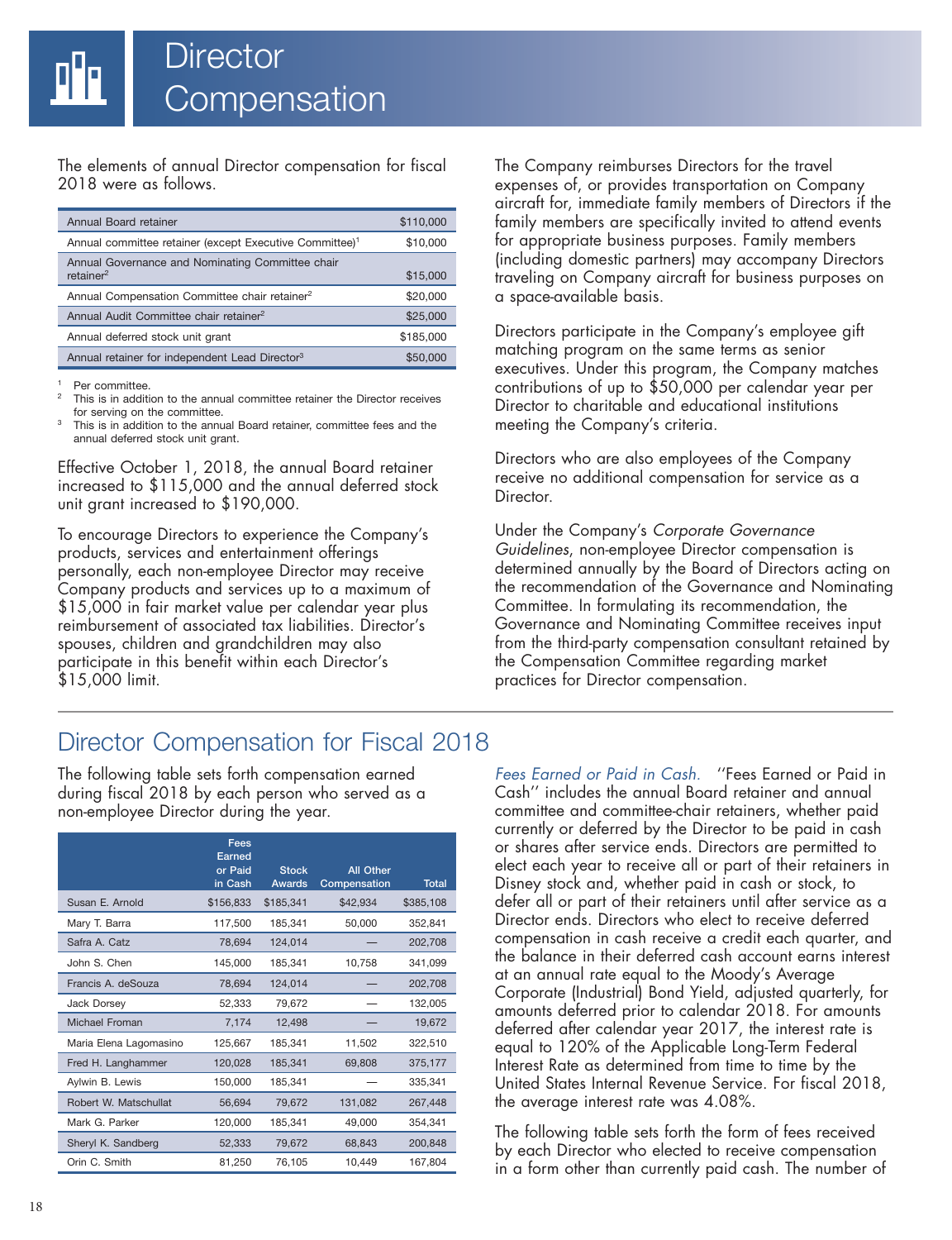stock units awarded is equal to the dollar amount of included in the tables above, but they are included in fees accruing each quarter divided by the average over the total units held at the end of the fiscal year in the the last ten trading days of the quarter of the average of table below. the high and low trading price for shares of Company common stock on each day in the ten-day period. Stock Prior to fiscal 2011, each Director serving on March 1<br>units distributed currently were accumulated throughout of any year received an option on that date to acquire units distributed currently were accumulated throughout the year and distributed as shares following shares of Company stock. The exercise price of the December 31, 2018. Compared to the average of the high and low

|                        | Cash                              |  |                             | <b>Stock Units</b>                 |              |
|------------------------|-----------------------------------|--|-----------------------------|------------------------------------|--------------|
|                        | Paid<br><b>Currently Deferred</b> |  | Value<br><b>Distributed</b> | <b>Currently Deferred Of Units</b> | Value Number |
| Mary T. Barra          |                                   |  | $-$                         | \$117,500                          | 1.099        |
| Safra A. Catz          |                                   |  | \$78.694                    |                                    | 736          |
| Francis A. deSouza     | \$39,347                          |  | 39.347                      |                                    | 368          |
| Jack Dorsey            | 26.167                            |  | 26.167                      |                                    | 247          |
| Maria Elena Lagomasino |                                   |  |                             | 125,667                            | 1.175        |
| Aylwin B. Lewis        | 103.125                           |  |                             | 46.875                             | 436          |
| Mark G. Parker         |                                   |  |                             | 120,000                            | 1.122        |
| Sheryl K. Sandberg     | 26.167                            |  | 26.167                      |                                    | 247          |

''Stock Awards'' sets forth the market *Stock Awards.* value of the deferred stock unit grants to Directors and the amount reported is equal to the market value of the Company's common stock on the date of the award times the number of shares underlying the units. Units are awarded at the end of each quarter and the number of units is determined by dividing the amount payable with respect to the quarter by the average over the last ten trading days of the quarter of the average of the high and low trading price for shares of the Company common stock on each day in the ten-day period. Each Director other than Ms. Catz, Mr. deSouza, Mr. Dorsey,<br>Mr. Froman, Mr. Matschullat, Ms. Sandberg and Mr. Froman, Mr. Matschullat, Ms. Sandberg and<br>
Mr. Smith was awarded 1,730 units in fiscal 2018. Tred H. Langhammer and Mr. deSouza were each awarded 1,150<br>
units, Mr. Dorsey, Mr. Matschullat and Ms. Sandberg (Nark G. Park fiscal 2018.

Unless a Director elects to defer receipt of shares until encourage Directors to own, or acquire within three after his or her service as a Director ends, shares with years of first becoming a Director, shares of common<br>
respect to annual deferred stock unit grants are normally stock of the Company (including stock units received respect to annual deferred stock unit grants are normally stock of the Company (including stock units received as<br>distributed to the Director on the second anniversary of Director compensation) having a market value of at the award date, whether or not the Director is still a five times the amount of the annual Board retainer for<br>Director on the date of distribution.

At the end of any quarter in which dividends are<br>distributed to shareholders, Directors receive additional<br>stock units with a value (based on the average of the<br>high and low trading prices of the Company common<br>stock avera quarter) equal to the amount of dividends they would<br>have received on all stock units held by them at the end<br>of the prior quarter. Shares with respect to these<br>additional units are distributed when the underlying units<br>ar

prices reported on the New York Stock Exchange on the date of grant.

The following table sets forth all stock units and options held by each Director serving during fiscal 2018 as of the end of fiscal 2018. All stock units are fully vested when granted, but shares are distributed with respect to the units only later, as described above. Stock units in this table are included in the share ownership table on page 72 except to the extent they may have been distributed as shares and sold prior to January 7, 2019.

|                        | <b>Stock</b> | Number of<br><b>Shares</b><br><b>Underlying</b><br><b>Options</b> |
|------------------------|--------------|-------------------------------------------------------------------|
|                        | <b>Units</b> | <b>Held</b>                                                       |
| Susan E. Arnold        | 18,372       |                                                                   |
| Safra A. Catz          | 3,157        |                                                                   |
| Mary T. Barra          | 1,895        |                                                                   |
| John S. Chen           | 28,444       | 6,143                                                             |
| Francis A. deSouza     | 1,525        |                                                                   |
| <b>Jack Dorsey</b>     | 2,685        |                                                                   |
| Michael Froman         | 107          |                                                                   |
| Maria Elena Lagomasino | 8,521        |                                                                   |
| Fred H. Langhammer     | 18,749       |                                                                   |
| Aylwin B. Lewis        | 24,193       | 6,143                                                             |
| Robert W. Matschullat  | 32,555       | 6,143                                                             |
| Mark G. Parker         | 7,766        |                                                                   |
| Sheryl K. Sandberg     | 2,685        |                                                                   |

The Company's *Corporate Governance Guidelines* distributed to the Director on the second anniversary of Director compensation) having a market value of at least the Director. Unless the Board exempts a Director, each

*Continues on which she or he first became a Director.*<br>Continues on next page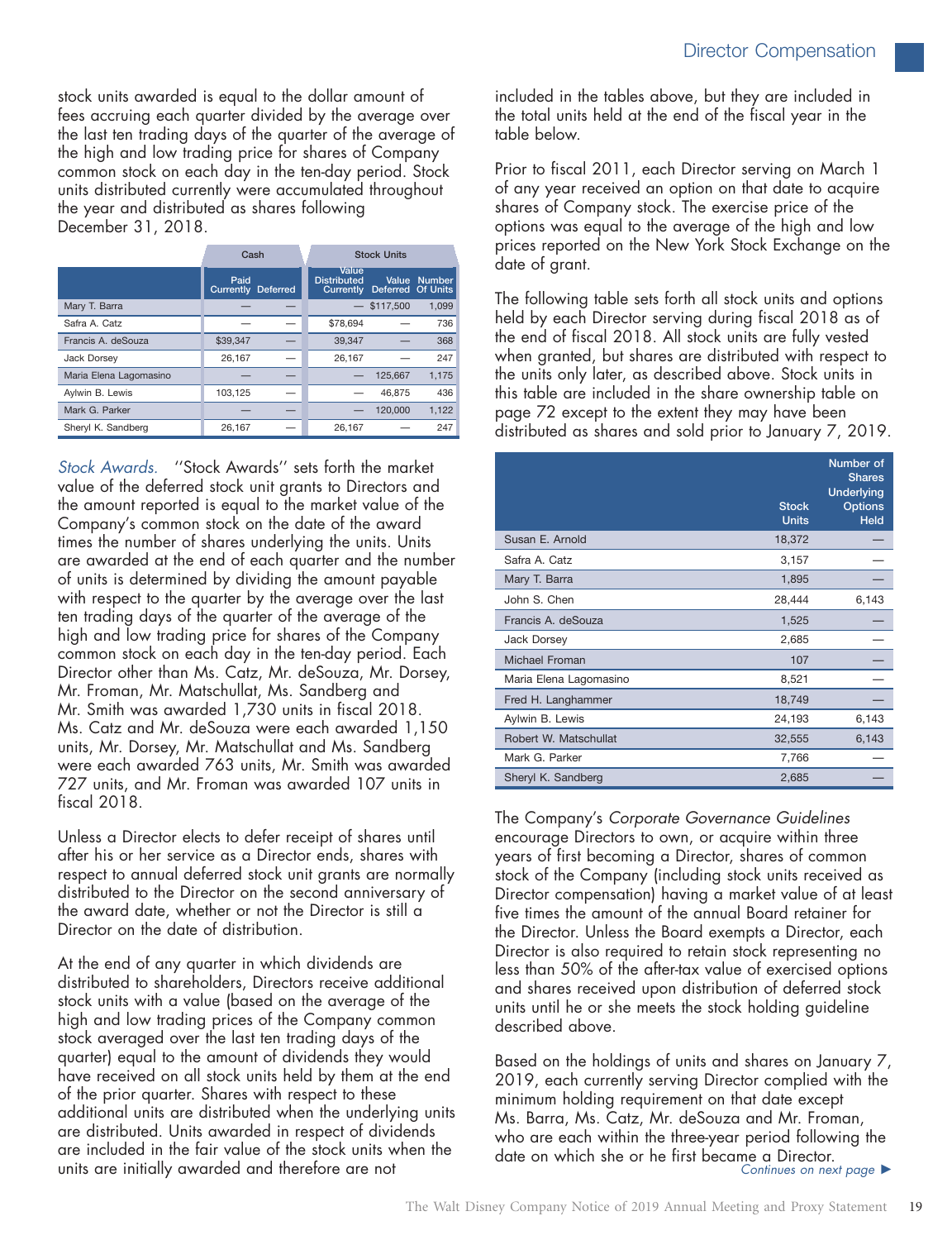*All Other Compensation.* ''All Other Compensation'' • Interest earned on deferred cash compensation, includes: which was less than \$10,000 for each Director.

- Reimbursement of tax liabilities associated with the The matching charitable contribution of the product familiarization benefits. The value of the Company, which was \$35,000 for Ms. Ari product familiarization benefits themselves and travel benefits are not included in the table as \$49,915 for Mr. Langhammer, \$112,222 for<br>permitted by SEC rules because the aggregate Mr. Matschullat, and \$49,000 for Mr. Parker. permitted by SEC rules because the aggregate benefits did not exceed \$10,000 for any Director. if contributions for separate calendar years are<br>The reimbursement of associated tax liabilities was made in the same fiscal year or if there were The reimbursement of associated tax liabilities was less than \$10,000 for each Director other than delays in processing earlier year matches. Mr. Chen, Ms. Lagomasino, Mr. Langhammer, Mr. Matschullat, Ms. Sandberg and Mr. Smith for whom the reimbursement was \$10,758, \$11,502, \$13,813, \$18,860, \$18,843 and \$10,449, respectively.
- 
- Company, which was \$35,000 for Ms. Arnold,<br>\$50,000 for Ms. Barra and Ms. Sandberg, incremental cost to the Company of providing these Matched amounts exceed \$50,000 in a fiscal year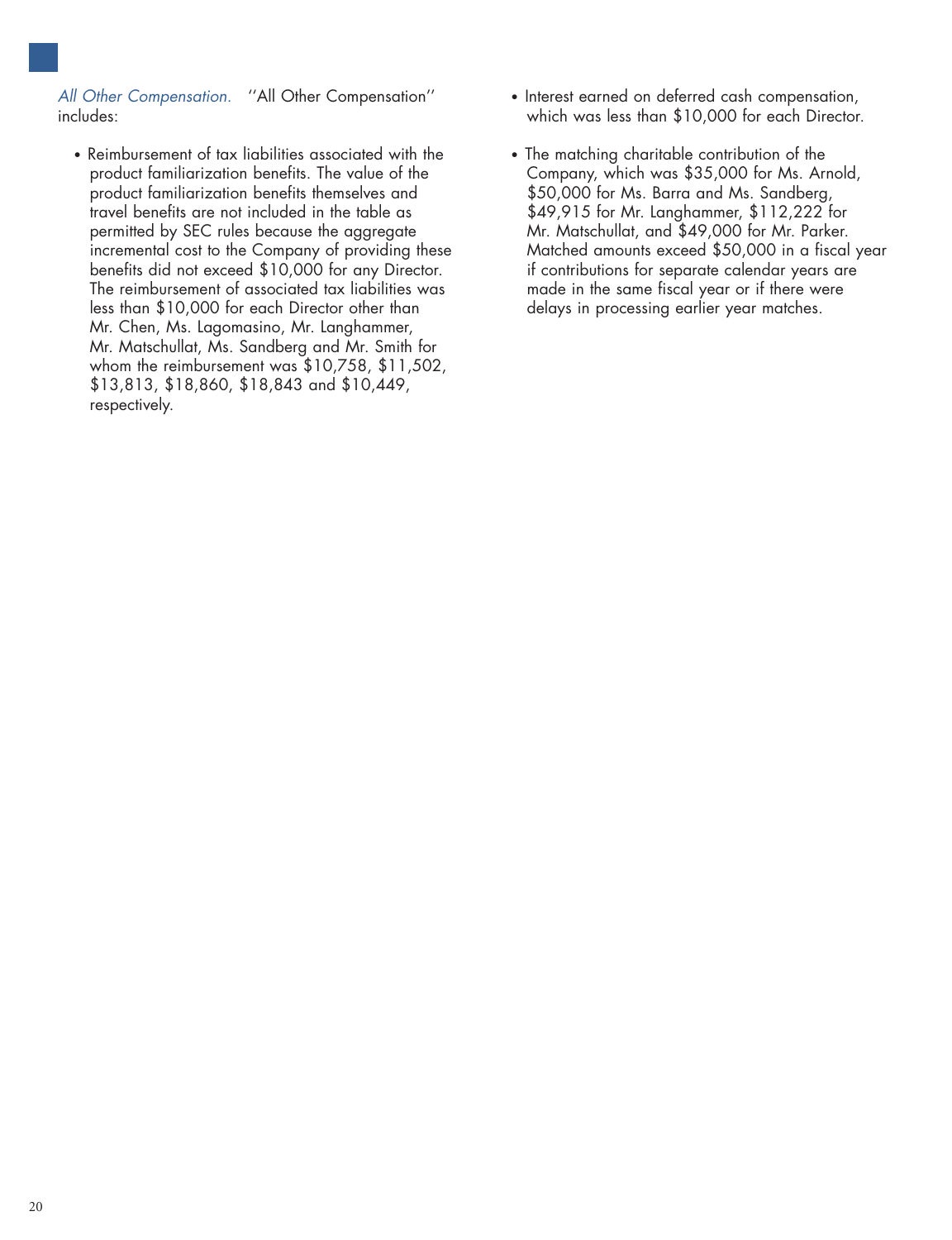## Compensation Discussion and Analysis

### **Executive Compensation Program Structure**

#### Objectives and Methods

We design our executive compensation program to drive the creation of long-term shareholder value. We do this by tying compensation to the achievement of performance goals that promote the creation of shareholder value and by designing compensation to attract and retain high-caliber executives in a competitive market for talent.

We have adopted the following approach to achieve these objectives:

| Pay for Performance                       | Provide a strong relationship of pay to performance through:<br>• A performance-based bonus tied to the achievement of financial performance factors and an<br>assessment of each executive's individual performance against other performance factors<br>• Equity awards that deliver value based on stock price performance and, in the case of<br>performance-based stock units, whose vesting depends on meeting performance targets |
|-------------------------------------------|------------------------------------------------------------------------------------------------------------------------------------------------------------------------------------------------------------------------------------------------------------------------------------------------------------------------------------------------------------------------------------------------------------------------------------------|
| Competitive<br><b>Compensation Levels</b> | Provide compensation opportunities that take into account compensation levels and<br>practices of our peers, but without targeting any specific percentile of relative compensation                                                                                                                                                                                                                                                      |
| <b>Compensation Mix</b>                   | Provide a mix of variable and fixed compensation that:<br>• Is heavily weighted toward variable performance-based compensation for senior<br>executives<br>• Uses short-term (annual performance-based bonus) and longer-term performance<br>measures (equity awards) to balance appropriately incentives for both short and long-term<br>performance                                                                                    |

#### *Peer Groups*

The Compensation Committee believes that the pool of<br>
talent with the set of creative and organizational skills Establishing Compensation Structure, Policies and<br>
Practice Practice needed to run a global creative organizat Company is quite limited and that, accordingly, the<br>
market for executive talent to lead the Company is best<br>
reflected by the five other major media companies who<br>
reflected by the five other major media companies who<br>
ha well as greater revenue, more diverse business segments<br>and greater operating income than all but one of the structure, policies and practices consists of companies<br>Media Industry Peers.<br>that have:

The Committee believes that executives with the • A consumer orientation and/or strong brand background needed to manage companies such as ours recognition; have career options with compensation opportunities • A global presence and operations;<br>
that normally exceed those available in most other • Annual revenue no less than 40% and no more than that normally exceed those available in most other • Annual revenue no less than 40% and no more industries and that compensation levels within the peer two and a half times our annual revenue; and industries and that compensation levels within the peer

group are driven by the dynamics of compensation in Establishing Compensation Levels the entertainment industry and not the ownership structure of a particular company.

21DEC201818175231

- 
- 
-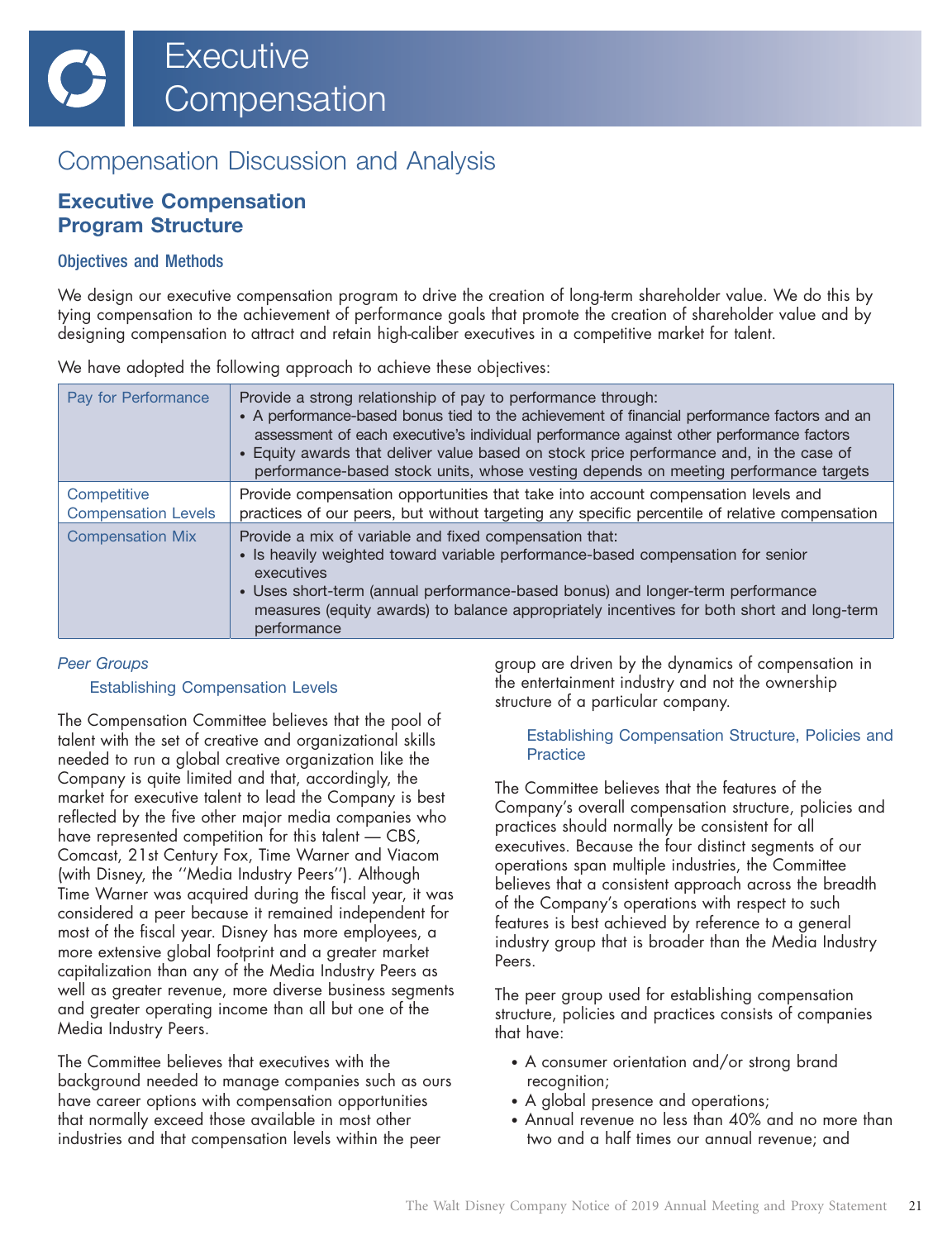- 
- but that are included in the peer groups used by one or more of the Media Industry Peers.

The companies that meet these criteria and were measuring such success is the Company's relative<br>included in the peer group at the beginning of fiscal performance compared to that of the companies included in the peer group at the beginning of fiscal performance compared to that of the companies

- 
- 
- 
- 
- 
- Charter Procter & Gamble Summary of Peer Groups<br>
Communications Time Warner
	-
- 
- 
- Facebook
- 
- 
- 
- 
- 
- PepsiCo<br>• Procter & Gamble
- 
- 
- 
- 
- 
- 

#### **Evaluating Performance**

The overall financial performance of the Company is driven by the sum of the individual performances of the driven by the sum of the individual performances of the<br>
Company's four segments — Media Networks, Parks<br>
and Resorts, Studio Entertainment and Consumer<br>
Products & Interactive Media. While the Company<br>
announced a strateg reporting systems to accommodate the new structure. Accordingly, we evaluated compensation in fiscal 2018 based on the earlier segments.

• A market capitalization no less than one-quarter Each of the Company's segments competes in different and no more than four times our market sectors of the overall market. The Committee believes capitalization; that, given the span of the Company's businesses, the • Plus companies that do not meet the revenue test, best measure of relative performance is how the the economic trends that impact companies in the overall market and that the best benchmark for comprising the S&P 500. Accordingly, the Committee — • Accenture • Intel<br>• Alphabet • Johnson & Johnson<br>• Almazon.com • Microsoft • Oracle<br>• AT&T • Oracle<br>• AT&T • Oracle • AT&T • Oracle restricted stock unit awards.

Communications • Time Warner<br>
• Cisco Systems • 21st Century Fox<br>
• Coca-Cola • Verizon Communications • Viacom<br>
• Coca-Cola • Viacom<br>
• Viacom<br>
• Viacom

| • Facebook                                                                                                                                                                                                                                                                                                                                                                                                                                                                                                                                                                                                                                             | Peer Group                        | <b>Purpose</b>                                                              | <b>Composition</b>                                                                                                                              |
|--------------------------------------------------------------------------------------------------------------------------------------------------------------------------------------------------------------------------------------------------------------------------------------------------------------------------------------------------------------------------------------------------------------------------------------------------------------------------------------------------------------------------------------------------------------------------------------------------------------------------------------------------------|-----------------------------------|-----------------------------------------------------------------------------|-------------------------------------------------------------------------------------------------------------------------------------------------|
| $\bullet$ IBM<br>Advised by its independent consultant, the Committee<br>reviewed the criteria for selecting members of this peer<br>group during fiscal 2018 and determined that the<br>criteria remained appropriate.<br><b>Evaluating Performance</b><br>The overall financial performance of the Company is<br>driven by the sum of the individual performances of the<br>Company's four segments - Media Networks, Parks<br>and Resorts, Studio Entertainment and Consumer<br>Products & Interactive Media. While the Company<br>announced a strategic reorganization of its businesses<br>into four operating segments in March 2018 (the newly- | Media<br><b>Industry</b><br>Peers | Evaluating<br>compensation<br>levels for the<br>named executive<br>officers | Disney and the<br>five other major<br>media companies:<br>$\cdot$ CBS<br>• Comcast<br>• 21st Century<br><b>Fox</b><br>• Time Warner<br>• Viacom |
|                                                                                                                                                                                                                                                                                                                                                                                                                                                                                                                                                                                                                                                        | General<br>Industry<br>Peers      | Evaluating general<br>compensation<br>structure, policies<br>and practices  | 21 similarly-sized<br>global companies<br>with a consumer<br>orientation and/or<br>strong brand<br>recognition                                  |
| formed Direct-to-Consumer and International; the<br>combined Parks, Experiences and Consumer Products;<br>Media Networks; and Studio Entertainment) we<br>continued to report financial results based on the old<br>seaments throughout the fiscal year while we undated                                                                                                                                                                                                                                                                                                                                                                               | Performance<br><b>Peers</b>       | <b>Evaluating relative</b><br>economic<br>performance of<br>the Company     | Standard & Poor's<br>(S&P) 500                                                                                                                  |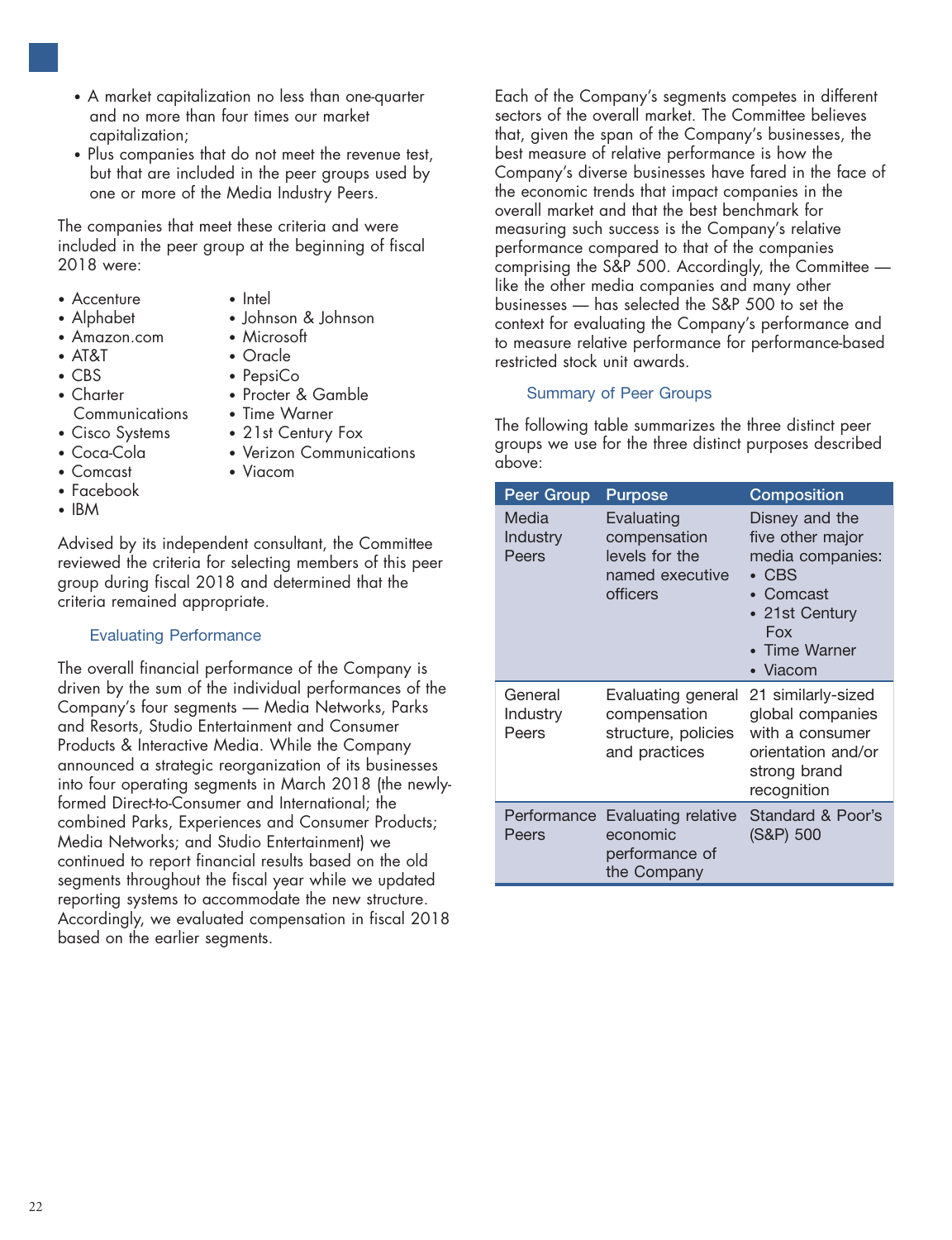### Compensation Program Elements

#### *2018 Total Direct Compensation*

The following table sets forth the elements of total direct compensation for our named executive officers (NEOs) in fiscal 2018 and the objectives and key features of each element:

| <b>Type</b>     | Compensation             | <b>Pay Element</b>            | <b>Objectives and Key Features</b>                                                                                                                                                                                                                                                                                                                                                                                                                                                                                                                                                                                                                                                                                                                                                                                                                                                                                                                                                                                                                                                                                                                                                                                                                                                                                                                                                                                                    |
|-----------------|--------------------------|-------------------------------|---------------------------------------------------------------------------------------------------------------------------------------------------------------------------------------------------------------------------------------------------------------------------------------------------------------------------------------------------------------------------------------------------------------------------------------------------------------------------------------------------------------------------------------------------------------------------------------------------------------------------------------------------------------------------------------------------------------------------------------------------------------------------------------------------------------------------------------------------------------------------------------------------------------------------------------------------------------------------------------------------------------------------------------------------------------------------------------------------------------------------------------------------------------------------------------------------------------------------------------------------------------------------------------------------------------------------------------------------------------------------------------------------------------------------------------|
|                 |                          | Salary                        | <b>Objectives</b><br>The Committee sets salaries to reflect job responsibilities and to provide<br>competitive fixed pay to balance performance-based risks.                                                                                                                                                                                                                                                                                                                                                                                                                                                                                                                                                                                                                                                                                                                                                                                                                                                                                                                                                                                                                                                                                                                                                                                                                                                                          |
| <b>FIXED</b>    |                          |                               | <b>Key Features</b><br>• Minimum salaries set in employment agreement<br>• Compensation Committee discretion to adjust annually based on changes in<br>experience, nature and responsibility of the position, competitive<br>considerations, and CEO recommendation (except his own salary)                                                                                                                                                                                                                                                                                                                                                                                                                                                                                                                                                                                                                                                                                                                                                                                                                                                                                                                                                                                                                                                                                                                                           |
|                 |                          | Performance-<br>based Bonus   | <b>Objectives</b><br>The Committee structures the bonus program to incentivize performance at the<br>high end of ranges for financial performance measures that it establishes each<br>year to drive meaningful growth over the prior year. The Committee believes that<br>incentivizing performance in this fashion will lead to long-term, sustainable gains<br>in shareholder value.                                                                                                                                                                                                                                                                                                                                                                                                                                                                                                                                                                                                                                                                                                                                                                                                                                                                                                                                                                                                                                               |
| <b>VARIABLE</b> | <b>Cash Compensation</b> |                               | <b>Key Features</b><br>• Target bonus for each NEO normally set by Committee early in the fiscal year in<br>light of employment agreement provisions, competitive considerations, CEO<br>recommendation (except his own target), and other factors Committee deems<br>appropriate; bonus opportunity normally limited to 200% of target bonus<br>• Payout on 70% of target determined by performance against financial<br>performance ranges established early in the fiscal year<br>• Payout on 30% of target determined by Committee's assessment of individual<br>performance based both on other performance objectives established early in the<br>fiscal year and on CEO recommendation (except his own payout)<br>• In addition, Mr. Iger had an opportunity to earn in fiscal 2018 a performance-<br>based retention award (awarded in 2014) to the extent the Company's<br>cumulative adjusted operating income for the five years ending September 29,<br>2018 exceeded \$76.01 billion (as to which the condition was not met and no<br>payment was made) and, has an opportunity to earn in fiscal 2019 a cash<br>bonus of \$5 million if he remains employed by the Company until July 2, 2019.<br>• Annual payments to executive officers have been subject to a performance test<br>under Section 162(m) of the Internal Revenue Code to the extent necessary<br>and available to obtain deductibility of the payments |
|                 |                          | Equity<br>Awards<br>Generally | <b>Objectives</b><br>The Committee structures equity awards to directly reward long-term gains in<br>shareholder value. Equity awards carry vesting terms that extend up to four years<br>and include performance units whose value depends on company performance<br>relative to the S&P 500. These awards provide incentives to create and sustain<br>long-term growth in shareholder value.<br><b>Key Features</b><br>• Combined value of options, performance units and time-based units<br>determined by the Committee in light of employment agreement provisions,                                                                                                                                                                                                                                                                                                                                                                                                                                                                                                                                                                                                                                                                                                                                                                                                                                                              |
|                 | Equity Compensation      |                               | competitive market conditions, evaluation of executive's performance and CEO<br>recommendation (except for his own award)<br>• Allocation of annual awards for CEO (based on award value):<br>• 50% performance-based restricted stock units<br>• 50% stock options<br>• Allocation of annual awards for other NEOs (based on award value):<br>• 30% performance-based restricted stock units<br>• 30% time-vesting restricted stock units<br>• 40% stock options<br>• Mr. Iger was also awarded time-vesting and performance-based restricted<br>stock units to induce him to extend his employment agreement in connection<br>with the 21CF Acquisition as described on pages 30 to 31.                                                                                                                                                                                                                                                                                                                                                                                                                                                                                                                                                                                                                                                                                                                                             |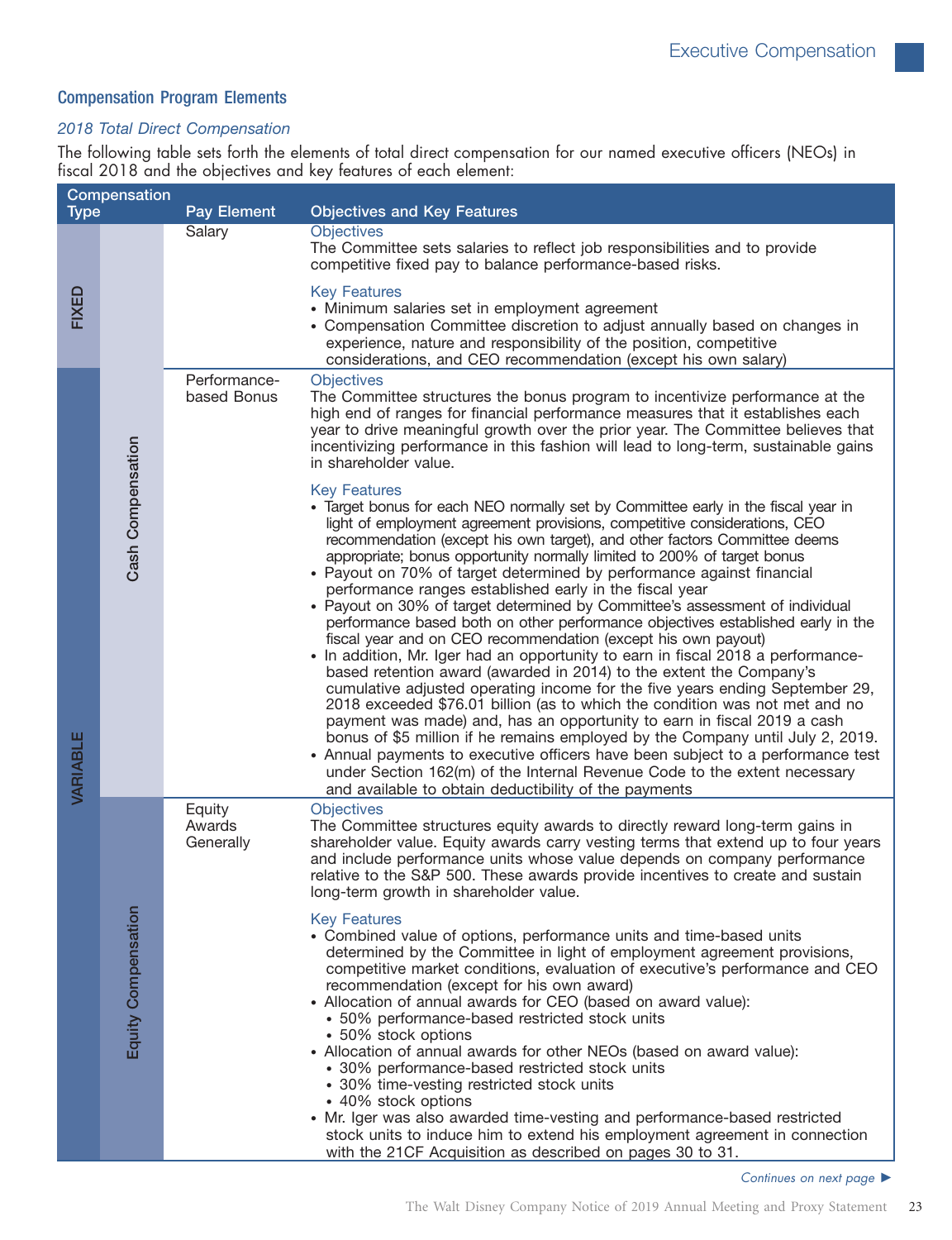|                 | Compensation        | Pay Element                                                         | <b>Objectives and Key Features</b>                                                                                                                                                                                                                                                                                                                                                                                                                                                                                                                                      |
|-----------------|---------------------|---------------------------------------------------------------------|-------------------------------------------------------------------------------------------------------------------------------------------------------------------------------------------------------------------------------------------------------------------------------------------------------------------------------------------------------------------------------------------------------------------------------------------------------------------------------------------------------------------------------------------------------------------------|
| <b>Type</b>     |                     | Stock Option<br>Awards                                              | <b>Key Features</b><br>• Exercise price equal to average of the high and low trading prices on day of<br>award<br>• Option re-pricing without shareholder approval is prohibited<br>• 10-year term<br>• Vest 25% per year                                                                                                                                                                                                                                                                                                                                               |
| <b>VARIABLE</b> | Equity Compensation | Annual<br>Performance-<br>Based<br>Restricted<br><b>Stock Units</b> | <b>Key Features</b><br>• Performance-based units reward executives only if specified financial<br>performance measures are met<br>• Subject to performance tests, units vest three years after grant date<br>• Half of award vests based on Total Shareholder Return relative to S&P 500 and<br>half of award vests based on EPS growth relative to S&P 500, each as<br>described on pages 43 to 44<br>• Annual units awarded to executive officers are subject to Section 162(m) test to<br>the extent necessary and available to obtain deductibility of the payments |
|                 |                     | Annual<br>Time-Based<br>Restricted<br><b>Stock Units</b>            | <b>Key Features</b><br>• 25% vest each year following grant date<br>• All annual units awarded to executive officers are subject to Section 162(m) test<br>to the extent necessary and available to obtain deductibility of the payments                                                                                                                                                                                                                                                                                                                                |

#### *Compensation at Risk*

In establishing a mix of tixed to variable compensation,<br>the mix of various equity awards, target bonus levels,<br>grant date equity award values and performance ranges,<br>the Committee seeks to maintain its goal of making<br>comp

at the same time affording compensation opportunities The Committee believes that most of the compensation<br>for named executive officers should be at risk and tied to<br>a combination of long-term and short-term Company<br>performance. 90% of the target compensation for the<br>CEO, and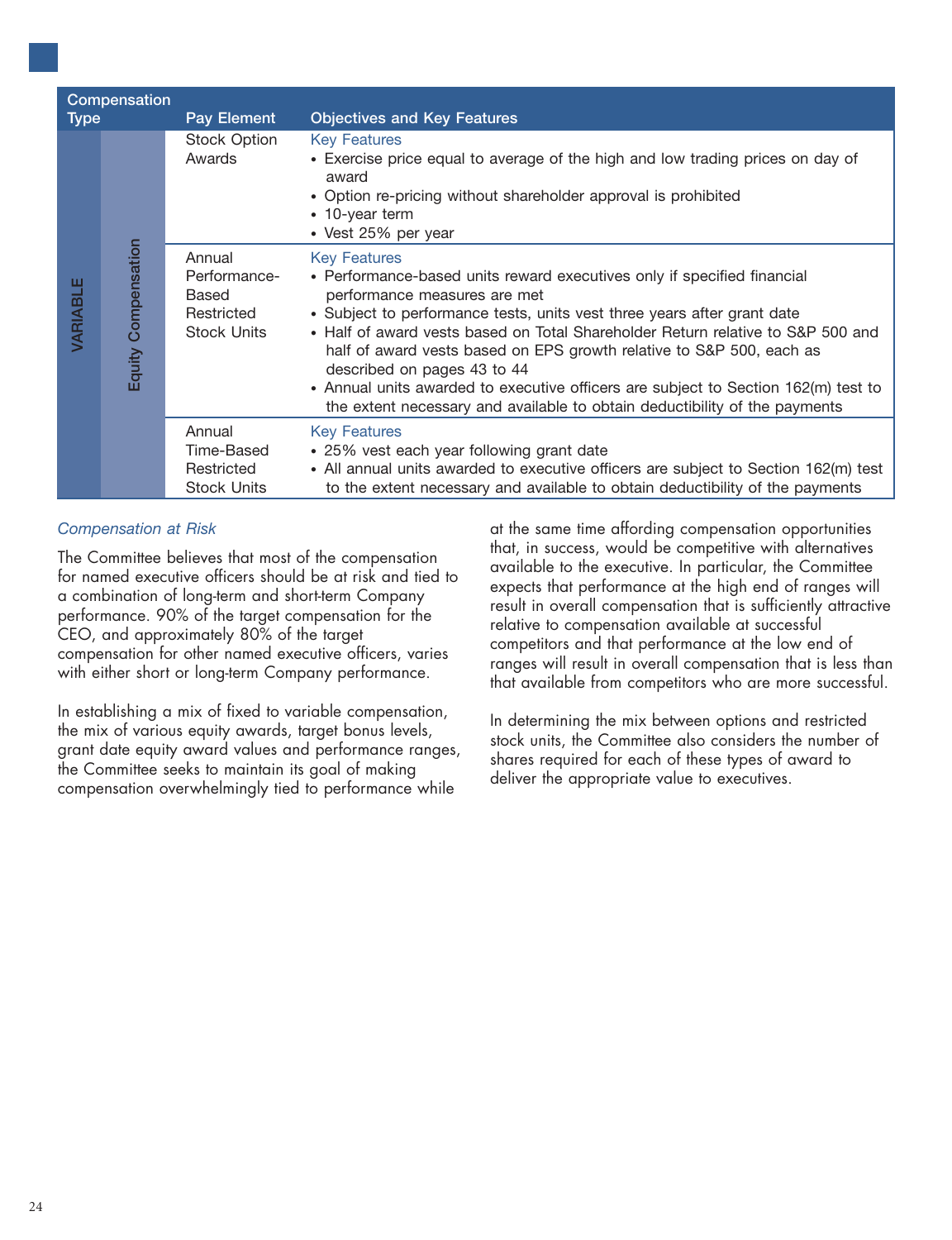The following chart shows the percentage of the target We have employment agreements with each of the<br>total direct annual compensation (constituting base salary named executive officers that extend to the dates shown total direct annual compensation (constituting base salary and performance-based bonus plus the grant-date fair below: value of regular annual equity awards) for Mr. Iger that was variable with performance (performance-based bonus and equity awards) versus fixed (salary) in fiscal<br>2018. The chart does not reflect the impact of the equity 2018. The chart does not reflect the impact of the equity Alan N. Braverman and December 31, 2020<br>
employment agreement in December 2017 (whose value is variable with performance) or the impact of the fixed<br>
bonus Mr. Iger

### 2018 Target Total Direct Annual Compensation Mix for CEO

- **Long Term Performance-based Compensation**
- Annual Performance-based Compensation
- Fixed Compensation



#### *Employment Agreements*

We enter into employment agreements with our senior and some resort facilities;<br>executives when the Compensation Committee **and some of the solution of the Compensation** Committee executives when the Compensation Committee determines that it is appropriate to attract or retain an facilities;<br>executive or where an employment agreement is **executive** for officers at the vice president level and higher executive or where an employment agreement is **•** for officers at the vice president level and higher<br>
consistent with our practices with respect to other **before October 1, 2012, a fixed monthly payment** consistent with our practices with respect to other similarly situated executives. the costs of owning and maintaining and maintaining and maintaining and maintaining and  $\frac{1}{2}$ 

|                                                                                                                     | ierm Ends                                                                                                                       |
|---------------------------------------------------------------------------------------------------------------------|---------------------------------------------------------------------------------------------------------------------------------|
| Robert A. Iger<br>Alan N. Braverman<br>Christine M. McCarthy<br>Zenia B. Mucha<br>M. Jayne Parker<br>Kevin A. Mayer | December 31, 2021 <sup>*</sup><br>December 31, 2020<br>June 30, 2021<br>December 31, 2021<br>June 30, 2021<br>December 31, 2022 |
|                                                                                                                     |                                                                                                                                 |

completion of the 21CF Acquisition. Otherwise, termination is July 2, 2019 or, if later, 90 days after termination of the merger agreement without closing the transaction.

Material terms of the employment agreements with the **90% of CEO annual target compensation is considered performance-** named executive officers are reflected under ''*Total Direct* **based** *Compensation,*'' above, and ''*Benefits and Perquisites,*'' ''*2018 Compensation Decisions*'' and ''*Compensation Tables — Potential Payments and Rights on Termination or Change in Control*,'' below.

#### *Benefits and Perquisites*

The Company provides employees with benefits and perquisites based on competitive market conditions. All salaried employees, including the named executive officers, receive the following benefits:

- health care coverage;
- life and disability insurance protection;
- reimbursement of certain educational expenses;
- access to favorably priced group insurance coverage; and
- Company matching of gifts of up to \$25,000 per employee each calendar year to qualified charitable organizations.

For the other NEOs, 81% of average target annual Officers at the vice president level and above, including compensation is considered performance-based. The named executive officers, receive the following benefits:

- complimentary access to the Company's theme parks
- 
- automobile;
- relocation assistance;
- eligibility for annual reimbursement of up to \$1,000 for wellness-related purposes such as fitness, nutrition and physical exams; and
- personal use of tickets acquired by the Company for business entertainment when they become available because no business use has been arranged.

*Continues on next page*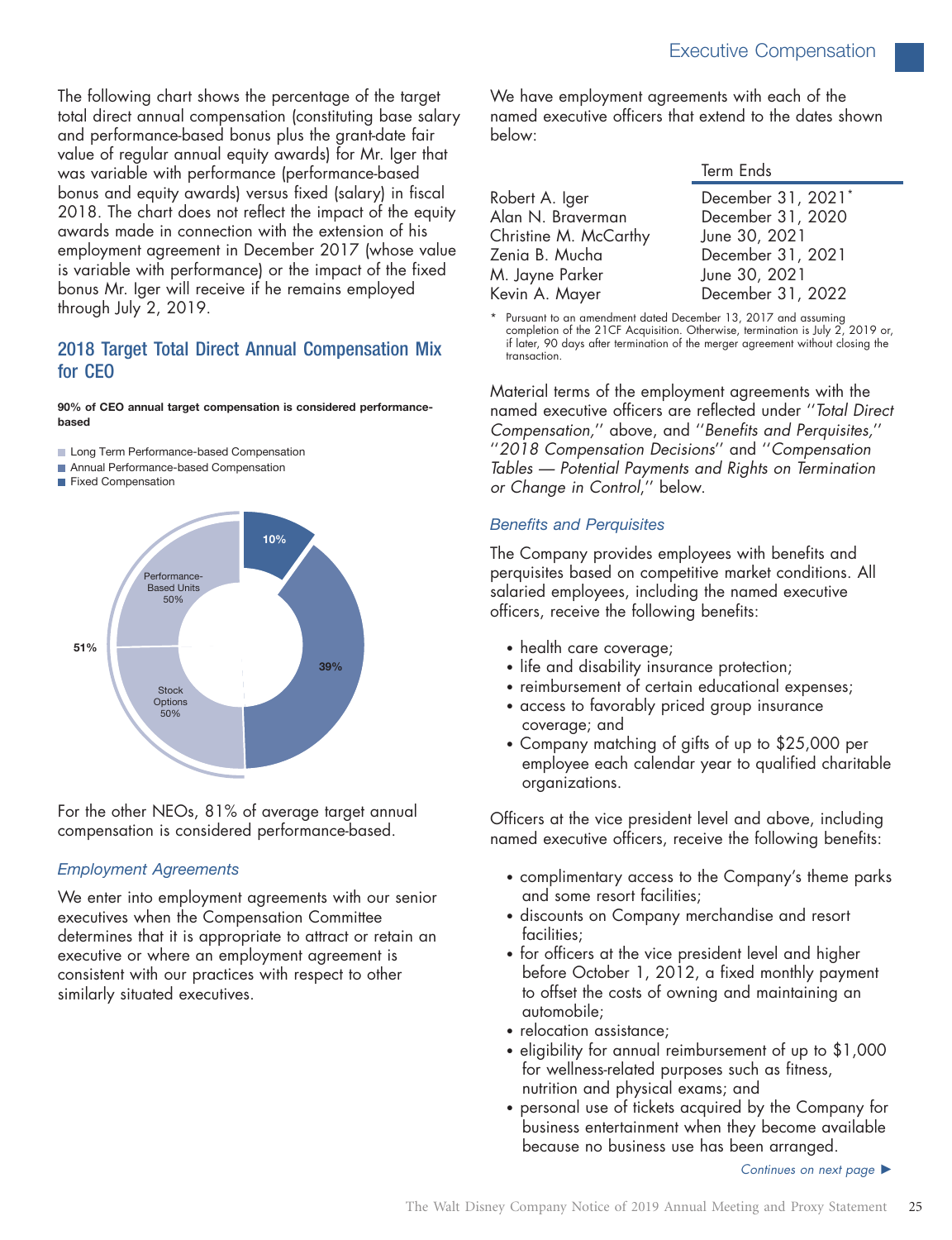Named executive officers (and some other senior **•** Limit on Bonus. The overall bonus opportunity is not executives) are also entitled to the following additional expected to exceed two times the target amount, no<br>benefits and perquisites: basic financial planning matter how much financial performance exceeds the services, enhanced excess liability coverage, increased ranges established at the beginning of the fiscal relocation assistance, an increased automobile benefit, year.<br>and an increased Company matching gift amount of  $\bullet$  Equit and an increased Company matching gift amount of **•** Equity Vesting Periods. Performance-based stock

The Company pays the cost of security services and<br>equipment for the Chief Executive Officer in an amount<br>that the Board of Directors believes is reasonable in light<br>of his security needs and, in the interest of security,<br> personal travel, in each case at the discretion of the the state of the versultive officers of the Company, shares<br>Chief Executive Officer.

#### *Retirement Plans*

hired prior to January 1, 2012 and defined contribution representing at least 75% of the net after-tax gain<br>retirement programs available to all of our salaried (100% in the case of the Chief Executive Officer) employees.  $\sim$ 

Tax-qualified defined benefit and defined contribution<br>plans limit the benefit to participants whose<br>compensation or benefits would exceed maximums<br>imposed by applicable tax laws. To provide retirement<br>and the No Hedging o imposed by applicable tax laws. To provide retirement<br>
benefits commensurate with compensation levels, the<br>
Company offers non-qualified plans to key salaried<br>
company offers non-qualified plans to key salaried<br>
employees,

and deferred compensation programs for the named<br>executive officers is included in "Compensation Tables — under the securities laws as a result of misconduct by executive officers is included in ''*Compensation Tables* — under the securities laws as a result of misconding<br>Pension Benefits'' beginning on page 49 and **and a resecutive officer, applicable law** permits the Pension Benefits'' beginning on page 49 and and an executive officer, applicable law permits the<br>''Compensation Tables — Fiscal 2018 Nongualified Company to recover incentive compensation from ''*Compensation Tables — Fiscal 2018 Nonqualified* Company to recover incentive compensation from *Deferred Compensation Table*" beginning on page 50.

#### Risk Management Considerations

• Financial Performance Metrics. The financial metrics hinancial results if the Board determines that such used to determine the amount of an executive's recovery or cancellation is appropriate due to long-term shareholder value. The ranges set for these resulted in performance targets being achieved<br>measures are intended to reward success without resulted that have been achieved absent such measures are intended to reward success without would not have achieved absorber to the beat such a<br>have been accessive risk taking encouraging excessive risk taking.

- matter how much financial performance exceeds the
- \$50,000.<br>The contract of constructions and the stock whits generally vest in three years. Time-based stock<br>units and options vest annually over four years and
- least three times their base salary amounts, or five times in the case of the Chief Executive Officer. If Named executive officers participate in defined benefit these levels have not been reached, these officers programs available to all of our salaried employees are required to retain ownership of shares 12 months. Based on holdings of units and shares • Equity Retention Guidelines. Named executive
	- No Hedging or Pledging. The Company's insider
- Additional information regarding the terms of retirement restate its financial results due to material<br>and deferred compensation programs for the named noncompliance with financial reporting requirements the sale of Company securities). In such a situation, the Board of Directors would exercise its business The Compensation Committee believes that the following<br>
features of our annual performance-based bonus and<br>
equity programs appropriately incentivize the creation of<br>
long-term shareholder value while discouraging behavior bonus are measures the Committee believes drive intentional misconduct by the executive officer that<br>long-term shareholder value. The ranges set for these in the resulted in performance targets being achieved that • Clawback Policy. If the Company is required to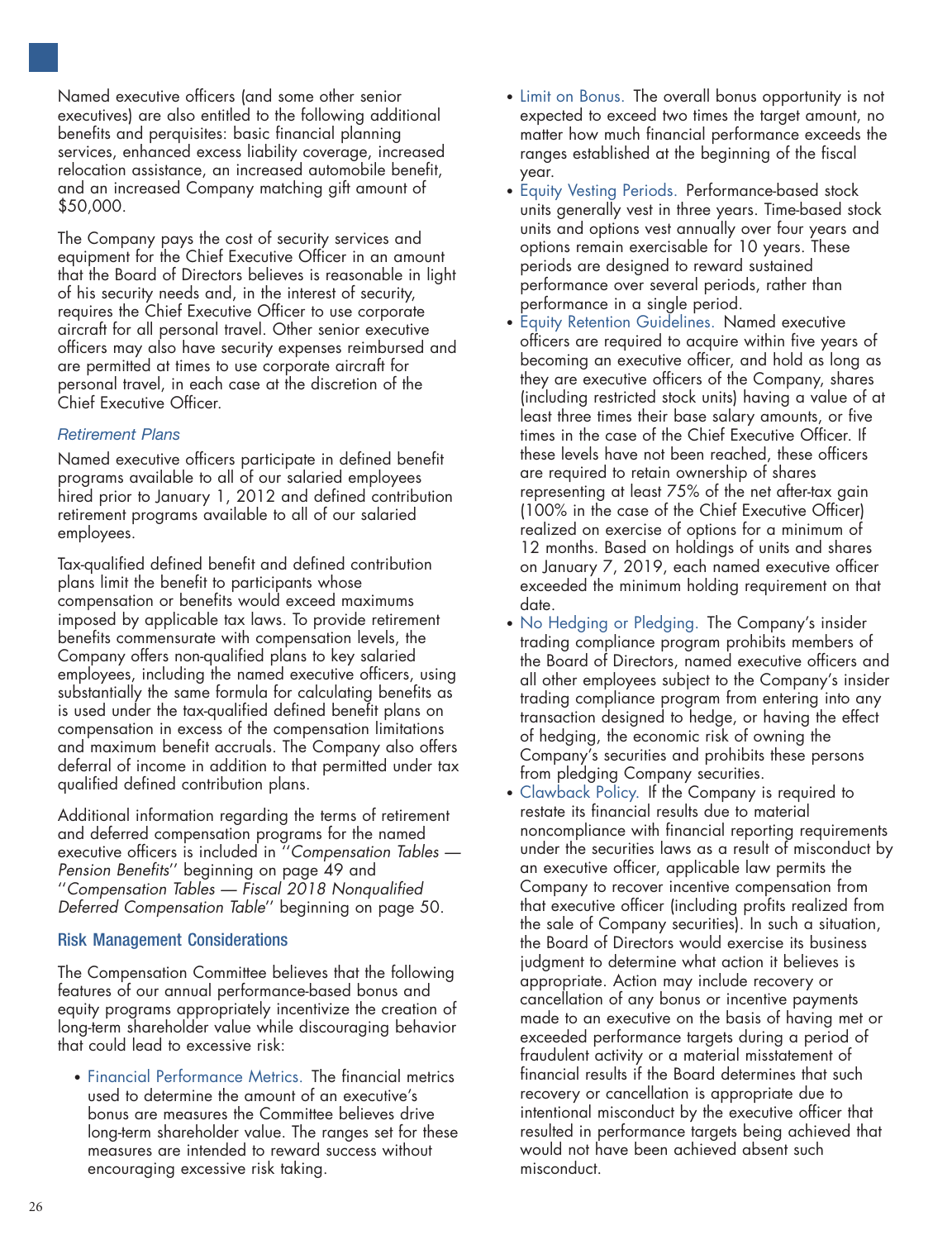At the Compensation Committee's request, management Options and restricted stock units awarded to executive conducted its annual assessment of the risk profile of our officers with employment agreements also continue to assessment included an inventory of the compensation of employment if the executive's employment is programs at each of the Company's segments and an terminated by the Company without cause or by the evaluation of whether any program contained elements executive with good reason. In this case, options and evaluation of whether any program contained elements impact on the Company. Management provided the exercisable) as though the executive remained employed results of this assessment to Frederic W. Cook & Co., through the end of the stated term of the employment Inc., which evaluated the findings and reviewed them agreement. If the executive would be age 60 or older<br>with the Committee. As a result of this review, the and have at least ten years of service as of the end of likely to have a material adverse effect on the Company. to the end of the stated term of the agreement would

#### Other Considerations

#### *Timing of Equity Awards*

Equity awards are made by the Compensation Committee on dates the Committee meets. Committee Section 162(m) of the Internal Revenue Code generally<br>meetings are normally scheduled well in advance and disallows a tax deduction to public corporations for meetings are normally scheduled well in advance and are not scheduled with an eye to announcements of compensation over \$1 million paid for any fiscal year to<br>material information regarding the Company. The the corporation's chief executive officer and up to three material information regarding the Company. The the corporation's chief executive officer and up to three<br>Committee may make an award with an effective date in the executive officers (other than the chief financial Committee may make an award with an effective date in other executive officers (other than the chief financial the future contingent on commencement of employment, officer) whose compensation must be included in this execution of a new employment agreement or some execution of a new employment agreement or some proxy statement because they are our most highly<br>other subsequent event, or may act by unanimous written compensated executive officers. Section 162(m) exempts other subsequent event, or may act by unanimous written compensated executive officers. Section 162(m) exempts consent on the date of such an event when the proposed qualifying performance-based compensation with respeen<br>In the Committee prior to that above years beginning on or before December 31, issuances have been reviewed by the Committee prior to the date of the event. 2017 and payable pursuant to a binding written

#### *Extended Vesting of Equity Awards*

Options and restricted stock units continue to vest<br>beyond retirement (and options remain exercisable) if<br>(1) they were awarded at least one year prior to the<br>date of an employee's retirement and (2) the employee<br>was age 6

- 
- 

The extended vesting and exercisability is not available officers that were not fully deductible because of to certain employees outside the United States.

compensation programs in November 2018. The vest (and options remain exercisable) beyond termination that created risks that could have a material adverse restricted stock units continue to vest (and options remain and have at least ten years of service as of the end of Committee determined that the risks arising from the the stated term of the employment agreement, the options Company's policies and practices are not reasonably and restricted stock units awarded at least one year prior continue to vest (and options remain exercisable) beyond the stated term of the employment agreement as described above.

#### *Deductibility of Compensation*

agreement in effect on November 2, 2017. Thus, performance-based awards that are deductible in the

service on the date he or she retired. In these The Compensation Committee has historically structured<br>circumstances:<br> $\alpha$ • Options continue to vest following retirement<br>
according to the original vesting schedule. They<br>
equal to the maximum amount that can be available for up to five years following<br>
equal to the maximum amount that can be

*Continues on next page*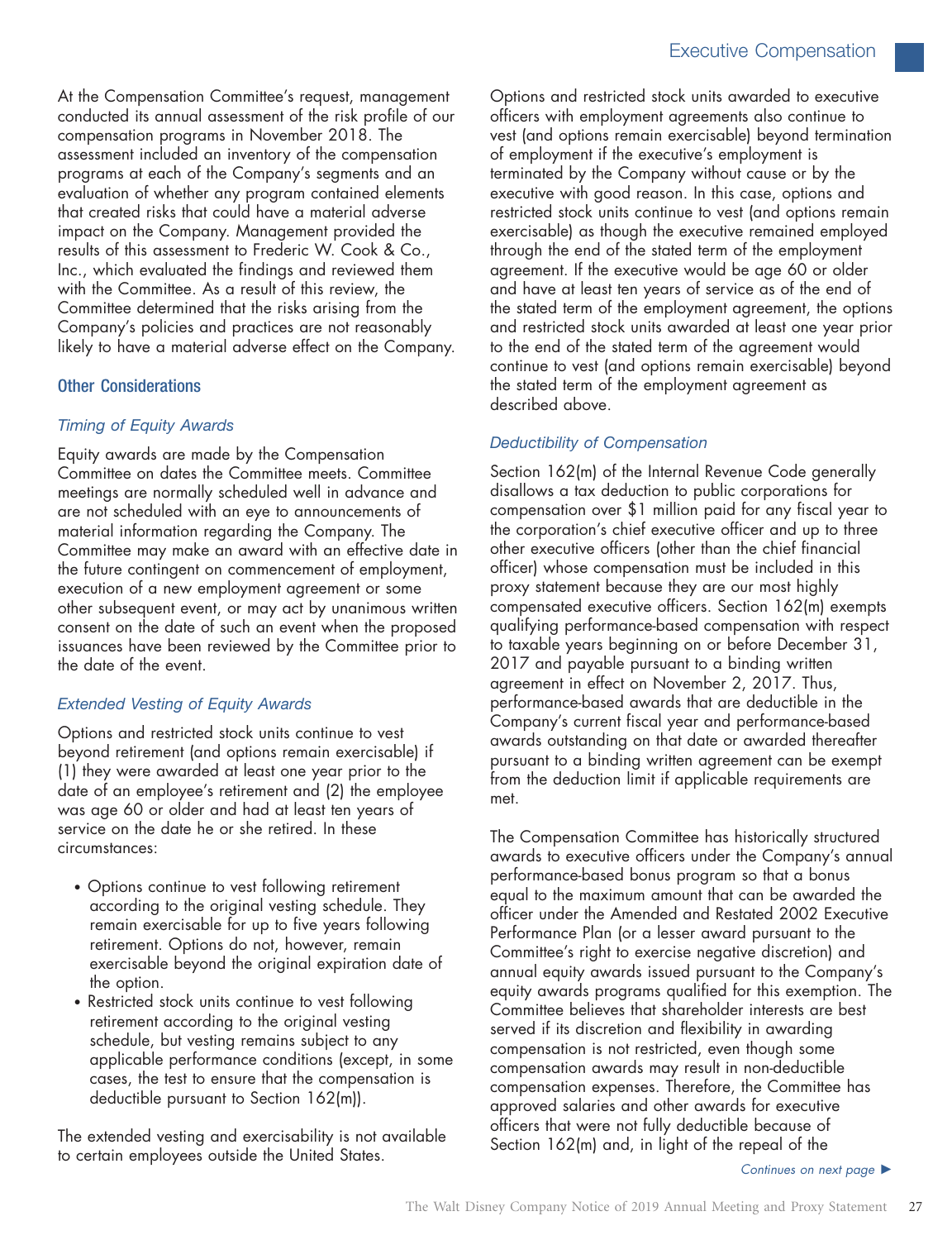performance-based compensation exception to Section 162(m) test. Adjusted net income means net Section 162(m), expects in the future to approve income adjusted, as appropriate, to exclude the additional compensation that is not deductible for income following items or variances: change in accounting additional compensation that is not deductible for income tax purposes. principles; acquisitions; dispositions of a business; asset

To qualify for the exemption from Section 162(m) to the unusual or infrequent items; and extraordinary litigate<br>extent available, awards to executive officers under the costs and insurance recoveries. For fiscal 2018, the extent available, awards to executive officers under the annual performance based bonus program and the long-term incentive program that are available for the Company achieved adjusted net income of subject to achievement of a performance test based on adjusted net income. If this test is satisfied, the additional real estate and property rights, and restructuring and performance tests described in this Compensation impairment charges. Discussion and Analysis are applied to determine the actual payout of such bonuses and awards, which in Therefore, the Section 162(m) test was satisfied with order to remain deductible may not be more than the respect to bonuses earned in fiscal 2018 and restriction order to remain deductible may not be more than the respect to bonuses earned in fiscal 2018 and restricted maximum level funded based on achievement of the stock units vesting based on fiscal 2018 results.

impairments; restructuring charges; extraordinary, adjusted net income target was \$5.9 billion, and the \$10.7 billion. Net income was adjusted by gains due to<br>non-recurring tax reform benefits, gains on the sale of

stock units vesting based on fiscal 2018 results.

#### Compensation Process

The following table outlines the process for determining annual compensation awards for named executive officers:

| <b>Salaries</b>                                                                                                                                                                                                                                                                                                                                                                                                                                               | <b>Performance-Based Bonus</b>                                                                                                                                                                                                                                                                                                                                                                                                                                                                                                                                                                                                                                                                                                                                                                                                                                                            |
|---------------------------------------------------------------------------------------------------------------------------------------------------------------------------------------------------------------------------------------------------------------------------------------------------------------------------------------------------------------------------------------------------------------------------------------------------------------|-------------------------------------------------------------------------------------------------------------------------------------------------------------------------------------------------------------------------------------------------------------------------------------------------------------------------------------------------------------------------------------------------------------------------------------------------------------------------------------------------------------------------------------------------------------------------------------------------------------------------------------------------------------------------------------------------------------------------------------------------------------------------------------------------------------------------------------------------------------------------------------------|
| • Annually, normally at the end of the calendar year, the<br>CEO recommends salaries for executives other than<br>himself for the following calendar year<br>• Committee reviews proposed salary changes with input<br>from consultant<br>• Committee determines annual salaries for all NEOs<br>• Committee reviews determinations with the other<br>non-management directors                                                                                | • Committee participates in regular Board review of<br>operating plans and results and review of annual<br>operating plan at the beginning of the fiscal year<br>• Management recommends financial and other<br>performance measures, weightings and ranges<br>• Early in the fiscal year, the Committee reviews<br>proposed performance measures and ranges with input<br>from consultant and determines performance measures<br>and ranges that it believes establish appropriate stretch<br>goals                                                                                                                                                                                                                                                                                                                                                                                      |
| <b>Equity Awards</b>                                                                                                                                                                                                                                                                                                                                                                                                                                          | • CEO recommends bonus targets for executives other                                                                                                                                                                                                                                                                                                                                                                                                                                                                                                                                                                                                                                                                                                                                                                                                                                       |
| • In first fiscal quarter, CEO recommends grant date fair<br>value of awards for executives other than himself<br>• Committee reviews proposed awards with input from<br>consultant and reviews with other non-management<br>directors<br>• Committee determines the dollar values of awards<br>• Exercise price and number of options and restricted<br>stock units are determined by formula based on market<br>price of common shares on the date of award | than himself<br>• Early in the fiscal year, the Committee reviews bonus<br>targets with input from its consultant and in light of the<br>targets established by employment agreements and<br>competitive conditions and determines bonus targets as<br>a percentage of fiscal year-end salary for each<br>executive<br>• After the end of the fiscal year, management presents<br>financial results to the Committee<br>• CEO recommends other performance factor multipliers<br>for executives other than himself<br>• Committee reviews the results and determines whether<br>to make any adjustments to financial results and<br>determines other performance factor multipliers and<br>establishes bonus<br>• Committee reviews determinations with the other<br>non-management directors and, in the case of the<br>CEO, seeks their concurrence in the Committee's<br>determination |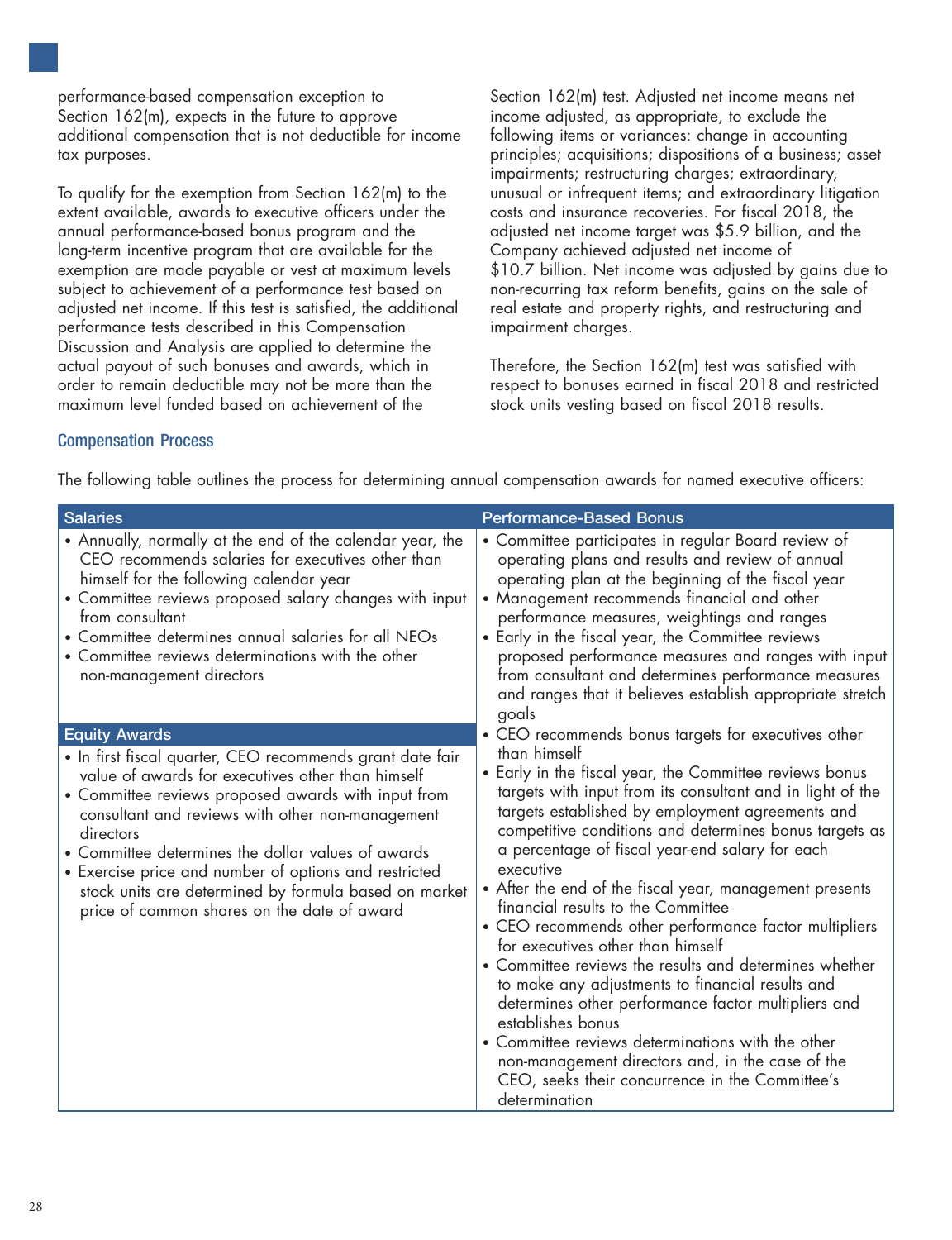The following table outlines the process for determining terms of employment agreements and compensation plans in which the named executive officers participate:

| <b>Employment Agreements</b>                                                                                                                                                                                                                                                                                                                                                                                                                                                                                                                                                                                          | <b>Compensation Plans</b>                                                                                                                                                                                                                                                                                                                                                                                                                                                                                                           |
|-----------------------------------------------------------------------------------------------------------------------------------------------------------------------------------------------------------------------------------------------------------------------------------------------------------------------------------------------------------------------------------------------------------------------------------------------------------------------------------------------------------------------------------------------------------------------------------------------------------------------|-------------------------------------------------------------------------------------------------------------------------------------------------------------------------------------------------------------------------------------------------------------------------------------------------------------------------------------------------------------------------------------------------------------------------------------------------------------------------------------------------------------------------------------|
| <b>CEO</b><br>• Committee arrives at proposed terms of agreement<br>with input from consultant<br>• Committee recommends terms of agreement to other<br>non-management directors following negotiation with<br><b>CEO</b><br>• Committee participates with other non-management<br>directors in determining terms of agreement for CEO<br>Other NEOs<br>• CEO recommends terms of agreements<br>• Committee reviews proposed terms of agreements with<br>input from consultant<br>• Committee determines material terms of agreements,<br>subject to consultation with Board where the<br>Committee deems appropriate | • Committee requests management and its consultant to<br>review compensation plans<br>• Management and its consultant recommend changes<br>to compensation plans in response to requests or on<br>their own initiative<br>• Committee reviews proposed changes to<br>compensation plans with input from its consultant<br>• Committee determines changes to compensation plans<br>or recommends to Board if Board action is required<br>• Committee participates with Board in determining<br>changes when Board action is required |

#### *Management Input*

- 
- 
- 
- 

#### *Compensation Consultant*

development and evaluation of compensation policies not raised any conflict of interest and the firm is and practices and the Committee's determinations of independent under the policy. compensation awards by:

- attending Committee meetings;
- meeting with the Committee without management present;
- providing third-party data, advice and expertise on In addition to the CEO recommendations described proposed executive compensation awards and plan designs;<br>above, management regularly: • reviewing briefing materials prepared by
	- provides data, analysis and recommendations to the<br>
	Compensation Committee regarding the Company's<br>
	executive compensation programs and policies;<br>
	 administers those programs and policies as directed<br>
	by the Committee',
		-

• recommends changes to compensation programs if The Committee considers input from the consultant as one needed to help achieve program objectives. factor in making decisions on compensation matters, along with information and analyses it receives from The Committee meets regularly in executive session management and its own judgment and experience. without management present to discuss compensation

decisions and matters relating to the design and The Compensation Committee has adopted a policy<br>operation of the executive compensation program. The Compensation Committee has adopted a policy<br>requiring its consultant to management. The Committee performs an annual assessment of the consultant's independence to determine The Compensation Committee has retained the firm of whether the consultant is independent. The Committee Frederic W. Cook & Co., Inc. as its compensation assessed Frederic W. Cook & Co. Inc.'s independence in consultant. The consultant assists the Committee's November 2018 and confirmed that the firm's work has

*Continues on next page*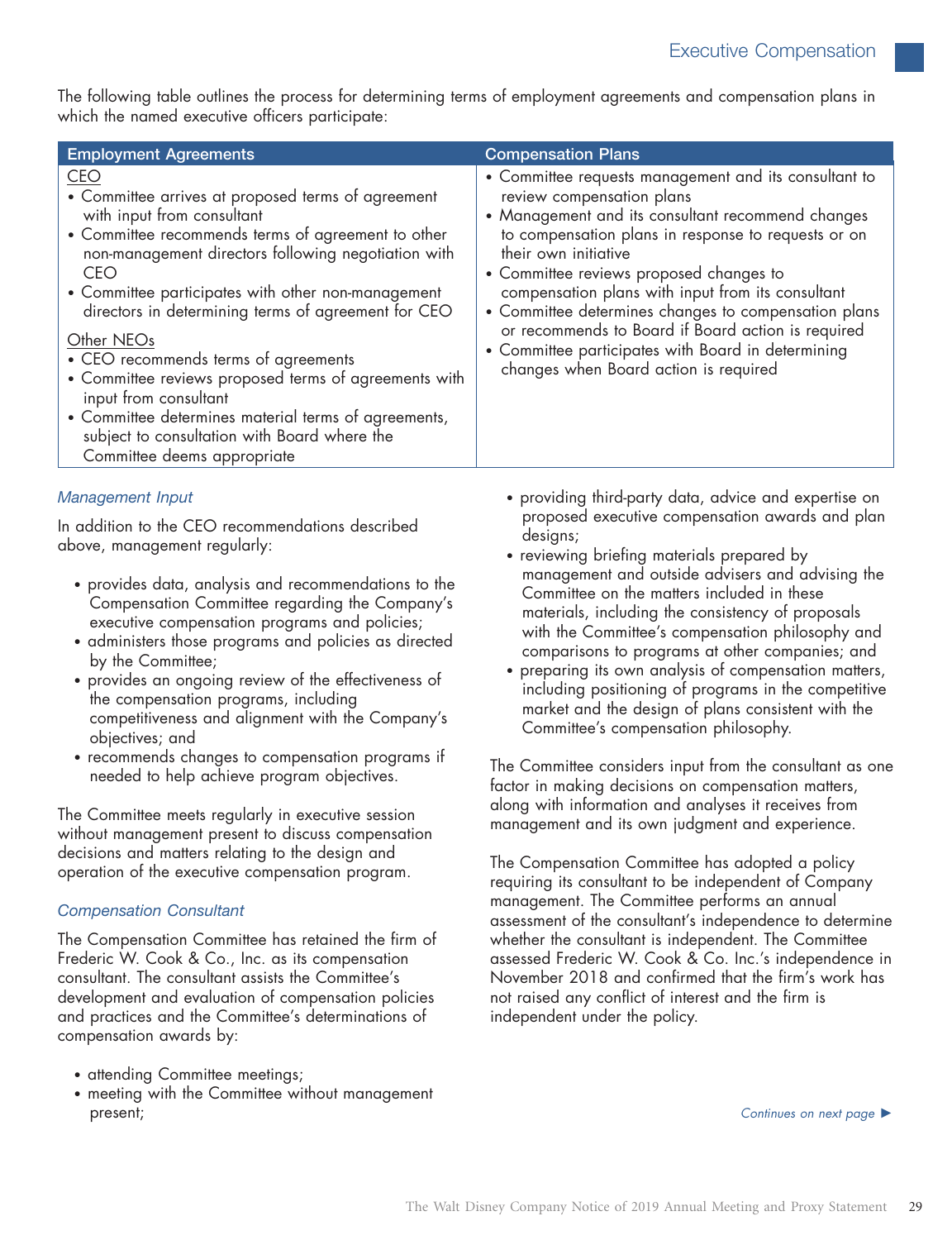### **2018 Compensation Decisions**

This section discusses the specific decisions made by the Chairman and Chief Executive Officer if the 21C<br>Compensation Committee in fiscal 2018 or with respect Acquisition is completed. In connection with this Compensation Committee in fiscal 2018 or with respect Acquisition is completed. In connection with the fiscal 2018 or with respect extension, Mr. Iger's base salary increased to

#### Investor Engagement

At our 2018 Annual Meeting, 52% of shares cast voted<br>against the advisory vote on executive compensation. In<br>light of the level of support reflected by this vote, the<br>Board and the Compensation Committee intensified its<br>no discussed with certain investors the reasons for their<br>discussion the devisory volet. Investor feelocak in these<br>discussions coalesced around the terms of the<br>performance-based equity award made in connection<br>performance-b

The engagement relating to the results of the advisory<br>vould have been earned if the Company's total<br>vote on executive compensation was in addition to our<br>regular engagement program, which focuses on<br>conversations with sha enable the Board and the Compensation Committee to<br>
consider direct shareholder feedback, the Compensation<br>
Committee is updated on these conversations with<br>
investors and Committee and other Board members<br>
participate dir

#### Employment Agreements

#### *Extension of Mr. Iger's Employment Agreement*

As discussed in the proxy statement for the 2018 Annual Shareholder meeting, in December 2017, in connection 65th percentile (from 0% at the 25th to 100% at the with the Company's signing a merger agreement relating 65th percentile), and between the 65th and the with the Company's signing a merger agreement relating<br>to the 21CF Acquisition, the Board concluded that Mr. Iger was the best person to lead Disney through the the 75th percentile). acquisition and the integration of 21st Century Fox. The Board and Mr. Iger therefore agreed to extend to

December 31, 2021 the period during which Mr. Iger would remain employed with the Company and serve as<br>Chairman and Chief Executive Officer if the 21CF extension, Mr. Iger's base salary increased to to fiscal 2018 compensation. \$3.0 million effective January 1, 2018 and his salary will increase to \$3.5 million, his target annual incentive will increase to \$20 million and his annual target

described in detail below. As originally awarded, 50% of the target number of units

- that can be earned (at the 75th percentile) has decreased from 150% to 125%.
- The percentage of the target number of units earned is determined by mathematical linear interpolation at<br>performance levels between the 25th and the 75th percentile (from 100% at the 65th to 125% at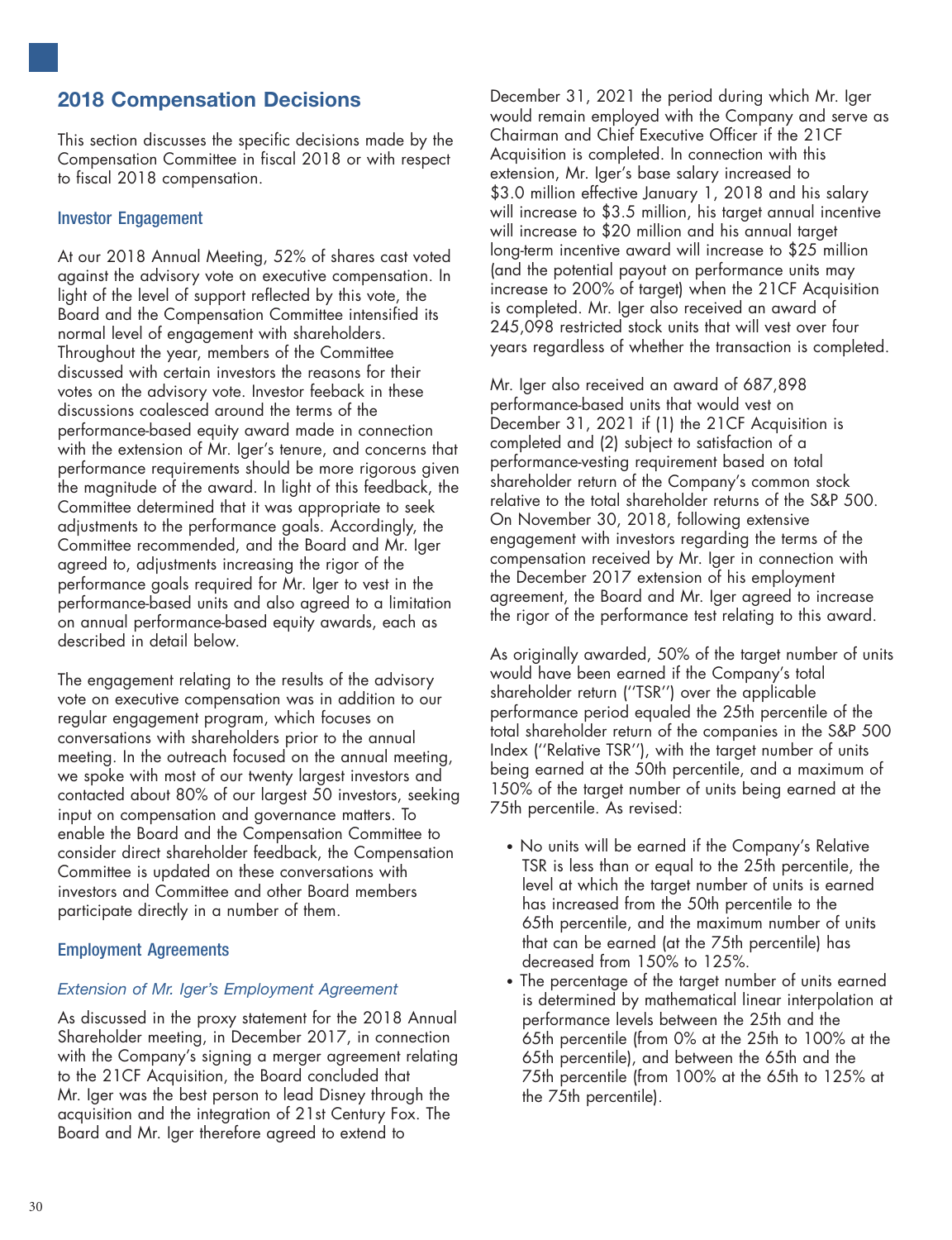In addition, if the Company's TSR over the performance • increased Mr. Mayer's minimum annual salary from period is negative, Mr. Iger may not earn more than \$1,500,000 to \$1,800,000; and 100% of the target number of units. • eliminated a provision for Mr. Mayer to enter into a

To maintain the initial negotiated value of the award as termination of his agreement. of the time it was granted in light of more challenging performance criteria that reduce the likelihood of earning The remaining material terms of Mr. Mayer's employment the units, the target number of units subject to the award agreement are substantially the same as under his prior has been increased to 937,599 units, as determined by agreement. applying a Monte Carlo simulation and the price of the Company's common stock established for purposes of applying the exchange ratio under the merger agreement for the 21CF Acquisition. In December 2018, the Company and Mr. Braverman

- award, a reduction of 100%.
- At the 35th percentile, Mr. Iger will receive 234,400 shares versus 481,529 shares under the original The Compensation Committee approved a new<br>award, a reduction of 51%. employment agreement for Ms. Mucha in conne
- At the 50th percentile, Mr. Iger will receive 585,999 with the extension of the term of Ms. Mucha's
- At the 60.5th percentile, Mr. Iger will receive shares Communications Officer will run through December 31, more than a 14% increase in achievable units bonus opportunity will be 125% of her annual base compared to the original award.  $\blacksquare$  salary as expected to be in effect at the end of the

The Board and Mr. Iger also agreed that annual the target accounting value of Ms. Mucha's annual<br>performance share unit awards granted to Mr. Iger long-term incentive compensation award will be 22 following the closing of the 21CF Acquisition will include her annual base salary as expected to be in effect at the the limitation to 100% of the target number of units if the end of the fiscal year, with the Compensation Committee Company's TSR over the relevant performance period is retaining discretion to adjust the target value of the negative. The award in any fiscal year based on its evaluation of

#### *New Employment Agreement for Mr. Mayer*

In May 2018, the Company and Mr. Mayer entered into<br>
a new employment agreement effective as of March 14,<br>
2018 in connection with Mr. Mayer becoming<br>
Chairman, Direct-to-Consumer and International,<br>
replacing his employme

- 
- 
- 
- new one-year employment agreement at the stated

#### *Amendment to Mr. Braverman's Employment Agreement*

As a result of this Amendment and the more rigorous<br>
performance goals, Mr. Iger will receive fewer shares<br>
than under the original award if the Company's Relative<br>
TSR does not exceed the 60.5th percentile over the<br>
perfo • At the 25th percentile, Mr. Iger will receive no salary as expected to be in effect at the end of the fiscal shares versus 343,949 shares under the original

#### *Employment Agreement for Ms. Mucha*

employment agreement for Ms. Mucha in connection shares versus 687,898 shares under the original employment. The agreement provides that Ms. Mucha's emax Senior Executive Vice President and Chief term as Senior Executive Vice President and Chief equivalent to the number he would have received 2021. The agreement provides for a minimum annual under the original award at the 60.5th percentile, base salary of \$1,161,840 and provides that the target and at the 75th percentile and above will receive no for calculating Ms. Mucha's annual performance-based applicable fiscal year. The agreement also provides that long-term incentive compensation award will be 225% of performance and/or any economic, financial or market conditions affecting the Company. The awards will be

the following changes to his prior agreement:<br>Cher material terms of the employment agreement with<br>Ms. Mucha are described under "Compensation Program" • changed the employer and counterparty to Walt<br>
Disney International ("WDI");<br>
• extended the term of the agreement to<br>
December 31, 2022;<br>
December 31, 2022;

*Continues on next page*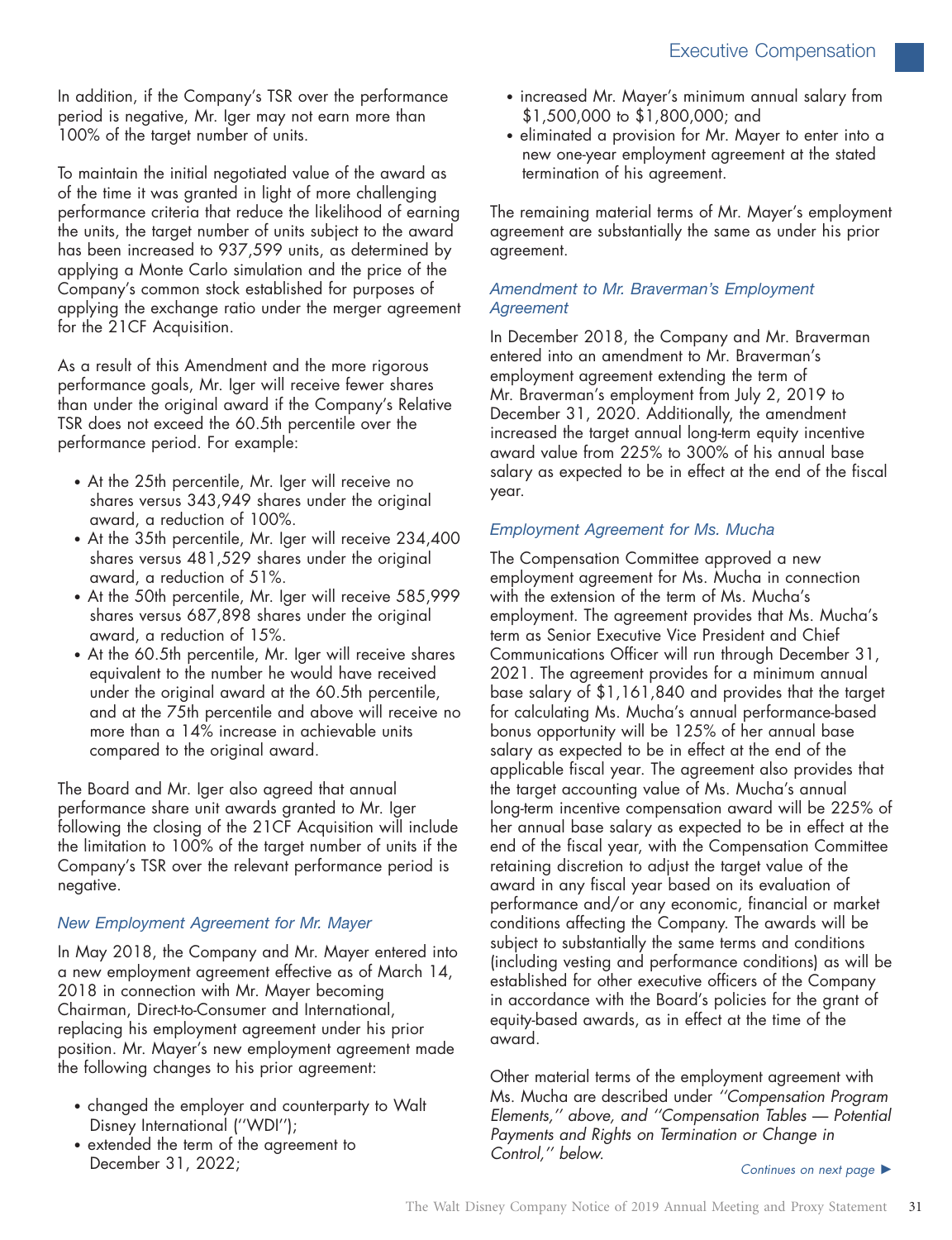# Performance Goals

The Compensation Committee sets performance goals for each fiscal year early in that year, and evaluates performance against those goals after the fiscal year has<br>ended to arrive at its compensation decisions.

# *Setting Goals*

### Financial Performance

In November 2017, the Compensation Committee<br>
reviewed the functioning of the annual performance-<br>
based bonus program and retained the following<br>
based bonus program and retained the following<br>
based bonus program and ret based bonus program and retained the following free cash flow'' takes into account the adjustments described on page<br>Sinancial measures and relative weights for calculating and was defined as cash provided by operations pl financial measures and relative weights for calculating<br>the portion of the named executive officers' bonuses that properties, all on an equity basis (i.e., including Hong Kong Disneyland is based on financial performance: and Shanghai Disney Resort as if they were equity investments rather than

- adjusted segment operating income (25.0%)
- 
- 
- adjusted return on invested capital (25.0%)

The Committee retained these measures and weightings. because it believes successful performance against these<br>measures promotes the creation of long-term shareholder Other Performance Factors value. The Committee places slightly more weight on<br>adjusted EPS and slightly less weight on after-tax free The Committee also established other performance<br>cash flow because, between the two, it believes adjusted factors

The Committee also established performance ranges for<br>
each of the measures in Nowember 2017. These ranges<br>
are used to determine the multiplier that is applied to<br>
70% of each named executive officer's target bonus. The<br>

In establishing these ranges for fiscal 2018, the Committee increased the overall level of the ranges for After the fiscal year ended, the Compensation Committee adjusted after-tax free cash flow to reviewed the overall performance of the Company adjusted EPS and adjusted after-tax free cash flow to<br>provide incentives for overall growth. The Committee which reflected financial growth in a number of areas.<br>recognized the significant capital investments in These incl recognized the significant capital investments in These included higher guest volume and spending at<br>BAMTech and Parks and Resorts, and therefore reduced domestic parks. Disneyland Paris and Hong Kong

ranges chosen by the Committee for fiscal 2018 (dollars in millions except per share amounts):

|                                        | Fiscal 2017<br>Actual | Fiscal 2018<br><b>Target Range</b> |
|----------------------------------------|-----------------------|------------------------------------|
| Adjusted Segment Operating Income*     | \$14,900              | \$12,650-\$17,112                  |
| Adjusted EPS*                          | \$5.67                | \$4.80-\$6.96                      |
| Adjusted After-tax free cash flow**    | \$9,044               | \$4,366-\$11,510                   |
| Adjusted Return on Invested Capital*** | 13.1%                 | 10.6%-13.8%                        |

- For purposes of the annual performance-based bonuses, "adjusted segment operating income" adjusted EPS reflect the adjustments described on page
- on a consolidated basis).
- \*\*\* For purposes of the annual performance-based bonuses, ''adjusted return • adjusted EPS (28.6%)<br>• adjusted after tax free each flow (21.4%) page 33 and was defined as the aggregate adjusted segment operating adjusted after-tax free cash flow (21.4%) income less corporate and unallocated shared expenses (both on an • adjusted after-tax free cash flow (21.4%) and ther-tax basis), divided by average net assets (including net goo Disneyland and Shanghai Disney Resort as if they were equity investments

- 
- 
- 
- 
- 

### *Evaluating Performance*

BAMTech and Parks and Resorts, and therefore reduced<br>the overall level of the ranges for adjusted segment<br>operating income and adjusted return on invested<br>capital. The following table shows actual performance in<br>fiscal 201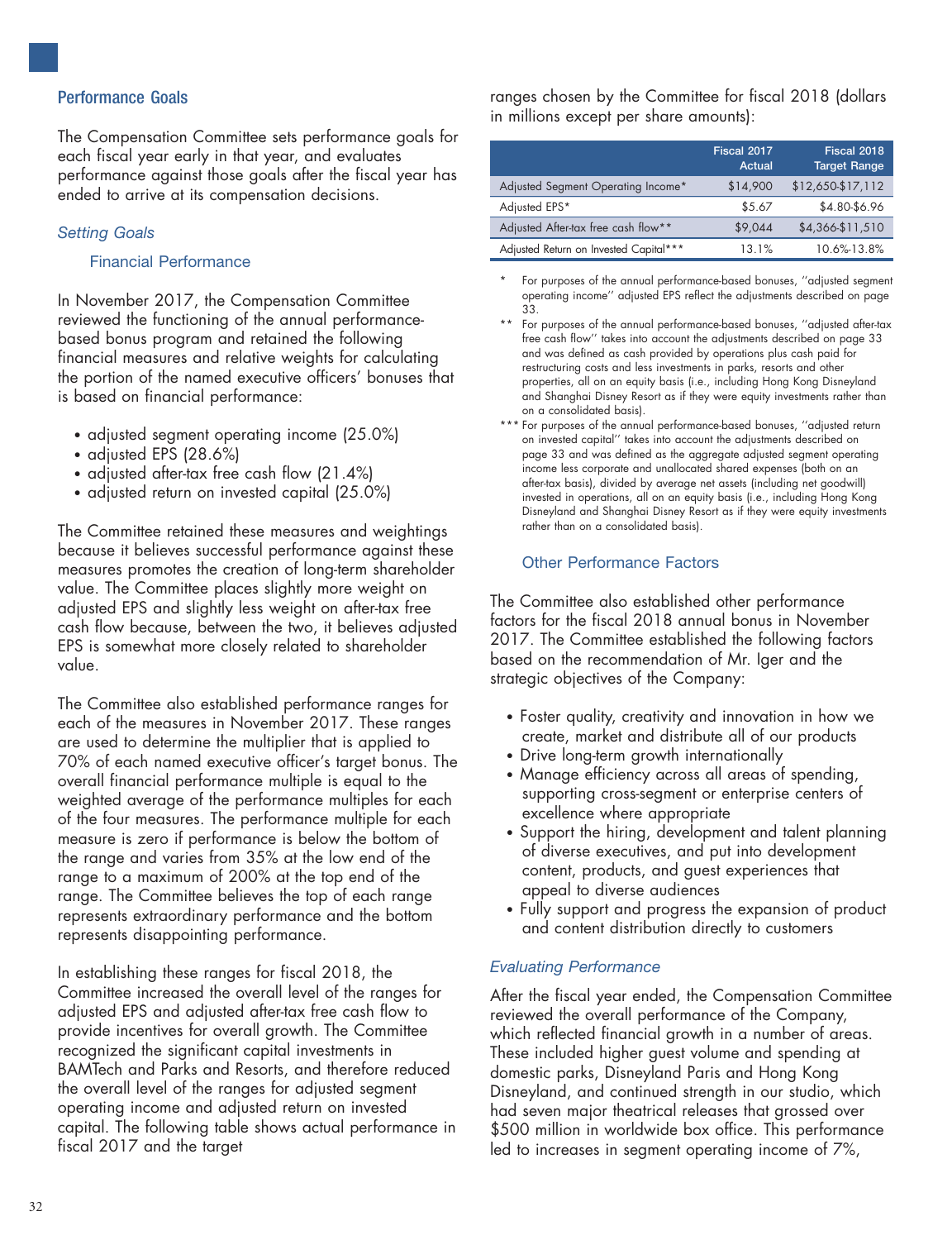in each case adjusted for compensation purposes as set forth in the proxy statement summary beginning on described below. The adjusted return on invested capital page 1. Based on these results, the weighted financial declined 10 basis points, reflecting the significant capital performance factor was 139% in fiscal 2018 compared investments designed to promote future growth. to a factor of 100% in fiscal 2017.

adjusted EPS of 14% and after-tax free cash flow of 3%, Additional detail regarding fiscal 2018 performance is

The following chart shows actual performance in fiscal 2018 with respect to each of these measures relative to prior year performance and the ranges established at the beginning of the fiscal year and the resulting performance factor used in calculating the aggregate financial performance goal multiple. (Dollars in millions except per share amounts)



In comparing actual performance for fiscal 2018 to the In addition, the Committee determined that, because performance ranges, the Compensation Committee cumulative adjusted operating income for the five years<br>adjusted for the impacts of: recurring and non-recurring ending September 29, 2018 was less than adjusted for the impacts of: recurring and non-recurring tax-reform benefits recorded in fiscal 2018, gains on the \$76.01 billion, the condition for Mr. Iger to receive any sale of real estate and property rights, restructuring and of the \$60 million performance-based retention award impairment charges, a one-time \$1,000 employee made in October 2014 had not been met, and Mr. Iger bonus, expenses related to the 21CF Acquisition, was not entitled to any of that award. expenses related to content development for direct-to-consumer streaming services, and foregone revenue from content licensing attributable to the revised distribution strategy.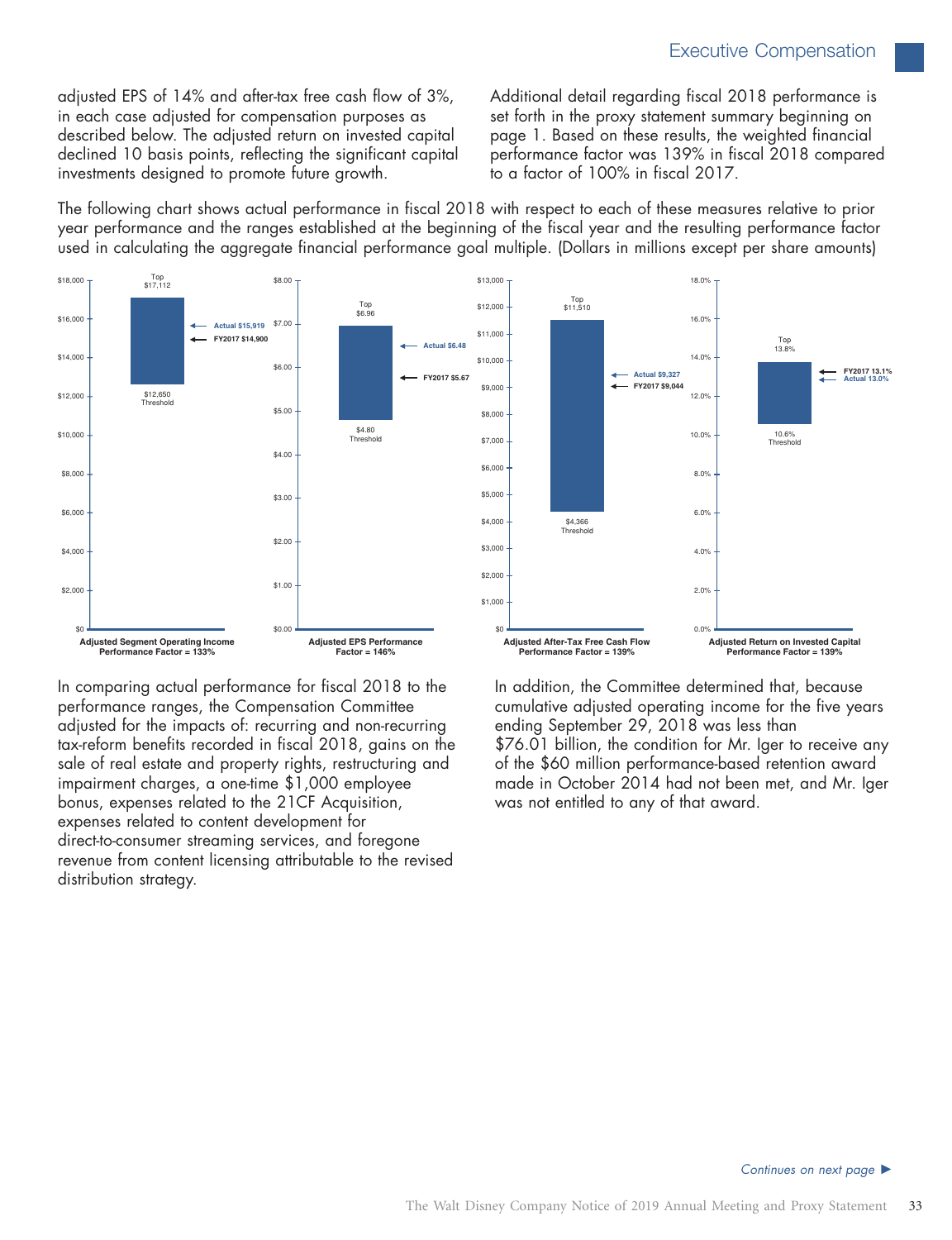### Individual Compensation Decisions

The following table summarizes annual compensation decisions made by the Committee with respect to each of the named executive officers. The Committee established the salary and performance-based bonus target multiple of salary for each of the named executive officers early in the fiscal year (except as noted below). The final bonus award was calculated after the fiscal year ended using the financial performance factor of 139% described above and the other performance factors determined by the Committee described below applied to the target bonus opportunity for that executive.

|                       | Salary                                                        |               |                                                                                       | Performance-Based Bonus | <b>Equity Awards</b> |              |                                           |                                    |                      |  |
|-----------------------|---------------------------------------------------------------|---------------|---------------------------------------------------------------------------------------|-------------------------|----------------------|--------------|-------------------------------------------|------------------------------------|----------------------|--|
|                       | <b>Fiscal Year</b><br><b>End 2018</b><br><b>Annual Salary</b> | <b>Target</b> | Financial<br>Performance<br>Performance<br>Factor <sup>2</sup><br>Factor <sup>1</sup> |                         | Award<br>Amount      | Value        | <b>Target</b><br>Performance<br>Units $3$ | Time-<br><b>Based</b><br>Units $3$ | Options <sup>3</sup> |  |
| Robert A. Iger        | \$3,000,000                                                   | \$12,000,000  | 139%                                                                                  | 175%                    | \$18,000,000         | \$17,282,621 | 74,126                                    |                                    | 295,237              |  |
| Alan N. Braverman     | \$1,611,950                                                   | \$3,223,900   | 139%                                                                                  | 166%                    | \$4,750,000          | \$4,000.084  | 9,871                                     | 10.755                             | 57,113               |  |
| Christine M. McCarthy | \$1.800.000 <sup>4</sup>                                      | \$3,600,000   | 139%                                                                                  | 166%                    | \$5,300,000          | \$4,500,064  | 11.105                                    | 12,099                             | 64,252               |  |
| M. Jayne Parker       | \$1,004,250                                                   | \$1,405,950   | 139%                                                                                  | 173%                    | \$2,100,000          | \$3,250,127  | 8,020                                     | 8,739                              | 46,405               |  |
| Zenia B. Mucha        | \$1,161,840 <sup>4</sup>                                      | \$1,452,300   | 139%                                                                                  | 133%                    | \$2,000,000          | \$2,115,177  | 5,220                                     | 5,687                              | 30,199               |  |
| Kevin A. Mayer        | \$1,800,000 <sup>5</sup>                                      | \$3,600,000   | 139%                                                                                  | 166%                    | \$5,300,000          | \$4,500,064  | 11.105                                    | 12,099                             | 64,252               |  |

Multiplied by 70% of the target amount.

<sup>2</sup> Multiplied by 30% of the target amount.

<sup>3</sup> The number of restricted stock units and options was calculated from the value of the award as described in the table on pages 23 to 24.

Pursuant to revisions to salary adopted after the end of the fiscal year and retroactive to the end of the fiscal year.

<sup>5</sup> Pursuant to new employment agreement in March 2018.

The compensation set forth above and described below The Committee's determination on each of these matters differs from the total compensation reported in the was based on the recommendation of Mr. Iger (except<br>Summary Compensation Table as follows: in the case of his own compensation), the parameters

- The compensation set forth above does not include and the factors described below. In determining the the change in pension value and nongualified appropriate other performance factor for individual deferred compensation earnings as the change in
- The compensation set forth above does not include Company. In addition, in determining equity awards, and do not reflect decisions made by the competitive market for executive talent, attempt to
- the special equity award made to Mr. Iger in dilutive effect of equity compensation awards. connection with the extension of his employment agreement in December 2017 because that compensation was specifically tied to the extension of his employment agreement and does not constitute annual compensation.

in the case of his own compensation), the parameters established by the executive's employment agreement appropriate other performance factor for individual<br>executives, the Committee and Mr. Iger take into pension value does not reflect decisions made by consideration that the named executive officers operate<br>the Committee during the fiscal year.<br>as a team in contributing to success across the as a team in contributing to success across the perquisites and benefits and other compensation as the Committee considered its overall long-term incentive<br>these items are generally determined by contract quidelines for all executives, which, in the context of the quidelines for all executives, which, in the context of the Committee during the fiscal year. balance the benefits of incentive compensation tied to The compensation set forth above does not include performance of the Company's common stock with the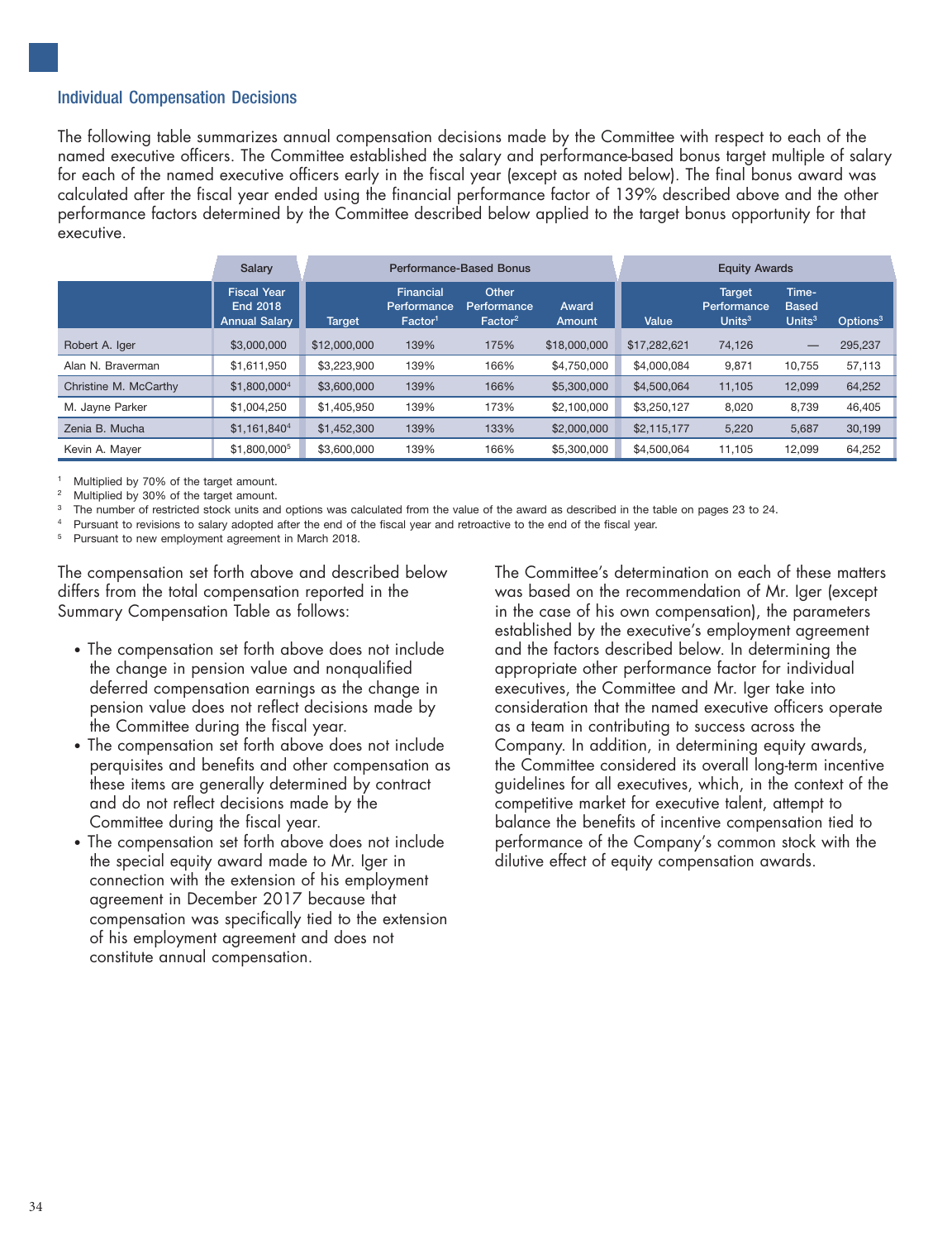# *Mr. Iger*

| Salary                       | Mr. Iger's 2018 annual salary rate increased from \$2.5 million to \$3.0 million in connection with the<br>extension of his employment agreement in December 2017 to reflect the challenges the Committee<br>expected Mr. Iger to navigate in connection with the completion and integration of the 21CF Acquisition.                                                                                                                                                                                                                                                                        |
|------------------------------|----------------------------------------------------------------------------------------------------------------------------------------------------------------------------------------------------------------------------------------------------------------------------------------------------------------------------------------------------------------------------------------------------------------------------------------------------------------------------------------------------------------------------------------------------------------------------------------------|
| Performance-<br>based Bonus  | <b>Target Bonus</b><br>Mr. Iger's fiscal 2018 target bonus amount was unchanged from fiscal 2017 and is equal to the amount<br>provided for in his employment agreement.                                                                                                                                                                                                                                                                                                                                                                                                                     |
|                              | Other Performance Factor<br>The Committee applied a factor of 175% with respect to other performance factors for Mr. Iger in fiscal<br>2018 compared to a factor of 189% in fiscal 2017. In fiscal 2018, Mr. Iger provided outstanding<br>leadership in achieving improvements in financial performance while continuing to position the Company<br>for future growth, highlighted by the pending acquisition of 21st Century Fox, the development of a<br>direct to consumer strategy and the related reorganization of the Company. Other key accomplishments<br>during the year included: |
|                              | • Outstanding Studio performance with seven films generating over \$500 million in global box office<br>sales, including four films over \$1 billion in sales. The successful slate included Avengers: Infinity War,<br>Black Panther, Coco, Incredibles 2, Star Wars: The Last Jedi, Solo, Thor: Ragnarok, and Ant-Man and<br>The Wasp.                                                                                                                                                                                                                                                     |
|                              | • Successful launch of ESPN+, the first product in support of our critical direct-to-consumer strategy.<br>• Record operating results at Parks & Resorts, while opening Toy Story Land at Shanghai Disney Resort<br>and Walt Disney World, and construction of Star Wars: Galaxy's Edge at Disneyland and Walt Disney<br>World.                                                                                                                                                                                                                                                              |
|                              | • The naming of Disney as one of the "Most Reputable Companies" by Forbes, one of the world's "Most<br>Admired Companies" by Fortune and one of the "World's Most Respected Companies" by Barron's.<br>Disney was also recognized as one of the "World's Best Employers" by Forbes and one of the "Best<br>Places to Launch a Career" by BusinessWeek. Forbes ranked Disney as first among the "World's Best<br>Regarded Companies".                                                                                                                                                         |
| <b>Equity Award</b><br>Value | The Committee left the value of Mr. Iger's annual equity award approximately equal to the value of his<br>fiscal 2017 award.                                                                                                                                                                                                                                                                                                                                                                                                                                                                 |

# *Mr. Braverman*

| Salary                       | The Committee increased Mr. Braverman's 2018 salary by 3% to reflect changes in the market for<br>executive talent and his continued outstanding performance.                                                                                                                                                                                                                                                                                                                                                                                                                                                                                                                                                                             |
|------------------------------|-------------------------------------------------------------------------------------------------------------------------------------------------------------------------------------------------------------------------------------------------------------------------------------------------------------------------------------------------------------------------------------------------------------------------------------------------------------------------------------------------------------------------------------------------------------------------------------------------------------------------------------------------------------------------------------------------------------------------------------------|
| Performance-<br>based Bonus  | <b>Target Bonus</b><br>Mr. Braverman's target bonus for fiscal 2018 is equal to two times his fiscal year end salary, as set forth<br>in his employment agreement as in effect at the time of the award.                                                                                                                                                                                                                                                                                                                                                                                                                                                                                                                                  |
|                              | Other Performance Factor<br>The Committee applied a factor of 166% with respect to other performance factors for Mr. Braverman in<br>fiscal 2018 compared to a factor of 150% in fiscal 2017. The determination this year reflected Mr. Iger's<br>recommendation and Mr. Braverman's accomplishments during the year, which included:                                                                                                                                                                                                                                                                                                                                                                                                     |
|                              | • Oversight of legal strategy of the acquisition of 21st Century Fox, including the responsibility for<br>managing the antitrust and other regulatory clearances.<br>• Continued leadership of the Company's legal positions on significant litigation matters, transactions and<br>regulatory developments.<br>• Oversight of the Company's governmental affairs and public policy positions on both a domestic and<br>global level, which included providing leadership in developing the Company's position with regard to<br>regulatory matters.<br>• Continued promotion of diversity of hiring in the legal department and promotion of the department's<br>pro bono legal program, each of which resulted in industry recognition. |
| <b>Equity Award</b><br>Value | The equity award value for Mr. Braverman is equal to 2.5 times his fiscal year end salary.                                                                                                                                                                                                                                                                                                                                                                                                                                                                                                                                                                                                                                                |

*Continues on next page*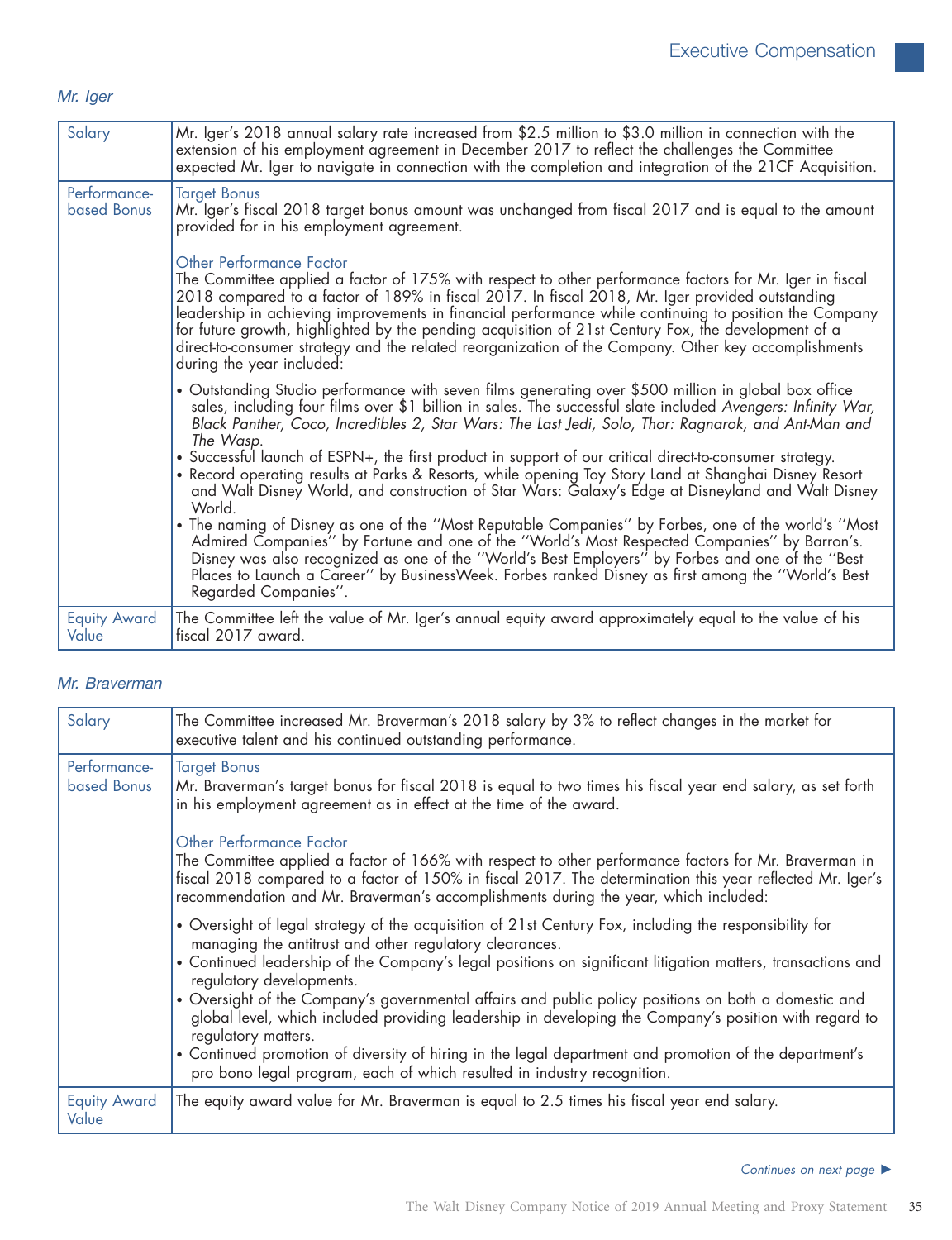# *Ms. McCarthy*

| Salary                       | The Committee increased Ms. McCarthy's 2018 salary by 3% to reflect changes in the market for<br>executive talent and her continued outstanding performance and increased her salary an additional<br>\$255,000 effective September 2018 to reflect increased responsibility she assumed during the year.                                                                                                                                                                                                                                                                                                                                            |
|------------------------------|------------------------------------------------------------------------------------------------------------------------------------------------------------------------------------------------------------------------------------------------------------------------------------------------------------------------------------------------------------------------------------------------------------------------------------------------------------------------------------------------------------------------------------------------------------------------------------------------------------------------------------------------------|
| Performance-<br>based Bonus  | <b>Target Bonus</b><br>Ms. McCarthy's target bonus for fiscal 2018 is equal to two times her fiscal year end salary, as set forth<br>in her employment agreement pursuant to revisions to the employment agreement adopted after the end<br>of the fiscal year and retroactive to the end of the fiscal year.<br>Other Performance Factor<br>The Committee applied a factor of 166% with respect to other performance factors for Ms. McCarthy in<br>fiscal 2018 compared to a factor of 150% in fiscal 2017. The determination this year reflected Mr. Iger's<br>recommendation and Ms. McCarthy's accomplishments during the year, which included: |
|                              | • Oversight of execution of financing for key business initiatives, including the acquisition of 21st Century<br>Fox.<br>• Maintenance and promotion of Disney's financial and capital markets strength, including successful debt<br>offerings, structured long-term financings and achievement of favorable interest rates.<br>. Leadership of the financial reorganization of the Company, which included building a financial plan                                                                                                                                                                                                               |
|                              | under the new business segment structure.<br>• Active oversight of corporate real estate projects, including completion of several notable projects.                                                                                                                                                                                                                                                                                                                                                                                                                                                                                                 |
| <b>Equity Award</b><br>Value | The annual equity award value for Ms. McCarthy is equal to 2.5 times her fiscal year end salary.                                                                                                                                                                                                                                                                                                                                                                                                                                                                                                                                                     |

# *Ms. Parker*

| Salary                       | The Committee increased Ms. Parker's 2018 salary by 3% to reflect changes in the market for executive<br>talent and her continued outstanding performance.                                                                                                                                                                                                                                                                                                                                                                                                                                                                                                                                                                                                                                                                                                                                                                                                                   |
|------------------------------|------------------------------------------------------------------------------------------------------------------------------------------------------------------------------------------------------------------------------------------------------------------------------------------------------------------------------------------------------------------------------------------------------------------------------------------------------------------------------------------------------------------------------------------------------------------------------------------------------------------------------------------------------------------------------------------------------------------------------------------------------------------------------------------------------------------------------------------------------------------------------------------------------------------------------------------------------------------------------|
| Performance-<br>based Bonus  | <b>Target Bonus</b><br>Ms. Parker's target bonus for fiscal 2018 is equal to 1.4 times her fiscal year end salary, as set forth in<br>her employment agreement.                                                                                                                                                                                                                                                                                                                                                                                                                                                                                                                                                                                                                                                                                                                                                                                                              |
|                              | Other Performance Factor<br>The Committee applied a factor of 173% with respect to other performance factors for Ms. Parker in<br>fiscal 2018 compared to a factor of 150% in fiscal 2017. The determination this year reflected Mr. Iger's<br>recommendation and Ms. Parker's accomplishments during the year, which included:                                                                                                                                                                                                                                                                                                                                                                                                                                                                                                                                                                                                                                              |
|                              | • Leadership of the strategy for human resources relating to the 21st Century Fox acquisition by<br>developing and implementing a support model with dedicated resources and project management<br>plans to ensure successful integration.<br>. Support of the implementation of the reorganization of the Company's business segments, including a<br>global technology restructuring.<br>• Enhancement of employee experience through a variety of initiatives, including Disney Aspire, a new<br>employee education program available to over 80,000 U.S. hourly employees.<br>• Continued development of world-class talent through an executive assessment process for developing<br>senior executive candidates.<br>• Leadership through multiple natural disasters and employee emergency events and continued integration<br>of strong global security and intellectual property protection practices in response to a heightened<br>security environment worldwide. |
| <b>Equity Award</b><br>Value | The equity award value for Ms. Parker is equal to 3.2 times her fiscal year end salary.                                                                                                                                                                                                                                                                                                                                                                                                                                                                                                                                                                                                                                                                                                                                                                                                                                                                                      |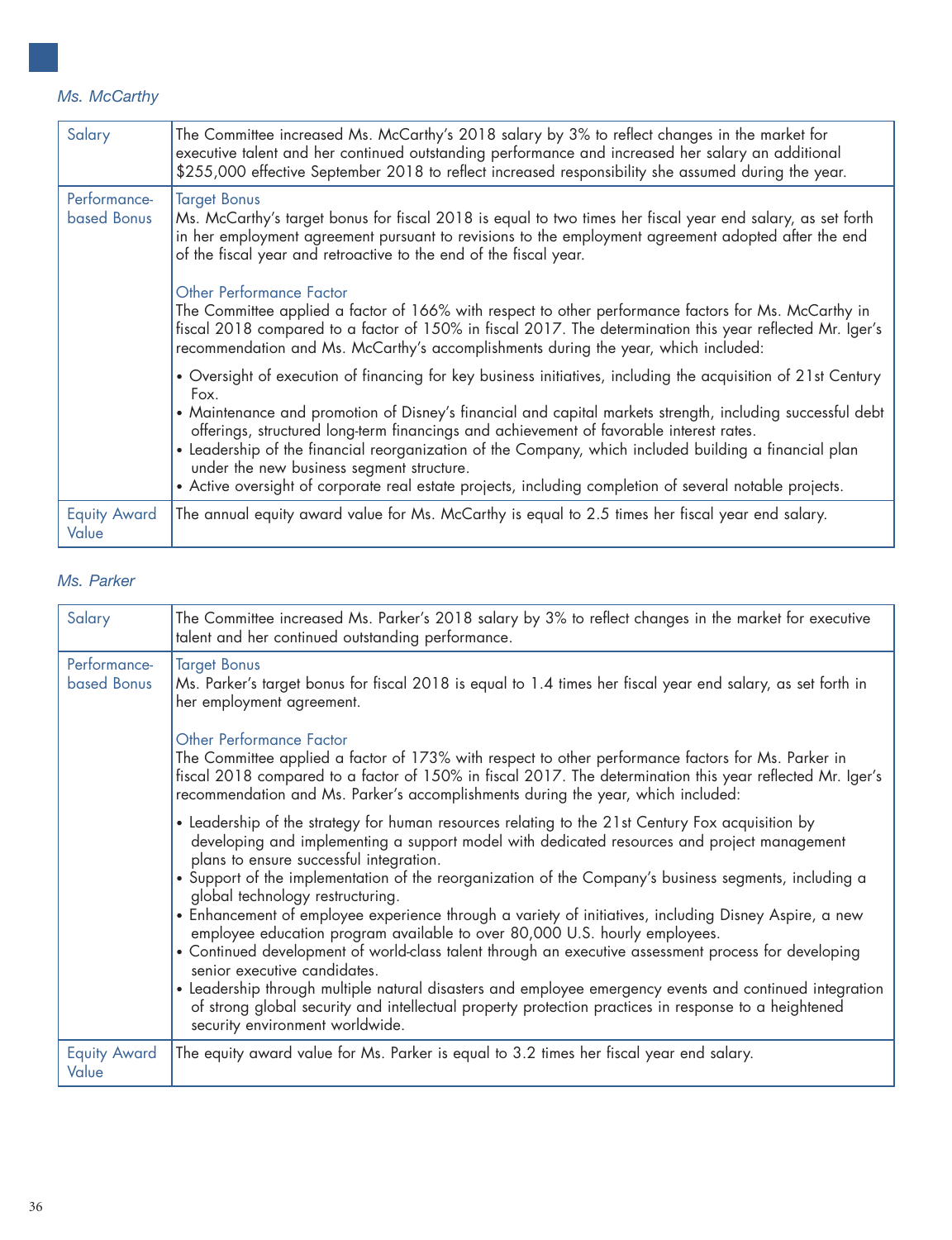### *Ms. Mucha*

| Salary                       | Base salary for Ms. Mucha was set at \$1,161,840 for fiscal 2018, effective September 27, 2018,<br>reflecting the market for executive talent and her outstanding performance in the role.                                                                                                                                                                                                                                                             |
|------------------------------|--------------------------------------------------------------------------------------------------------------------------------------------------------------------------------------------------------------------------------------------------------------------------------------------------------------------------------------------------------------------------------------------------------------------------------------------------------|
| Performance-<br>based Bonus  | <b>Target Bonus</b><br>Ms. Mucha's target bonus for fiscal 2018 is equal to 1.25 times her fiscal year end salary, as set forth in<br>her employment agreement pursuant to revisions to the employment agreement adopted after the end of<br>the fiscal year and retroactive to the end of the fiscal year.<br>Other Performance Factor<br>The Committee applied a factor of 133% with respect to other performance factors for Ms. Mucha in           |
|                              | fiscal 2018. The determination this year reflected Mr. Iger's recommendation and Ms. Mucha's<br>accomplishments during the year, which included:                                                                                                                                                                                                                                                                                                       |
|                              | • Enhancing the reputation of the Disney brand worldwide through leadership of global communications<br>for the Company and all its business units.<br>• Support of the communication strategy for several strategic initiatives, including the acquisition of<br>21st Century Fox and the reorganization of the Company's business segments.<br>• Execution of strategic communication plans in support of launch of the Company's direct-to-consumer |
|                              | business, including the launch of ESPN+.<br>• Continued development of Disney's array of social media platforms and digital communications vehicles<br>to reach the Company's audience directly.                                                                                                                                                                                                                                                       |
| <b>Equity Award</b><br>Value | The equity award value for Ms. Mucha is equal to 1.8 times her fiscal year end salary.                                                                                                                                                                                                                                                                                                                                                                 |

# *Mr. Mayer*

| Salary                       | The Committee increased Mr. Mayer's 2018 salary by 3% to reflect changes in the market for executive<br>talent and his continued outstanding performance and increased his salary an additional \$255,000 in<br>March 2018 in connection with his new employment agreement to reflect the increased responsibility and<br>complexity of his new position.                                                                                                                                                                                                                                                                                                                                                                                                                                                                                                                                                                                                                               |
|------------------------------|-----------------------------------------------------------------------------------------------------------------------------------------------------------------------------------------------------------------------------------------------------------------------------------------------------------------------------------------------------------------------------------------------------------------------------------------------------------------------------------------------------------------------------------------------------------------------------------------------------------------------------------------------------------------------------------------------------------------------------------------------------------------------------------------------------------------------------------------------------------------------------------------------------------------------------------------------------------------------------------------|
| Performance-<br>based Bonus  | <b>Target Bonus</b><br>Mr. Mayer's target bonus for fiscal 2018 is equal to two times his fiscal year end salary, as set forth in<br>his employment agreement.<br>Other Performance Factor<br>The Committee applied a factor of 166% with respect to other performance factors for Mr. Mayer in<br>fiscal 2018 compared to a factor of 150% in fiscal 2017. The determination this year reflected Mr. Iger's<br>recommendation and Mr. Mayer's accomplishments during the year, which included:<br>• Management of the Company's strategic acquisition of 21st Century Fox.<br>• Continued development of Disney's content distribution strategy, including the integration of BAMTech,<br>launch of ESPN+ and development of Disney+ product.<br>• Leadership of the restructuring of the Company into new business segments, designed to maximize the<br>long-term financial contribution of the Company's direct-to-consumer initiatives and the integration of<br>21st Century Fox. |
|                              | • Leadership of a global technology restructuring, aligning the Company-wide operating model to the<br>new business segments.                                                                                                                                                                                                                                                                                                                                                                                                                                                                                                                                                                                                                                                                                                                                                                                                                                                           |
| <b>Equity Award</b><br>Value | The annual equity award value for Mr. Mayer is equal to 2.5 times his fiscal year end salary.                                                                                                                                                                                                                                                                                                                                                                                                                                                                                                                                                                                                                                                                                                                                                                                                                                                                                           |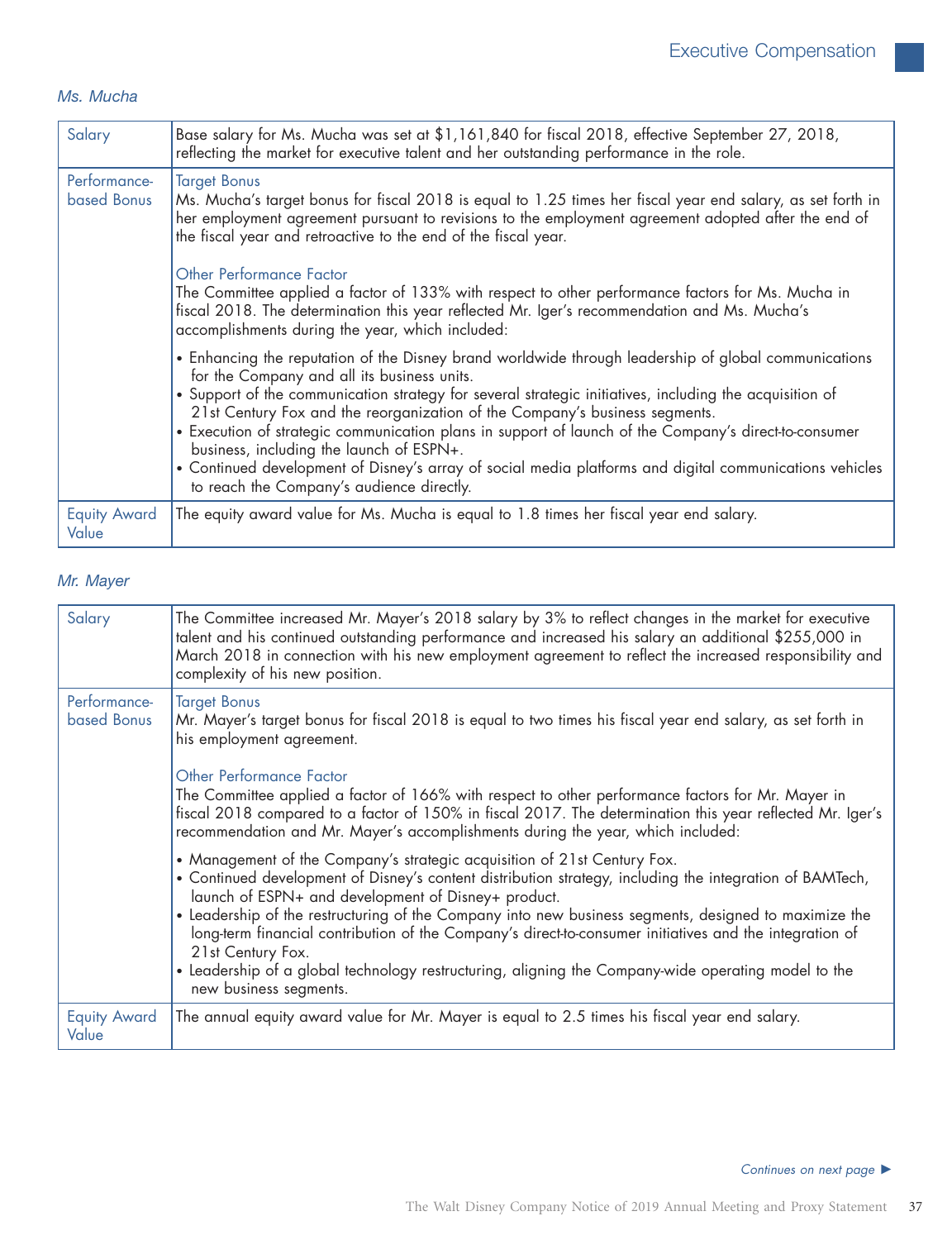# **Compensation Committee Report**

The Compensation Committee has:

- (1) reviewed and discussed the Compensation Discussion and Analysis included in this proxy statement with management; and
- (2) based on this review and discussion, recommended to the Board of Directors that the Compensation Discussion and Analysis be included in the Company's proxy statement relating to the 2019 Annual Meeting of shareholders.

Members of the Compensation Committee

*Mary T. Barra Maria Elena Lagomasino Aylwin B. Lewis (Chair)*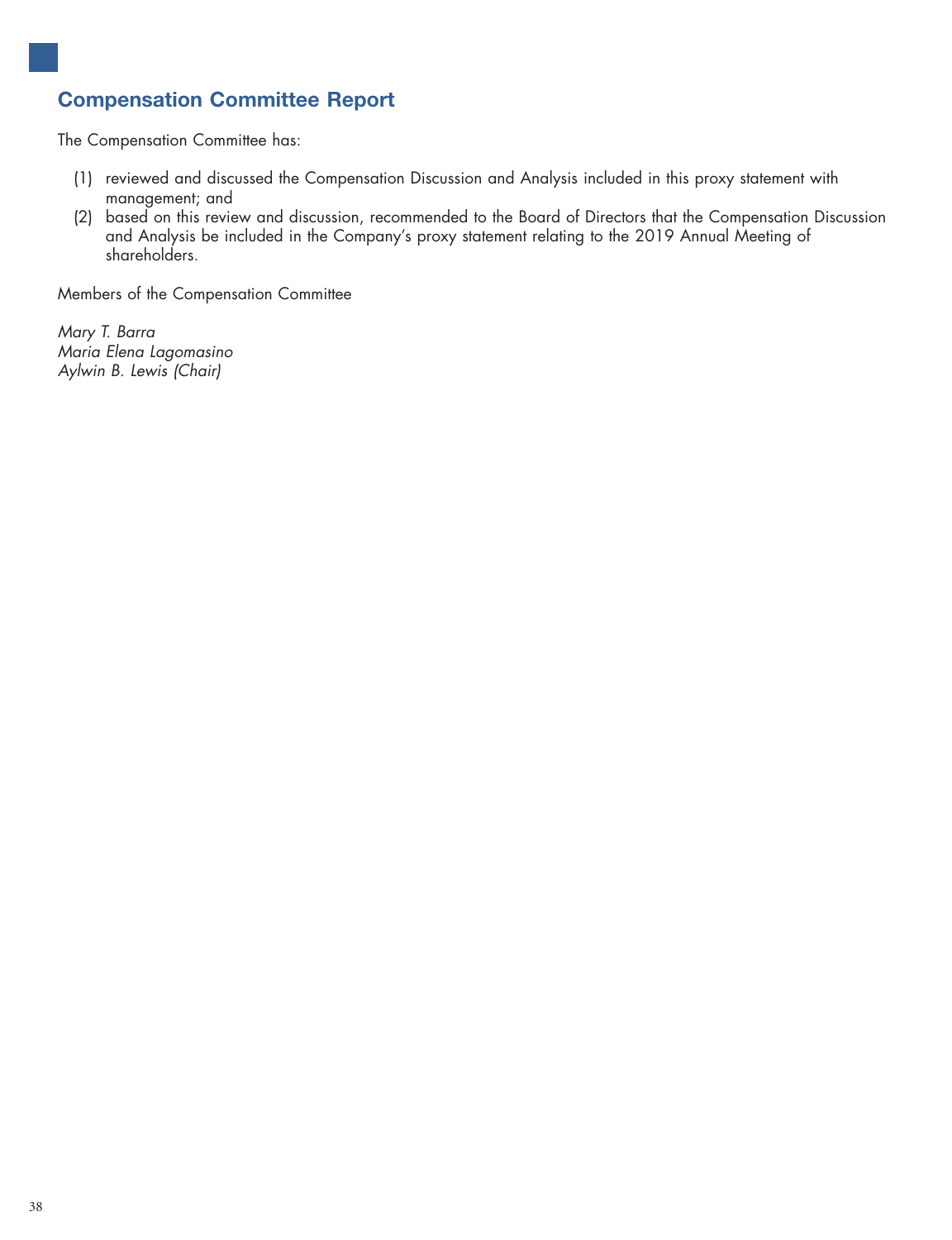# Compensation Tables

# **Fiscal 2018 Summary Compensation Table**

The following table provides information concerning the total compensation earned in fiscal 2016, fiscal 2017 (except for Ms. Mucha, who was not a named executive officer in those years) and fiscal 2018 by the chief executive officer, the chief financial officer, three other persons serving as executive officers at the end of fiscal 2018 who were the most highly compensated executive officers of the Company in fiscal 2018, and Mr. Mayer, who served as an executive officer during part of the fiscal year. These six officers are referred to as the named executive officers or NEOs in this proxy statement. Information regarding the amounts in each column follows the table.

|                                                                            |                       |           |                                     |             | <b>Non-Equity</b><br>Incentive | Change in<br><b>Pension Value</b><br>and<br>Nonqualified<br><b>Deferred</b> |                                                        |              |
|----------------------------------------------------------------------------|-----------------------|-----------|-------------------------------------|-------------|--------------------------------|-----------------------------------------------------------------------------|--------------------------------------------------------|--------------|
| Name and Principal Position                                                | <b>Fiscal</b><br>Year | Salary    | <b>Stock</b><br>Awards <sup>1</sup> | Option      | <b>Awards Compensation</b>     | Plan Compensation                                                           | <b>All Other</b><br>Earnings <sup>2</sup> Compensation | <b>Total</b> |
|                                                                            | 2018                  |           | \$2,875,000 \$35,352,327            | \$8,270,976 | \$18,000,000                   |                                                                             | \$1,146,911                                            | \$65,645,214 |
| Robert A. Iger<br><b>Chairman and Chief Executive</b>                      | 2017                  | 2,500,000 | 8,984,191                           | 8,298,322   | 15,200,000                     |                                                                             | 1,301,167                                              | 36,283,680   |
| Officer                                                                    | 2016                  | 2,500,000 | 8,828,117                           | 8,454,674   | 20,000,000                     | \$2,893,778                                                                 | 1,205,827                                              | 43,882,396   |
| Alan N. Braverman                                                          | 2018                  | 1,600,213 | 2,400,080                           | 1,600,004   | 4,750,000                      |                                                                             | 69,233                                                 | 10,419,530   |
| Senior Executive Vice President,                                           | 2017                  | 1,565,000 | 1,878,142                           | 1,252,020   | 3,600,000                      | 56,359                                                                      | 95,938                                                 | 8,447,459    |
| General Counsel and Secretary                                              | 2016                  | 1,549,000 | 1,878,037                           | 1,252,040   | 5,440,000                      | 931,443                                                                     | 68,431                                                 | 11,118,951   |
| Christine M. McCarthy                                                      | 2018                  | 1,533,750 | 2,700,063                           | 1,800,001   | 5,300,000                      | 434,539                                                                     | 71,397                                                 | 11,839,750   |
| Senior Executive Vice President                                            | 2017                  | 1,323,077 | 1,950,118                           | 1,300,000   | 3,450,000                      | 852,787                                                                     | 70,600                                                 | 8,946,582    |
| and Chief Financial Officer                                                | 2016                  | 1,287,692 | 1,950,106                           | 1,300,058   | 4,520,000                      | 1,104,131                                                                   | 36,523                                                 | 10,198,510   |
| M. Jayne Parker                                                            | 2018                  | 996,938   | 1,950,105                           | 1,300,022   | 2,100,000                      | 380,524                                                                     | 80,456                                                 | 6,808,045    |
| Senior Executive Vice President and                                        | 2017                  | 851,154   | 1,320,171                           | 880,020     | 1,570,000                      | 392,107                                                                     | 77,112                                                 | 5,090,564    |
| Chief Human Resources Officer                                              | 2016                  | 826,385   | 1,320,122                           | 880,052     | 1,815,000                      | 711,775                                                                     | 51,060                                                 | 5,604,394    |
| Zenia B. Mucha                                                             | 2018                  | 961,150   | 1,269,161                           | 846,016     | 2,000,000                      |                                                                             | 24,452                                                 | 5,100,779    |
| Senior Executive Vice President and<br><b>Chief Communications Officer</b> |                       |           |                                     |             |                                |                                                                             |                                                        |              |
| Kevin A. Mayer                                                             | 2018                  | 1,674,000 | 2,700,063                           | 1,800,001   | 5,300,000                      | 62,466                                                                      | 83,846                                                 | 11,620,376   |
| Chairman. Direct to Consumer                                               | 2017                  | 1,323,077 | 1,950,118                           | 1,300,000   | 3,450,000                      | 333,928                                                                     | 77,495                                                 | 8,434,618    |
| and International <sup>13</sup>                                            | 2016                  | 1,287,692 | 1,950,106                           | 1,300,058   | 4,520,000                      | 1,031,418                                                                   | 36,075                                                 | 10,125,349   |

<sup>1</sup> Under applicable accounting rules, that portion of the stock award to Mr. Iger made in connection with the extension of his employment agreement on December 13, 2017 conditioned on the completion of the 21CF Acquisition is assigned no value in the table because, when granted, the acquisition remained contingent on obtaining the needed shareholder and regulatory approvals. The stock awards for each fiscal year in the table include awards subject to performance conditions that were valued based on the probability that performance targets will be achieved. Assuming the highest level of performance conditions are achieved and, with respect to the award conditioned on completion of the 21CF Acquisition, assuming completion of the acquisition, the grant date stock award values of all performance-based units outstanding at the end of the fiscal year would be as follows:

| <b>Fiscal Year</b> | Mr. laer      | Mr. Braverman | Ms. McCarthy | Ms. Parker  | Ms. Mucha   | Mr. Mayer   |
|--------------------|---------------|---------------|--------------|-------------|-------------|-------------|
| 2018               | \$149,639,748 | \$2,852,152   | \$3,208,650  | \$2,317,405 | \$1,508,227 | \$3,208,650 |
| 2017               | 12.447.500    | 2.240.131     | 2.325.983    | 1.574.625   |             | 2.325.983   |
| 2016               | 12.681.647    | 2.287.925     | 2.375.735    | 1.608.262   |             | 2.375.735   |

As described more fully under ''*2018 Compensation Decisions*'' above, after the end of the fiscal year, the Board and Mr. Iger agreed to modifications to the performance conditions of the stock award to Mr. Iger made in connection with the extension of his employment agreement on December 13, 2017 and conditioned on the completion of the 21CF Acquisition. These modifications increased the rigor of the performance condition for vesting of this award and increased the number of target units under the award in order to maintain the initial negotiated value of the award with the addition of more challenging performance criteria that reduced the likelihood of earning the units.

- As described more fully under "Change in Pension Value and Nonqualified Deferred Compensation Earnings" below, changes in pension value in 2016 were driven largely by changes in the discount rate applied to calculate the present value of future pension payments. In fiscal 2017, the change in pension value for Mr. Iger was negative \$428,437. In fiscal 2018, the changes in pension value for Mr. Iger, Mr. Braverman and Ms. Mucha were negative \$833,295, \$167,536 and \$524,820.
- <sup>3</sup> Mr. Mayer was Senior Executive Vice President and Chief Strategy Officer through March 14, 2018.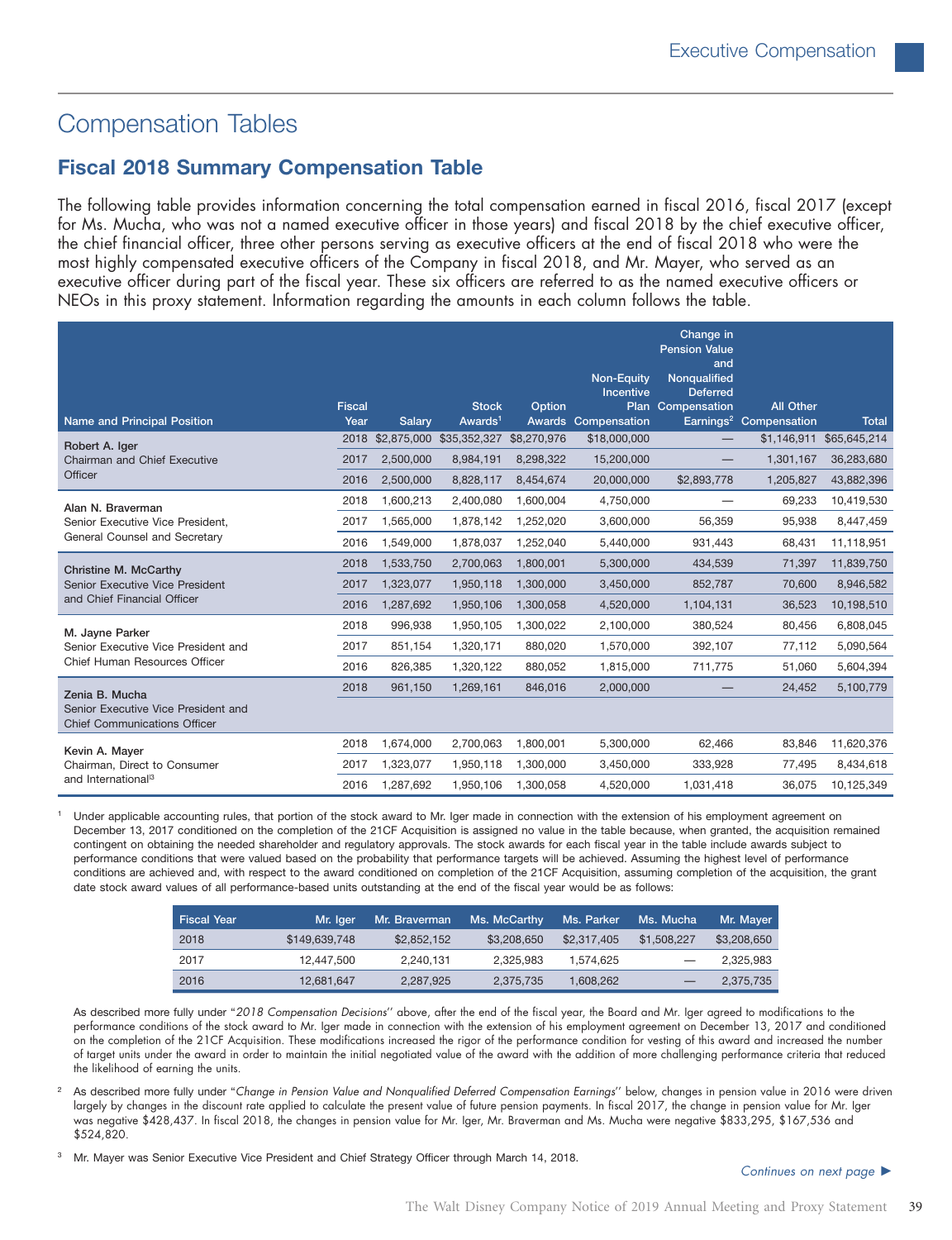This column sets forth the base salary earned *Salary. Change in Pension Value and Nonqualified Deferred* during each fiscal year. This column reflects the *Compensation Earnings.*

value of the restricted stock unit awards granted to the defined benefit plans, including supplemental plans, value of tiscal vear as part during each fiscal year. The amounts reported in this named executive officers during each fiscal year as part. of the Company's long-term incentive compensation column vary with a number of factors, including the program. The grant date fair value of these awards was discount rate applied to determine the value of future calculated by multiplying the number of units awarded payment streams. The discount rate used pursuant to by the average of the high and low trading price of the pension accounting rules to calculate the present value<br>Company's common stock on the grant date, subject to of future payments was 4.47% for fiscal 2015, 3.73% Company's common stock on the grant date, subject to valuation adjustments for restricted stock unit awards for fiscal 2016, 3.88% for fiscal 2017 and 4.31% for subject to vesting conditions other than the test to assure fiscal 2018. The decrease in fiscal 2016 drove deductibility under Section 162(m) of the Internal substantial increases in the present value of future Revenue Code. The valuation adjustments for payments. Neither increases nor decreases in pension<br>performance-based awards reflect the fact that the value resulting from changes in the discount rate result number of shares received on vesting varies based on in any increase or decrease in benefits payable to<br>the level of performance achieved and were determined participants under the plan. Pension values for some the level of performance achieved and were determined participants under the plan. Pension values for sc<br>using a Monte Carlo simulation that determines the executive officers in fiscal 2017 and fiscal 2018 using a Monte Carlo simulation that determines the probability that the performance targets will be increased despite the small increases in the discount rate<br>achieved. No value is assigned to those units awarded due to the effect of an additional year of service and achieved. No value is assigned to those units awarded to Mr. Iger that were conditioned on completion of the higher compensation levels. 21CF Acquisition because, under the applicable accounting rules, when granted the acquisition was Mr. Iger, Ms. McCarthy, Ms. Parker and Ms. Mucha<br>contingent on obtaining the needed shareholder and were credited with earnings on deferred compensation contingent on obtaining the needed shareholder and requlatory approval. The grant date fair value of the restricted stock unit awards granted during fiscal 2018 These earnings were at rates that were not above is also included in the Fiscal 2018 Grants of Plan Based market rates and therefore are not reported in the no<br>Awards table on page  $42$ Awards table on page 42. *Stock Awards.*

tair value of options to purchase shares of the the compensation for each fiscal year that we could not<br>Company's common stock aranted to the named properly report in any other column of the table, Company's common stock granted to the named properly reportly reportly in any other column of the table of the table, and the table of the table of the table,  $\frac{1}{\sqrt{2}}$  including: executive officers during each fiscal year. The grant-date fair value of these options was calculated using a binomial option pricing model. The assumptions used in • the incremental cost to the Company of perquisites estimating the fair value of these options are set forth in and other personal benefits; estimating the fair value of these options are set forth in footnote 12 to the Company's Audited Financial<br>Statements for fiscal 2018. The arant date fair value of savings plans; Statements for fiscal 2018. The grant date fair value of savings plans;<br>the options aranted during fiscal 2018 is also included • the dollar value of insurance premiums paid by the the options granted during fiscal 2018 is also included • the dollar value of insurance premiums paid by the<br>in the Fiscal 2018 Grants of Plan Based Awards table Company with respect to excess liability i in the Fiscal 2018 Grants of Plan Based Awards table on page 42. for the named executive officers; and *Option Awards.* This column sets forth the grant date

sets forth the amount of compensation earned by the Company's charitable gift matching program, which may be company's charitable gift matching program, which may be company's annual named executive officers under the Company's annual is available to all regular<br>
nerformance-based bonus program during each fiscal least one year of service. performance-based bonus program during each fiscal year. A description of the Company's annual performance-based bonus program is included in the The dollar amount of matching charitable contributions<br>discussion of "2018 Total Direct Compensation" in the was \$15,100, \$49,499, \$49,000 and \$50,000 for discussion of ''2018 Total Direct Compensation'' in the was \$15,100, \$49,499, \$49,000 and \$50,00<br>Fxecutive Compensation Program Structure'' section Mr. Braverman, Ms. McCarthy, Ms. Parker, and *''Executive Compensation Program Structure''* section Mr. Braverman, Ms. Mc<br>beginning on page 23, and the determination of Mr. Mayer respectively. beginning on page 23, and the determination of performance-based bonuses for fiscal 2018 is described<br>
in the *''2018 Compensation Decisions''* section of the In accordance with the SEC's interpretations of its rules,<br> *Compensation Discussion and Anglysis* beginning o *Non-Equity Incentive Plan Compensation.*

aggregate change in the actuarial present value of each named executive officer's accumulated benefits under all value resulting from changes in the discount rate result

as disclosed below under "*Deferred Compensation*".<br>These earnings were at rates that were not above

All Other Compensation. This column sets forth all of

- 
- 
- 
- the dollar amount of matching charitable contributions made to charities pursuant to the<br>Company's charitable gift matching program, which

*Compensation Discussion and Analysis* beginning on this column also sets forth the incremental cost to the page 30.<br>Company of certain items that are provided to the page 30.<br>named executive officers for business purposes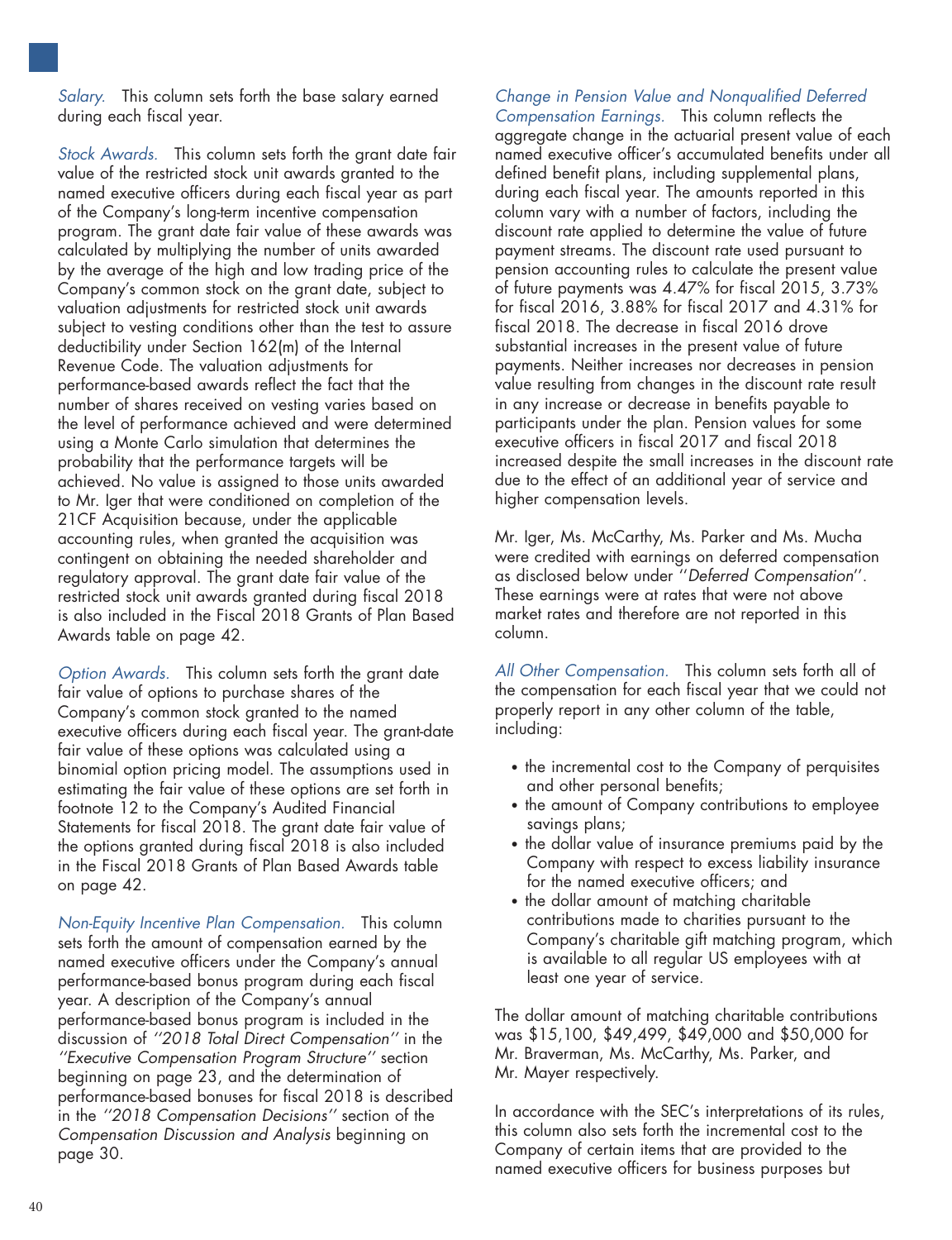which may not be considered integrally related to his or business in nature. Where a personal flight her duties. coincided with the repositioning of an aircraft

The following table sets forth the incremental cost to the costs of the flight compared to an immediate<br>Company of each perquisite and other personal benefit repositioning of the aircraft are included. As noted Company of each perquisite and other personal benefit repositioning of the aircraft are included. As noted<br>that exceeded the greater of \$25,000 or 10% of the compage 26, above, Mr. Iger is required for security that exceeded the greater of \$25,000 or 10% of the total amount of perquisites and personal benefits for a reasons to use corporate aircraft for all of his<br>named executive officer in fiscal 2018. named executive officer in fiscal 2018.

|                       | <b>Personal Air</b><br><b>Travel</b> | <b>Security</b> | Other    | Total.      |
|-----------------------|--------------------------------------|-----------------|----------|-------------|
| Robert A. Iger        | \$328,980                            | \$787,568       | \$24.025 | \$1,140,573 |
| Alan N. Braverman     |                                      |                 | 47.783   | 47,783      |
| Christine M. McCarthy |                                      |                 | 15.400   | 15,400      |
| M. Jayne Parker       |                                      |                 | 25.068   | 25,068      |
| Zenia B. Mucha        |                                      |                 | 18,114   | 18,114      |
| Kevin A. Mayer        |                                      |                 | 27.527   | 27.527      |

• Personal air travel: the actual catering costs, landing<br>
and ramp fees, fuel costs and lodging costs<br>
incurred by flight crew plus a per hour charge<br>
based on the average hourly maintenance costs for<br>
the aircraft during a named executive officer on flights that were

following a business flight, only the incremental

• Security: the actual costs incurred by the Company for providing security services and equipment.

The "Other" column in the table above includes, to the extent a named executive officer elected to receive any of these benefits, the incremental cost to the Company of the vehicle benefit, personal air travel, reimbursement of up to \$1,000 per calendar year for wellness-related purposes such as fitness and nutrition management, and reimbursement of expenses for financial consulting.

The incremental cost to the Company of the items The named executive officers also were eligible to specified above was determined as follows: receive the other benefits described in the *Compensation*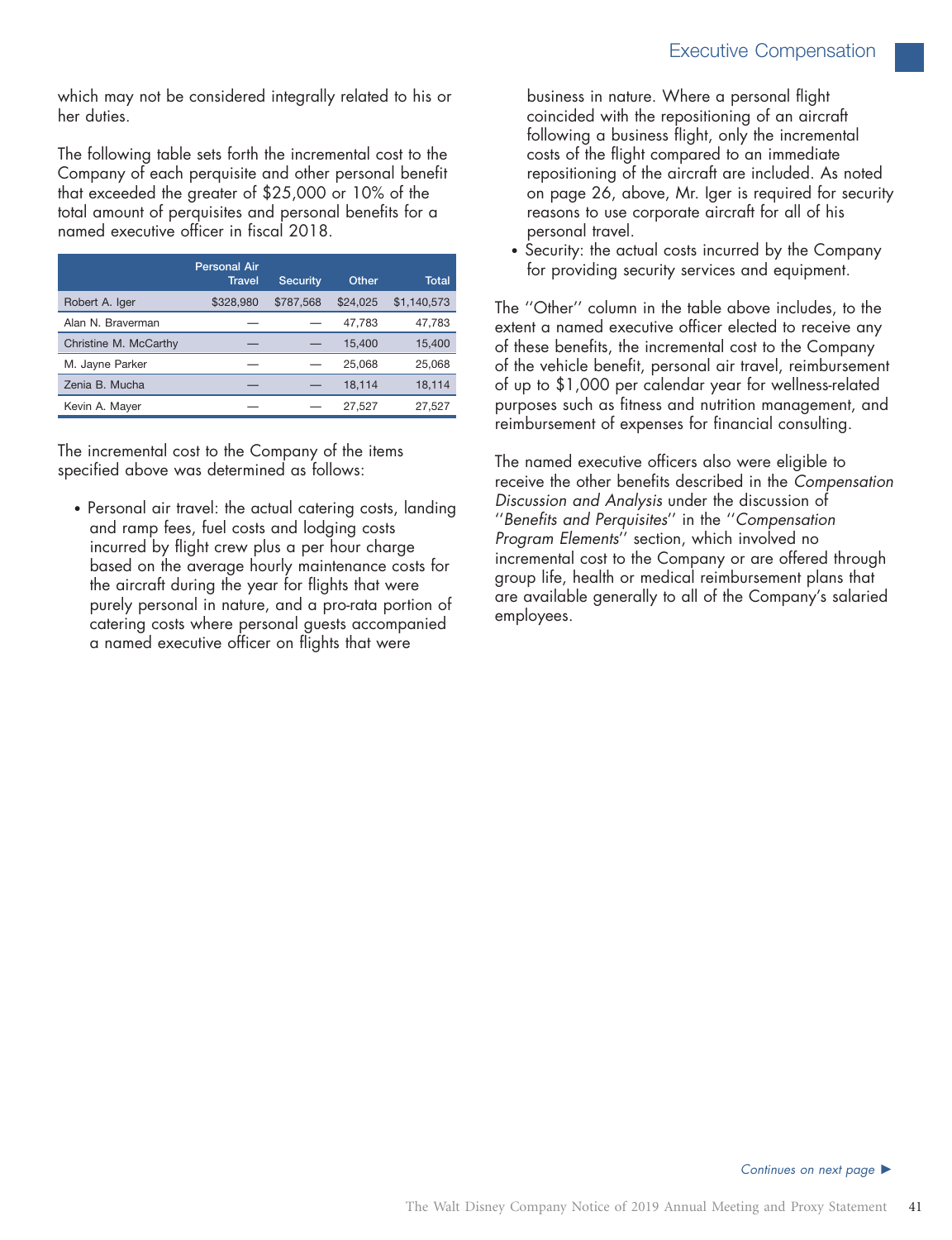# **Fiscal 2018 Grants of Plan Based Awards Table**

The following table provides information concerning the range of awards available to the named executive officers under the Company's annual performance-based bonus program for fiscal 2018 and information concerning the option grants and restricted stock unit awards made to the named executive officers during fiscal 2018. Additional information regarding the amounts reported in each column follows the table.

|                       |               |                  | <b>Estimated Future</b><br><b>Payouts Under Non-Equity</b><br><b>Incentive Plan Awards</b> |                |                  | <b>Estimated Future Payouts</b><br><b>Under Equity</b><br><b>Incentive Plan Awards</b> |                           |                                                                                     |                                                             |                                                                                                     |                                                                 |
|-----------------------|---------------|------------------|--------------------------------------------------------------------------------------------|----------------|------------------|----------------------------------------------------------------------------------------|---------------------------|-------------------------------------------------------------------------------------|-------------------------------------------------------------|-----------------------------------------------------------------------------------------------------|-----------------------------------------------------------------|
|                       | Grant<br>Date | <b>Threshold</b> | <b>Target</b>                                                                              | <b>Maximum</b> | <b>Threshold</b> |                                                                                        | Target Maximum            | <b>All Other</b><br>Option<br>Number of<br>Securities Price of<br><b>Underlying</b> | <b>Awards: Exercise</b><br>or Base<br><b>Options</b> Awards | Grant<br><b>Date</b><br>Closing<br>Price of<br><b>Shares</b><br>Option Underlying<br><b>Options</b> | Grant<br>Date Fair<br>Value of<br>Stock and<br>Option<br>Awards |
|                       | (A)12/13/2017 |                  |                                                                                            |                |                  | 245,098                                                                                |                           |                                                                                     |                                                             |                                                                                                     | \$26,340,682                                                    |
|                       | (B)12/13/2017 |                  |                                                                                            |                |                  |                                                                                        | 343,949 687,898 1,031,847 |                                                                                     |                                                             |                                                                                                     |                                                                 |
| Robert A. Iger        | 12/19/2017    |                  |                                                                                            |                |                  |                                                                                        |                           |                                                                                     | 295,237 \$111.58                                            | \$111.81                                                                                            | 8,270,976                                                       |
|                       | (B)12/19/2017 |                  |                                                                                            |                | 37,063           | 74,126                                                                                 | 111.189                   |                                                                                     |                                                             |                                                                                                     | 9,011,645                                                       |
|                       |               |                  | \$4,200,000 \$12,000,000 \$24,000,000                                                      |                |                  |                                                                                        |                           |                                                                                     |                                                             |                                                                                                     |                                                                 |
|                       | 12/19/2017    |                  |                                                                                            |                |                  |                                                                                        |                           |                                                                                     | 57,113 \$111.58                                             | \$111.81                                                                                            | \$1,600,004                                                     |
| Alan N. Braverman     | (A)12/19/2017 |                  |                                                                                            |                |                  | 10,755                                                                                 |                           |                                                                                     |                                                             |                                                                                                     | 1,200,043                                                       |
|                       | (B)12/19/2017 |                  |                                                                                            |                | 4,936            | 9,871                                                                                  | 14,807                    |                                                                                     |                                                             |                                                                                                     | 1,200,0371                                                      |
|                       |               | \$1,128,365      | \$3,223,900                                                                                | \$6,447,800    |                  |                                                                                        |                           |                                                                                     |                                                             |                                                                                                     |                                                                 |
|                       | 12/19/2017    |                  |                                                                                            |                |                  |                                                                                        |                           |                                                                                     | 64,252 \$111.58                                             | \$111.81                                                                                            | \$1,800,001                                                     |
| Christine M. McCarthy | (A)12/19/2017 |                  |                                                                                            |                |                  | 12,099                                                                                 |                           |                                                                                     |                                                             |                                                                                                     | 1,350,006                                                       |
|                       | (B)12/19/2017 |                  |                                                                                            |                | 5,553            | 11,105                                                                                 | 16,658                    |                                                                                     |                                                             |                                                                                                     | 1,350,0571                                                      |
|                       |               | \$1,260,000      | \$3,600,000                                                                                | \$7,200,000    |                  |                                                                                        |                           |                                                                                     |                                                             |                                                                                                     |                                                                 |
|                       | 12/19/2017    |                  |                                                                                            |                |                  |                                                                                        |                           |                                                                                     | 46,405 \$111.58                                             | \$111.81                                                                                            | \$1,300,022                                                     |
| M. Jayne Parker       | (A)12/19/2017 |                  |                                                                                            |                |                  | 8,739                                                                                  |                           |                                                                                     |                                                             |                                                                                                     | 975,098                                                         |
|                       | (B)12/19/2017 |                  |                                                                                            |                | 4,010            | 8,020                                                                                  | 12,030                    |                                                                                     |                                                             |                                                                                                     | 975,0071                                                        |
|                       |               | \$492,083        | \$1,405,950                                                                                | \$2,811,900    |                  |                                                                                        |                           |                                                                                     |                                                             |                                                                                                     |                                                                 |
|                       | 12/19/2017    |                  |                                                                                            |                |                  |                                                                                        |                           |                                                                                     | 30,199 \$111.58                                             | \$111.81                                                                                            | \$846,016                                                       |
| Zenia B. Mucha        | (A)12/19/2017 |                  |                                                                                            |                |                  | 5,687                                                                                  |                           |                                                                                     |                                                             |                                                                                                     | 634,555                                                         |
|                       | (B)12/19/2017 |                  |                                                                                            |                | 2,610            | 5,220                                                                                  | 7,830                     |                                                                                     |                                                             |                                                                                                     | 634,606                                                         |
|                       |               | \$508,305        | \$1,452,300                                                                                | \$2,904,600    |                  |                                                                                        |                           |                                                                                     |                                                             |                                                                                                     |                                                                 |
|                       | 12/19/2017    |                  |                                                                                            |                |                  |                                                                                        |                           |                                                                                     | 64,252 \$111.58                                             | \$111.81                                                                                            | \$1,800,001                                                     |
| Kevin A. Mayer        | (A)12/19/2017 |                  |                                                                                            |                |                  | 12,099                                                                                 |                           |                                                                                     |                                                             |                                                                                                     | 1,350,006                                                       |
|                       | (B)12/19/2017 |                  |                                                                                            |                | 5,553            | 11,105                                                                                 | 16,658                    |                                                                                     |                                                             |                                                                                                     | 1,350,057                                                       |
|                       |               | \$1,260,000      | \$3,600,000                                                                                | \$7,200,000    |                  |                                                                                        |                           |                                                                                     |                                                             |                                                                                                     |                                                                 |

Stock awards for fiscal 2018 subject to performance conditions in addition to the test to assure deductibility under Section 162(m) were valued based on the probability that performance targets will be achieved. In addition, a portion of the stock award to Mr. Iger made in connection with the extension of his employment agreement on December 13, 2017 was conditioned on completion of the 21CF Acquisition, and was assigned no value in the table under applicable accounting rules because when granted the acquisition remained contingent on obtaining the needed shareholder and regulatory approvals. Assuming the highest level of performance conditions are achieved and, with respect to the award conditioned on completion of the 21CF Acquisition, assuming completion of the acquisition, the grant date stock award values would be \$110,892,597 for the performance-based award made to Mr. Iger on December 13, 2017, and \$12,406,469, \$1,652,109, \$1,858,644, \$1,342,307,\$873,671 and \$1,858,644 for Mr. Iger, Mr. Braverman, Ms. McCarthy, Ms. Parker, Ms. Mucha and Mr. Mayer, respectively, for the performance-based awards made on December 19, 2017. As described more fully under *''2018 Compensation Decisions*'' above, after the end of the fiscal year, the Board and Mr. Iger agreed to modifications to the performance conditions of the award made on December 13, 2017. These modifications increased the rigor of the performance condition for vesting of this award and increased the number of target units under the award to 937,599 in order to maintain the initial negotiated value of the award with the addition of more challenging performance criteria that reduced the likelihood of earning the units. As a result of these revisions, the threshold number of units under this award is zero and the maximum number of units is 1,171,999.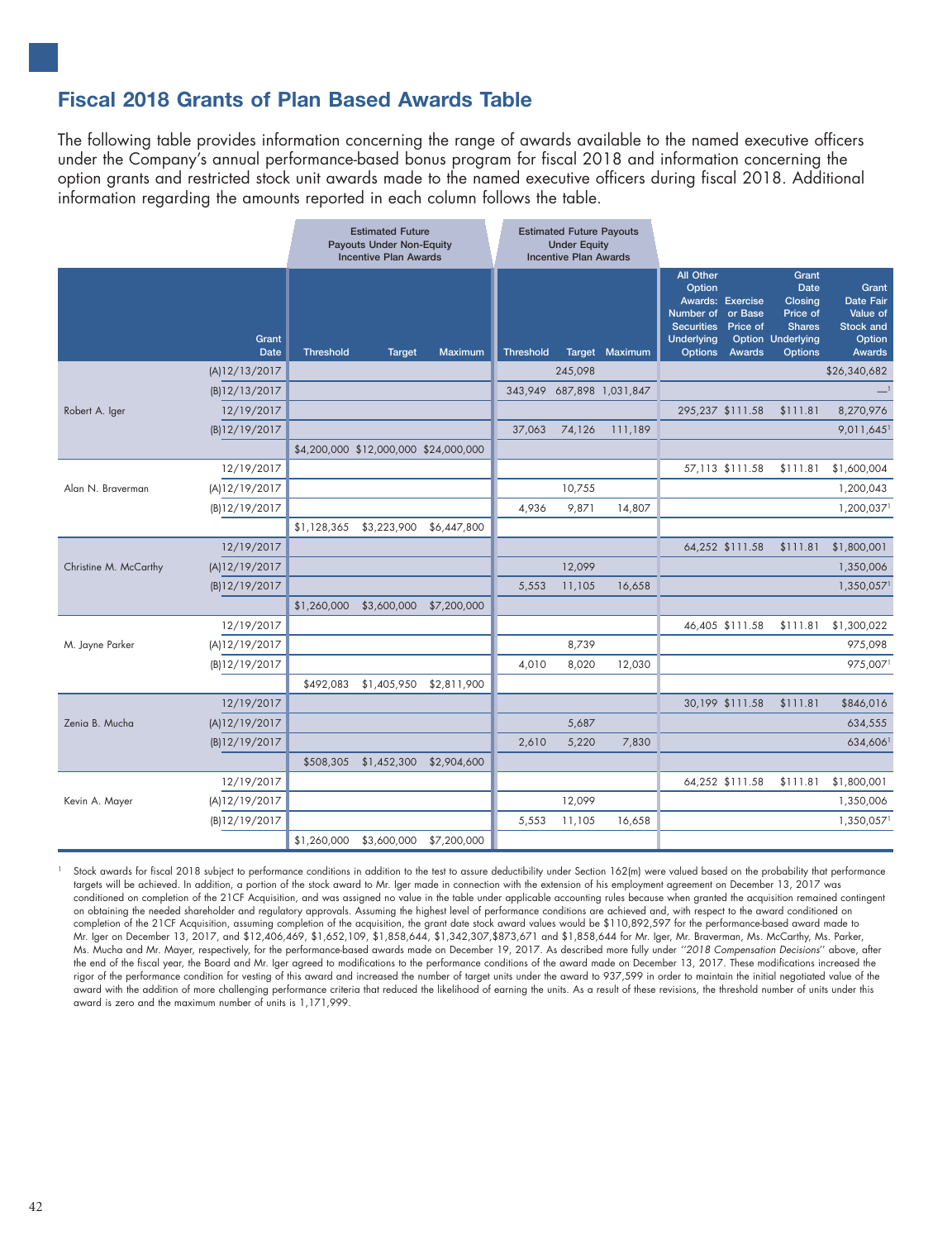Mr. Iger stock units in connection with the execution of are subject to this test as well as the performance tests<br>the 21CF Acquisition agreement on December 13, described below. The vesting dates for all of the the 21CF Acquisition agreement on December 13, 2017. The Compensation Committee made the annual outstanding restricted stock unit awards held by the grant of stock options and restricted stock unit awards named executive officers as of the end of fiscal 201 grant of stock options and restricted stock unit awards named executive officers as of the end of fiscal 2018<br>
for fiscal 2018 on December 19, 2017. The same set forth in the Fiscal 2018 Outstanding Equity Compensation Committee approved awards under the Awards at Fiscal Year-End table below. annual performance-based bonus program on *Grant date.*

*Discussion and Analysis*, the Compensation Committee the test is applicable and is not met. sets the target bonus opportunity for the named executive officers at the beginning of the fiscal year as a In the case of units in Row B, which are subject to both percentage of fiscal year end salary, and the actual the Section 162(m) test and the performance tests, n percentage of fiscal-year end salary, and the actual the Section 162(m) test and the performance tests, none<br>bonuses for the named executive officers may, except in of the units vest if the Section 162(m) test is not met a bonuses for the named executive officers may, except in of the units vest if the Section 162(m) test is not met and special circumstances such as unusual challenges or units vest as follows if the Section 162(m) test is me extraordinary successes, range from 35% to 200% of the target level based on the Compensation Committee's Other than the December 13, 2017 award to Mr. Iger, evaluation of financial and other performance factors for half of the units subject to the performance test are evaluation of financial and other performance factors for the fiscal year. The bonus amount may be zero, if actual subject to a total shareholder return test and half of the<br>performance is below the specified threshold levels, or units are subject to an EPS growth test. For each performance is below the specified threshold levels, or less than the calculated amounts if the Compensation Committee otherwise decides to reduce the bonus. As • None of the units related to a measure vest if the addressed in the discussion of 2018 Compensation addressed in the discussion of 2018 Compensation *Decisions* in the *Compensation Discussion and Analysis*, share growth, respectively, is below the the employment agreements of each executive officer  $25<sup>th</sup>$  percentile of the S&P 500 for that measure. require that the target used to calculate the bonus • If the Company's total shareholder return or EPS opportunity (but not the actual bonus awarded) be at growth, respectively, is at or above the least the amount specified in each agreement. This  $25<sup>th</sup>$  percentile of the S&P 500 for the related least the amount specified in each agreement. This column shows the range of potential bonus payments for measure, the number of units related to that each named executive officer from the threshold to the measure that vest will vary from 50% of the target maximum based on the target range set at the number related to that measure (at the beginning of the fiscal year. The actual bonus amounts 25<sup>th</sup> percentile) to 150% of the target number received for fiscal 2018 are set forth in the ''Non-Equity related to that measure (at or above the Incentive Plan Compensation" column of the Summary 75<sup>th</sup> percentile) (in each case, plus dividend Compensation Table. **Example 20** and the compensation Table. *Estimated Possible Payouts Under Non-equity Incentive Plan Awards.*

*Estimated Future Payouts Under Equity Incentive Plan*

during fiscal 2018 that are subject to the test to assure vesting would equal: eligibility for deduction under Section 162(m) and/or to performance tests as described below. These include • the number in the "threshold" column if the units awarded to each of the named executive officers Company is at the 25<sup>th</sup> percentile for each test; units awarded to each of the named executive officers as part of the annual grant in December 2017.<br> **•** the number in the ''target'' column if the Company<br>
Mr. Iger's award in row A on December 13, 2017 is<br>
is at the 50<sup>th</sup> percentile for each test; and Mr. Iger's award in row A on December 13, 2017 is is at the 50<sup>th</sup> percentile for each test; and not subject to any performance test and his award in **e** the number in the "maximum" column if the not subject to any performance test and his award in • the number in the "maximum" column if the<br>Row B on December 13, 2017 is subject to the Company is at or exceeds the 75<sup>th</sup> percentile for Row B on December 13, 2017 is subject to the performance test described below. Mr. Iger's annual each test awards made on December 19, 2017 are subject to both the test to assure eligibility under Section 162(m) (in each case, plus dividend equivalent units). and the performance tests described below. The units in row A for each of the named executive officers (other than Ms. Mucha) are subject to the test to assure *Awards.* This column sets forth the number of restricted

eligibility under Section 162(m) and the units in row B are set forth in the Fiscal 2018 Outstanding Equity

All units in Row A (plus any shares received as dividend equivalents prior to vesting) vest if the Section 162(m) test is met or is not applicable. This amount is shown in the "target" column for Row A. None of the units vest if

units vest as follows if the Section 162(m) test is met.

- 
- 

For example, for the one-half of the grant subject to an Awards. This column sets forth the number of restricted EPS growth test, and the other half separately subject to stock units awarded to the named executive officers a total shareholder return test, the total number of sha a total shareholder return test, the total number of shares

- 
- 
- 

*Continues on next page*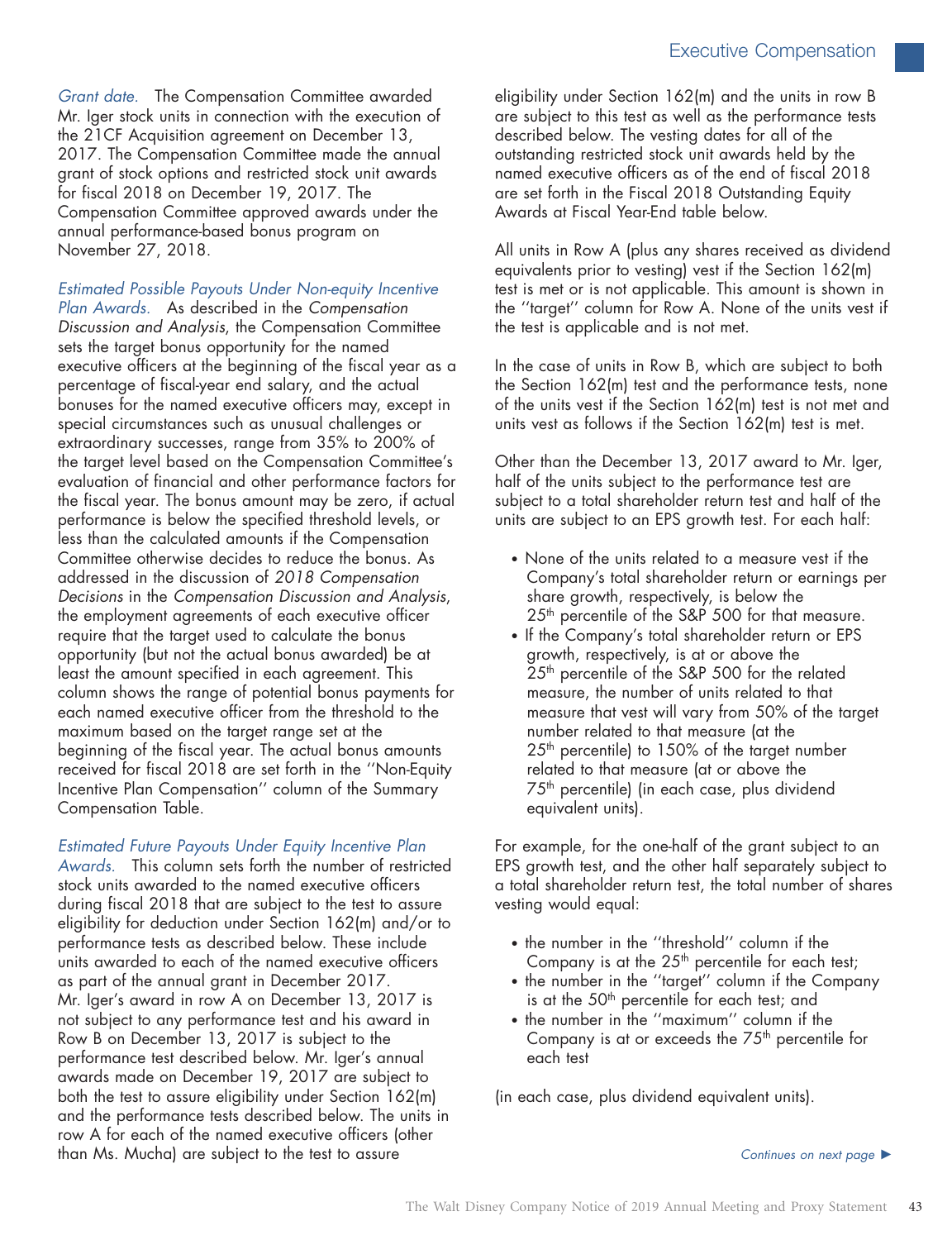EPS for the Company is adjusted (i) to exclude the effect When dividends are distributed to shareholders, of extraordinary, unusual and/or nonrecurring items and dividend equivalents are credited in an amount equal to (ii) to reflect such other factors as the Committee deems appropriate to fairly reflect EPS growth. Adjustments to held on the dividend record date divided by the fair<br>EPS from continuing operations of S&P 500 companies market value of the Company's shares of common ste will not normally be made because the Committee has no reason to believe that the average of adjustments. across the S&P 500 companies would result in an units vest. amount that is significantly different from the reported amount.

With respect to those units awarded to Mr. Iger on to purchase shares of the Company's common stock<br>December 13, 2017 that are performance based, all a rearented to the named executive officers as part of th were originally subject to the total shareholder return test annual grant in December 2017. The vesting as described for all performance based units subjected these options are set forth in the Fiscal 2018 as described for all performance based units subjected to that test. As a result of the modifications to this award Outstanding Equity Awards at Fiscal Year-End table made in November 2018, units subject to this award below. These options are scheduled to expire ten years<br>
on the date of arant

- no units will be earned if the Company's total 25<sup>th</sup> percentile of the S&P 500, the target number columns set forth the exercise price for each option will vest at the 65th percentile, and the maximum arant and the closing price of the Company's comm 75th percentile) is 125% of the target number of
- the percentage of the target number of units earned closing price on the grant date. is determined by mathematical linear interpolation at performance levels between the 25th and the<br>65th percentile (from 0% at the 25th to 100% at

In addition, if the Company's TSR over the performance described on page 40, above. period is negative, Mr. Iger may not earn more than 100% of the target number of units.

market value of the Company's shares of common stock<br>on the dividend distribution date. Dividend equivalents vest only when, if and to the extent that the underlying

*All Other Option Awards: Number of Securities*

Underlying Options. This column sets forth the options granted to the named executive officers as part of the<br>annual grant in December 2017. The vesting dates for after the date of grant.

shareholder return is less than or equal to the *Closing Price of Shares Underlying Options.* These *Exercise or Base Price of Option Awards; Grant Date*

grant and the closing price of the Company's common number of units that can be earned (at the stock on the date of grant. The exercise price is equal to<br>75th percentile) is 125% of the target number of the average of the high and low trading price on the units; grant date, which may be higher or lower than the

*Grant Date Fair Value of Stock and Option Awards.*

65th percentile (from 0% at the 25th to 100% at This column sets forth the grant date fair value of the the 65th percentile), and between the 65th and the stock and option awards granted during fiscal 2018<br>75th percentile (from 100% at the 65th to 125% at calculated in accordance with applicable accounting calculated in accordance with applicable accounting the 75th percentile). The grant date fair value of all restricted stock unit awards and options is determined as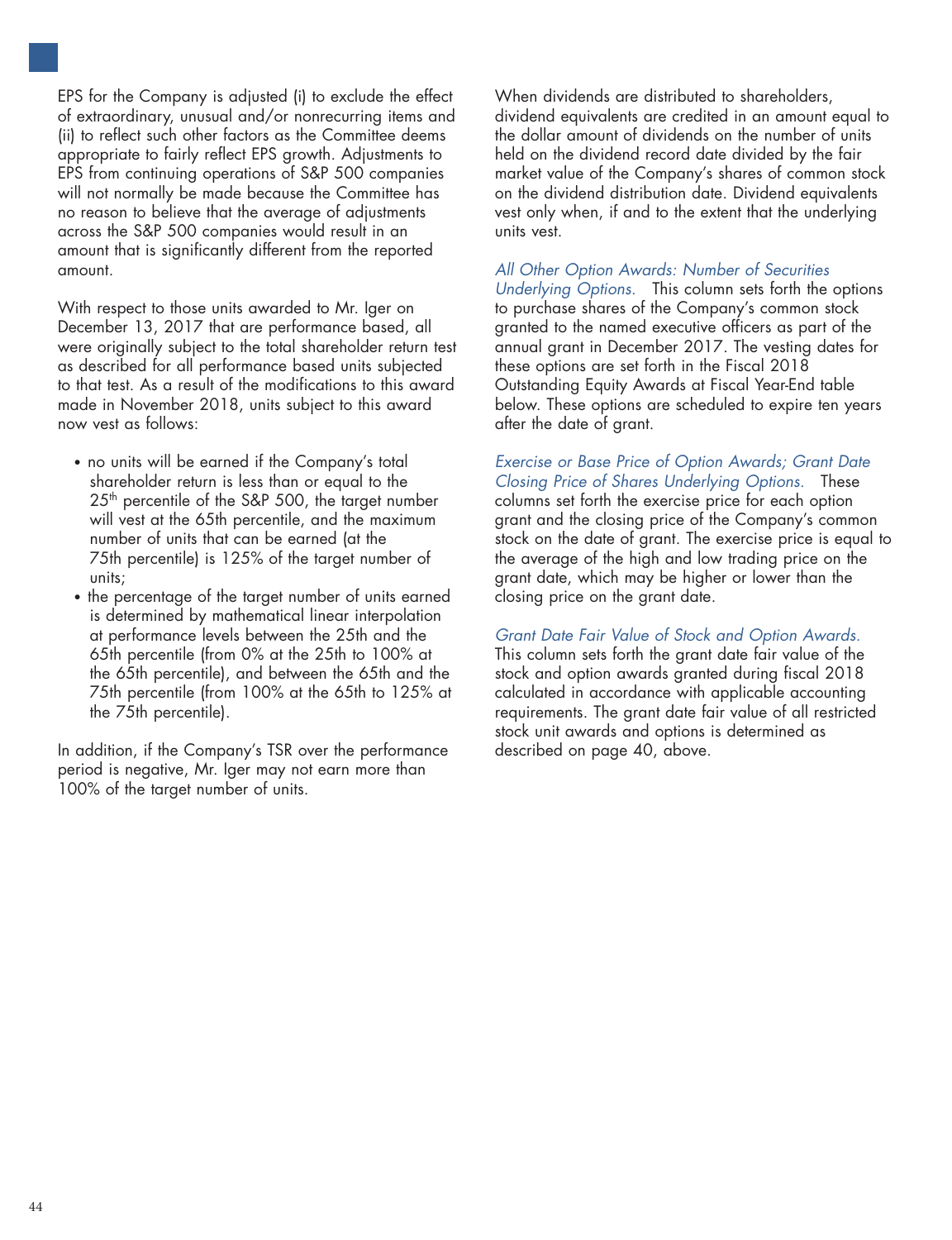# **Fiscal 2018 Outstanding Equity Awards at Fiscal Year-End Table**

The following table provides information concerning outstanding unexercised options and unvested restricted stock unit awards held by the named executive officers as of September 29, 2018. Additional information regarding the amounts reported in each column follows the table.

|                       |                      | <b>Option Awards</b>                                                           |               |                                    | <b>Stock Awards</b>                        |                                                                    |                                                                                    |                                                                                |                                                                                                |
|-----------------------|----------------------|--------------------------------------------------------------------------------|---------------|------------------------------------|--------------------------------------------|--------------------------------------------------------------------|------------------------------------------------------------------------------------|--------------------------------------------------------------------------------|------------------------------------------------------------------------------------------------|
|                       |                      | <b>Number of Securities</b><br><b>Underlying Unexercised</b><br><b>Options</b> |               |                                    |                                            |                                                                    |                                                                                    | <b>Equity Incentive Plan</b><br>Awards                                         |                                                                                                |
|                       | Grant<br><b>Date</b> | <b>Exercisable</b>                                                             | Unexercisable | Option<br><b>Exercise</b><br>Price | Option<br><b>Expiration</b><br><b>Date</b> | Number of<br><b>Units That</b><br><b>Have Not</b><br><b>Vested</b> | <b>Market</b><br>Value of<br><b>Units That</b><br><b>Have Not</b><br><b>Vested</b> | Number of<br>Unearned<br><b>Units That</b><br><b>Have Not</b><br><b>Vested</b> | <b>Market</b><br>Value of<br>Unearned<br><b>Units That</b><br><b>Have Not</b><br><b>Vested</b> |
|                       | 1/18/2012            | 732,079                                                                        |               | \$38.75                            | 1/18/2022                                  |                                                                    | $\overline{\phantom{0}}$                                                           |                                                                                |                                                                                                |
|                       | 1/16/2013            | 685,550                                                                        |               | 51.29                              | 1/16/2023                                  |                                                                    |                                                                                    |                                                                                |                                                                                                |
| Robert A. Iger        | 12/19/2013           | 435,220                                                                        |               | 72.59                              | 12/19/2023                                 |                                                                    |                                                                                    |                                                                                |                                                                                                |
|                       | 12/18/2014           | 279,309                                                                        | 93,103(A)     | 92.24                              | 12/18/2024                                 |                                                                    |                                                                                    |                                                                                |                                                                                                |
|                       | 12/17/2015           | 135,665                                                                        | 135,666(B)    | 113.23                             | 12/17/2025                                 |                                                                    |                                                                                    | 65,896(C)                                                                      | \$7,705,836                                                                                    |
|                       | 12/21/2016           | 80,423                                                                         | 241,271(D)    | 105.21                             | 12/21/2026                                 |                                                                    | $\overline{\phantom{0}}$                                                           | 120,959(E)                                                                     | 14, 144, 934                                                                                   |
|                       | 12/13/2017           |                                                                                |               |                                    |                                            |                                                                    | 246,918(F) \$28,874,593                                                            | 1,039,509(G)                                                                   | 121,560,202                                                                                    |
|                       | 12/19/2017           | $\qquad \qquad -$                                                              | 295,237(H)    | 111.58                             | 12/19/2027                                 |                                                                    |                                                                                    | 112,015(l)                                                                     | 13,098,994                                                                                     |
|                       | 1/18/2012            | 94,462                                                                         |               | \$38.75                            | 1/18/2022                                  | $\overline{\phantom{0}}$                                           | -                                                                                  |                                                                                |                                                                                                |
|                       | 1/16/2013            | 84,095                                                                         |               | 51.29                              | 1/16/2023                                  |                                                                    |                                                                                    |                                                                                |                                                                                                |
| Alan N. Braverman     | 12/19/2013           | 62,627                                                                         |               | 72.59                              | 12/19/2023                                 | —                                                                  | -                                                                                  | -                                                                              |                                                                                                |
|                       | 12/18/2014           | 39,807                                                                         | 13,270(A)     | 92.24                              | 12/18/2024                                 |                                                                    | -                                                                                  | 2,597(J)                                                                       | 303,672                                                                                        |
|                       | 12/17/2015           | 20,090                                                                         | 20,091(B)     | 113.23                             | 12/17/2025                                 |                                                                    |                                                                                    | 11,338(K)                                                                      | 1,325,813                                                                                      |
|                       | 12/21/2016           | 12,134                                                                         | 36,402(D)     | 105.21                             | 12/21/2026                                 |                                                                    | $\overline{\phantom{0}}$                                                           | 19,505(L)                                                                      | 2,280,892                                                                                      |
|                       | 12/19/2017           |                                                                                | 57,113(H)     | 111.58                             | 12/19/2027                                 |                                                                    |                                                                                    | 25,751(M)                                                                      | 3,011,358                                                                                      |
|                       | 1/13/2010            | 39,617                                                                         |               | \$31.12                            | 1/13/2020                                  |                                                                    |                                                                                    |                                                                                |                                                                                                |
|                       | 1/26/2011            | 34,139                                                                         |               | 39.65                              | 1/26/2021                                  |                                                                    |                                                                                    |                                                                                |                                                                                                |
| Christine M. McCarthy | 1/18/2012            | 45,342                                                                         |               | 38.75                              | 1/18/2022                                  |                                                                    |                                                                                    |                                                                                |                                                                                                |
|                       | 1/16/2013            | 42,533                                                                         |               | 51.29                              | 1/16/2023                                  |                                                                    |                                                                                    |                                                                                |                                                                                                |
|                       | 12/19/2013           | 30,687                                                                         |               | 72.59                              | 12/19/2023                                 |                                                                    |                                                                                    |                                                                                |                                                                                                |
|                       | 12/18/2014           | 21,629                                                                         | 7,210(A)      | 92.24                              | 12/18/2024                                 |                                                                    | -                                                                                  | 1,411(J)                                                                       | 165,052                                                                                        |
|                       | 12/17/2015           | 20,861                                                                         | 20,861(B)     | 113.23                             | 12/17/2025                                 |                                                                    |                                                                                    | 11,772(K)                                                                      | 1,376,594                                                                                      |
|                       | 12/21/2016           | 12,599                                                                         | 37,797(D)     | 105.21                             | 12/21/2026                                 |                                                                    |                                                                                    | 20,252(L)                                                                      | 2,368,266                                                                                      |
|                       | 12/19/2017           |                                                                                | 64,252(H)     | 111.58                             | 12/19/2027                                 |                                                                    |                                                                                    | 28,970(M)                                                                      | 3,387,756                                                                                      |
|                       | 12/18/2014           |                                                                                | 9,731(A)      | \$92.24                            | 12/18/2024                                 |                                                                    | -                                                                                  | 1,904(J)                                                                       | 222,701                                                                                        |
| M. Jayne Parker       | 12/17/2015           | 14,121                                                                         | 14,122(B)     | 113.23                             | 12/17/2025                                 |                                                                    |                                                                                    | 7,969(K)                                                                       | 931,864                                                                                        |
|                       | 12/21/2016           | 8,528                                                                          | 25,587(D)     | 105.21                             | 12/21/2026                                 |                                                                    |                                                                                    | 13,711(L)                                                                      | 1,603,332                                                                                      |
|                       | 12/19/2017           |                                                                                | 46,405(H)     | 111.58                             | 12/19/2027                                 | —                                                                  |                                                                                    | 20,923(M)                                                                      | 2,446,762                                                                                      |
|                       | 1/26/2011            | 13,000                                                                         |               | \$39.65                            | 1/26/2021                                  |                                                                    |                                                                                    |                                                                                |                                                                                                |
|                       | 1/18/2012            | 24,561                                                                         |               | 38.75                              | 1/18/2022                                  |                                                                    |                                                                                    |                                                                                |                                                                                                |
| Zenia B. Mucha        | 1/16/2013            | 51,751                                                                         |               | 51.29                              | 1/16/2023                                  |                                                                    |                                                                                    |                                                                                |                                                                                                |
|                       | 12/19/2013           | 35,906                                                                         |               | 72.59                              | 12/19/2023                                 |                                                                    |                                                                                    |                                                                                |                                                                                                |
|                       | 12/18/2014           | 25,476                                                                         | 8,493(A)      | 92.24                              | 12/18/2024                                 | 1,585(J)                                                           | 185,384                                                                            |                                                                                |                                                                                                |
|                       | 12/17/2015           | 12,998                                                                         | 12,998(B)     | 113.23                             | 12/17/2025                                 | 2,670(N)                                                           | 312,185                                                                            | 4,535(C)                                                                       | 530,366                                                                                        |
|                       | 12/21/2016           | 8,199                                                                          | 24,598(D)     | 105.21                             | 12/21/2026                                 | 4,421(0)                                                           | 516,974                                                                            | 8,544(Q)                                                                       | 999,080                                                                                        |
|                       | 12/19/2017           | $\qquad \qquad -$                                                              | 30,199(H)     | 111.58                             | 12/19/2027                                 | 5,729(P)                                                           | 669,976                                                                            | 7,888(R)                                                                       | 922,439                                                                                        |
|                       | 1/18/2012            | 14,264                                                                         |               | \$38.75                            | 1/18/2022                                  | —                                                                  | —                                                                                  | $\qquad \qquad -$                                                              |                                                                                                |
|                       | 1/16/2013            | 29,110                                                                         |               | 51.29                              | 1/16/2023                                  |                                                                    | —                                                                                  |                                                                                | —                                                                                              |
| Kevin A. Mayer        | 12/19/2013           | 41,751                                                                         |               | 72.59                              | 12/19/2023                                 | —                                                                  |                                                                                    |                                                                                |                                                                                                |
|                       | 12/18/2014           | 29,192                                                                         | 9,731(A)      | 92.24                              | 12/18/2024                                 | $\qquad \qquad -$                                                  |                                                                                    | 1,904(J)                                                                       | 222,701                                                                                        |
|                       | 12/17/2015           | 20,861                                                                         | 20,861(B)     | 113.23                             | 12/17/2025                                 | $\qquad \qquad -$                                                  |                                                                                    | 11,772(K)                                                                      | 1,376,594                                                                                      |
|                       | 12/21/2016           | 12,599                                                                         | 37,797(D)     | 105.21                             | 12/21/2026                                 |                                                                    | —                                                                                  | 20,252(L)                                                                      | 2,368,266                                                                                      |
|                       | 12/19/2017           | $\overline{\phantom{m}}$                                                       | 64,252(H)     | 111.58                             | 12/19/2027                                 | $\qquad \qquad -$                                                  |                                                                                    | 28,970(M)                                                                      | 3,387,756                                                                                      |

*Continues on next page*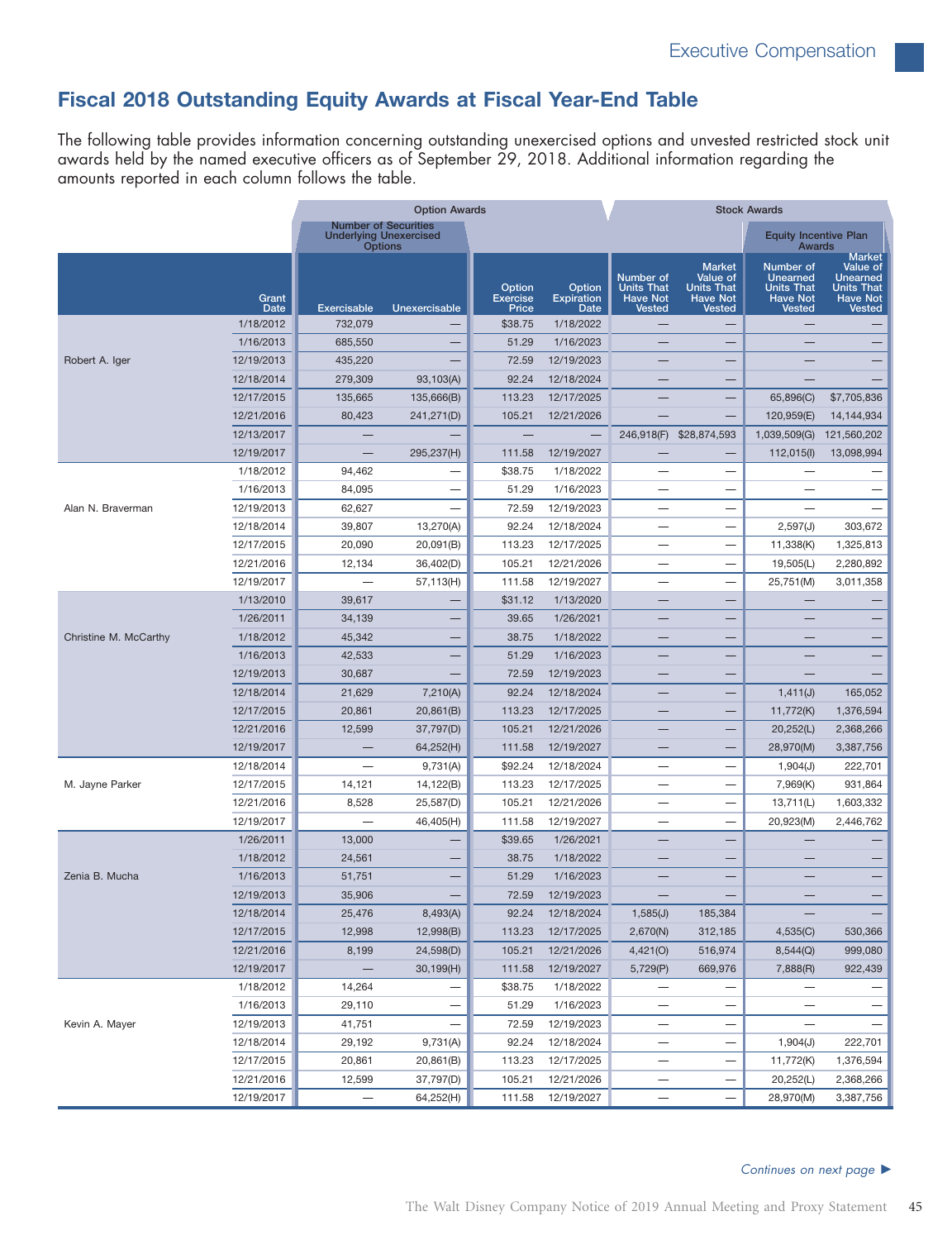## *Number of Securities Underlying Unexercised Options:*

forth, for each named executive officer and for each have not yet vested are scheduled to become grant made to the officer, the number of shares of the exercisable and vest as set forth below. Company's common stock that can be acquired upon exercise of outstanding options. The vesting schedule for [A] Options granted December 18, 2014. The each option with unexercisable shares is shown under remaining unexercisable options became exercisable ''*Vesting Schedule.*'' The vesting of options held by the on December 18, 2018. named executive officers may be accelerated in the (B) Options granted December 17, 2015. circumstances described under ''*Potential Payments and* One-half of the remaining unexercisable options *Rights on Termination or Change in Control*,'' below. became exercisable on December 17, 2018 and *Exercisable and Unexercisable.*

*Number; Market Value of Units of Stock That Have Not*

value, respectively, of shares underlying each grant of 2015. The number of units shown reflects the amount restricted stock units to each officer that is not subject to that vested on December 17, 2018 based on the restricted stock units to each officer that *is not* subject to performance vesting conditions nor the test to assure level at which a total shareholder return and an EPS eligibility for deduction pursuant to Section 162(m). The growth test were satisfied.<br>
number of shares includes dividend equivalent units that (D) Options granted December 21, 2016. number of shares includes dividend equivalent units that have accrued for dividends payable through **One-third** of the remaining unexercisable options September 29, 2018. The market value is equal to the became exercisable on December 21, 2018 and number of shares underlying the units times the closing one-third are scheduled to become exercisable on market price of the Company's common stock on Friday, each of December 21, 2019 and 2020. September 28, 2018, the last trading day of the (E) Restricted stock units granted December 21, Company's fiscal year. The vesting schedule for each 2016. The units are scheduled to vest on grant is shown below, with grants identified by the letter December 21, 2019 subject to determination that the following the number of shares underlying the grant. The test to assure eligibility under Section 162(m) was Vesting of restricted stock units held by named executive satisfied and also subject to satisfaction of a total officers may be accelerated in the circumstances shareholder return and EPS growth test, with the described under ''*Payments and Rights on Termination*,'' number of units vesting depending on the level at below. which the tests are satisfied. The amount shown is the Vested. These columns report the number and market

*Number; Market Value of Unearned Units That Have*

number and market value, respectively, of shares of the December 31, 2018 and one-fourth are scheduled to Company's common stock underlying each restricted vest on each of December 31, 2019, 2020 and stock unit award held by each named executive officer 2021. that is subject to performance-based vesting conditions (G) Restricted stock units granted December 13, and/or the test to assure eligibility for deduction 2017. The units are scheduled to vest on pursuant to Section 162(m), except that the number of December 31, 2021 if the 21CF Acquisition has units and market value for units granted December 17, closed and subject to satisfaction of a total 2015 are the actual amount that vested based on the shareholder return test, with the number of units satisfaction of the related performance test on vesting depending on the level at which the tests are November 17, 2018 (excluding dividend equivalent satisfied. The amount shown is the maximum number units accruing after September 29, 2018). The number of units that could have vested under the terms of the of shares includes dividend equivalent units that have award as of the end of the fiscal year. As described accrued for dividends payable through September 29, more fully under ''*2018 Compensation Decisions*'' 2018. The market value is equal to the number of above, after the end of the fiscal year, the Board and shares underlying the units multiplied by the closing Mr. Iger agreed to modifications to the performance market price of the Company's common stock on Friday, conditions of this award. These modifications September 28, 2018, the last trading day of the increased the rigor of the performance condition for Company's fiscal year. The vesting schedule and vesting of this award and increased the number of performance tests and/or the test to assure eligibility target units under the award to 937,599 units in under Section 162(m) are shown in "*Vesting Schedule*," order to maintain the initial negotiated value of the below. award with the addition of more challenging *Not Vested.*

Vesting Schedule. The options reported above that are not yet exercisable and restricted stock unit awards that

one-half are scheduled to become exercisable on December 17, 2019.

(C) Restricted stock units granted December 17,

maximum number of units that could vest.

(F) Restricted stock units granted December 13, 2017. One-fourth of the remaining units vested on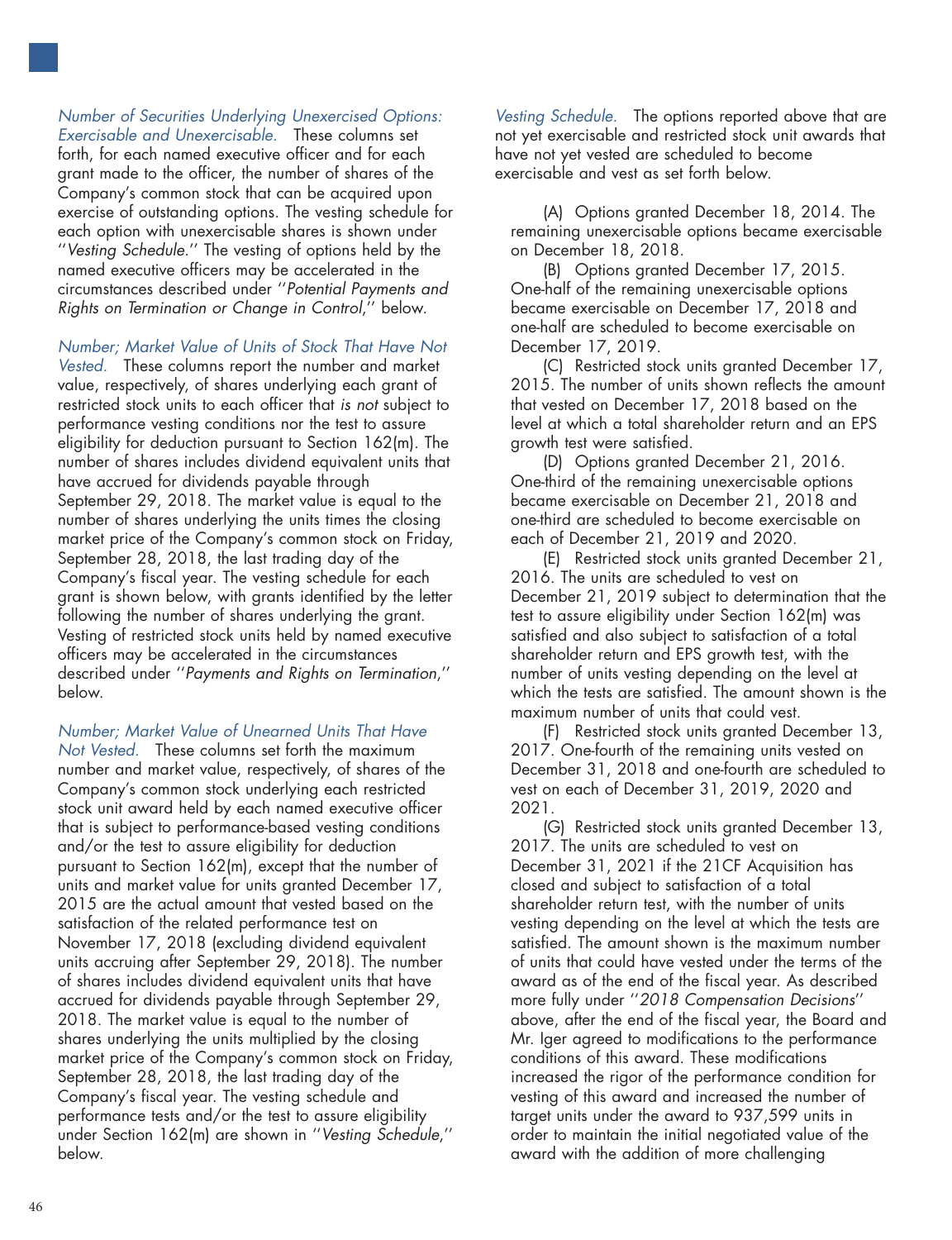maximum number of units that could vest is now vested on December 19, 2018 and 11% of the

(H) Options granted December 19, 2017. 2020 and 2021, in each case subject to One-fourth of the remaining unexercisable options determination that the test to assure eligibility under one-fourth are scheduled to become exercisable on units vest December 19, 2020 subject to each of December 19, 2019, 2020 and 2021. determination that the test to assure eligibility under

(I) Restricted stock units granted December  $19$ , Section  $162(m)$  was satisfied and also subject to 2017. The units are scheduled to vest on statisfaction of a total shareholder return and earnings December 19, 2020 subject to determination that the per share test, with the number of units vesting test to assure eligibility under Section 162(m) was depending on the level at which the tests were satisfied and also subject to satisfaction of a total satisfied. The amount shown is the maximum number shareholder return and EPS growth test, with the of units that could vest. number of units vesting depending on the level at (N) Restricted stock units granted December 17, which the tests are satisfied. The amount shown is the 2015. One-half of the remaining units vested on maximum number of units that could vest. **December 17, 2018**. The remaining units vest on

(J) Restricted stock units granted December 18, December 17, 2019. 2014. The units vested on December 18, 2018. (O) Restricted stock units granted December 21,

(K) Restricted stock units granted December 17, 2016. One-third of the remaining units vested on 2015 subject to performance tests. Approximately December 21, 2018 and one-third are scheduled to 62% of the remaining units vested on December 17, vest on each of December 21, 2019 and 2018 based on the level at which a total shareholder December 21, 2020. return and an EPS growth test were satisfied and 19% (P) Restricted stock units granted December 19, of the units vested on December 17, 2018 without 2017. One-fourth of the remaining units vested on regard to those tests. The remaining units vest on December 19, 2018 and one-fourth are scheduled to December 17, 2019, subject to determination that the vest on each of December 19, 2019, 2020 and test to assure eligibility under Section 162(m) was 2021. satisfied. (Q) Restricted stock units granted December 21,

(L) Restricted stock units granted December 21, 2016. The units are scheduled to vest on 2016 subject to performance tests. Approximately December 21, 2019 subject to satisfaction of a total 12% of the units vested on December 21, 2018 and shareholder return and EPS growth test, with the 12% of the remaining units vest on each of number of units vesting depending on the level at December 21, 2019 and 2020, in each case subject which the tests were satisfied. The amount shown is to determination that the test to assure eligibility under the maximum number of units that could vest. Section 162(m) was satisfied. 65% of the remaining (R) Restricted stock units granted December 19, units vest December 21, 2019 subject to 2017. The units are scheduled to vest on determination that the test to assure eligibility under December 19, 2020 subject to satisfaction of a total Section 162(m) was satisfied and also subject to shareholder return and EPS growth test, with the satisfaction of a total shareholder return and earnings number of units vesting depending on the level at per share test, with the number of units vesting which the tests were satisfied. The amount shown is depending on the level at which the tests were the maximum number of units that could vest. satisfied. The amount shown is the maximum number of units that could vest.

performance criteria that reduced the likelihood of (M) Restricted stock units granted December 19, earning the units. As a result of these revisions, the 2017 subject to performance tests. 11% of the units 1,171,999. remaining units vest on each of December 19, 2019, became exercisable on December 19, 2018 and Section 162(m) was satisfied. 58% of the remaining

*Continues on next page*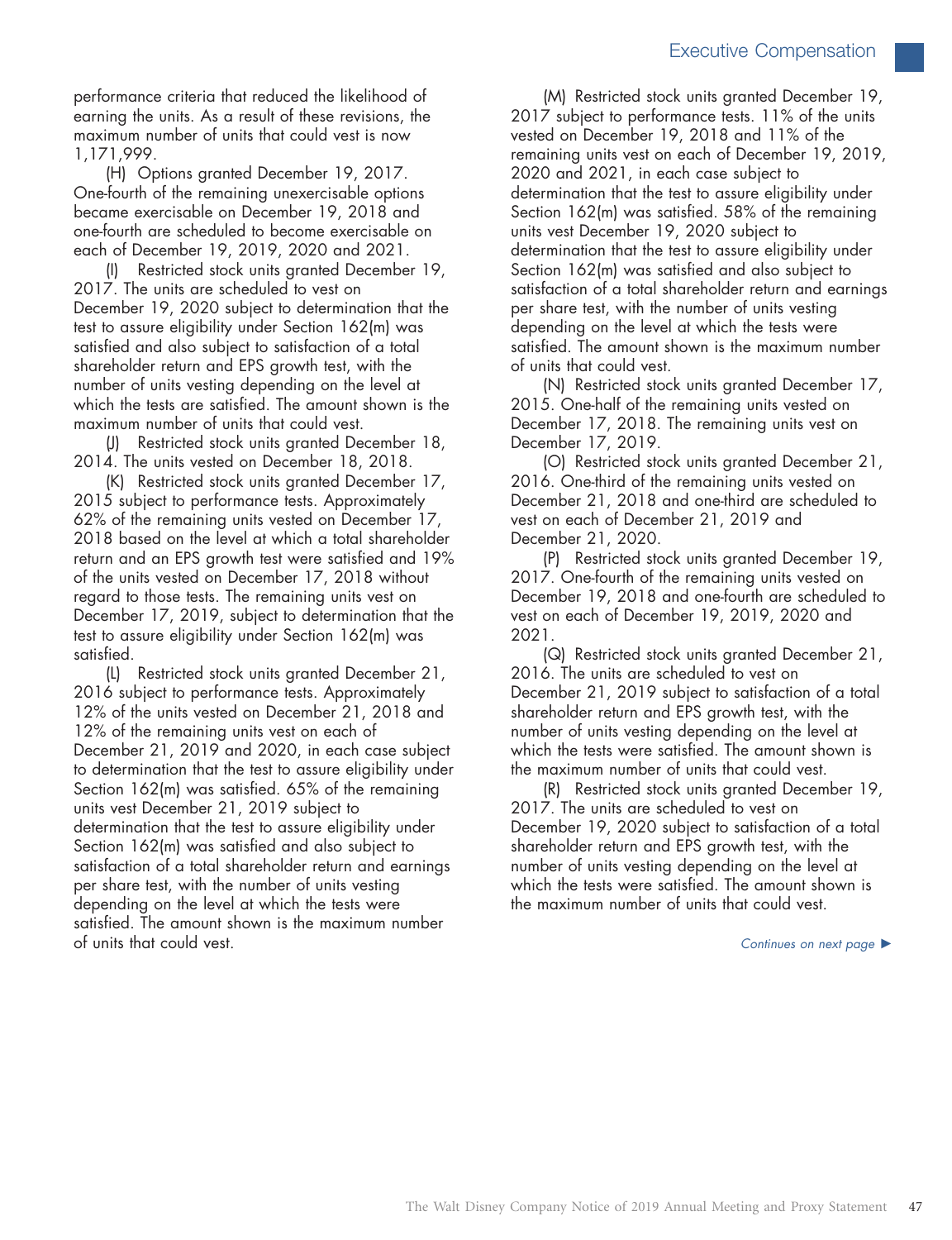# **Fiscal 2018 Option Exercises and Stock Vested Table**

The following table provides information concerning the exercise of options and vesting of restricted stock unit awards held by the named executive officers during fiscal 2018.

|                       | <b>Option Awards</b>                                  |                                         | <b>Stock Awards</b>                                  |                                 |
|-----------------------|-------------------------------------------------------|-----------------------------------------|------------------------------------------------------|---------------------------------|
|                       | Number of<br><b>Shares</b><br>Acquired on<br>Exercise | Value<br>Realized on<br><b>Exercise</b> | Number of<br><b>Shares</b><br>Acquired on<br>Vesting | Value<br>Realized on<br>Vesting |
| Robert A. Iger        | 437.679                                               | \$32,980,207                            | 99,540                                               | \$11,062,955                    |
| Alan N. Braverman     | 130.652                                               | 9,167,411                               | 20,871                                               | 2,319,147                       |
| Christine M. McCarthy |                                                       |                                         | 13,327                                               | 1,479,928                       |
| M. Jayne Parker       | 100,258                                               | 5,662,980                               | 14,951                                               | 1,661,276                       |
| Zenia B. Mucha        |                                                       | –                                       | 13,217                                               | 1,941,551                       |
| Kevin A. Mayer        |                                                       |                                         | 16,418                                               | 1,823,652                       |

The value realized on the exercise of options is equal to vesting of stock awards is equal to the closing market the amount per share at which the named executive price of the Company's common stock on the date of officer sold shares acquired on exercise (all of which vesting times the number of shares acquired upon officer sold shares acquired on exercise (all of which occurred on the date of exercise) minus the exercise occurred on the date of exercise) minus the exercise vesting. The number of shares and value realized on price of the option times the number of shares acquired vesting includes shares that were withheld at the time on exercise of the options. The value realized on the vesting to satisfy tax withholding requirements.

vesting includes shares that were withheld at the time of

# **Equity Compensation Plans**

The following table summarizes information, as of September 29, 2018, relating to equity compensation plans of the Company pursuant to which grants of options, restricted stock, restricted stock units or other rights to acquire shares of the Company's common stock may be granted from time to time.

| Plan category                                                       | Number of securities<br>to be issued<br>upon exercise<br>of outstanding<br>options, warrants<br>and rights<br>(a) | Weighted-average<br>exercise price of<br>outstanding options,<br>warrants and rights<br>(b) | Number of securities<br>remaining available for<br>future issuance under<br>equity compensation<br>plans (excluding securities<br>reflected in column (a))<br>$\left( \text{c} \right)$ |
|---------------------------------------------------------------------|-------------------------------------------------------------------------------------------------------------------|---------------------------------------------------------------------------------------------|-----------------------------------------------------------------------------------------------------------------------------------------------------------------------------------------|
| Equity compensation plans approved by security holders <sup>1</sup> | 33, 334, 808 <sup>2, 3</sup>                                                                                      | \$84.144                                                                                    | 54,749,1263,5                                                                                                                                                                           |
| Equity compensation plans not approved by security holders          |                                                                                                                   |                                                                                             |                                                                                                                                                                                         |
| Total                                                               | 33, 334, 808 <sup>2, 3</sup>                                                                                      | \$84.14 <sup>4</sup>                                                                        | 54,749,1263,5                                                                                                                                                                           |

These plans are the Company's 2011 Stock Incentive Plan and The Walt Disney Company/Pixar 2004 Equity Incentive Plan (the Disney/Pixar Plan was assumed by the Company in connection with the acquisition of Pixar).

<sup>2</sup> Includes an aggregate of 9,592,344 restricted stock units and performance-based restricted stock units. Includes an aggregate of 103,328 restricted stock units granted under a plan assumed by the Company in connection with the acquisition of Pixar, which was approved by the shareholders of Pixar prior to the Company's acquisition.

<sup>3</sup> Assumes shares issued upon vesting of performance-based units vest at 100% of target number of units. Actual number of shares issued on vesting of performance units could be zero to 150% of the target number of units.

Weighted average exercise price of outstanding options; excludes restricted stock units and performance-based restricted stock units.

<sup>5</sup> Includes 419,503 securities available for future issuance under a plan assumed by the Company in connection with the acquisition of Pixar, which was approved by the shareholders of Pixar prior to the Company's acquisition. Assumes all awards are made in the form of options. Each award of one restricted stock unit under the 2011 Stock Incentive Plan reduces the number of shares available under the plan by two, so the number of securities available for issuance will be smaller to the extent awards are made as restricted stock units.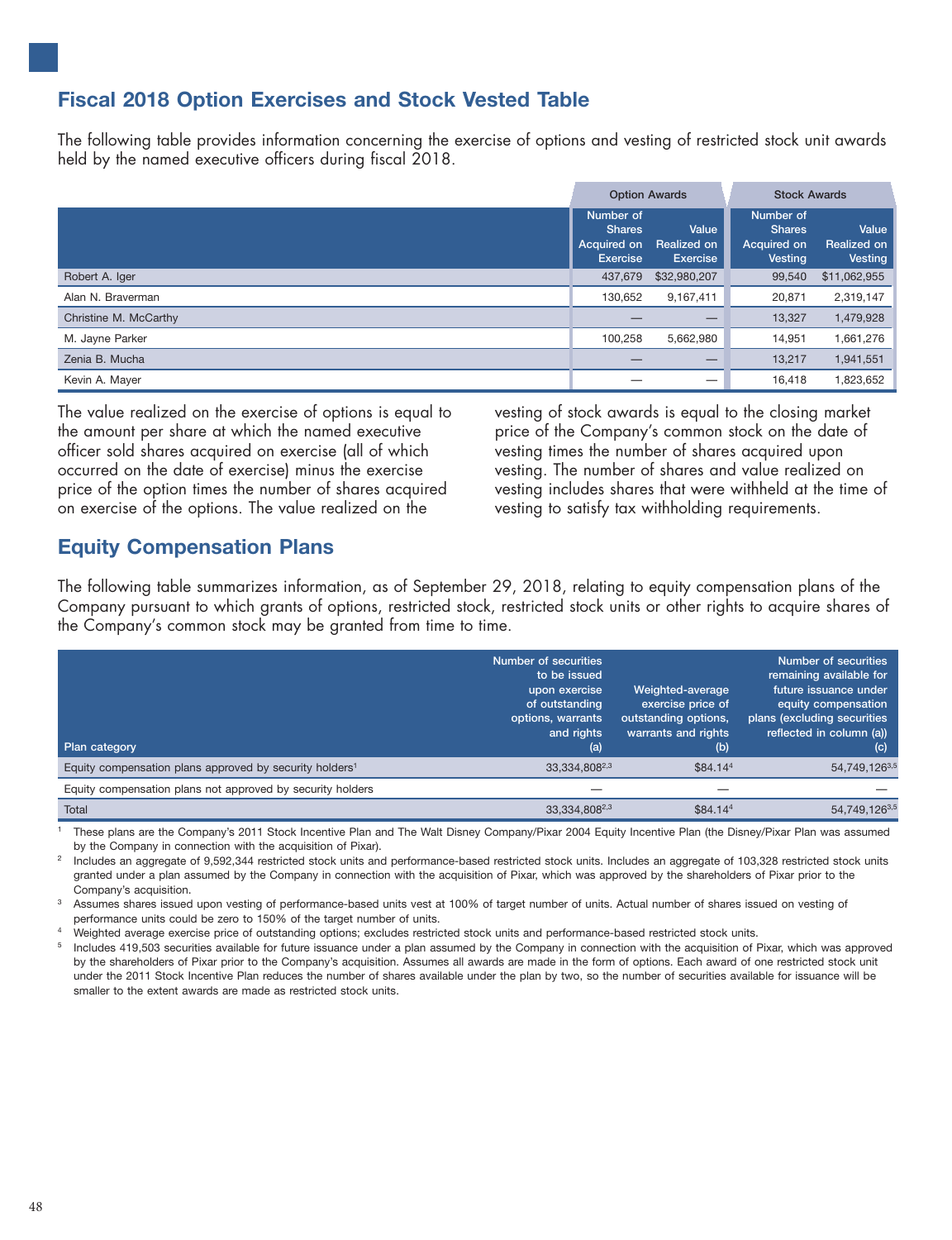# **Pension Benefits**

The Company maintains a tax-qualified, noncontributory • benefits for persons who were named executive retirement plan, called the Disney Salaried Pension Plan retirement plan, called the Disney Salaried Pension Plan D, for salaried employees who commenced employment amount the executive officer would have received before January 1, 2012. Benefits are based on a had the plan in effect prior to its January 1, 2012 percentage of total average monthly compensation amendment continued without change; and multiplied by years of credited service. For service years • deferred amounts of base salary for years prior to after 2012, average monthly compensation includes 2006 and equity compensation paid in lieu of overtime, commission and regular bonus and is bonus are recognized for purposes of determining calculated based on the highest five consecutive years applicable retirement benefits. of compensation during the ten-year period prior to termination of employment or retirement, whichever is Company employees (including three of the named earlier. For service years prior to 2012, average executive officers) who transferred to the Company from monthly compensation considers only base salary, ABC, Inc. after the Company's acquisition of ABC are benefits were based on a somewhat higher percentage also eligible to receive benefits under the Disney of average monthly compensation, and benefits included Salaried Pension Plan A (formerly known as the a flat dollar amount based solely on years and hours of ABC, Inc. Retirement Plan) and a Benefits Equalization service. Retirement benefits are non-forfeitable after Plan which, like the Amended and Restated Key Plan, three years of vesting service (five years of vesting provides eligible participants retirement benefits in service prior to 2012) or at age 65 after one year of excess of the compensation limits and maximum benefit service. Actuarially reduced benefits are paid to accruals that apply to tax-qualified plans. Mr. Iger, participants whose benefits are non-forfeitable and who Mr. Braverman and Ms. Mucha received credited years retire before age 65 but on or after age 55. of service under those plans for the years prior to the

In calendar year 2018, the maximum compensation 1995 purchase agreement between ABC, Inc. and the limit under a tax-qualified plan was \$275,000 and the Company provides that employees transferring maximum annual benefit that may be accrued under a employment to coverage under a Disney pension plan tax-qualified defined benefit plan was \$220,000. To will receive an additional benefit under Disney plans provide additional retirement benefits for key salaried equal to (a) the amount the employee would receive employees, the Company maintains a supplemental under the Disney pension plans if all of his or her ABC nonqualified, unfunded plan, the Amended and Restated service were counted under the Disney pension less Key Plan, which provides retirement benefits in excess of (b) the combined benefits he or she receives under the the compensation limitations and maximum benefit ABC plan (for service prior to the transfer) and the accruals under tax-qualified plans. Under this plan, Disney plan (for service after the transfer). Mr. Iger, benefits are calculated in the same manner as under the Mr. Braverman and Ms. Mucha transferred from ABC, Disney Salaried Pension Plan D, including the and each receives a pension benefit under the Disney differences in benefit determination for years before and plans to bring his or her total benefit up to the amount after January 1, 2012, described above, except as he or she would have received if all his or her years of follows: service had been credited under the Disney plans. (The

compensation used for calculating benefits under average annual compensation determined as of retirement and Mr. Iger and Mr. Braverman were

- 
- 

Company's acquisitions of ABC, Inc. A term of the effect of these benefits is reflected in the present value of • starting on January 1, 2017, average annual benefits under the Disney plans in the table below.)

the plans for any participant was capped at the As of the end of fiscal 2018, Ms. McCarthy, Ms. Parker, greater of \$1,000,000 and the participant's Ms. Mucha and Mr. Mayer were eligible for early January 1, 2017; eligible for retirement. The early retirement reduction is 50% at age 55, decreasing to 0% at age 65.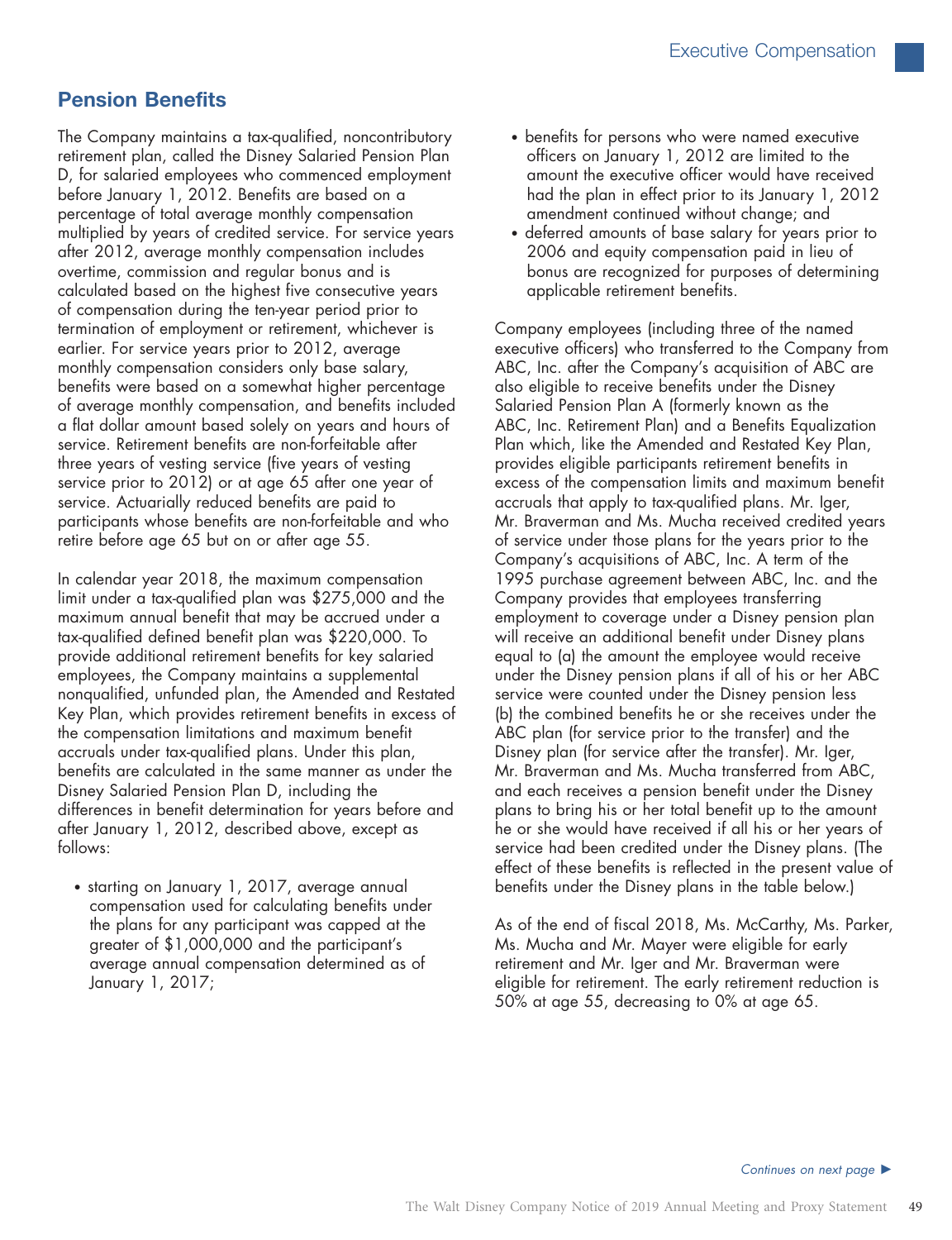# **Fiscal 2018 Pension Benefits Table**

The following table sets forth the present value of the accumulated pension benefits that each named executive officer is eligible to receive under each of the plans described above.

| <b>Name</b>           | <b>Plan Name</b>                                                                                                                                   | Number of<br>Years of<br><b>Credited</b><br>Service at<br><b>Fiscal Year End</b> |       | <b>Present Value of</b><br><b>Accumulated</b><br><b>Benefit at</b><br><b>Fiscal Year End</b> |
|-----------------------|----------------------------------------------------------------------------------------------------------------------------------------------------|----------------------------------------------------------------------------------|-------|----------------------------------------------------------------------------------------------|
| Robert A. Iger        | Disney Salaried Pension Plan D<br>Disney Amended and Restated Key Plan<br>Disney Salaried Pension Plan A<br>Benefit Equalization Plan of ABC, Inc. | 19<br>19<br>25<br>25                                                             |       | \$1,509,599<br>13,120,952<br>881,122<br>6,956,457                                            |
|                       |                                                                                                                                                    |                                                                                  | Total | \$22,468,130                                                                                 |
| Alan N. Braverman     | Disney Salaried Pension Plan D<br>Disney Amended and Restated Key Plan<br>Disney Salaried Pension Plan A<br>Benefit Equalization Plan of ABC, Inc. | 16<br>16<br>9<br>9                                                               |       | \$1,185,548<br>4,687,110<br>231,434<br>1,290,304                                             |
|                       |                                                                                                                                                    |                                                                                  | Total | \$7,394,396                                                                                  |
| Christine M. McCarthy | Disney Salaried Pension Plan D<br>Disney Amended and Restated Key Plan                                                                             | 19<br>19                                                                         |       | \$1,272,598<br>3,468,343                                                                     |
|                       |                                                                                                                                                    |                                                                                  | Total | \$4,740,941                                                                                  |
| M. Jayne Parker       | Disney Salaried Pension Plan D<br>Disney Amended and Restated Key Plan                                                                             | 30<br>30                                                                         |       | \$1,588,159<br>3,344,052                                                                     |
|                       |                                                                                                                                                    |                                                                                  | Total | \$4,932,211                                                                                  |
| Zenia B. Mucha        | Disney Salaried Pension Plan D<br>Disney Amended and Restated Key Plan<br>Disney Salaried Pension Plan A<br>Benefit Equalization Plan of ABC, Inc. | 17<br>17                                                                         |       | \$1,121,172<br>2,724,557<br>43,253<br>67,124                                                 |
|                       |                                                                                                                                                    |                                                                                  | Total | \$3,956,106                                                                                  |
| Kevin A. Mayer        | Disney Salaried Pension Plan D<br>Disney Amended and Restated Key Plan                                                                             | 21<br>21                                                                         |       | \$1,008,795<br>2,764,699                                                                     |
|                       |                                                                                                                                                    |                                                                                  | Total | \$3,773,494                                                                                  |

These present values assume that each named executive<br>
retires at age 65 (or their age on September 29, 2018,<br>
if older) for purposes of the Disney Salaried Pension<br>
Plan D and the Amended and Restated Key Plan and Plan D and the Amended and Restated Key Plan and<br>
oge 62 (or their age on September 29, 2018, if older)<br>
for purposes of the Disney Salaried Pension Plan A, and<br>
the Amended and Restated Benefit Equalization Plan of<br>
ABC, unmarried participant. Participants may elect other of the executive's election, until an earlier date at leas<br>actuarially reduced forms of payment, such as joint and five years following the date the compensation is<br>survi survivor benefits and payment of benefits for a period earned. The Company also has the option to make a<br>certain irrespective of the death of the participant. The contribution into an executive's deferred compensation certain irrespective of the death of the participant. The contribution into an executive's deferred compensation present values were calculated using the 4.31% discount rate assumption set forth in footnote 10 to the vesting conditions) the Company chooses. Amounts in<br>Company's Audited Financial Statements for fiscal 2018 an executive's deferred account earn a return based on Company's Audited Financial Statements for fiscal 2018 an executive's deferred account earn a return based on and using actuarial factors including RP2014 annuitant the executive's election among a series of mutual fund<br>mortality table, projected back to 2006 using the state of designated by the Company, which are generally the mortality table, projected back to 2006 using the designated by the Company, which are generally the<br>MP-2014 projection scale, and generationally with a same funds available under the Company's qualified MP-2014 projection scale, and generationally with a same funds available under the Company's qualifie<br>modified version of the MP-2016 scale for males and aleferred compensation plans. Returns on the funds modified version of the MP-2016 scale for males and females. The present values reported in the table are not available for the deferred account ranged from  $-1.2\%$ available as lump sum payment under the plans. to 25.9% for the year ended September 29, 2018.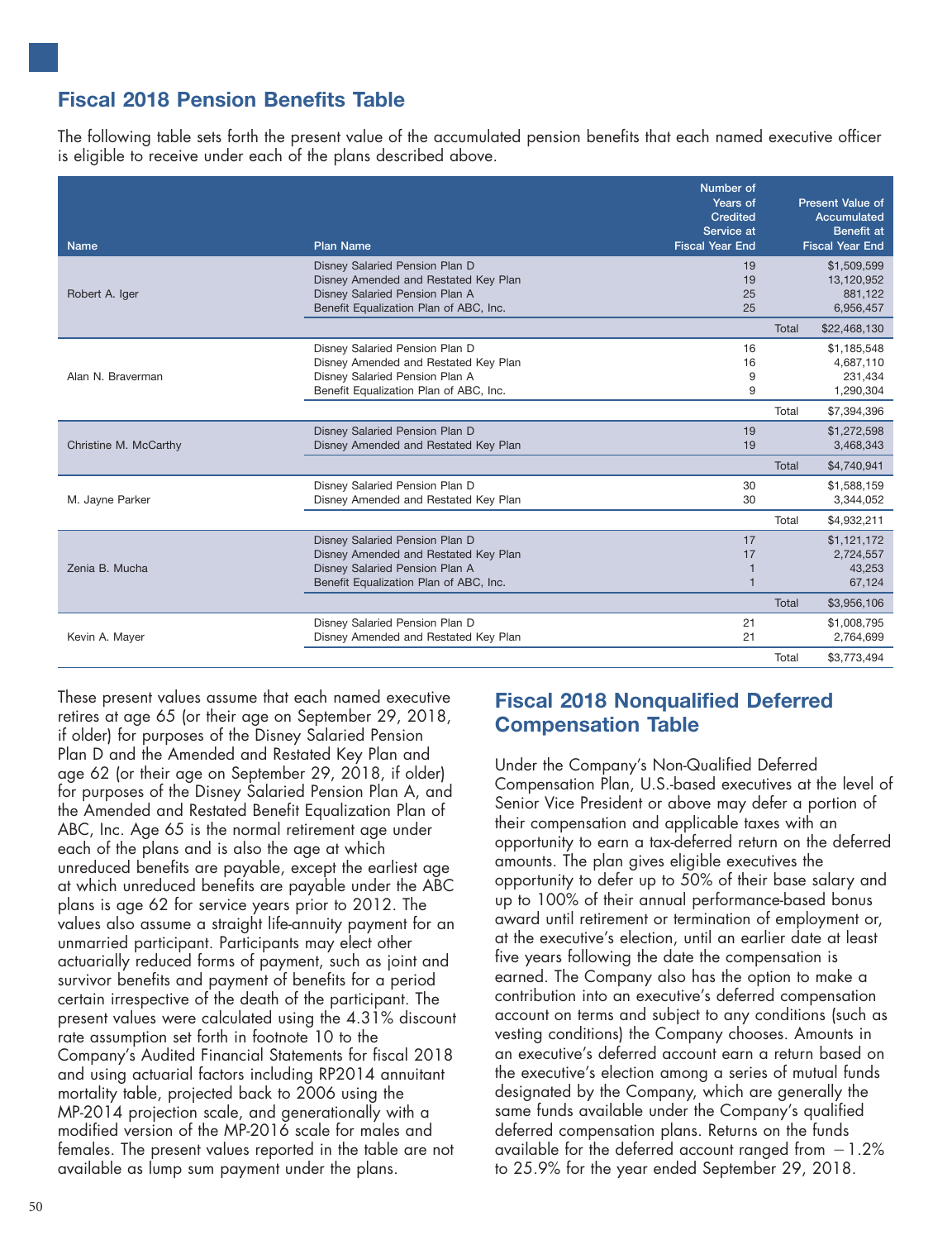The deferred amounts and any deemed earnings on the Because the earnings accrued under these programs amounts are not actual investments and are obligations were not ''above market'' or preferential, these amounts of the Company. Ms. McCarthy and Ms. Parker participated in this plan in fiscal 2018, and their Compensation Table. A portion of the aggregate contributions and aggregate earnings during the fiscal balances at last fiscal year end were however included year are reflected in the table below. Their contributions 2016, as follows: represent deferred salary (in the case of Ms. McCarthy) in the amount of \$766,442 and bonus (in the cases of Ms. McCarthy and Ms. Parker) in the amounts of \$5,116,217 and \$2,006,481, respectively, and all are included in the amounts reported for salary and bonus in the Summary Compensation Table for each of them. Ms. Mucha earned a return on amounts contributed in prior fiscal years, but did not make a contribution in

In addition, from 2000 through 2005, \$500,000 per year of Mr. Iger's annual base salary was deferred. The following table sets forth the earnings on the deferred amount in fiscal 2018 and the aggregate balance of Mr. Iger's deferral account, including accumulated **Potential Payments and Rights on** earnings, as of September 29, 2018. Mr. Iger's employment agreement provides that the deferred **Termination or Change in Control** compensation will be paid, together with interest at the annually, no later than 30 days after he is no longer in connection with termination of their employment. This<br>subject to the provisions of Section 162(m) of the compensation is payable pursuant to (a) the terms of subject to the provisions of Section 162(m) of the Internal Revenue Code (or at such later date as is compensation plans applicable by their terms to all necessary to avoid the imposition of an additional tax participating employees and (b) the terms of necessary to avoid the imposition of an additional tax participating employees and (b) the terms of<br>The terms of the Internal Revenue amployment agreements with each of our named on Mr. Iger under Section 409A of the Internal Revenue employment agreement agreement agreements with each of o<br>Codel The interest rate is adjusted annually in March executive officers. Code). The interest rate is adjusted annually in March and the weighted average interest rate for fiscal 2018 was 2.353%. There were no additions during the fiscal The termination provisions serve a variety of purposes vear to the deferred amount by either the Company or including: providing the benefits of equity incentive year to the deferred amount by either the Company or including: providing the benefits of equity incentive<br>Mr. laer other than these earnings and no withdrawals blans to the executive and his or her family in case of Mr. Iger other than these earnings and no withdrawals during the fiscal year. The state of the state of death or disability; defining when the executive may be

|                       | <b>Executive</b><br>Contributions<br>in Last<br><b>Fiscal Year</b> | Aggregate<br>Earnings<br>in Last<br><b>Fiscal Year</b> | Aggregate<br><b>Balance</b> at<br><b>Last Fiscal</b><br><b>Year End</b> |
|-----------------------|--------------------------------------------------------------------|--------------------------------------------------------|-------------------------------------------------------------------------|
| Robert A. Iger        |                                                                    | \$98.611                                               | \$4,288,899                                                             |
| Christine M. McCarthy | \$5,882,659                                                        | 2,329,306                                              | 18,160,986                                                              |
| M. Jayne Parker       | 2,006,481                                                          | (69, 761)                                              | 5,104,269                                                               |
| Zenia B. Mucha        |                                                                    | 239,576                                                | 3,706,595                                                               |

Contributions by Ms. McCarthy and Ms. Parker include executive's decision to terminate because of action deferral of non-equity incentive plan awards earned with the Company takes or fails to take; deferral of non-equity incentive plan awards earned with respect to fiscal 2018 but awarded after the end of the fiscal year. Because these deferrals did not occur until cause; or<br>after the end of the fiscal year, no earnings on these expiration after the end of the fiscal year, no earnings on these **•** expiration of an employment agreement, retirement amounts are included in the column for Aggregate **•** or other voluntary termination. amounts are included in the column for Aggregate or other voluntary termination.<br>Earnings in Last Fiscal Year and these amounts are not included in the Aggregate Balance at Last Fiscal Year End.

in the Summary Compensation Table since fiscal year

| represent deterred suidily this me case of tws. IvicCuritity<br>in the amount of \$766,442 and bonus (in the cases of<br>Ms. McCarthy and Ms. Parker) in the amounts of |                       |                       |                                                    | <b>Amount Included in Summary</b><br><b>Compensation Table</b> |                |
|-------------------------------------------------------------------------------------------------------------------------------------------------------------------------|-----------------------|-----------------------|----------------------------------------------------|----------------------------------------------------------------|----------------|
| \$5,116,217 and \$2,006,481, respectively, and all are                                                                                                                  |                       | <b>Fiscal</b><br>Year |                                                    | Non-Equity<br>Salary Incentive Plan                            | <b>Total</b>   |
| included in the amounts reported for salary and bonus<br>in the Summary Compensation Table for each of them.<br>Ms. Mucha earned a return on amounts contributed in     | Robert A. Iger        | 2018<br>2017<br>2016  |                                                    |                                                                |                |
| prior fiscal years, but did not make a contribution in<br>fiscal 2018.                                                                                                  | Christine M. McCarthy |                       | 2018 \$766.442<br>2017 \$659,615<br>2016 \$643,365 | \$3,324,826 \$3,984,441<br>\$4,308,280 \$4,951,645             | $-$ \$ 766,442 |
| In addition, from 2000 through 2005, \$500,000 per<br>year of Mr. Iger's annual base salary was deferred. The                                                           | M. Jayne Parker       | 2018<br>2017<br>2016  |                                                    | \$1,513,037 \$1,513,037<br>\$1,729,984 \$1,729,984             |                |
| following table sets forth the earnings on the deferred                                                                                                                 | Zenia B. Mucha        | 2018                  |                                                    |                                                                |                |

Our named executive officers may receive compensation<br>in connection with termination of their employment. This

terminated with cause and receive no further compensation; and clearly defining rights in the event of a termination in other circumstances. The availability, nature and amount of compensation on termination differ depending on whether employment terminates<br>because of:

- 
- death or disability;<br>• the Company's termination of the executive pursuant to the Company's termination right or the
- the Company's termination of the executive for
- 

*Continues on next page*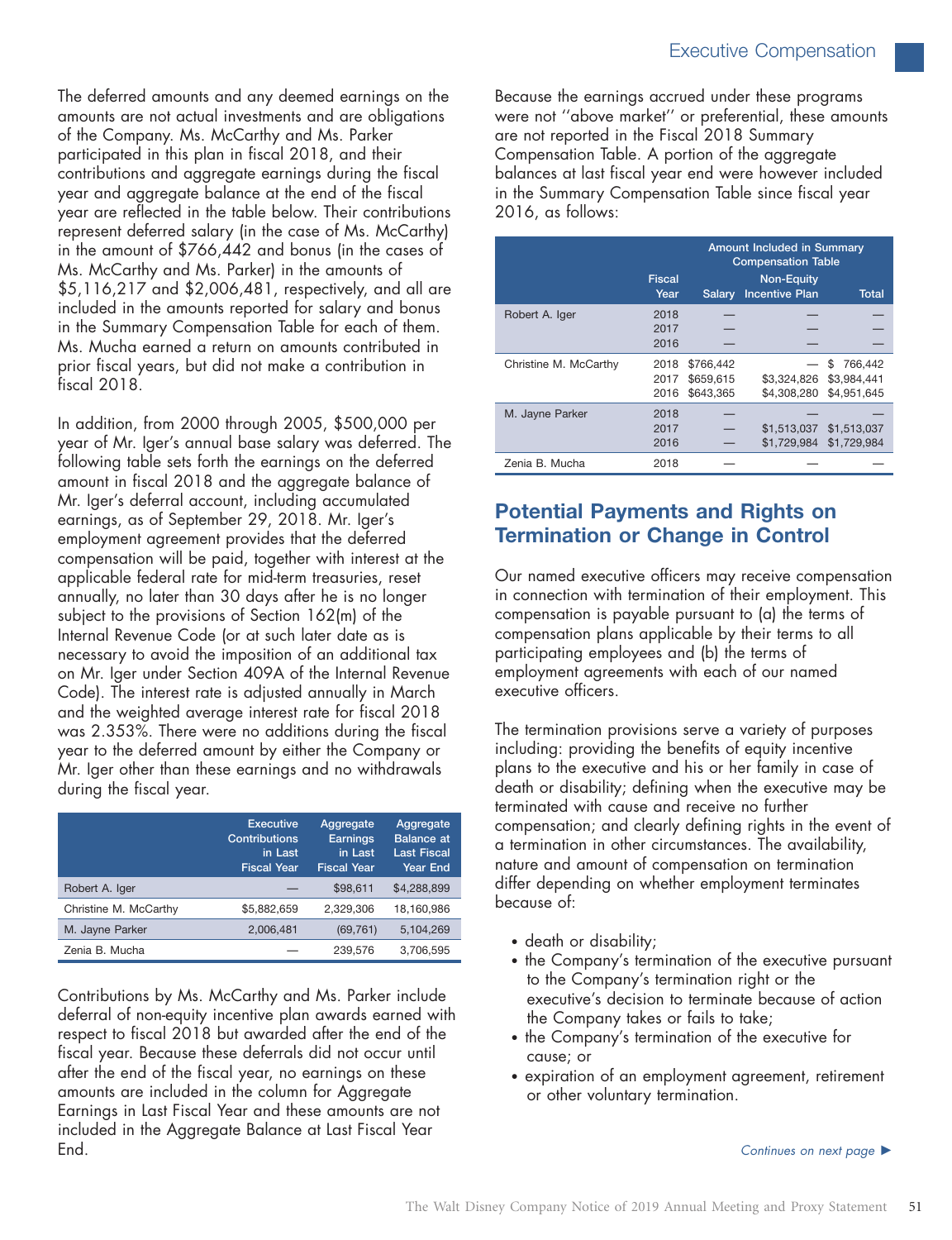The compensation that each of our named executive the receive these benefits if their employment had officers may receive under each of these termination terminated at the end of fiscal 2018. Because the circumstances is described below.

It is important to note that the amounts of compensation<br>set forth in the tables below are based on the specific<br>assumptions noted and do not predict the actual<br>compensation that our named executive officers would<br>compensa receive. Actual compensation received would be a Function of a number of factors that are unknowable at<br>this time, including: the date of the executive's<br>termination of employment; the executive's base salary<br>at the time of termination; the executive's base salary<br>at the of the Company. In addition to the compensation and rights in

In addition, although the descriptions and amounts stock units awarded to the participant under the 2011 below are based on existing agreements, in connection with a particular termination of employment the agree on severance terms that vary from those provided in his or her pre-existing agreement.

In each of the circumstances described below, our on the performance measurement. named executive officers are eligible to receive earned, unpaid salary through the date of termination and The following table sets forth the value of the estimated<br>benefits that are unconditionally accrued as of the date payments and benefits each of our named executive benefits that are unconditionally accrued as of the date payments and benefits each of our named executive of termination pursuant to policies applicable to all officers would have received under our compen<br>employees. This includes the deferred compensation and plans and their employment agreements if their employees. This includes the deferred compensation and plans and their employment agreements if their earnings on these deferred amounts as described under employment had terminated at the close of busine<br>"Deferred Compensation," above. This earned the last day of fiscal 2018 as a result of death or "Deferred Compensation," above. This earned compensation is not described or quantified below disability. The value of option acceleration is equal to because these amounts represent earned, vested benefits the difference between the \$116.94 closing market because these amounts represent earned, vested benefits the difference between the \$116.94 closing market<br>that are not contingent on the termination of the company's common stock on that are not contingent on the termination of price of shares of the Company's common stock on<br>
employment, but we do describe and quantify benefits September 28, 2018 (the last trading day in fiscal employment, but we do describe and quantify benefits that continue beyond the date of termination that are in addition to those provided for in the applicable benefit options with an exercise price less than the market price pension benefits described under *''Pension Benefits*," have reached retirement age. Because they have closing market price of shares of the Company's plans, each executive officer would have been eligible

pension benefits do not differ from those described<br>above under "Pension Benefits" except in ways that are

### *Death and Disability*

Moreover, the option and restricted stock unit<br>acceleration amounts in case of a termination without<br>acceleration amounts in case of a termination without<br>cause or by the executive for good reason assume that<br>cause or by t previously been forfeited, fully vest and become payable<br>upon the death or disability of the participant. If a Company and the named executive officer may mutually upon the death or disability of the participant. If a death or disability with respect to restricted stock units, the restricted stock units will vest and accelerate based

2018) and the weighted average exercise price of plans. The executive's accrued benefits include the times the number of shares subject to such options that<br>pension benefits described under "Pension Benefits." would accelerate as a result of termination. The value of above, which become payable to all participants who restricted stock unit acceleration is equal to the \$116.94 reached early retirement or retirement age under the common stock on September 28, 2018 multiplied by the plans, each executive officer would have been eligible number of units that would accelerate as a result of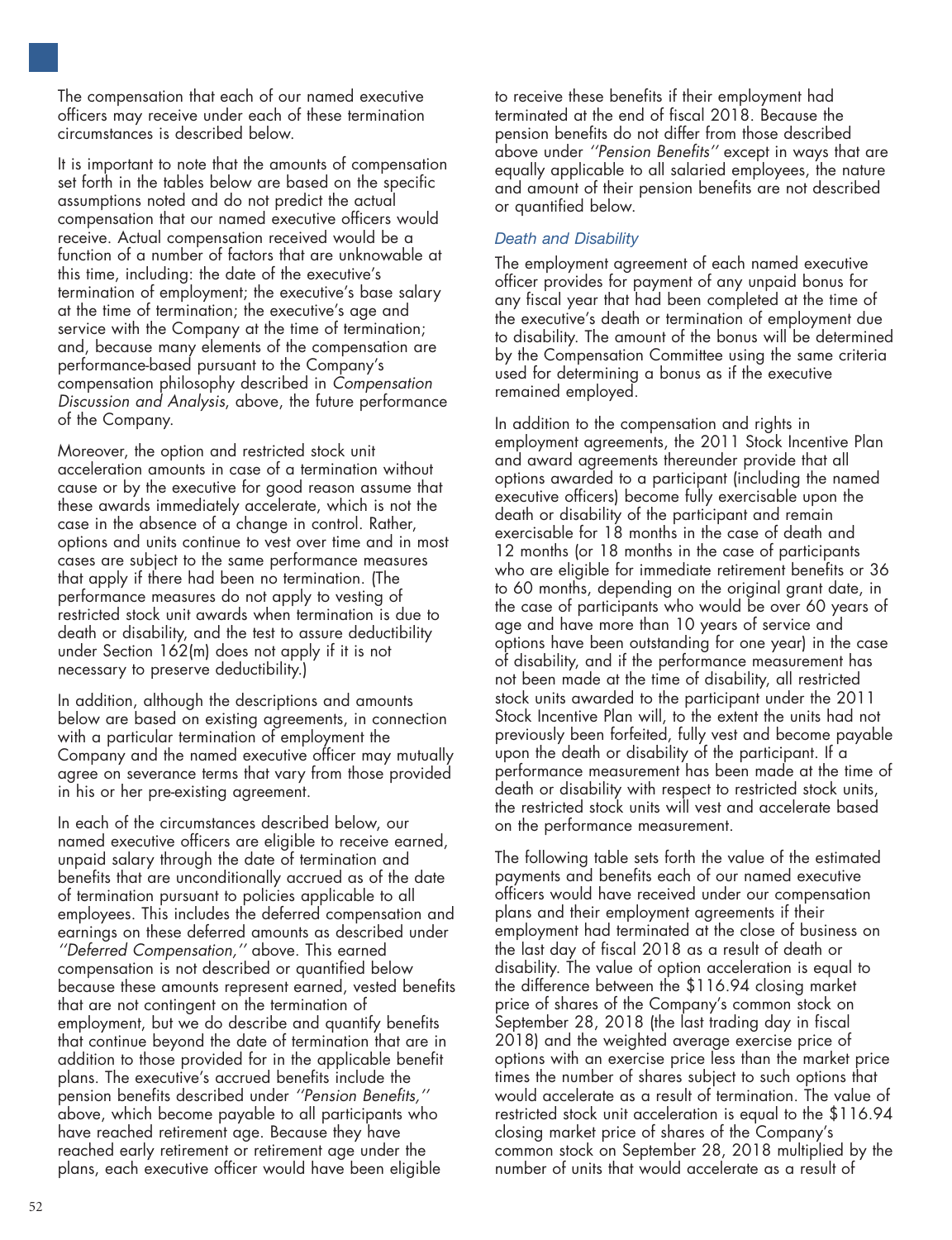termination, which, for performance-based units, is earned had he remained employed until the equal to the target number of units.

|                       | Cash<br>Payment <sup>1</sup> | Option<br>Acceleration | <b>Restricted</b><br><b>Stock Unit</b><br>Acceleration |
|-----------------------|------------------------------|------------------------|--------------------------------------------------------|
| Robert A. Iger        | \$18,000,000                 | \$7,216,010            | \$56,094,3772                                          |
| Alan N. Braverman     | 4,750,000                    | 1,135,494              | 5,991,215                                              |
| Christine M. McCarthy | 5,300,000                    | 1.043.267              | 6,281,089                                              |
| M. Jayne Parker       | 2,100,000                    | 841,663                | 4,486,874                                              |
| Zenia B. Mucha        | 2,000,000                    | 708,443                | 3,588,904                                              |
| Kevin A. Mayer        | 5,300,000                    | 1,105,548              | 6,338,739                                              |

- officers with respect to fiscal 2018 and set forth in the "Non-Equity Incentive Plan Compensation" column of the Fiscal 2018 Summary • A bonus for the year in which he or she is<br>Compensation Table.
- event, performance-based units with a year-end value of \$81,040,135 (based on the target number of units) would vest upon satisfaction of the (based on the target number of units) would vest upon satisfaction of the **•** All options that had vested as of the termination performance test if and when the 21CF Acquisition is completed,<br>performance test if and when assuming it is completed prior to December 31, 2021. As described more fully under "2018 Compensation Decisions" above, after the end of months after the original contract termination date<br>the fiscal year, the Board and Mr. Iger agreed to modifications to the will remain or become oversi the tiscal year, the Board and Mr. Iger agreed to modifications to the<br>
performance conditions of this award. These modifications increased the<br>
rigor of the performance condition for vesting of this award and increased<br>
t the number of target units under the award to 937,599 units in order to maintain the initial negotiated value of the award with the addition of more maintain the initial negotiated value of the award with the addition of more<br>challenging performance criteria that reduced the likelihood of earning the units. Challenging performance criteria mar reduced the likelihood or earning the control options and (b) three months after the scheduled

### *Termination Pursuant to Company Termination Right Other than for Cause or by Executive for Good Reason*

In addition, each named executive officer's employment<br>
agreement provides that he or she will receive the<br>
following compensation and rights conditioned on his or<br>
the case of Mr. Iger) agreeing to provide the Company<br>
wi

• A lump sum payment to be made six months and<br>one day after termination equal to the base salary<br>the named executive officer would have earned had<br>he or she remained employed during the term of his<br>he or she remained empl or her consulting agreement or, in the case of Mr. Iger, equal to the base salary he would have

scheduled expiration date of his employment set forth in the employment agreement.

- In the case of the named executive officers other than Mr. Iger, if the consulting agreement was not terminated as a result of his or her material breach of the consulting agreement, a further lump sum payment to be made six months and one day after<br>termination of employment equal to the base salary<br>the named executive officer would have earned had he or she remained employed after the termination of his or her consulting agreement and until the <sup>1</sup> This amount is equal to the bonus awarded to the named executive<br>officers with respect to fiscal 2018 and set forth in the "Non-Equity set forth in the employment agreement.
- Compensation Table. terminated equal to a pro-rata portion of a target <sup>2</sup> In addition to the amount above that would, subject to satisfaction of performance tests where applicable, vest on the specified termination bonus amount determined in accordance with his or event, performance-based units with a year-end value of \$81,040,135
- expiration date of his or her employment as set forth in the employment agreement. In addition, as is true for all employees, options awarded at least The employment agreement of each named executive<br>
officer provides that he or she will receive a bonus for<br>
any fiscal year that had been completed at the time of<br>
the termination defect of the option and in the earlier of
	-

*Continues on next page*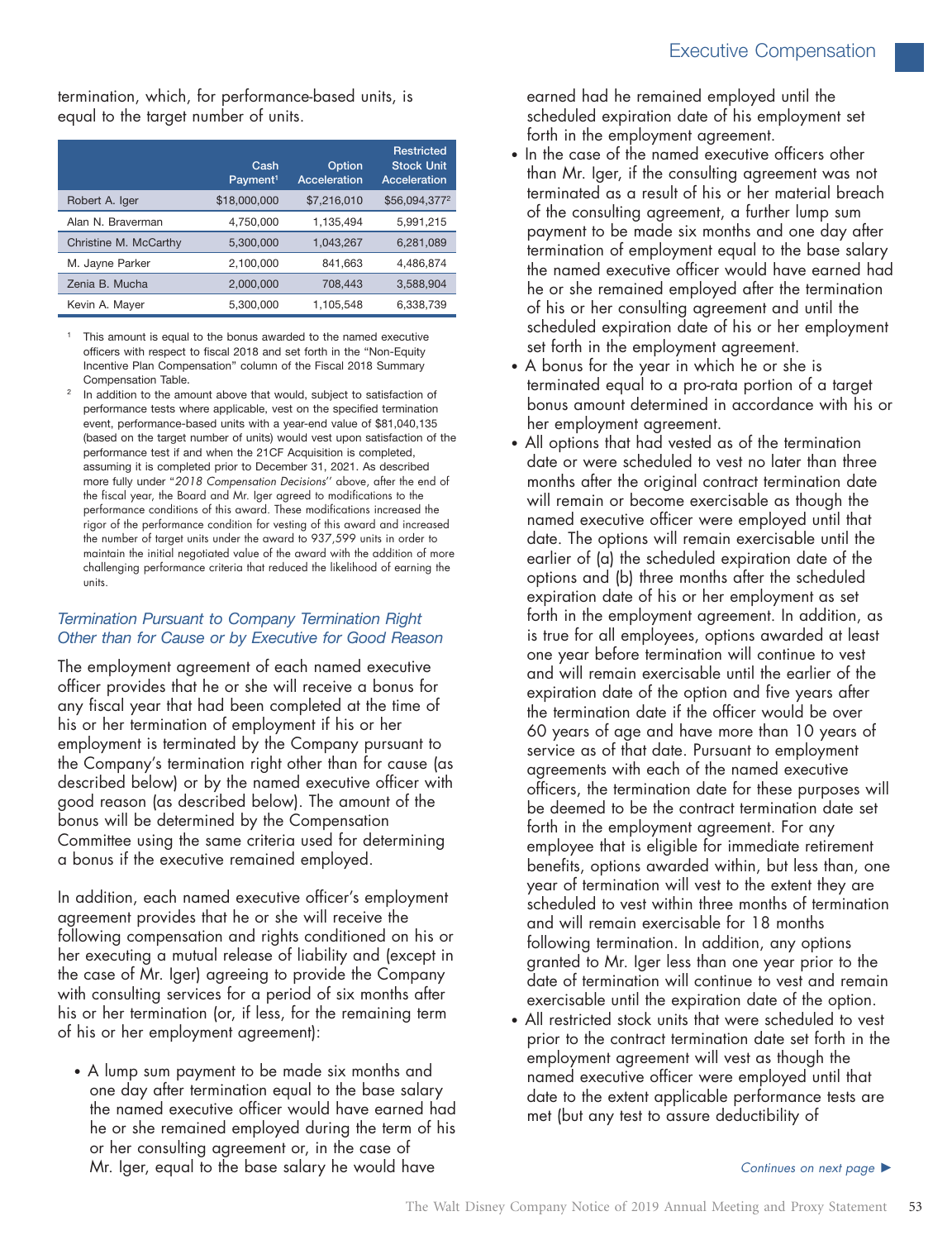for any units scheduled to vest after the fiscal year location that is more than 50 miles outside of the unless application of the test is necessary to that is also more than 50 miles from Manhattan; or preserve deductibility). As is true for all employees, before termination will continue to vest through the

The employment agreements provide that the Company<br>has the right to terminate the named executive officer's<br>employment subject to payment of the foregoing<br>compensation in its sole, absolute and unfettered<br>discretion for an

(ii) the removal of the named executive officer payable at the time of termination. from his or her position (including in the case of Mr. Iger, the failure to elect or reelect him as a Each named executive officer's employment agreement member of the Board of Directors or his removal from specifies that any compensation resulting from

(iii) a material reduction in his or her duties and responsibilities;

compensation under Section 162(m) will be waived (v) relocation of his or her principal office to a in which the termination of employment occurs greater Los Angeles area and, in the case of Mr. Iger,

restricted stock units awarded at least one year of his or her employment agreement by the Company.

end of the vesting schedule to the extent applicable A named executive officer (or any employee holding<br>
performance criteria are met if the officer would be equity awards) can also terminate "for good reason" performance criteria are met if the officer would be equity awards) can also terminate "tor good reason"<br>Over 60 vears of age and have more than 10 vears after a change in control (as defined in the 2011 Stock over 60 years of age and have more than 10 years after a change in control (as defined in the 2011 Stock<br>of service as of the termination date. Pursuant to a lincentive Plan) if, within 12 months following the change of service as of the termination date. Pursuant to local incentive Plan) it, within 12 months tollowing the change<br>
in control, a "triggering event" occurs, and in that case employment agreements with each of the named<br>executive officers, the termination date for these<br>purposes will be deemed to be the contract<br>termination date set forth in the employment<br>agreement. Any restricted stock units agreement. Any restricted stock units awarded to generally become tully vested and, in certain cases,<br>Mr. Iger less than one year prior to the date of paid to the plan participant. A triggering event is<br>termination will co termination will continue to vest according to their<br>original terms to the extent applicable performance<br>original terms to the extent applicable performance<br>original terms to the extent applicable performance<br>original term

this right and would be subject to the compensation<br>provisions described below under "Termination for<br>Cause."<br>cause."<br>to July 2, 2019, he will (1) receive a payment in cash The employment agreements provide that a named<br>executive officer can terminate his or her employment<br>"for good reason" following notice to the Company<br>within three months of his or her having actual notice of<br>the occurrenc (i) a reduction in the named executive officer's<br>base salary, annual target bonus opportunity or<br>(where applicable) annual target long-term incentive<br>award opportunity;<br>award opportunity;<br>award opportunity; compensation for consulting, as they would not be

the position of Chairman); subsequent employment will not be offset against

(iv) the assignment to him or her of duties that The following table provides a quantification of benefits are materially inconsistent with his or her position or (as calculated in the following paragraph) each of our<br>duties or that materially impair his or her ability to a named executive officers would have received if their duties or that materially impair his or her ability to named executive officers would have received if their employment had been terminated at the end of fiscal function in his or her office; 2018 (under their employment agreements as in effect at that time) by the Company pursuant to its termination right or by the executive with good reason.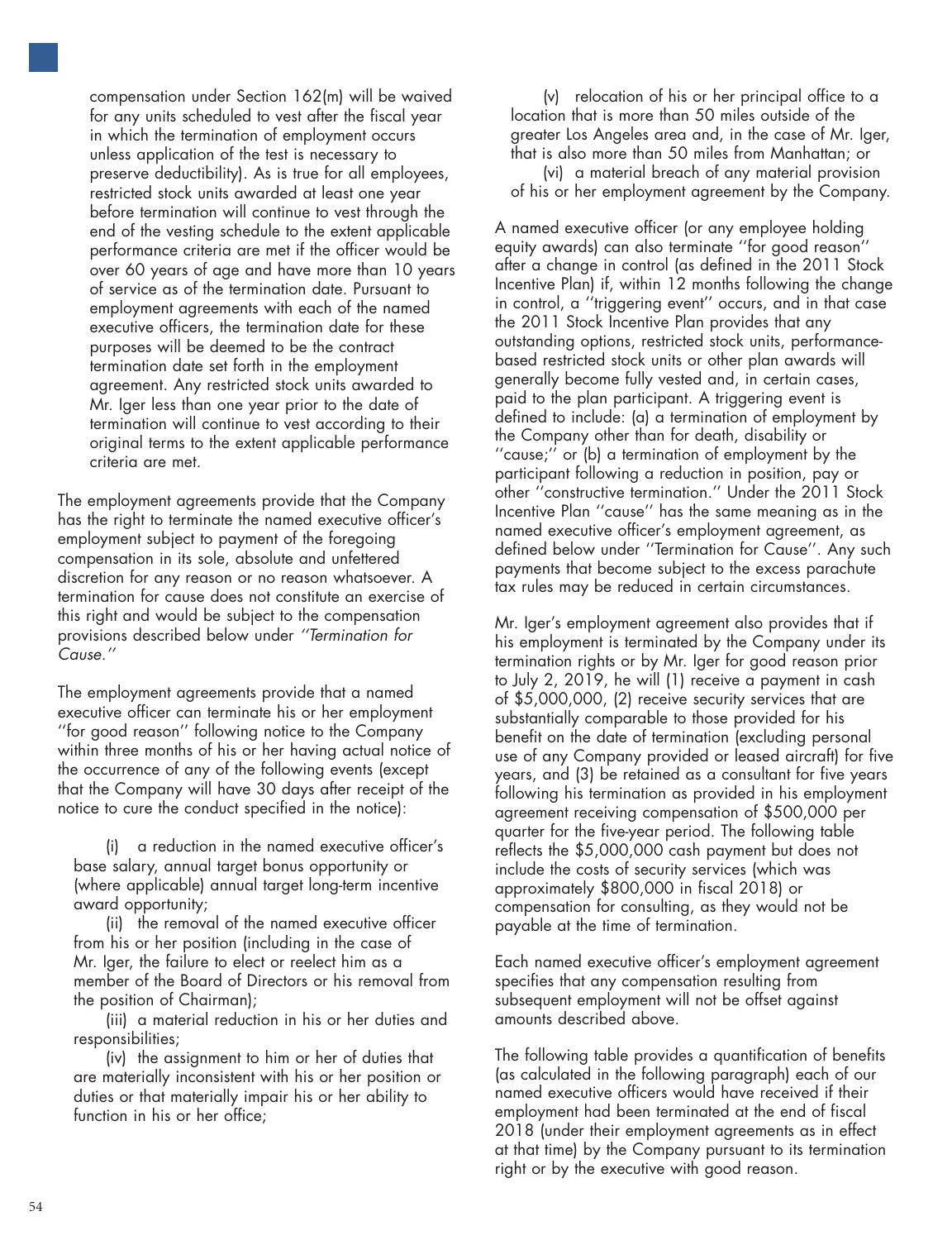The "option valuation" amount is (a) the difference<br>between the \$116.94 closing market price of shares of<br>the Company's common stock on September 28, 2018<br>order to maintain the initial negotiated value of the award with th the Company's common stock on September 28, 2018 order to maintain the initial negotiated value of the award with the<br>addition of more challenging performance criteria that reduced the<br>likelihood of earning the units. an exercise price less than the market price times (b) the number of options with in-the-money exercise prices that would become exercisable despite the termination. The<br>
"restricted stock unit valuation" amount is the \$116.94<br>
closing market price on September 28, 2018 times the<br>
target number of units that could vest. However, as<br>
the

|                       | Cash<br>Payment <sup>1</sup> | Option<br><b>Valuation</b> | <b>Restricted</b><br><b>Stock Unit</b><br><b>Valuation</b> |
|-----------------------|------------------------------|----------------------------|------------------------------------------------------------|
| Robert A. Iger        |                              |                            |                                                            |
| No change in control  | \$32,807,692                 | \$7,216,010                | \$56,094,3772                                              |
| Change in control     | 32,807,692                   | 7,216,010                  | 56,094,377                                                 |
| Alan N. Braverman     |                              |                            |                                                            |
| No change in control  | 5,971,362                    | 1,135,494                  | 5,991,215                                                  |
| Change in control     | 5,971,362                    | 1,135,494                  | 5.991.215                                                  |
| Christine M. McCarthy |                              |                            |                                                            |
| No change in control  | 9,566,577                    | 1,043,267                  | 6,281,089                                                  |
| Change in control     | 9,566,577                    | 1,043,267                  | 6,281,089                                                  |
| M. Jayne Parker       |                              |                            |                                                            |
| No change in control  | 4,873,275                    | 841,663                    | 4,486,874                                                  |
| Change in control     | 4,873,275                    | 841,663                    | 4.486.874                                                  |
| Zenia B. Mucha        |                              |                            |                                                            |
| No change in control  | 2,331,422                    | 708.443                    | 3.588.904                                                  |
| Change in control     | 2,331,422                    | 708,443                    | 3,588,904                                                  |
| Kevin A. Mayer        |                              |                            |                                                            |
| No change in control  | 12.984.615                   | 1,105,548                  | 6.338.739                                                  |
| Change in control     | 12,984,615                   | 1,105,548                  | 6,338,739                                                  |

the employment term as described above plus, in the case of Mr. Iger,

event, performance-based units with a year-end value of \$81,040,135 Company determines that the conduct or cause is<br>(based on the target number of units) would vest upon satisfaction of the extended such conduct or cause i (based on the target number of units) would vest upon satisfaction of the curable, such conduct or cause is timely cured by the performance test if and when the 21CF Acquisition is completed,<br>assuming it is completed prior more fully under "2018 Compensation Decisions" above, after the end of the fiscal year, the Board and Mr. Iger agreed to modifications to the

### *Termination for Cause*

exercise of the options and the vesting of restricted stock<br>units may therefore be more or less than the amount<br>shown below depending on changes in the market price<br>of the Company's common stock and the satisfaction of<br>app connection with his employment which has had a material adverse effect on the business of the Company, unless he reasonably believed in good faith that such act or non-act was in, or not opposed to, the best interests of the Company; (iii) his substantial and continual refusal to perform his duties, responsibilities or obligations under the agreement that continues after receipt of written notice identifying the duties, responsibilities or obligations not being performed; **Christine M. McCarthy** (iv) a violation that is not timely cured of any Company policy that is generally applicable to all employees or all officers of the Company that he knows or reasonably should know could reasonably be expected to result in a material adverse effect on the Company; (v) any failure (that is not timely cured) to cooperate, if requested by the Board, with any investigation or inquiry into his or the Company's business practices, whether internal or external; or (vi) any material breach that is not timely<br>cured of covenants relating to non-competition during the term of employment and protection of the<br>Company's confidential information.

<sup>1</sup> This amount is equal to the bonus awarded to the named executive ''Termination for Cause'' is defined in Mr. Braverman's, officers with respect to fiscal 2018 and set forth in the "Non-Equity" Ms. McCarthy's, Ms. Parker's, Ms. Mucha's and<br>
Incentive Plan Compensation" column of the Summary Compensation<br>
Table, plus the lump sum payments based the \$5,000,000 payment he would receive as described above.<br><sup>2</sup> In addition to the amount above that would, subject to satisfaction of **the agreement by the executive unless, if the**<br>performance tests where applicable, ves

*Continues on next page*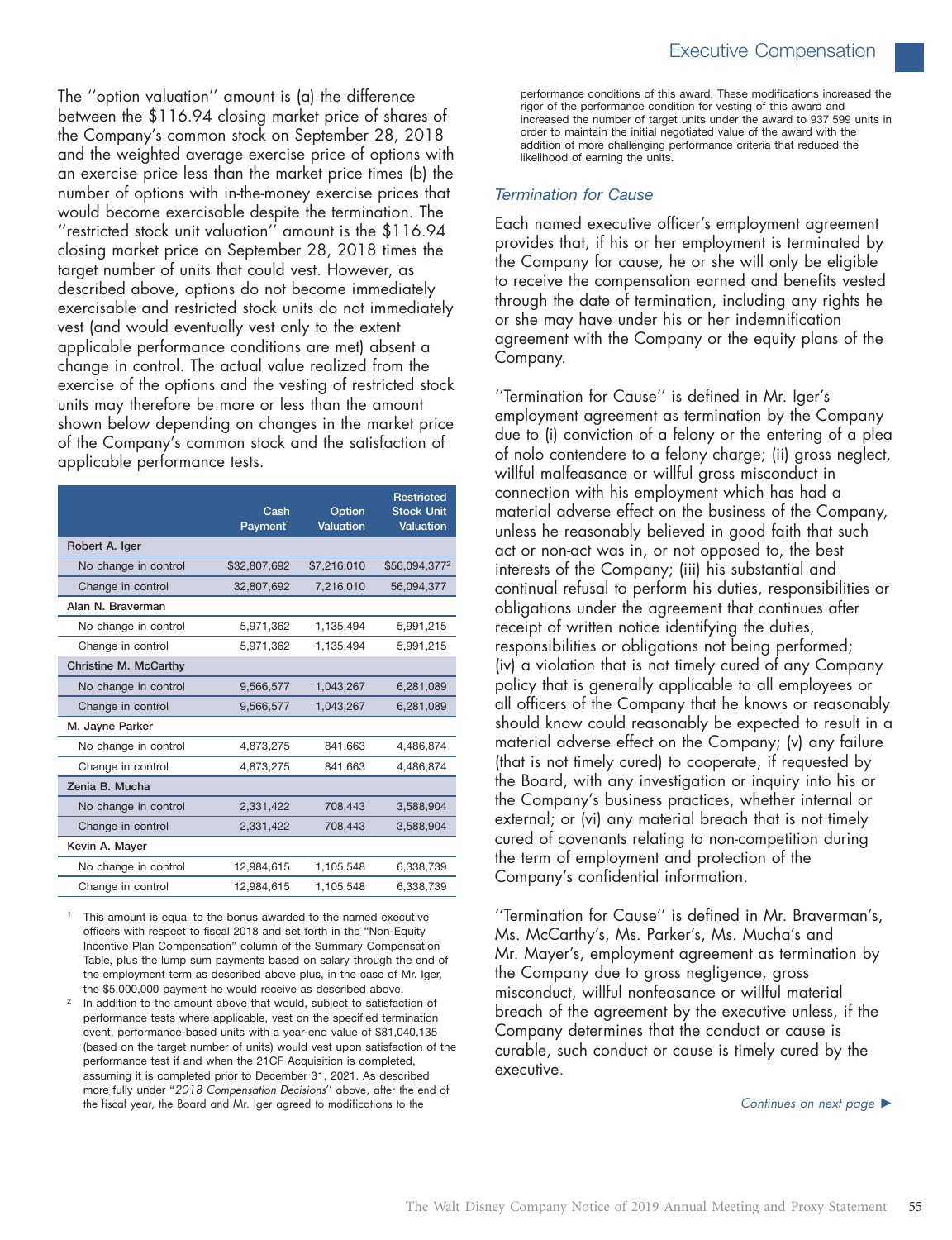### *Expiration of Employment Term; Retirement*

Each of the named executive officers is eligible to<br>receive earned, unpaid salary and unconditionally<br>vested accrued benefits (including continued vesting of<br>restricted stock units and vesting and exercisability of<br>restric

If the 21CF Acquisition is abandoned and Mr. Iger<br>
retires at July 2, 2019 (or, if later, 90 days after the<br>
21CF Acquisition is abandoned), he would be entitled<br>
to receive (a) a bonus based on a target bonus award<br>
of \$1

Following the termination of his employment at the according to their original vesting schedule and expiration date, to enable the Company to have access to Mr. Iger's unique skills, knowledge and experience with regard to the media and entertainment business, **Pay Ratio** Mr. Iger would serve as a consultant to the Company for<br>
a period of five years. In this capacity, Mr. Iger would<br>
provide assistance, up to certain specified monthly and<br>
annual maximum time commitments, on such matters a \$500,000 for each of the quarters of this five-year described below.

period. For the five years following termination of

options awarded more than one year prior to retirement<br>
if they are over 60 years of age with over 15 years of<br>
service) if his or her employment terminates at the<br>
expiration of his or her employment agreement or he or<br>
s

\$5 million in cash for remaining employed through the papilop and the same of a termination under the Company's<br>
Suly 2, 2019. If the 21CF Acquisition is completed and<br>
duly 2, 2019. If the 21CF Acquisition is completed an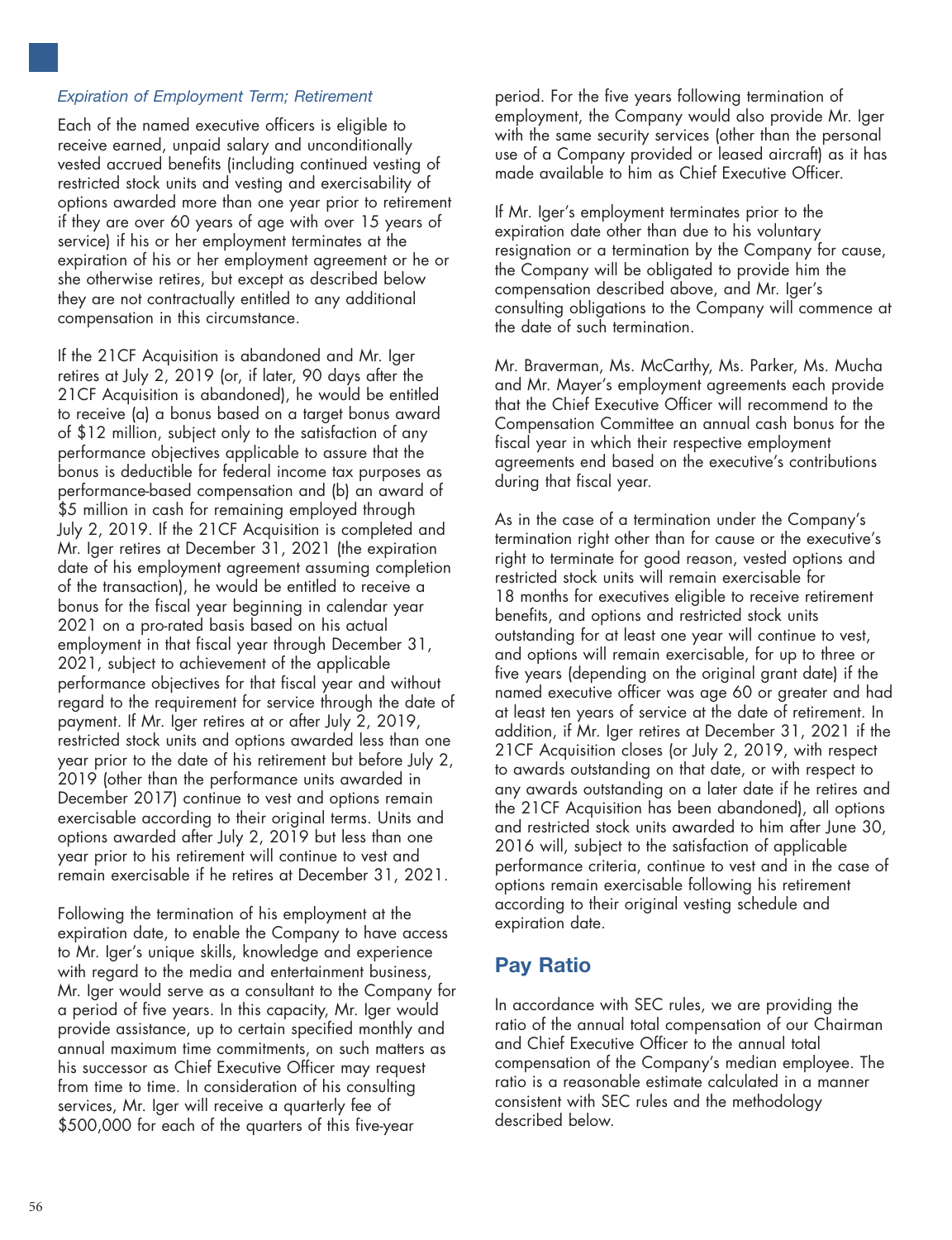To identify the median employee, we reviewed the The median Disney employee works in a full-time hourly annual base salary of the global workforce as of the last role in Parks and has been with the Company for over<br>business day of the fiscal year, September 28, 2018. Four years. For fiscal year 2018, the median employee The median base salary reflects a workforce with large total annual compensation was \$46,127. Mr. Iger's seasonal, part-time and international employees working total annual compensation, including the Company's in multiple, distinct operating segments. The contribution to health insurance premiums (which is not

Due to the population size, we identified a band of proxy statement), was \$65,662,806, and the ratio of employees with a base salary that approximates the these amounts was 1,424:1. Mr. Iger's total median base salary for the Company. Consistent with compensation includes the time-vested restricted stock<br>SEC quidance, we then selected the employee within the unit award made at the time of the extension of his SEC guidance, we then selected the employee within the band whose annual total compensation did not have employment agreement in December 2017 in distortive compensation features (e.g., abnormal connection with the 21CF Acquisition, with a grant date amounts of overtime, special premium pay or fair value of \$26,340,682. Excluding the value of this commissions/tips, etc.) and therefore best represented award, Mr. Iger's total annual compensation was the median employee. Lastly, we calculated the \$39,322,124, and the ratio was 852:1. employee's total annual compensation for fiscal year 2018 (which consisted of base salary, overtime pay, bonus and the Company's contribution to health insurance premiums).

four years. For fiscal year 2018, the median employee's included in the Summary Compensation Table in this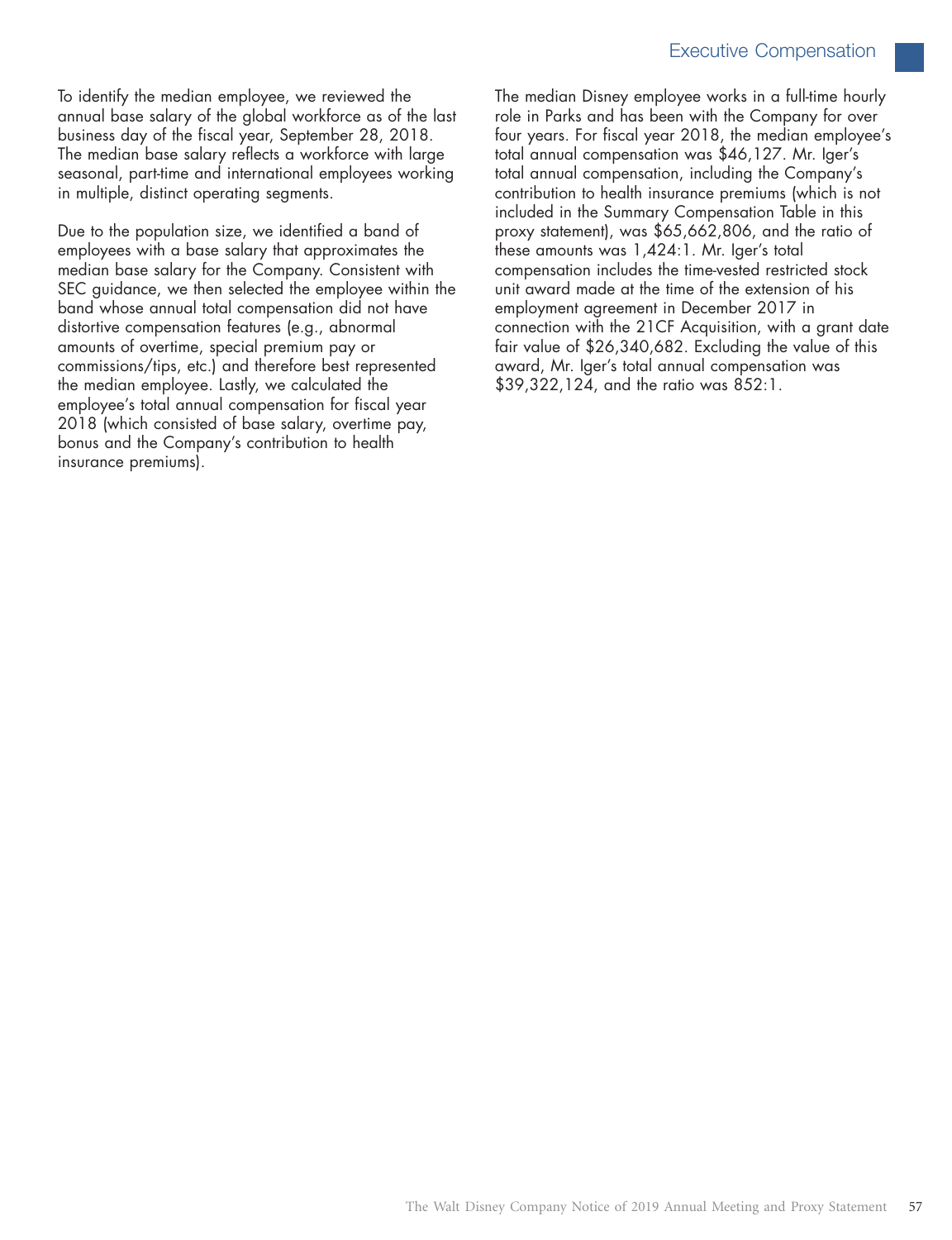# Audit Committee Report

The charter of the Audit Committee of the Board registered public accountants all annual and quarterly specifies that the purpose of the Committee is to assist financial statements prior to their issuance and other

- the integrity of the Company's financial statements; financial statements reviewed had been prepared in
- the adequacy of the Company's system of internal accordance with generally accepted accounting controls; principles, and management reviewed significant
- regulatory requirements; These reviews included discussion with
- the qualifications and independence of the PricewaterhouseCoopers LLP, the Company's
- the performance of the Company's independent requirements of the Public Company Accounting

In carrying out these responsibilities, the Audit statements. The Committee also discussed with

- 
- supervises the relationship between the Company to applicable requirements of the Public Company appointment, compensation, retention and concerning independence. oversight; reviewing the scope of their audit
- maintenance of effective systems of internal and the scope and adequacy of the Company's internal Company's policies relating to legal and regulatory staffing levels and steps taken to maintain the compliance, ethics and conflicts of interests and effectiveness of internal procedures and controls. review of the Company's internal auditing program.

The Committee met eight times during fiscal 2018. The the undersigned Committee members recommended to Committee schedules its meetings with a view to the Board that the Board approve the inclusion of the ensuring that it devotes appropriate attention to all of its Company's audited financial statements in the tasks. The Committee's meetings include, whenever Company's Annual Report on Form 10-K for the fiscal appropriate, executive sessions in which the Committee year ended September 29, 2018, for filing with the meets separately with the Company's independent Securities and Exchange Commission. registered public accountants, the Company's internal auditors, the Company's chief financial officer and the Members of the Audit Committee Company's general counsel.

As part of its oversight of the Company's financial *John S. Chen (Chair)* statements, the Committee reviews and discusses with *Francis A. deSouza* both management and the Company's independent *Aylwin B. Lewis*

the Board in its oversight of: financial disclosures as appropriate. During fiscal 2018, management advised the Committee that each set of • the Company's compliance with legal and accounting and disclosure issues with the Committee. Company's independent registered public independent registered public accountants, of matters accountants; and required to be discussed pursuant to applicable registered public accountants and of the Company's Oversight Board, including the quality of the Company's internal audit function. accounting principles, the reasonableness of significant judgments and the clarity of disclosures in the financial Committee, among other things: PricewaterhouseCoopers LLP matters relating to its independence, including a review of audit and • monitors preparation of quarterly and annual non-audit fees and the written disclosures and letter from financial reports by the Company's management; PricewaterhouseCoopers LLP to the Committee pursuant and its independent registered public accountants, Accounting Oversight Board regarding the independent including: having direct responsibility for their accountants' communications with the Audit Committee

21DEC201818174709

services; approving audit and non-audit services; In addition, the Committee reviewed key initiatives and and confirming the independence of the programs aimed at maintaining the effectiveness of the independent registered public accountants; and Company's internal and disclosure control structure. As • oversees management's implementation and part of this process, the Committee continued to monitor disclosure controls, including review of the auditing program, reviewing internal audit department

Taking all of these reviews and discussions into account,

*Safra A. Catz*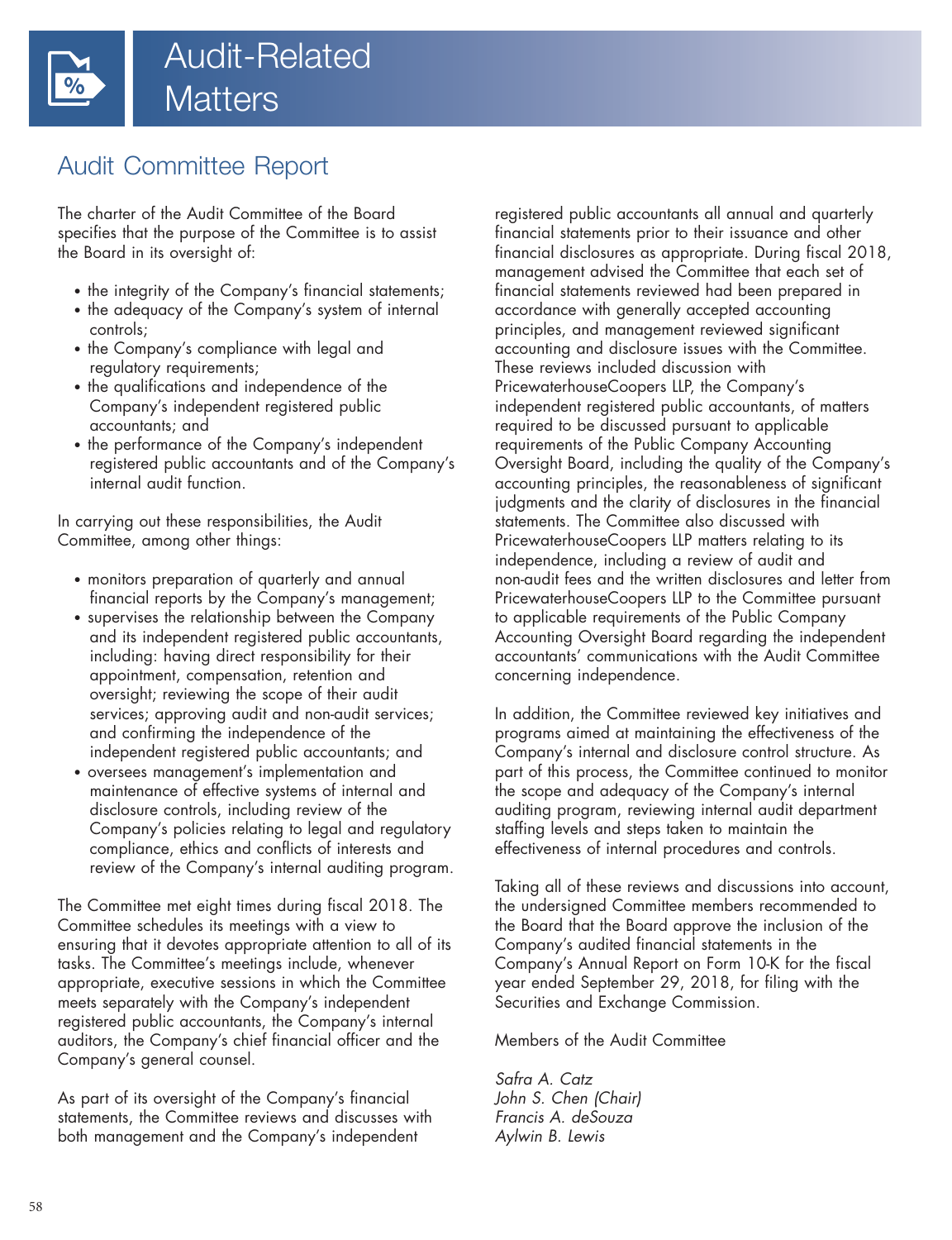# Policy for Approval of Audit and Permitted Non-audit Services

All audit, audit-related, tax and other services were pre-established thresholds must be separately approved.<br>
pre-approved by the Audit Committee, which concluded The policy also requires specific approval by the pre-approved by the Audit Committee, which concluded that the provision of such services by Committee if total fees for audit-related, tax and other PricewaterhouseCoopers LLP was compatible with the services would exceed total fees for audit services in maintenance of that firm's independence in the conduct any fiscal year. The policy authorizes the Committee to maintenance of that firm's independence in the conduct of its auditing functions. The Audit Committee's Outside delegate to one or more of its members pre-approval<br>Auditor Independence Policy provides for pre-approval authority with respect to permitted services, and the of specifically described audit, audit-related, tax and Committee has delegated to the Chairman of the other services by the Committee on an annual basis, but Committee the authority to pre-approve services in individual engagements anticipated to exceed certain circumstances.

authority with respect to permitted services, and the

# Auditor Fees and Services

The following table presents fees for professional services rendered by PricewaterhouseCoopers LLP for the audit of the Company's annual financial statements and internal control over financial reporting for fiscal 2018 and fiscal 2017, together with fees for auditrelated, tax and other services rendered by PricewaterhouseCoopers LLP during fiscal 2018 and fiscal 2017. Audit-related services consisted principally of audits of employee benefit plans and other entities related to the Company and other attest projects, consultations on the impact of new accounting rules, and due diligence. Tax services consisted principally of planning and advisory services and tax compliance assistance. Other services consisted of attestation reports on social, environmental and cultural disclosure required by law or regulation. The Audit Committee directs and reviews the negotiations associated with the Company's retention of its independent registered public accountants.

| Fiscal 2018   | Fiscal 2017 |  |  |
|---------------|-------------|--|--|
| (in millions) |             |  |  |
| \$19.9        | \$19.6      |  |  |
| 3.5           | 3.4         |  |  |
| 3.5           | 3.9         |  |  |
| 0.1           | 0.1         |  |  |
|               |             |  |  |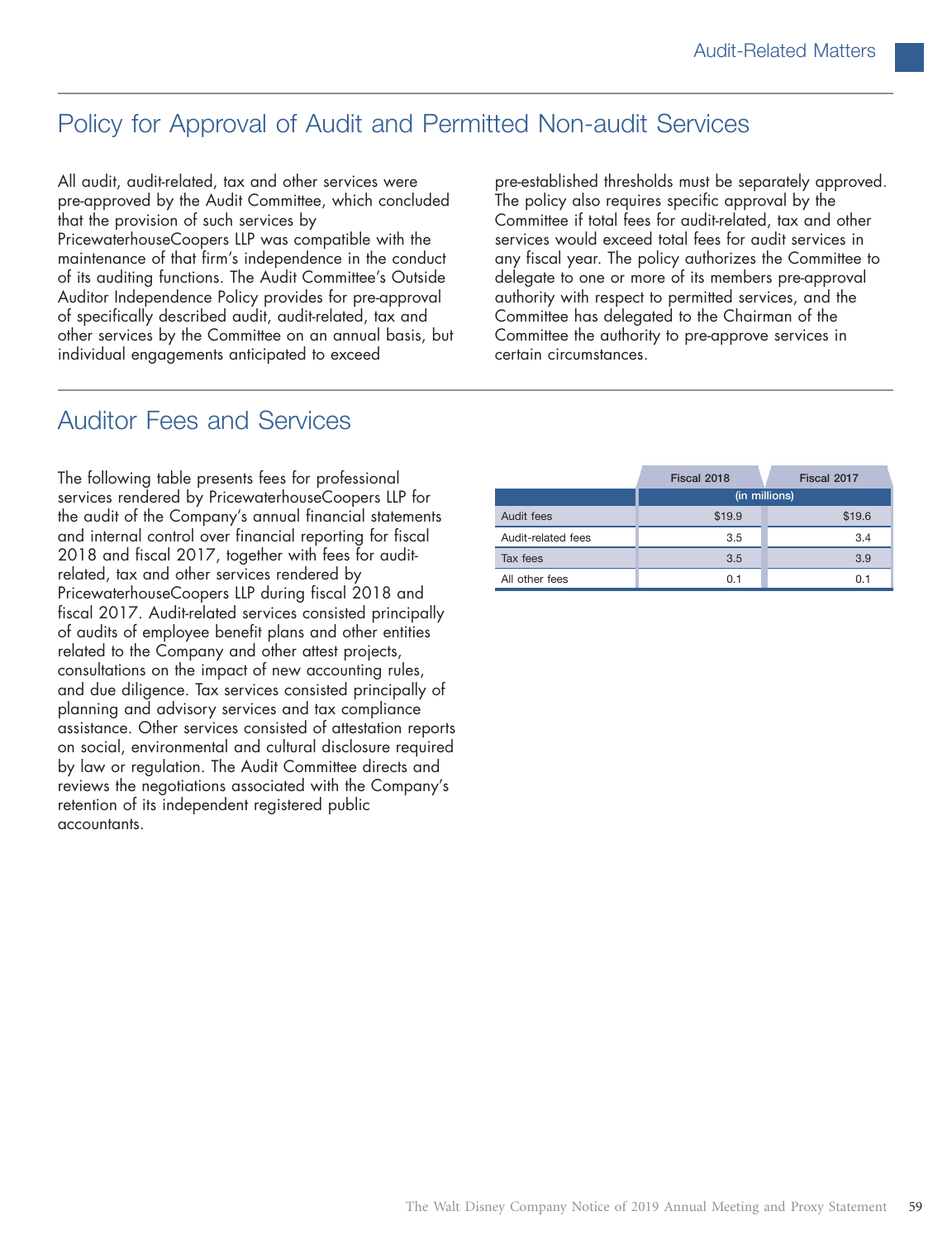

# Election of Directors

The current term of office of all of the Company's Directors are elected by a majority of votes cast unless Directors expires at the 2019 Annual Meeting. The the election is contested, in which case Directors are<br>Board proposes that the following directors be elected elected by a plurality of votes cast. A majority of vote for a term of one year and until their successors are duly cast means that the number of shares voted ''for'' a elected and qualified. The Board of Directors intends to Director exceeds the number of votes cast "against" the<br>reduce the size of the Board to nine directors effective Director: abstentions are not counted either "for" o reduce the size of the Board to nine directors effective Director; abstentions are not counted either "for" or<br>upon completion of the terms expiring at the Annual "against". If an incumbent Director in an unconteste upon completion of the terms expiring at the Annual "'against''. If an incumbent Director in an uncontested<br>Meeting. Michael Froman, whom the Board elected a election does not receive a majority of votes cast for h Meeting. Michael Froman, whom the Board elected a election does not receive a majority of votes cast for his<br>Director in September 2018, and Derica W. Rice, who create for election, the Director is required to submit a let

Upon the closing of the transactions contemplated by the certification of election results. If the meeting held on<br>March 7, 2019 is the 2019 Annual Meeting of Merger Agreement, the Board of Directors of New March 7, 2019 is the 2019 Annual Meeting of<br>Disney will be comprised of the same Directors as are shareholders of New Disney, the same voting standards currently on the Company's Board. If the meeting held on will apply to any votes that Disney may cast in respect of<br>March 7, 2019 is the 2019 Annual Meeting of New its shares of New Disney and the same procedures will March 7, 2019 is the 2019 Annual Meeting of New Disney stockholders (1) each of the nominees will instead apply if an incumbent Director does not receive a stand for election to the New Disney Board of Directors majority of votes cast for such Director's election. stand for election to the New Disney Board of Directors for a term of one year and until their successors are duly For a term of one year and until their successors are duly<br>elected and qualified, (2) the size of the New Disney<br>Board of Directors will be reduced to nine directors and<br>(3) votes cast by shareholders of Disney in proxy or shareholder of New Disney as of the Record Date) to vote its shares of New Disney at the 2019 Annual Meeting of New Disney. **Disney will in that case vote its shares of New Disney in proportion to the votes cast by Disney shareholders.**

elected by a plurality of votes cast. A majority of votes Director in September 2018, and Derica W. Rice, who<br>
has been nominated for election at the 2019 Annual<br>
Meeting, were each identified as a potential Director by<br>
the Governance and Nominating Committee. The<br>
the Governanc Disney will be comprised of the same Directors as are shareholders of New Disney, the same voting standards<br>Currently on the Company's Board. If the meeting held on will apply to any votes that Disney may cast in respect o

21DEC201818175356

instructions from the beneficial owner of the shares. It is therefore important that you provide instructions to your broker if your shares are held by a broker so that your vote with respect to Directors is counted.

**The Board recommends a vote ''FOR'' each of the persons nominated by the Board.**



Susan E. Arnold, 64, has been an operating executive of The Carlyle Group, an equity investment firm, since September 2013. She retired as President — Global Business Units of Procter & Gamble in 2009, a position she had held since 2007. Prior to 2007, she was Vice Chair of P&G Beauty and Health from 2006, Vice Chair of P&G Beauty from 2004 and President Global Personal Beauty Care and Global Feminine Care from 2002. She was a director of McDonald's Corporation from 2008 to 2016, and was a director of NBTY, Inc. from 2013 to 2017. Ms. Arnold has been a Director of the Company since 2007.

Ms. Arnold contributes to the mix of experience and qualifications the Board seeks to maintain primarily through her experience as an executive of Procter & Gamble and her other public company board experience. At Procter & Gamble, Ms. Arnold was a senior executive responsible for major consumer brands in a large, complex retailing and global brand management company. As a result of this experience, Ms. Arnold brings to our Board in-depth knowledge of brand management and marketing, environmental sustainability, product development, international consumer markets, finance and executive management, including executive compensation and management leadership.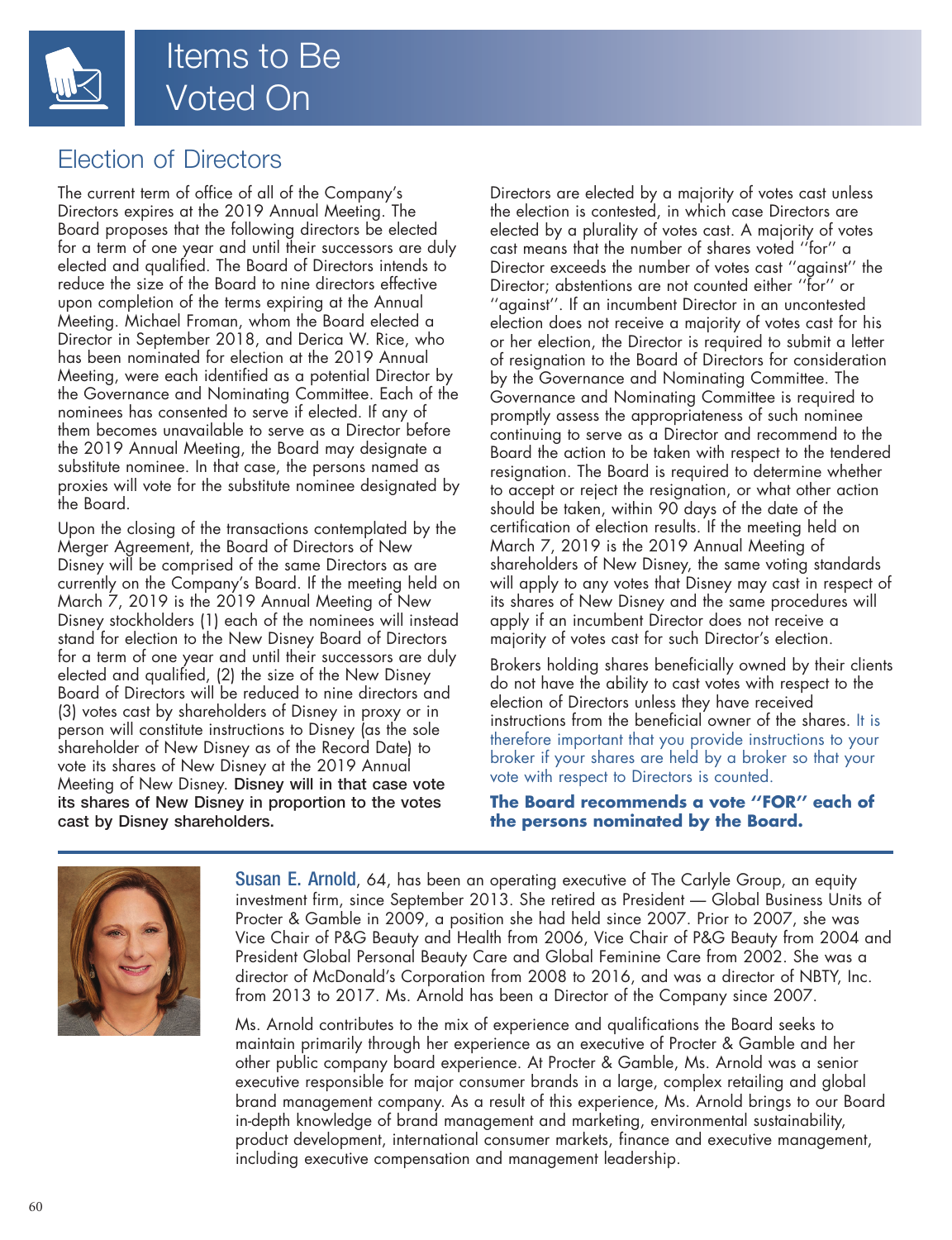

Mary T. Barra, 57, has been Chairman of General Motors Company since 2016 and Chief Executive Officer of General Motors since 2014. Prior to that time, she served at General Motors as Executive Vice President, Global Product Development, Purchasing and Supply Chain from 2013 to 2014, Senior Vice President, Global Product Development from 2011 to 2013, Vice President, Global Human Resources from 2009 to 2011 and Vice President, Global Manufacturing Engineering from 2008 to 2009. In addition to serving on the Board of General Motors from 2014, she served on the Board of General Dynamics Corporation from 2011 to 2017. Ms. Barra has been a Director of the Company since 2017.

Ms. Barra contributes to the mix of experience and qualifications the Board seeks to maintain primarily through her experience as a leader of the General Motors Company and her other public company board experience. In her roles at General Motors, Ms. Barra has been responsible for overseeing and managing executive teams and a sizeable worldwide work force, with an emphasis on development and marketing of technology-based consumer-facing products and on human resources. As a result of this experience, Ms. Barra brings to our Board an understanding of worldwide consumer markets, changing technology and the challenges and risks facing large public companies with complex global operations.



Safra A. Catz, 57, has been a Chief Executive Officer of Oracle Corporation since 2014. She served as President of Oracle from 2004 to 2014 and as the company's Chief Financial Officer from 2011 to 2014 and from 2005 to 2008. Prior to being named President of Oracle, she held various other positions with Oracle from 1999. She has been a member of the Board of Directors of Oracle since 2001, and was a director of HSBC Holdings from 2008 through 2015. She has been a Director of the Company since February 2018.

Ms. Catz contributes to the mix of experience and qualifications the Board seeks to maintain primarily through her experience as both a chief executive and chief financial officer of Oracle. At Oracle, Ms. Catz has been responsible for leadership of a complex, global technology company, with an emphasis on acquisition strategy and integration of acquired companies, and also led Oracle's financial function, which has a complexity and breadth comparable to that of the Company. As a result of this experience, Ms. Catz brings to our Board valuable insights regarding the management of a complex, global organization with particular insights in acquisitions, experience in a wide range of financial and accounting matters, and an understanding of the rapidly changing technological landscape that affects our businesses including the protection of electronically stored data.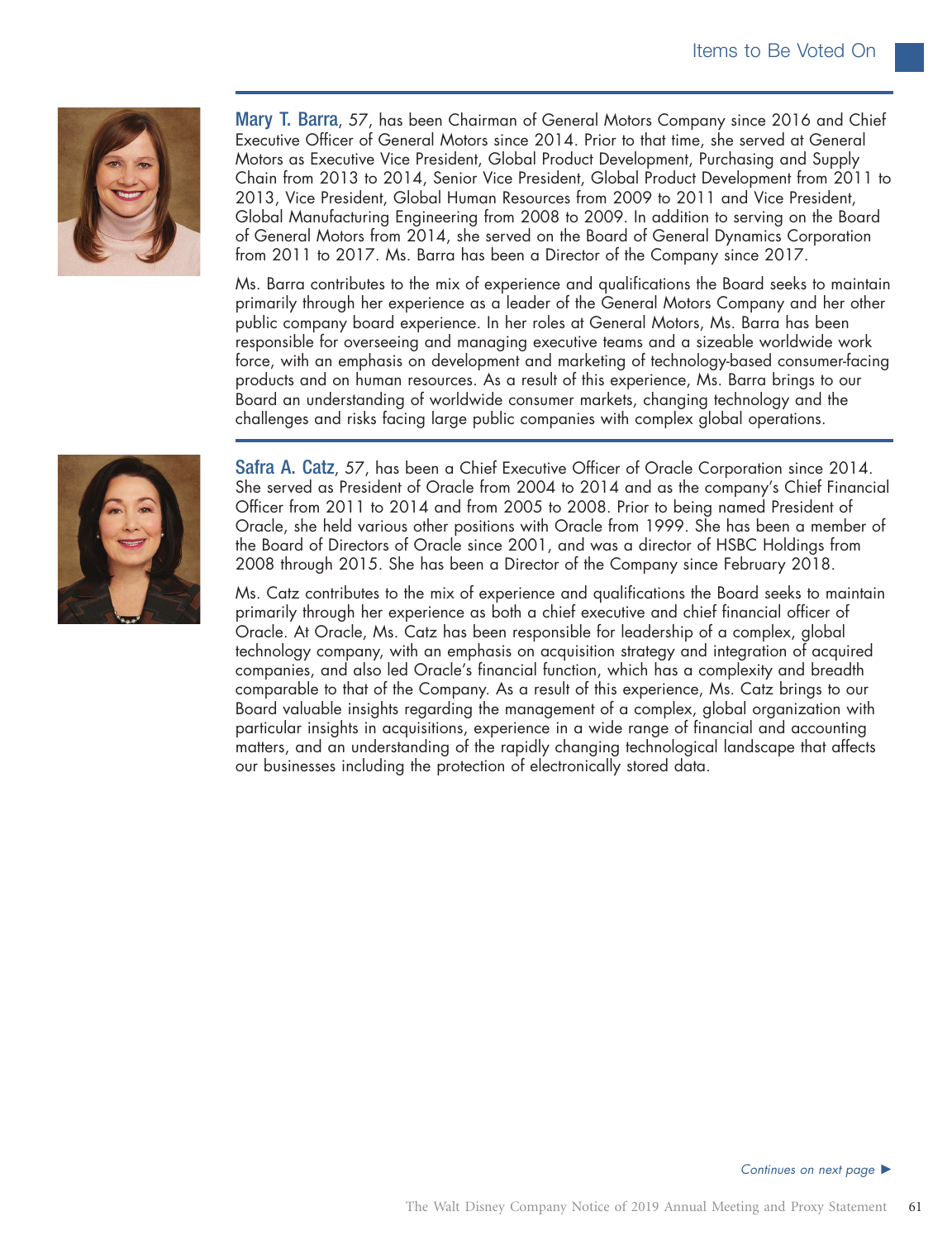

Francis A. deSouza, 48, has been President and Chief Executive Officer of Illumina, Inc., a biotechnology company, since 2016 and served as President of Illumina from 2013 to 2016. Prior to joining Illumina, Mr. deSouza was President, Products and Services, of Symantec Corporation from 2011 to 2013, and Mr. deSouza served as Symantec's Senior Vice President, Enterprise Security Group, from 2009 to 2011. Prior to that time he founded or worked in a variety of other technology businesses. He has served as a Director of Illumina since 2014 and was a director of Citrix Systems, Inc. from 2014 to 2016. He has been a Director of the Company since February 2018.

Mr. deSouza contributes to the mix of experience and qualifications the Board seeks to maintain primarily through his experience as Chief Executive Officer of Illumina, his prior experience at Symantec and other technology companies. At Illumina, Symantec, and the other companies he has worked at, Mr. deSouza has overseen growth and maturation of technology businesses and gained in-depth experience in the management of technology oriented businesses, including cybersecurity businesses. As a result of this experience, Mr. deSouza brings to our Board an understanding of the risks and opportunities involved in the development of diverse and changing businesses and extensive insight into technological developments that affect our business, including cybersecurity matters.



Michael Froman, 56, has been Vice Chairman and President, Strategic Growth at Mastercard Incorporated since 2018. He served as United States Trade Representative in the Executive Office of the President from 2013 to 2017, and as Assistant to the President and Deputy National Security Advisor for International Economic Policy from 2009 to 2013. Prior to that time he held various positions at Citigroup from 1999 through 2009, including Chief Executive Officer of CitiInsurance and Chief Operating Officer of Citigroup's alternative investments business. Earlier in his career, Mr. Froman served in the Clinton administration, holding positions both at the US Department of Treasury and the White House. He currently serves as a Distinguished Fellow of the Council on Foreign Relations. He has been a Director of the Company since September 2018.

Mr. Froman contributes to the mix of experience and qualifications the Board seeks to maintain primarily through his experience in international affairs in both the public and private sector, his background in finance, and his experience in managing large and complex global businesses. As a result, he brings to our board extensive knowledge of the international markets in which we participate, factors affecting international trade, finance, executive management, and balancing risks and opportunities in a dynamic marketplace, all of which support our strategic focus on innovation in changing markets and global growth.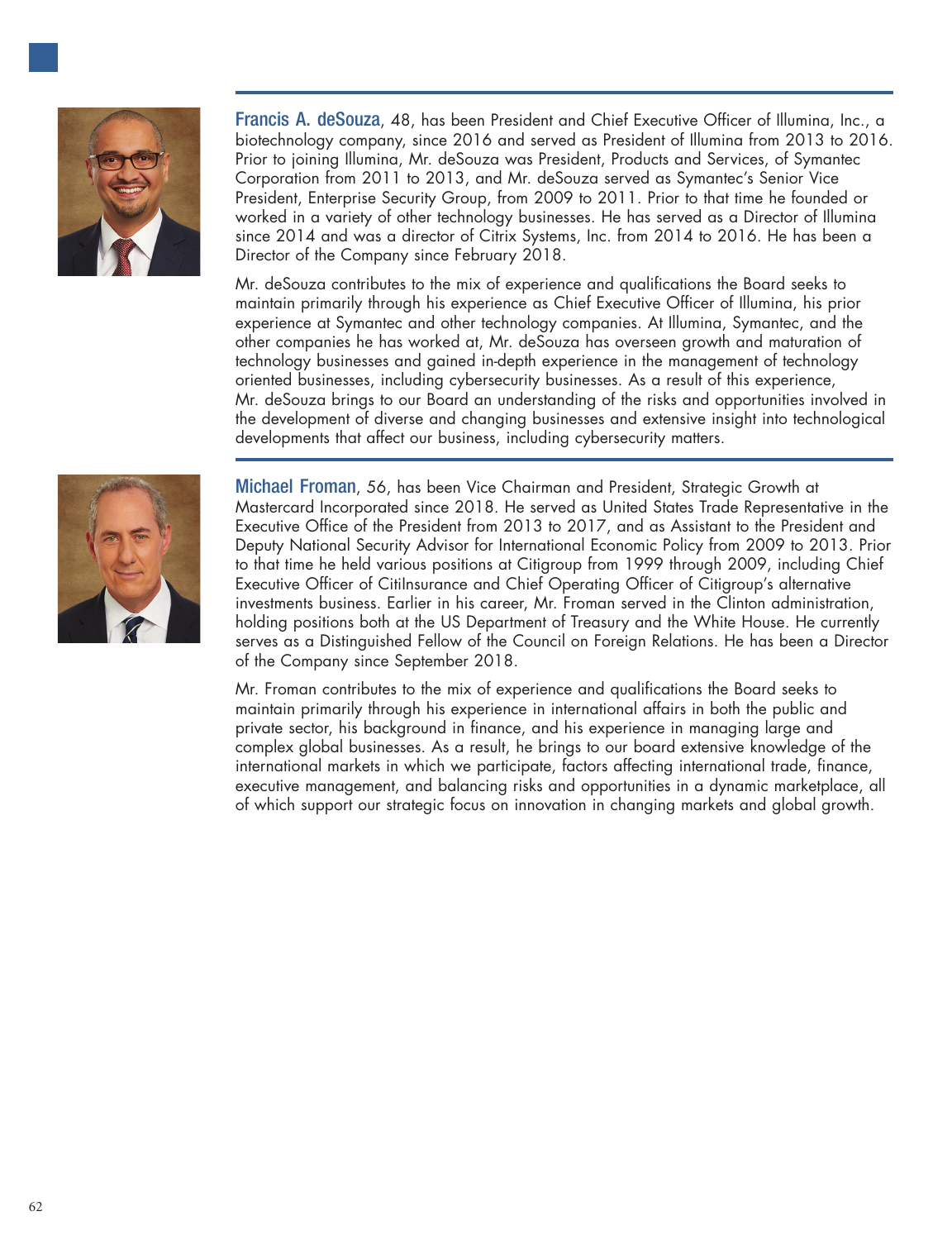

Robert A. Iger, 67, has served as Chairman and Chief Executive Officer since March 2012. Prior to that time, he served as President and Chief Executive Officer of the Company since 2005, having previously served as President and Chief Operating Officer since 2000 and as President of Walt Disney International and Chairman of the ABC Group from 1999 to 2000. From 1974 to 1998, Mr. Iger held a series of increasingly responsible positions at ABC, Inc. and its predecessor Capital Cities/ABC, Inc., culminating in service as President of the ABC Network Television Group from 1993 to 1994 and President and Chief Operating Officer of ABC, Inc. from 1994 to 1999. He is a member of the Board of Directors of Apple, Inc., the National September 11 Memorial & Museum, and the Bloomberg Family Foundation. Mr. Iger has been a Director of the Company since 2000. The Company has agreed in Mr. Iger's employment agreement to nominate him for re-election as a member of the Board and as Chairman of the Board at the expiration of each term of office during the term of the agreement, and he has agreed to continue to serve on the Board if elected.

Mr. Iger contributes to the mix of experience and qualifications the Board seeks to maintain primarily through his position as Chairman and Chief Executive Officer of the Company and his long experience with the business of the Company. As Chairman and Chief Executive Officer and as a result of the experience he gained in over 40 years at ABC and Disney, Mr. Iger has an intimate knowledge of all aspects of the Company's business and close working relationships with all of the Company's senior executives.



Maria Elena Lagomasino, 69, is the Chief Executive Officer and Managing Partner of WE Family Offices, an office serving high net worth families, and has held these positions since March 2013. Ms. Lagomasino served as Chief Executive Officer of GenSpring Family Offices, LLC, an affiliate of SunTrust Banks, Inc., from November 2005 through October 2012. From 2001 to 2005, Ms. Lagomasino was Chairman and Chief Executive Officer of JPMorgan Private Bank, a division of JPMorgan Chase & Co., a global financial services firm. Prior to assuming this position, she was Managing Director of The Chase Manhattan Bank in charge of its Global Private Banking Group. Ms. Lagomasino had been with Chase Manhattan since 1983 in various positions in private banking. Ms. Lagomasino is a member of the Council on Foreign Relations, and is a founder of the Institute for the Fiduciary Standard. She served as a Trustee of the National Geographic Society from 2007 to 2015. She served as a director of the Coca-Cola Company from 2003 to 2006 and from 2008 to the present and currently serves as the independent lead director of Coca-Cola, and she served as a director of Avon Products, Inc. from 2001 to March 2016. Ms. Lagomasino has been a Director of the Company since 2015.

Ms. Lagomasino contributes to the mix of experience and qualifications the Board seeks to maintain primarily through her experience in leading a variety of firms in the wealth management industry and her experience on other public company boards. In leading firms in the wealth management industry, she has gained a deep understanding of finance, investment and capital markets and experience in leading complex organizations and in evaluating the strategies of businesses in a variety of industries with varying size and complexity. Her experience at JP Morgan Private Bank included management of that firm's international operations and this experience contributes an understanding of conducting business internationally, particularly in Latin America. Through her service on other public company boards, she brings to our Board extensive experience with and a keen understanding of global brands as well as her ability to use her experience in providing insight and guidance in overseeing executive management, including executive compensation.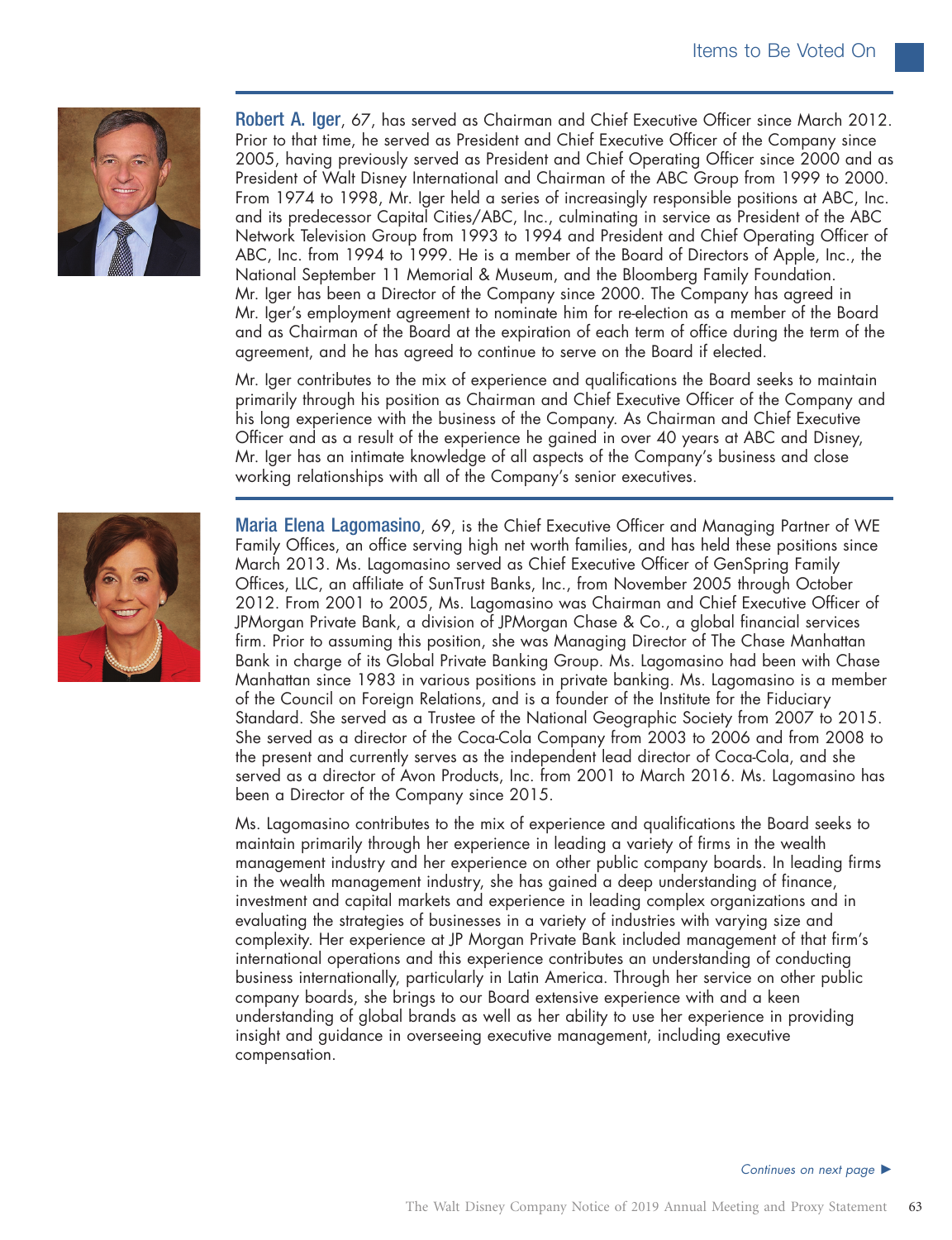

Mark G. Parker, 63, has been President and Chief Executive Officer of NIKE, Inc. since 2006 and Chairman of NIKE since 2016. He has been employed by NIKE since 1979 in a variety of positions with primary responsibilities in product research, design and development, marketing and brand management. Mr. Parker has been a member of the Board of Directors of NIKE since 2006, and has been a Director of the Company since 2016.

Mr. Parker contributes to the mix of experience and qualifications the Board seeks to maintain through his experience in various positions at NIKE. Through this experience he has gained substantial insights in designing, producing and marketing consumer products and in managing major consumer brands sold throughout the world. At NIKE, Mr. Parker has also managed a complex, global organization and brings to the Board his knowledge and skills in financial and executive management, executive compensation and management leadership.



Derica W. Rice, 53, has been Executive Vice President of CVS Health and President of CVS Caremark, the pharmacy benefits management business of CVS Health, since March 2018. Prior to that time, he was employed in various executive positions at Eli Lilly and Company since 1990, most recently serving as Executive Vice President of Global Services and Chief Financial Officer from 2006 to 2017. Mr. Rice was a member of the Board of Directors of Target Corporation from 2007 to January 2018.

Mr. Rice will contribute to the mix of experience and qualifications the Board seeks to maintain through his experience in various positions at CVS Health and Eli Lilly and his other public company board experience. Mr. Rice leads the pharmacy benefits management business of CVS Health and had extensive experience in the financial function at Eli Lilly, including serving as Eli Lilly's chief financial officer. As such, he brings practical knowledge of executive management of complex, worldwide businesses, and extensive experience in a wide range of financial and accounting matters including management of worldwide financial operations, financial oversight, risk management and the alignment of financial and strategic initiatives.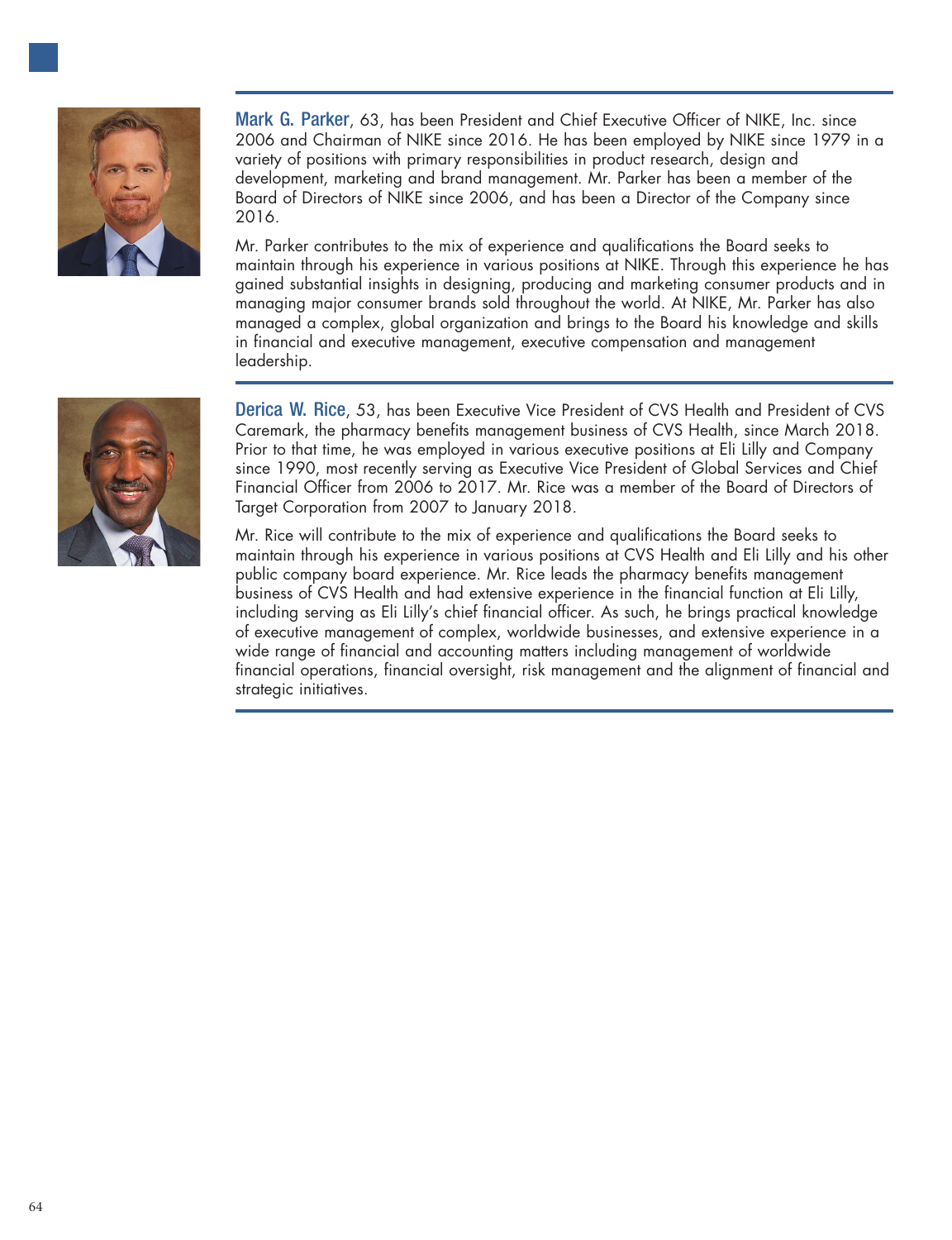# Ratification of Appointment of Independent Registered Public Accountants

The Audit Committee of the Board has concluded that the Disney intends to appoint PricewaterhouseCoopers LLP continued retention of PricewaterhouseCoopers LLP is in as New Disney's independent registered public the best interests of the Company and its shareholders accountants for the fiscal year ending September 28, and appointed PricewaterhouseCoopers LLP as the 2019. If the meeting held on March 7, 2019 is the Company's independent registered public accountants for 2019 Annual Meeting of New Disney stockholders, the fiscal year ending September 28, 2019. Services votes cast by shareholders of Disney in proxy or in provided to the Company and its subsidiaries by person will constitute instructions to Disney (as the sole PricewaterhouseCoopers LLP in fiscal 2018 are described shareholder of New Disney as of the Record Date) to under "Audit-Related Matters — Auditor Fees and *Services,''* above. PricewaterhouseCoopers LLP has been Meeting of New Disney. **Disney will in that case vote** the Company's external auditor continuously since 1938. **its shares of New Disney in proportion to the votes** The Audit Committee evaluates the independent **cast by Disney shareholders.** registered public accountant's qualifications,<br>performance, audit plan, fees and independence each<br>year, and considered these factors in connection with the<br>determination to appoint PricewaterhouseCoopers LLP for<br>fiscal 20 the lead audit partner every five years as required by the vote and will therefore have the effect of a negative<br>SEC rules, one or more members of the Audit Committee vote. If the meeting held on March 7, 2019 is the 2019<br> also meets with candidates for the lead audit partner and<br>the committee discusses the appointment before rotation<br>occurs. Disney may cast in respect of its shares of New Disney.

PricewaterhouseCoopers LLP as our independent<br>registered public accountants. Although ratification is not<br>required by our Bylaws or otherwise, the Board is<br>submitting the selection of PricewaterhouseCoopers LLP<br>submitting

Upon the closing of the transactions contemplated by the Merger Agreement, the Board of Directors of New

vote its shares of New Disney at the 2019 Annual

# We are asking our shareholders to ratify the selection of **The Board recommends that shareholders vote**<br>PricewaterhouseCoopers U.P. as our independent **The W.P. attification of the appointment of**

to our shareholders for ratification as a matter of good<br>
In the event shareholders do not ratify the appointment,<br>
the appointment will be reconsidered by the Audit Representatives of PricewaterhouseCoopers LLP will be<br>
present at the annual meeting to respond to appropriate<br>
questions and to make such statements as they may<br>
desire.<br>
during the year if it determines that such a chang would be in the best interests of the Company and our<br>shareholders.

# Advisory Vote on Executive Compensation

As we do each year, and as required by Section 14A the Compensation Discussion and Analysis, the of the Securities Exchange Act, we are seeking advisory compensation tables, and any related material). shareholder approval of the compensation of named<br>executive officers as disclosed in the section of this<br>proxy statement titled "Executive Compensation." a design that aims to align pay with both the attainment

executive officers, as disclosed pursuant to the compensation disclosure rules of the Securities and Exchange Commission (which disclosure shall include

Shareholders are being asked to vote on the following<br>advisory resolution:<br>advisory resolution:<br>by the following of annual operational and financial goals, which the<br>compensation Committee establishes, and sustained<br>long-t Resolved, that the shareholders advise that they compensation program is detailed in the *Compensation* approve the compensation of the Company's named *Discussion and Analysis* section of this proxy statement,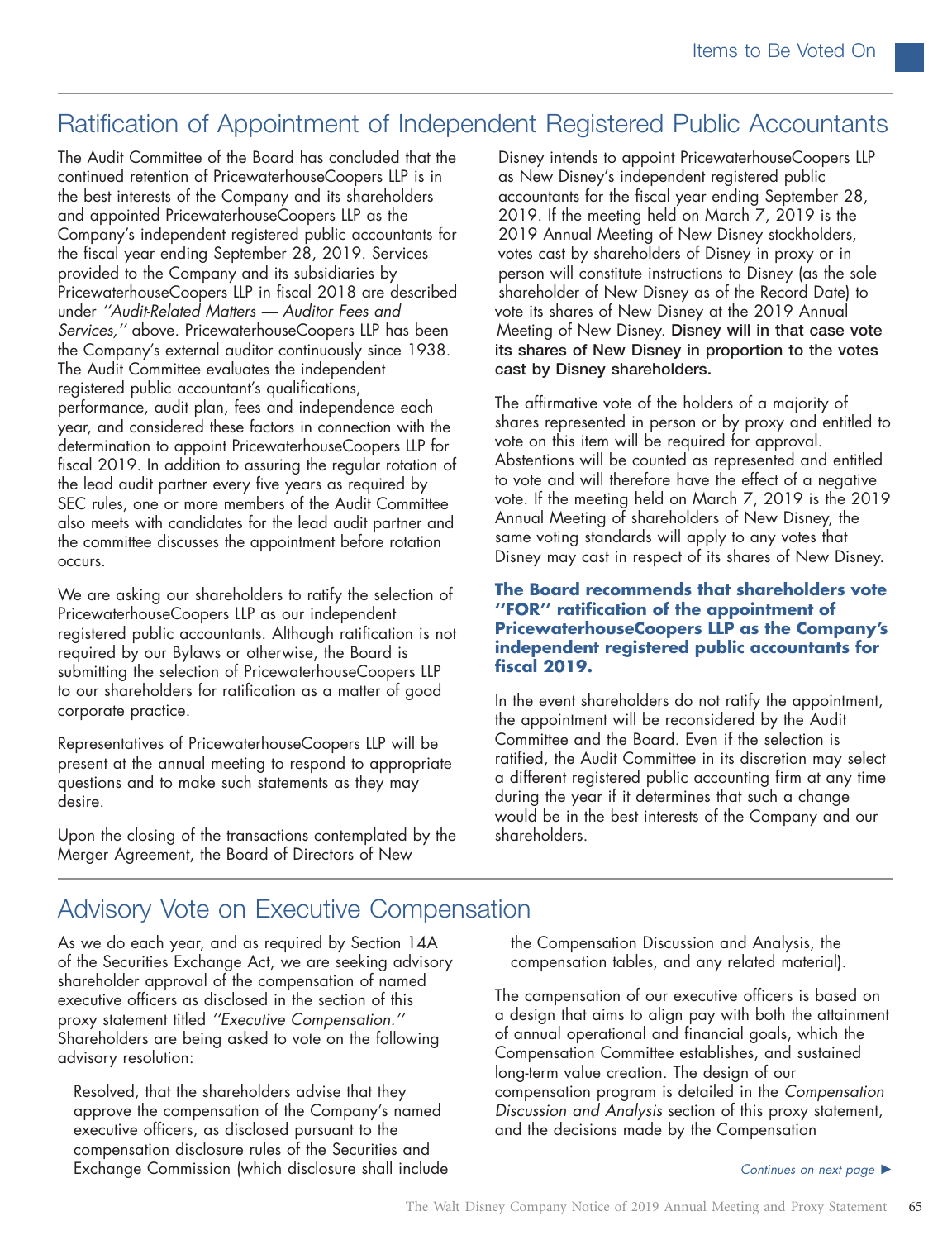Committee under that program for fiscal 2018 are Although the vote is non-binding, the Board of Directors summarized in the *Proxy Statement Summary* beginning and the Compensation Committee will review the voting<br>on page 1 and described in detail in Compensation results in connection with their ongoing evaluation of the *Discussion and Analysis* beginning on page 21. Company's compensation program. Broker non-votes (as<br>Shareholders should read these sections before deciding described under "Information About Voting and the Shareholders should read these sections before deciding how to vote on this proposal.

If the meeting held on March 7, 2019 is the 2019<br>
Annual Meeting of New Disney stockholders, votes cast<br>
by shareholders of Disney in proxy or in person will<br>
constitute instructions to Disney (as the sole shareholder<br>
of Disney. **Disney will in that case vote its shares of New Disney in proportion to the votes cast by Disney shareholders.**

# Shareholder Proposals

The Company has been notified that two shareholders The affirmative vote of the holders of a majority of making these proposals have presented the proposals proposals. Abstentions will be counted as represented and supporting statements set forth below, and we are and entitled to vote and will have the effect of a<br>presenting the proposals and the supporting statements aregative vote on the proposals. Broker non-votes (as presenting the proposals and the supporting statements as they were submitted to us. While we take issue with described under *''Information About Voting and the* certain of the statements contained in the proposals and *Meeting — Voting''*) will not be considered entitled to the supporting statements, we have limited our response vote on these proposals and will not be counted in to the most important points and have not attempted to determining the number of shares necessary for address all the statements with which we disagree. The approval of the proposal. The shareholder proposals address and stock ownership of the proponents will be will be voted on at the annual meeting only if properly furnished by the Company's Secretary to any person, presented by or on behalf of the proponents. If the orally or in writing as requested, promptly upon receipt meeting held on March 7, 2019 is the 2019 Annual of any oral or written request. Meeting of shareholders of New Disney, the same

If the meeting held on March 7, 2019 is the 2019<br>
Annual Meeting of New Disney stockholders, votes cast<br>
by shareholders of Disney in proxy or in person will<br>
constitute instructions to Disney (as the sole shareholder<br>
of Disney. **Disney will in that case vote its shares of New Disney in proportion to the votes cast by Disney shareholders.**

# **Proposal 1 — Lobbying Disclosure**

Zevin Asset Management has notified the Company that **Whereas,** we believe in full disclosure of our it intends to present the following proposal on behalf of company's direct and indirect lobbying activities and<br>Emma Creighton Irrevocable Trust, the Congregation of expenditures to assess whether Disney's lobbying is Sisters of Saint Agnes, the Congregation of Saint consistent with Disney's expressed goals and in the Joseph, and Walden Asset Management for consideration at the annual meeting.

results in connection with their ongoing evaluation of the Meeting — Voting'') are not entitled to vote on this

### **The Board of Directors recommends a vote ''FOR'' advisory approval of the resolution set forth above.**

of the Company intend to present proposals for shares represented in person or by proxy and entitled to consideration at the annual meeting. The shareholders vote on the proposal will be required for approval of the vote on the proposal will be required for approval of the

expenditures to assess whether Disney's lobbying is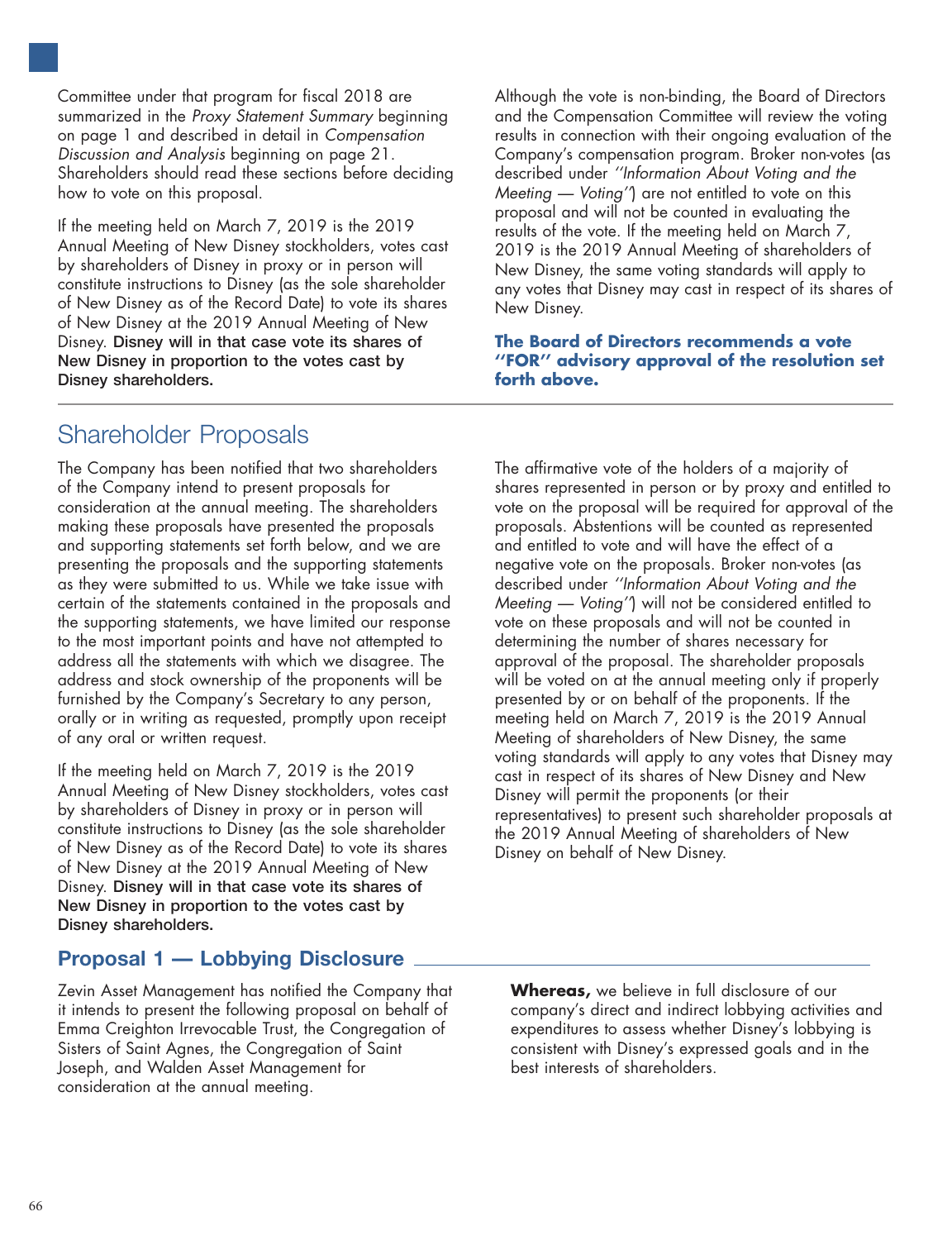**Resolved,** the shareholders of The Walt Disney  $$132$  million on lobbying from 2010 -2017, and Company (''Disney'') request the Board authorize the reportedly belongs to the Chamber of Commerce (''Is

- 
- 
- 
- 4. Description of management's decision (''Paris Pullout Pits Chamber against Some of lts making payments described in sections 2 and 3 above. **Board Recommendation**

For purposes of this proposal, a ''grassroots lobbying The Board recommends that you vote against this regulation, (b) reflects a view on the legislation or any of its prior submissions.

lobbying communications" include efforts at the local, and information regarding our lobbying activities is state, and federal levels. **and the state of the state of the U.S.** House of

use of corporate funds to influence legislation and<br>regulation. Disney spent \$30,235,000 from 2010 as disclosed to the Company by the trade associations.<br>through 2017 on federal lobbying. This figure does The Company also

Disney serves on the board of NCTA - The candidate or issue. Internet & Television Association, which spent

preparation of a report, updated annually, disclosing: the Most Powerful Lobbyist in Washington Losing Its<br>Grip?'' Washington Post, July 14, 2017), which spent 1. Company policy and procedures governing over \$1.4 billion on lobbying since 1998. Disney lobbying, both direct and indirect, and grassroots lobbying communications. trade associations, or the amounts used for lobbying. 2. Payments by Disney used for (a) direct or<br>indirect lobbying or (b) grassroots lobbying<br>communications, in each case including the<br>amount of the payment and the recipient.<br>This leaves a serious<br>for lobbying. This leaves 3. Disney's membership in and payments to any We are concerned that Disney's lack of trade<br>tox-exempt organization that writes and association disclosure presents reputational risk. For tax-exempt organization that writes and<br>endorses model legislation.<br>endorses model legislation.<br>example, Disney takes steps to fight climate change,<br>vet the Chamber undermined the Paris climate accord making process and the Board's oversight for Biggest Members," Bloomberg, June 9, 2017).

communication'' is a communication directed to the proposal. This is the fourth year this proposal has been general public that (a) refers to specific legislation or presented, and it has failed to obtain majority support in

regulation and (c) encourages the recipient of the<br>communication to take action with respect to the<br>legislation or regulation. "Indirect lobbying" is<br>lobbying engaged in by a trade association or other<br>organization of whic Both ''direct and indirect lobbying'' and ''grassroots *www.thewaltdisneycompany.com/citizenship/policies*, The report shall be presented to the Audit Committee Representatives and the U.S. Senate, which are publicly<br>or other relevant oversight committees and posted on a reports detail the issues the Company lobbied on the or other relevant oversight committees and posted on reports detail the issues the Company lobbied on, the Disney's website.<br>Disney's website. houses of Congress and federal agencies lobbied and the total amounts expended during each calendar **Supporting Statement** quarter on lobbying activities. By law, the amount We encourage transparency and accountability in the disclosed by the Company contains the portion of any use of corporate funds to influence legislation and trade association payments that are used for lobbying

example, Disney spent \$3,330,584 lobbying in six<br>states from 2012-2015 ("How Leading U.S. Corporations Govern and Spend on State Lobbying," sustainable Investments Institute, February 2017), and<br>Sustainable Investments Ins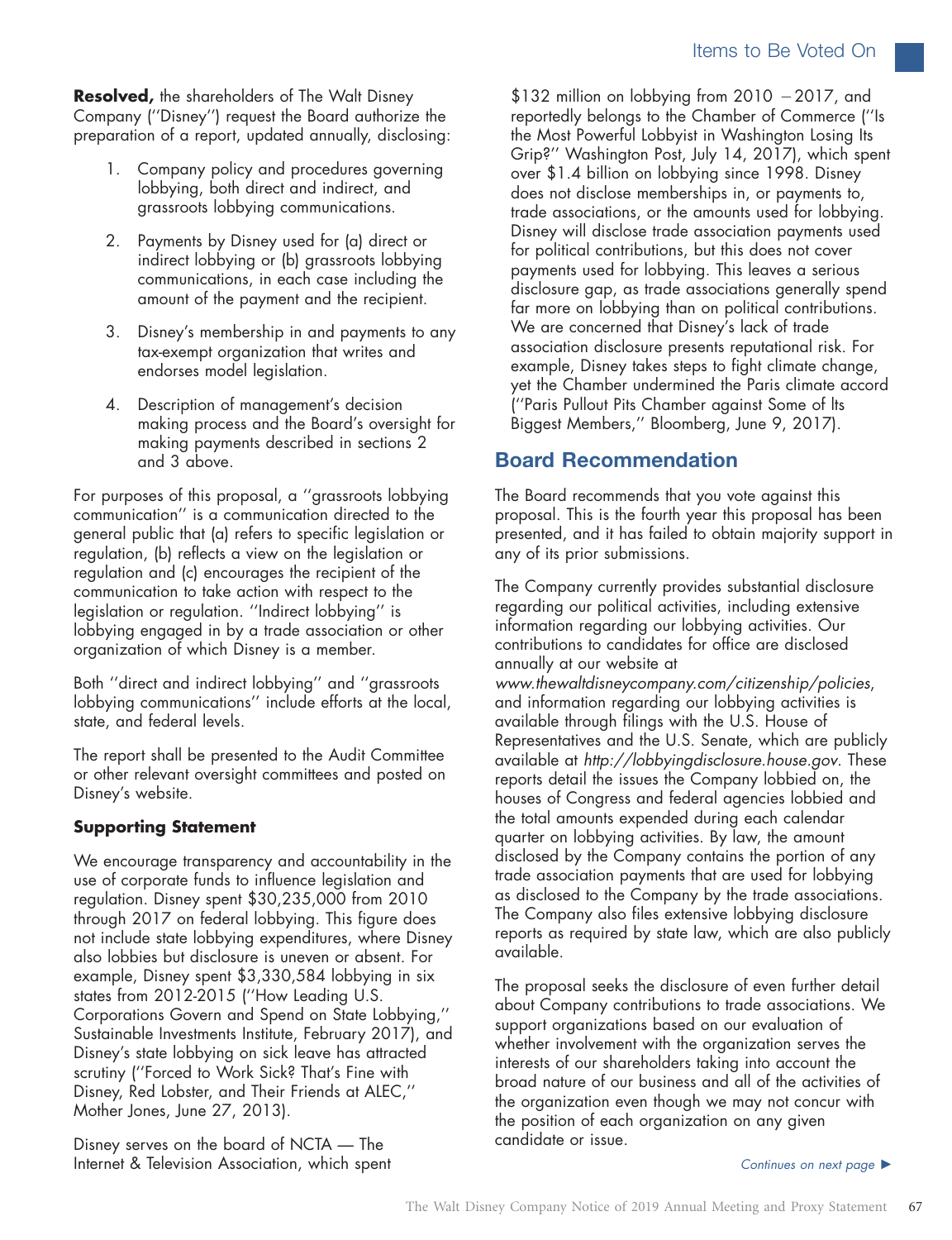For example, as a Company, we have actively political activities by compelling disclosure of promoted practices and policies that address the risks of information about the Company's priorities and methods climate change. We may nevertheless support an to the advantage of our adversaries on policy issues organization that takes a different view on this matter if and without providing meaningful new information to we conclude the organization plays an important role in our shareholders. Accordingly, the Board believes that<br>other matters that we believe support shareholder value. The adoption of the proposal would effectively create other matters that we believe support shareholder value. We believe that focusing on specific views of a unequal playing field, making it more difficult for the particular organization is misleadingly suggestive of the Company to protect the interests of its shareholders. control we exercise over such organizations and distorts the overall benefit that support of the organization may have for our shareholders.

Many companies do not currently disclose the information sought by the proposal and the Board believes that the proposal would put the Company at a disadvantage in advancing shareholder interests through

**Accordingly, the Board recommends that you vote this proposal, and if the ''AGAINST''proposal is presented your proxy will be voted against this proposal unless you specify otherwise.**

#### **Proposal 2 — Report on Cyber Security and Data Privacy**

James McRitchie has notified the Company that he A 2018 White House report estimated, "malicious intends to present the following proposal for example to provide activity cost the U.S. economy between consideration at the annual meeting. \$57 billion and \$109 billion in 2016.''

RESOLVED: Shareholders of The Walt Disney<br>
Company (the "Company" or "Disney") ask our<br>
board of directors (the "Board") to publish a report<br>
ploads/2018/03/The-Cost-of-Malicious-Cyber-<br>
Activity-to-the-U.S.-Economy.pdf) (at reasonable expense, within a reasonable time, A 2018 survey of 9,500 executives in 122 countries and omitting confidential or propriety information) found 44% have no overall information security<br>assessing the feasibility of integrating additional cyber strategy, 48% have no employee security awareness assessing the feasibility of integrating additional cyber security and data privacy metrics into the training program and 54% have no incident response performance measures of senior executives under plan in place. (https://www.pwc.com/us/en/<br>Disney's compensation incentive plans. services/consulting/cybersecurity/library/inf

metrics. Cyber security and data privacy are vitally<br>important issues for Disney and should be integrated<br>as appropriate into senior executive compensation to<br>incentivize leadership to reduce needless risk,<br>incentivize lea enhance financial performance, and increase Many consumers dislike being tracked and profiled. accountability. As a result some regulators have taken action to

Prior to becoming Chairman of the SEC, Jay Clayton security is tied to executive pay. wrote, "cyber-threats are among the most urgent risk<br>to America's economic and national security and the helpertainment industry an image problem.<br>personal safety of its citizens."

services/consulting/cybersecurity/library/inf ormation-security-survey.html) **Supporting Statement:**

Disney links senior executive compensation to various<br>performance metrics, including information security<br>metrics. Cyber security and data privacy are vitally<br>metrics. Cyber security and data privacy are vitally<br>strikes a

Rewarding executives for risk mitigation as well as<br>growth generation will better position Disney as a<br>trusted brand. the depth of information it collects, including about<br>depth of information it collects, including about In September 2017, the Co-Director of the SEC's<br>
Enforcement Division announced creation of a "Cyber<br>
Unit" stating, "Cyber-related threats and misconduct<br>
are among the greatest risks facing investors and the<br>
securities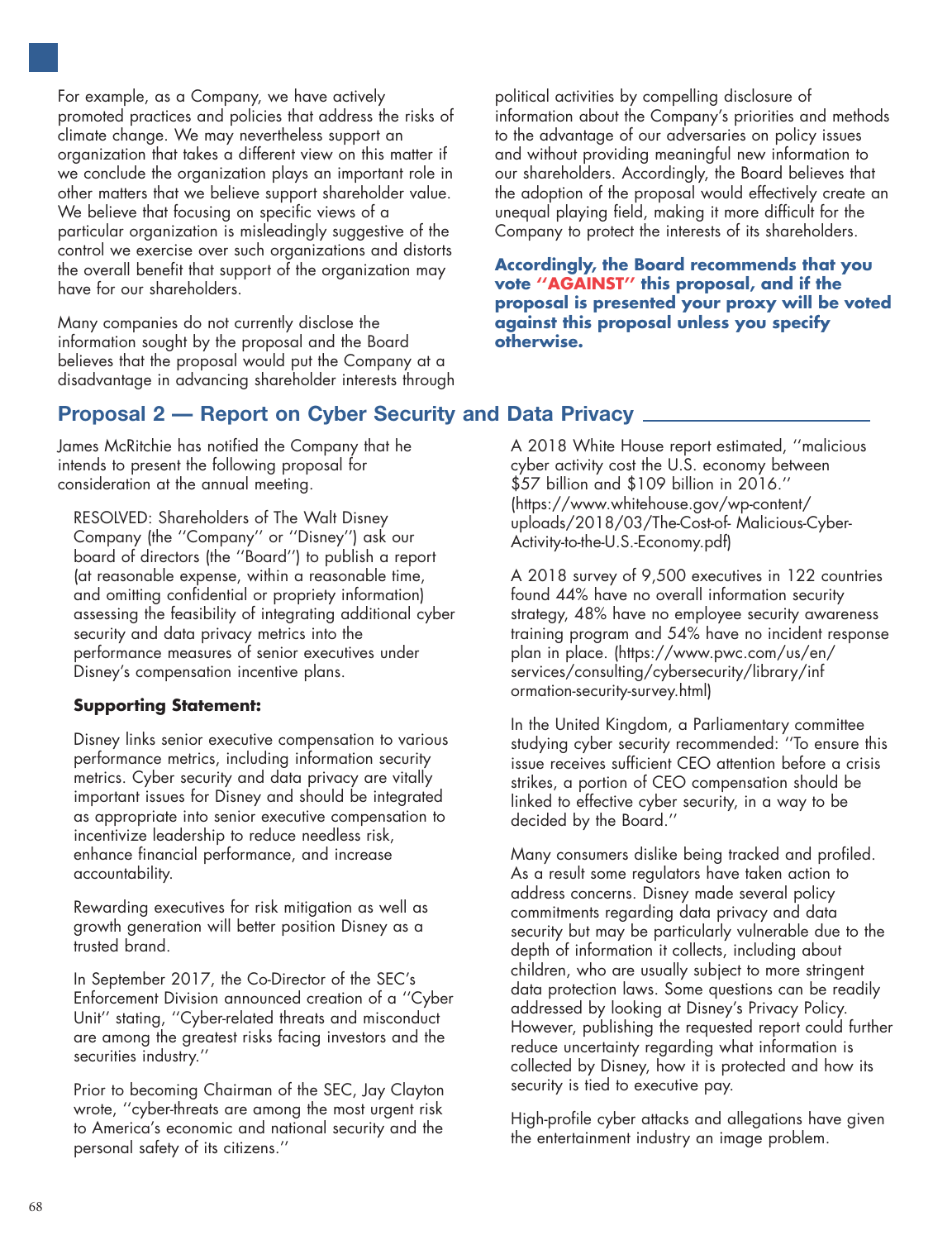Consumers have little faith in the industry's ability to the Compensation Committee believes promote the safeguard their data or respect their privacy creation of long-term shareholder value. At the same preferences. (https://deadline.com/2017/11/pwc- time, the program incorporates a consideration of netflix-1202198988/) Since risks are significant, our awards, which includes an assessment of individual<br>Board should explore more fully integrating cyber executives' fulfillment of direct responsibilities. The Board should explore more fully integrating cyber security and data privacy metrics into executive performance of an individual executive with compensation. responsibility for data security and privacy matters

to address risks to data security and data privacy. The proposal calls for a report addressing additional executives incorporates broad financial measures that

Other Matters

be presented at the Annual Meeting, and Company at the meeting, the proxy holders will vote as meeting unless they were properly presented to the given, in their own discretion. Company prior to December 8, 2018. However, if any

hollywood-cyberattacks-sony-pictures-hbo- non-financial performance factors in setting individual would already be considered in this context. Increase Shareholder Value:

Vote for Proposal 2 Report on Cyber Security and The Board believes this is the correct approach. It allows Data Privacy **the Committee to incentivize those executives with direct** responsibility for data security and data privacy on an **Board Recommendation** individual basis, and does not put undue emphasis on these matters for executives who do not have direct<br>responsibility for these matters. The Board therefore The Board recommends that you vote against this responsibility for these matters. The Board therefore proposal because it is unnecessary and would not promote enhanced protection of data security and data unnecessary, and

use of data security and data privacy metrics in the **Accordingly, the Board recommends that you**<br>performance measures of senior executives under our<br>compensation plans. As described more fully in the **proposal is presente** vote "AGAINST" this proposal, and if the

Management is not aware of any other matters that will other question that requires a vote is properly presented Bylaws do not allow proposals to be presented at the recommended by the Board or, if no recommendation is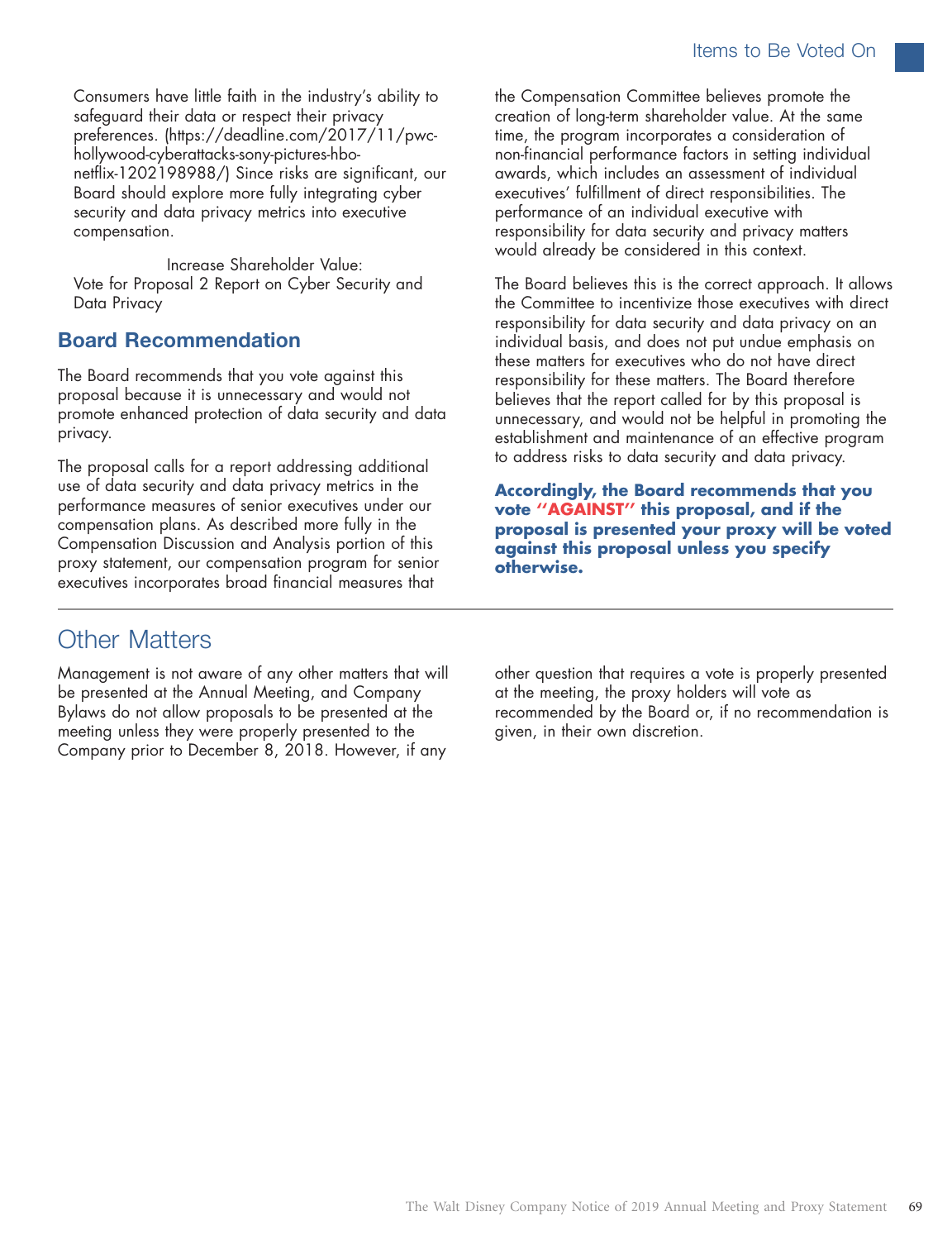## Shares Outstanding

Shareholders owning Disney common stock at the close to Disney (as the sole shareholder of New Disney as of of business on January 7, 2019, (the record date) may the Record Date) to vote its shares of New Disney at the vote at the 2019 Annual Meeting and any 2019 Annual Meeting of shareholders of New Disney.<br>
postponements or adjournments of the meeting. If the As of the Record Date, 1,490,678,790 shares of transactions contemplate by the Merger Agreement close Disney common stock were outstanding. Each share is<br>prior to March 7, 2019, votes cast by shareholders of entitled to one vote on each matter considered at the prior to March 7, 2019, votes cast by shareholders of Disney in proxy or in person will constitute instructions meeting.

As of the Record Date, 1,490,678,790 shares of

21DEC201818175972

# **Voting**

over the Internet, by telephone or by using a traditional and return your proxy card or complete your proxy via<br>the telephone or Internet, your shares will be voted as *How to Vote.* Shareholders have a choice of voting

- 
- 
- materials at no charge through one of the following properly executed proxy (including by means of a
	- 1) by internet: www.ProxyVote.com/Disney
	-
	-

constitute instructions to Disney (as the sole shareholder your bank or broker and the contirmation will not<br>of New Disney as of the Record Datel to yote its shares confirm whether your bank or broker allocated the of New Disney as of the Record Date) to vote its shares confirm whether your bank or bro<br>of New Disney at the 2019 Annual Meeting of correct number of shares to you. of New Disney at the 2019 Annual Meeting of shareholders of New Disney.

Deadline for Voting. The deadline for voting by<br>
telephone or electronically is 11:59 p.m., Eastern Time,<br>
on March 6, 2019. If you are a registered shareholder<br>
and attend the meeting, you may deliver your completed<br>
you and aftend the meeting, you may deliver your completed<br>proxy card in person. "Street name" shareholders who<br>wish to vote at the meeting will need to obtain a legal<br>proxy form from the institution that holds their shares.<br>p *Deadline for Voting.*

Proxies Submitted but not Voted. If you properly sign the telephone or Internet, your shares will be voted as you direct. If you sign and return your proxy but do not • To vote by Internet, go to<br>
www.ProxyVote.com/Disney and follow the<br>
instructions there. You will need the 16 digit number<br>
instructions there. You will need the 16 digit number<br>
included on your proxy card, voter instru

listed on your voter instruction form. You will need<br>the 16 digit number included on your proxy card,<br>voter instruction form or notice.<br>• If you received a notice and wish to vote by<br>traditional proxy card, you can receive methods: the energy interest of the readings of telephone or Internet vote), or by voting in person at the Annual Meeting. *Revocation of Proxies.*

2) by Phone: 1-800-579-1639 through May 7, 2019, you may confirm your vote 3) by email: sendmaterial@proxyvote.com (your beginning twenty-four hours after your vote is received,<br>email should contain the 16 digit number in the subject line).<br>the subject line).<br>www.ProxyVote.com/Disney using the 16 If the transactions contemplate by the Merger Agreement (located on your notice or proxy card). If you hold your<br>close prior to March 7, 2019, votes cast by<br>shareholders of Disney in proxy or in person will<br>confirm your vo *Confirmation of Voting.*

*Plan Participants.* If you participate in the Disney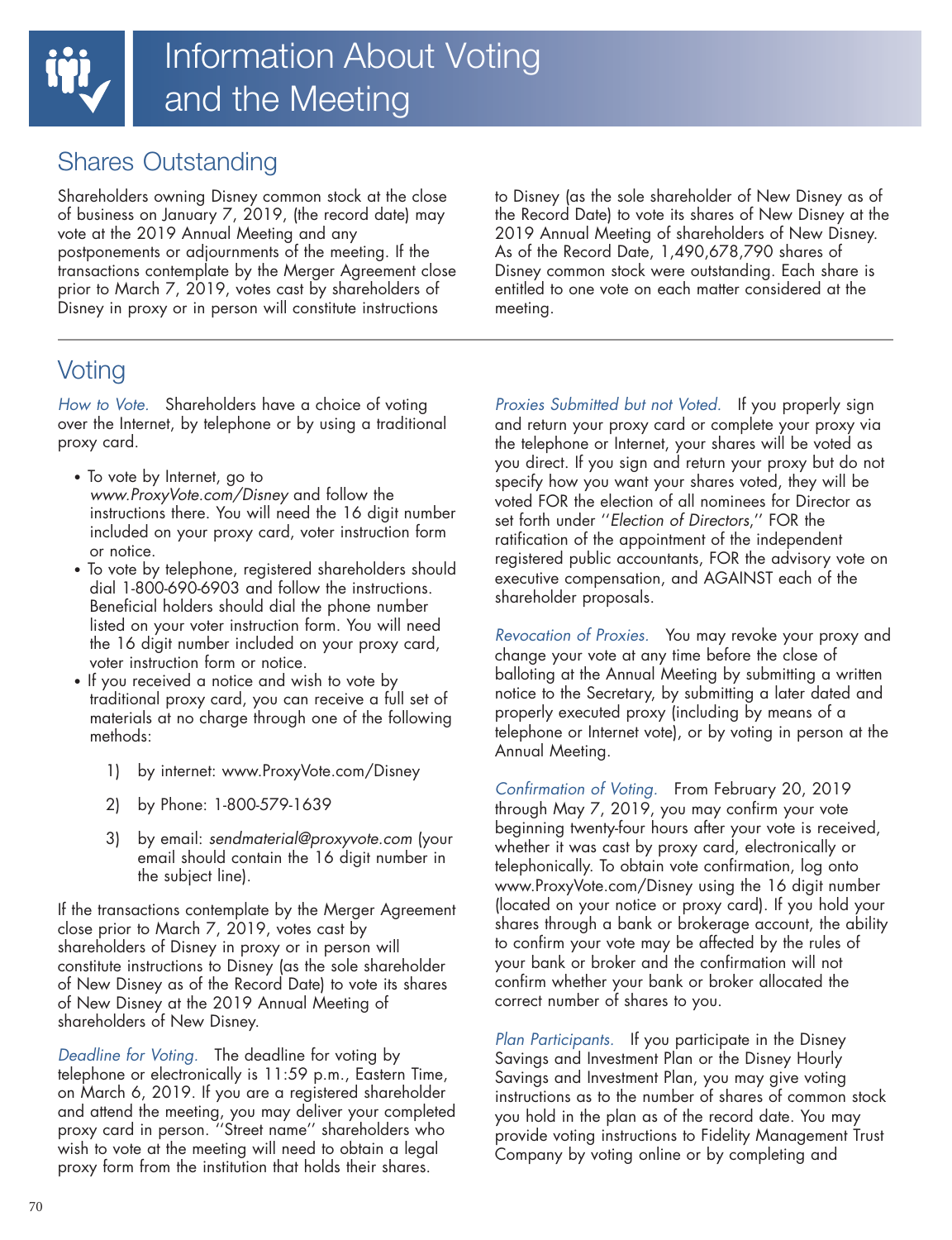returning a proxy card if you received one. If you hold auditors is considered a ''discretionary'' item. This shares other than through these plans and you vote means that brokerage firms may vote in their discretion electronically, voting instructions you give with respect to on this matter on behalf of clients who have not electronically, voting instructions you give with respect to your other shares will be applied to Disney stock furnished voting instructions at least 10 days before the credited to your accounts in a savings and investment date of the meeting. In contrast, the election of<br>plan unless you request a separate control number with Directors, the advisory vote on executive compensation, plan unless you request a separate control number with respect to each account. To receive separate control and the shareholder proposals are "non-discretionary"<br>
numbers, please call 1-855-449-0994. The trustee will items. This means brokerage firms that have not numbers, please call 1-855-449-0994. The trustee will vote your shares in accordance with your duly executed received voting instructions from their clients on these instructions received by March 4, 2019. If you do not proposals may not vote on them. These so-called send instructions, an independent fiduciary has been 'throker non-votes'' will be included in the calculation of selected to determine how to vote all shares for which the number of votes considered to be present at the the trustee does not receive valid and timely instructions meeting for purposes of determining a quorum, but will from participants. You may revoke previously given hot be considered in determining the number of votes<br>voting instructions by March 4, 2019, by either revising ecessary for approval and will have no effect on the voting instructions by March 4, 2019, by either revising your instructions on line or by submitting to the trustee outcome of the vote for Directors, the advisory vote on either a written notice of revocation or a properly executive compensation, and the shareholder proposals. completed and signed proxy card bearing a later date. Your voting instructions will be kept confidential by the trustee. voting at the meeting on our Investor Relations website

the proposal to approve the appointment of independent applicable rules. *Broker Voting.*

promptly after the meeting and file results with the Securities and Exchange Commission as required by *Results of Voting.*

# Attendance at the Meeting

If you plan to attend the meeting, you must be a holder Requests for admission tickets will be processed in the of Company shares as of the Record Date of January 7, order in which they are received and must be requested 2019, and obtain an admission ticket in advance. no later than 11:59 p.m. Eastern Time on March 6, Tickets will be available to registered and beneficial 2019. Please note that seating is limited and requests owners and up to one guest accompanying each for tickets will be accepted on a first-come, first-served registered or beneficial owner if permitted. You can print basis. your own tickets and you must bring them to the meeting to gain access. Tickets can be printed by accessing On the day of the meeting, each shareholder will be Shareholder Meeting Registration at The Registration at required to present their admission ticket along with a www.ProxyVote.com/Disney and following the **form** of a government issued photo identification, such instructions provided (you will need the 16 digit number as a driver's license or passport at the security entrance. included on your proxy card, voter instruction form or Seating will begin at 9:00 a.m. and the meeting will notice). These tickets will also be valid for purposes of begin promptly at 10:00 a.m. Large bags, backpacks, attending the 2019 annual meeting of shareholders of suitcases, briefcases, cameras, cell phones, recording New Disney, which will be held in lieu of the 2019 devices and other electronic devices will not be<br>Disney annual meeting if the transactions contemplated permitted at the meeting. You will be required to enter Disney annual meeting if the transactions contemplated by the Merger Agreement close prior to March 7, through a security check point before being granted 2019.

If you are unable to print your tickets, please contact You can obtain directions to the meeting by visiting Broadridge at 1-855-449-0994 for assistance. www.disney.com/annualmeeting2019 or by calling

Broadridge at 1-855-449-0994.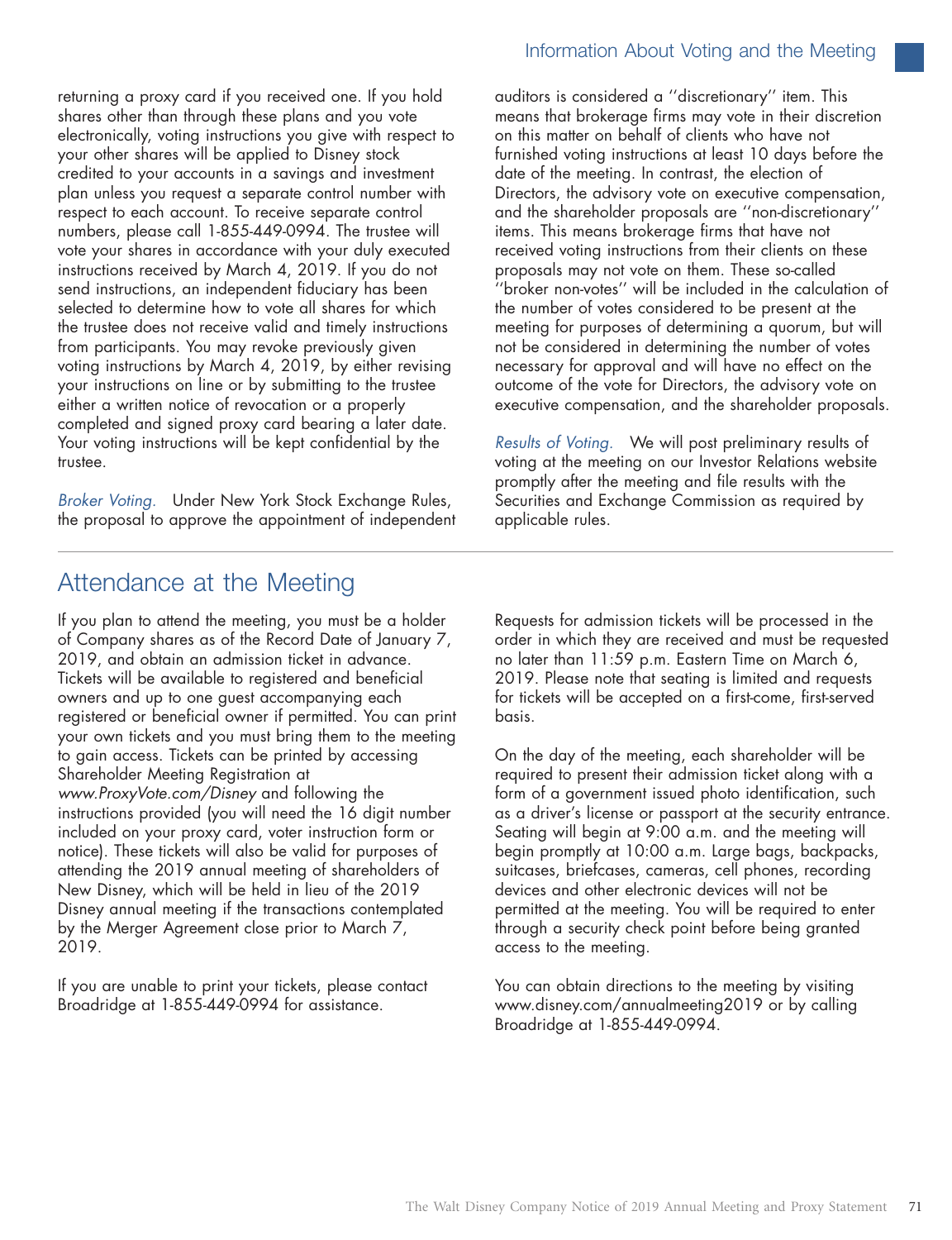

# Stock Ownership

Based on a review of filings with the Securities and Exchange Commission, the Company has determined that the following persons hold more than 5% of the outstanding shares of Disney common stock.

21DEC201818175598

| Name and<br><b>Address of Beneficial Owner</b>                         | <b>Shares</b>            | Percent<br>of Class |
|------------------------------------------------------------------------|--------------------------|---------------------|
| Blackrock Inc<br>55 East 52 <sup>nd</sup> Street<br>New York, NY 10055 | 93.072.6871              | 6.2%                |
| The Vanguard Group<br>100 Vanguard Blvd.<br>Malvern, PA 19355          | 101,521,300 <sup>2</sup> | 6.8%                |

To our knowledge, except as noted above, no person or entity is the beneficial owner of more than 5% of the voting power of the Company's stock.

According to filings with the Securities and Exchange Commission, Blackrock has sole voting power with respect to 77,741,124 shares, shared voting power

with respect to no shares, sole dispositive power with respect to 93,072,687 shares, and shared dispositive power with respect to no shares. <sup>2</sup> According to filings with the Securities and Exchange Commission, Vanguard has sole voting power with respect to 2,166,557 shares, shared voting power with respect to 342,582 shares, sole dispositive power with respect to 99,068,076 shares, and shared dispositive power with respect to 2,453,224 shares.

The following table shows the amount of Disney common stock beneficially owned (unless otherwise indicated) by our current Directors, nominees and named executive officers and by Directors, nominees and executive officers as a group. Except as otherwise indicated, all information is as of January 7, 2019.

|                                                                                     |                       | <b>Stock</b> | <b>Shares</b><br>Acquirable<br><b>Within</b> | Percent<br>of |
|-------------------------------------------------------------------------------------|-----------------------|--------------|----------------------------------------------|---------------|
| <b>Name</b>                                                                         | Shares <sup>1,2</sup> | Units $3$    | 60 Days <sup>4</sup>                         | <b>Class</b>  |
| Susan E. Arnold                                                                     | 27,336                | 18,816       | –                                            | $\star$       |
| Mary T. Barra                                                                       | 80                    | 3,892        |                                              | $\star$       |
| Alan N. Braverman                                                                   | 118,261               |              | 362,942                                      | $\star$       |
| Safra A. Catz                                                                       |                       | 2,630        |                                              | $\star$       |
| John S. Chen                                                                        | 52,106                | 28,887       | 6,143                                        | $\star$       |
| Francis A. deSouza                                                                  |                       | 2,114        | —                                            | $\star$       |
| Michael Froman                                                                      |                       | 827          |                                              | $\star$       |
| Robert A. Iger                                                                      | 1,205,451             |              | 2,663,415                                    | $\star$       |
| Maria Elena Lagomasino                                                              | 2,815                 | 9,279        |                                              | $\star$       |
| Fred H. Langhammer                                                                  | 29,921                | 18,738       |                                              | $\star$       |
| Aylwin B. Lewis                                                                     | 61,868                | 24,273       | 6,143                                        | $\star$       |
| Kevin Mayer                                                                         | 74,555                |              | 196,600                                      | $\star$       |
| Christine M. McCarthy                                                               | 140,903               |              | 293,709                                      | $\star$       |
| Zenia B. Mucha                                                                      | 60,397                |              | 202,631                                      | $\star$       |
| Mark G. Parker                                                                      | 129                   | 8,500        | –                                            | $\star$       |
| M. Jayne Parker                                                                     | 19,902                |              | 59,571                                       | $\star$       |
| Derica W.Rice                                                                       |                       |              |                                              | $\star$       |
| All Directors, nominees and executive officers as a group (16 persons) <sup>5</sup> | 1,719,169             | 117,956      | 3,594,554                                    | $\star$       |

Less than 1% of outstanding shares.

The number of shares shown includes shares that are individually or jointly owned, as well as shares over which the individual has either sole or shared investment or voting authority. Some Directors and executive officers disclaim beneficial ownership of some of the shares included in the table, as follows: Mr. Iger - 107,056 shares held in trusts and by spouse; Mr. Chen - 17,737 shares held for the benefit of children; Ms. Barra - 80 shares held for benefit of spouse; and Mr. Mayer - 65 shares held for the benefit of members of his family. All Directors and executive officers as a group disclaim beneficial ownership of a total of 124,873 shares.

For executive officers, the number of shares listed includes interests in shares held in Company savings and investment plans as of January 7, 2019: Mr. Iger -20,144 shares; Ms. Parker - 13,769 shares; Mr. Braverman - 11,871 shares; Ms. McCarthy - 3,926 shares; Ms. Mucha - 2,609 shares and all executive officers as a group — 52,319 shares.

<sup>3</sup> Reflects the number of stock units credited as of January 7, 2019 to the account of each non-employee Director participating in the Company's Amended and Restated 1997 Non-Employee Directors Stock and Deferred Compensation Plan. These units are payable solely in shares of Company common stock as described under ''*Director Compensation*,'' but do not have current voting or investment power. Excludes unvested restricted stock units awarded to executives under the Company's Amended and Restated 2011 Stock Incentive Plan that vest on a performance basis and other restricted stock units awarded to executives that have not vested under their vesting schedules.

Reflects the number of shares that could be purchased by exercise of options exercisable at January 7, 2019, or within 60 days thereafter under the Company's stock option plans and the number of shares underlying restricted stock units that vest within 60 days of January 7, 2019, excluding dividend equivalent units that will vest in that period.

<sup>5</sup> Mr. Mayer was not a named executive officer at fiscal year-end and, therefore, is not included in the group.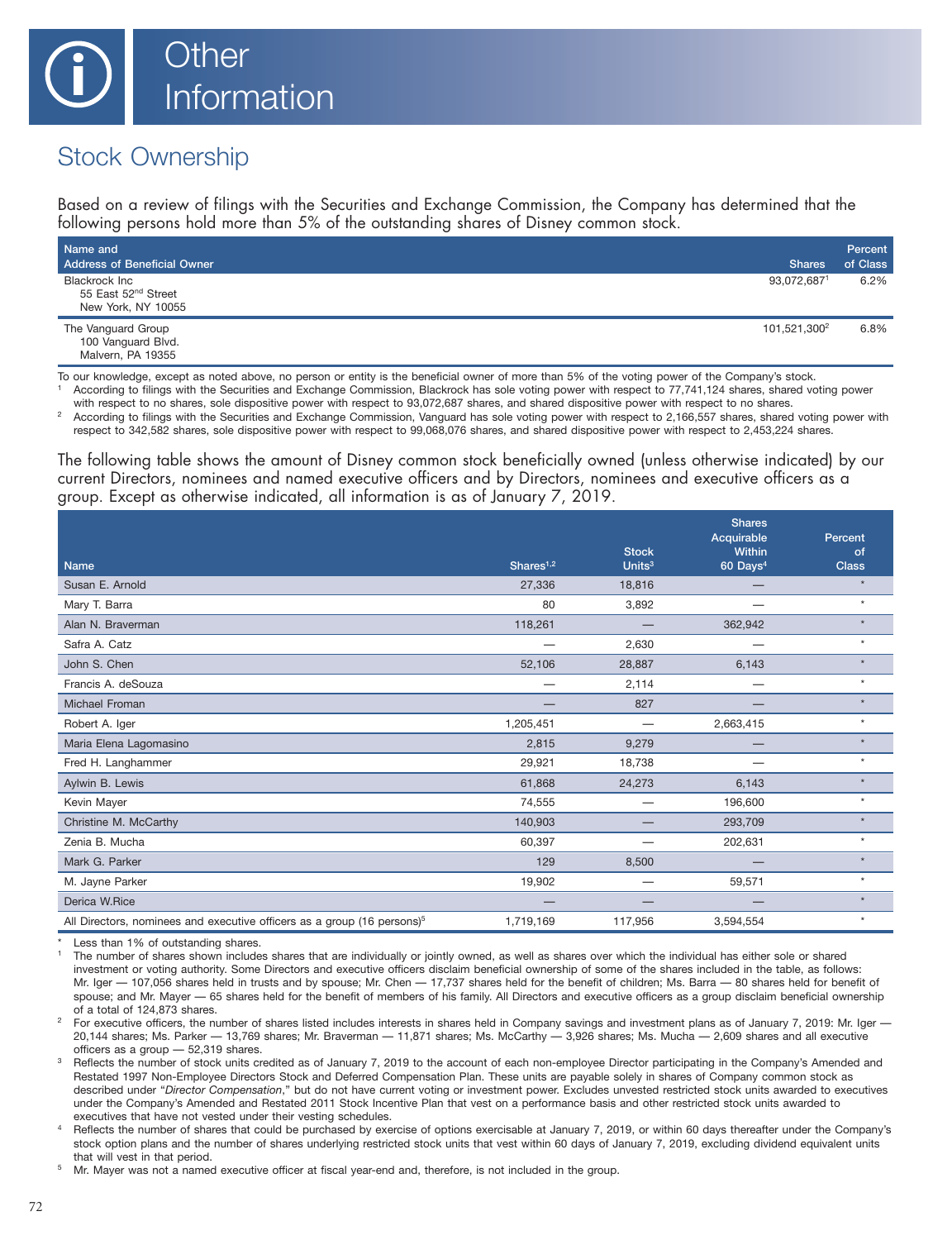## Section 16(a) Beneficial Ownership Reporting Compliance

Based upon a review of filings with the Securities and Exchange Commission and written representations that no other reports were required, we believe that all of our Directors and executive officers complied during fiscal 2018 with the reporting requirements of Section 16(a) of the Securities Exchange Act of 1934, except that the initial filing on Form 3 for Mr. Froman was filed two days after the due date as a result of an administrative error by the Company (who transmitted the filing on behalf of Mr. Froman).

### Electronic Availability of Proxy Statement and Annual Report

As permitted by Securities and Exchange Commission our website. By opting to receive the notice of rules, we are making this proxy statement and our availability and accessing your proxy materials online, annual report available to shareholders electronically you will save the Company the cost of producing and via the Internet on the Company's website at mailing documents to you, reduce the amount of mail *www.disney.com/investors*. On January 11, 2019, we you receive and help preserve environmental resources. began mailing to our shareholders a notice containing Registered shareholders may elect to receive electronic instructions on how to access this proxy statement and proxy and annual report access or a paper notice of our annual report and how to vote online. If you availability for future annual meetings by registering received that notice, you will not receive a printed copy online at *www.disneyshareholder.com*. If you received of the proxy materials unless you request it by following on the notice or set forth in the following paragraph. of future proxy materials, you may do so at

If you received a paper copy of this proxy statement by name'' shareholders who wish to elect one of these mail and you wish to receive a notice of availability of options may also do so at *www.ProxyVote.com/Disney*. next year's proxy statement either in paper form or In either case, you will need the 16 digit number electronically via e-mail, you can elect to receive a included on your voter instruction form or notice. paper notice of availability by mail or an e-mail message that will provide a link to these documents on

the instructions for requesting such materials contained materials and wish to receive paper delivery of a full set *www.ProxyVote.com/Disney*. Beneficial or ''street

# Mailings to Multiple Shareholders at the Same Address

The Company is required to provide an annual report to the same address, you will receive only one copy and proxy statement or notice of availability of these until you are notified otherwise or until you revoke your materials to all shareholders of record. If you have more consent. If you received only one copy of this proxy than one account in your name or at the same address statement and the annual report or notice of availability as other shareholders, the Company or your broker may of these materials and wish to receive a separate copy discontinue mailings of multiple copies. If you wish to for each shareholder at your household, or if, at any receive separate mailings for multiple accounts at the time, you wish to resume receiving separate proxy<br>same address, you should mark the box labeled "No" statements or annual reports or notices of availability, or same address, you should mark the box labeled "No" next to "Householding Election" on your proxy card. If if you are receiving multiple statements and reports and you are voting by telephone or the Internet and you wish to receive only one, please notify your broker if wish to receive multiple copies, you may notify us at the your shares are held in a brokerage account or us if paragraph if you are a shareholder of record or notify a written request to The Walt Disney Company, your broker if you hold through a broker. can come controller providing Department,

Once you have received notice from your broker or us that they or we will discontinue sending multiple copies promptly deliver additional materials as requested.

address and phone number at the end of the following you hold registered shares. You can notify us by sending 51 Mercedes Way, Edgewood, NY 11717 or by<br>calling Broadridge at 1-866-540-7095, and we will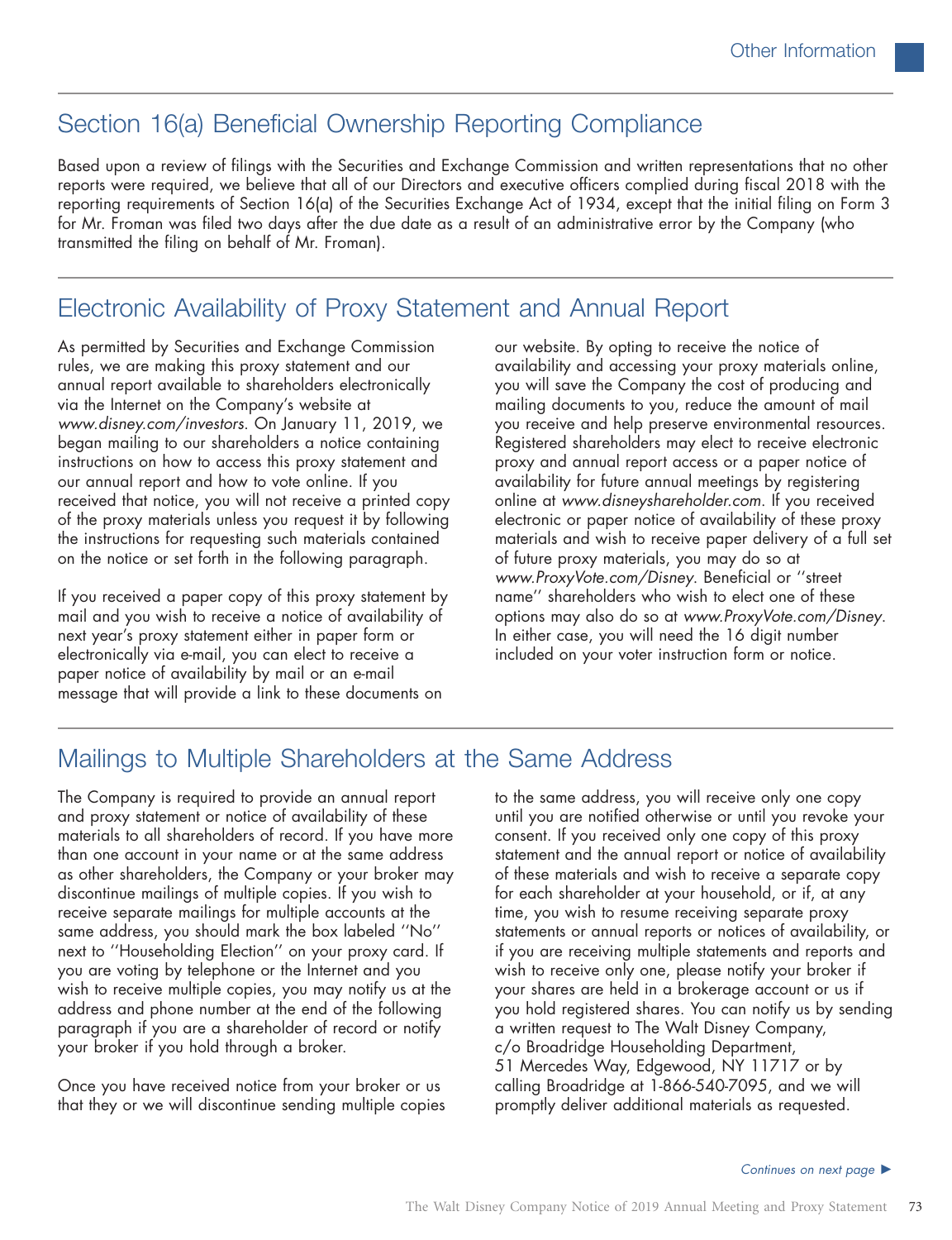# Proxy Solicitation Costs

The proxies being solicited hereby are being solicited Directors, officers and regular employees of the by the Board of Directors of the Company. The cost of Company may, but without compensation other than soliciting proxies in the enclosed form will be borne by their regular compensation, solicit proxies by further soliciting proxies in the enclosed form will be borne by the Company. We have retained D.F. King & Co., mailing or personal conversations, or by telephone, 48 Wall Street, New York, NY 10005, to aid in the facsimile or electronic means. We will, upon request, solicitation. For these and related advisory services, we reimburse brokerage firms and others for their solicitation. For these and related advisory services, we will pay D. F. King a fee of \$35,000 and reimburse reasonable expenses in forwarding solicitation material<br>them for certain out-of-pocket disbursements and to the beneficial owners of stock. them for certain out-of-pocket disbursements and expenses.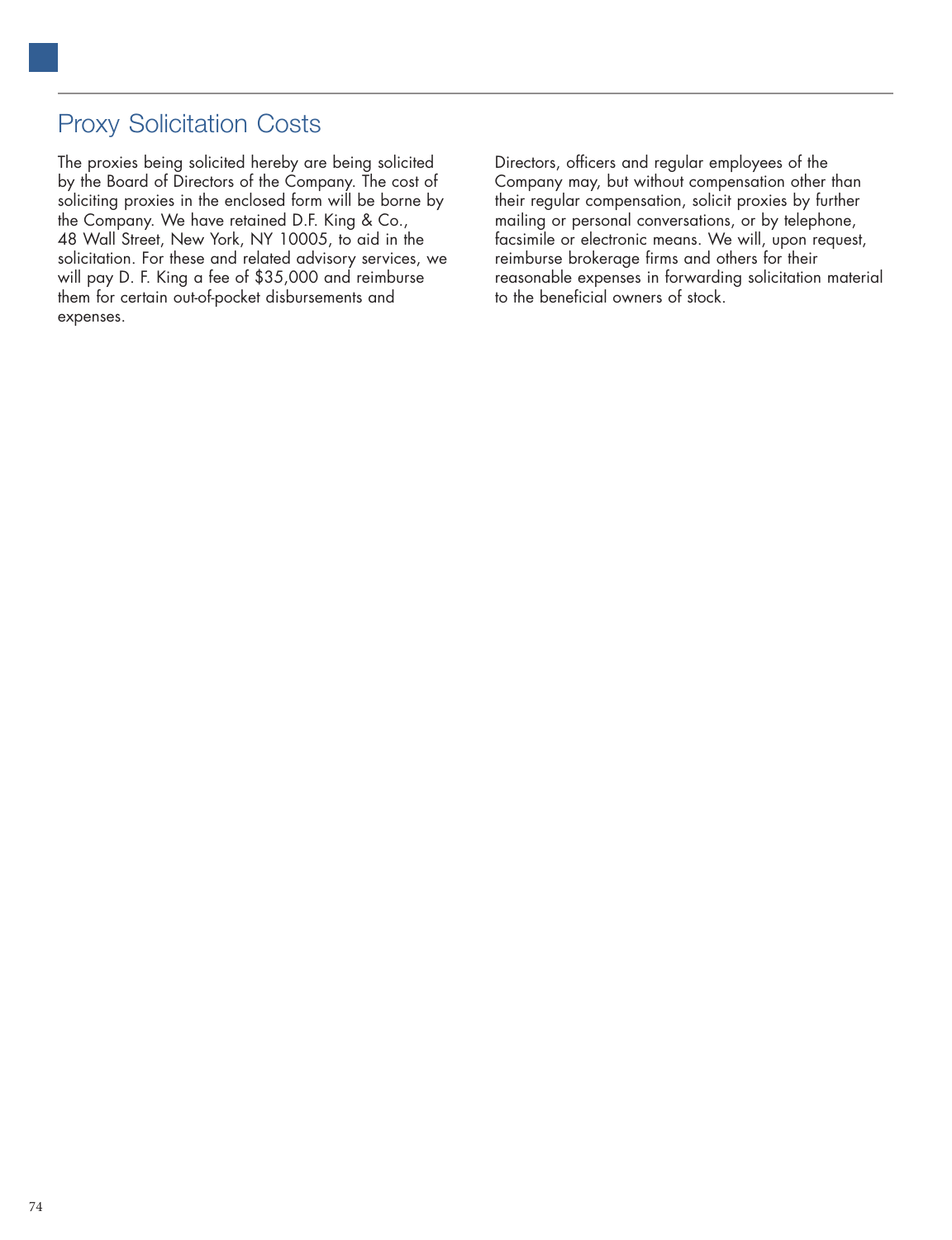This proxy statement includes aggregate segment operating income, net income attributable to Disney and EPS excluding certain items affecting comparability, which are important financial measures for the Company but are not financial measures defined by Generally Accepted Accounting Principles (GAAP). These measures should be reviewed in conjunction with the relevant GAAP financial measures and are not presented as an alternative measure of net income or EPS as determined in accordance with GAAP. These measures as we have calculated them may not be comparable to similarly titled measures reported by other companies. The items affecting comparability that have been excluded here are different than those excluded in our earnings release relating to fiscal 2018 as we have excluded only the most significant items for purposes of this proxy statement.

The Company evaluates the performance of its operating segments based on segment operating income, and management uses aggregate segment operating income as a measure of the performance of operating businesses separate from non-operating factors. The Company believes that information about aggregate segment operating income assists investors by allowing them to evaluate changes in the operating results of the Company's portfolio of businesses separate from non-operational factors that affect net income, thus providing separate insight into both operations and the other factors that affect reported results. A reconciliation of segment operating income to net income is as follows (dollars in millions):

|                                                     |           | <b>Year Ended</b> |           |
|-----------------------------------------------------|-----------|-------------------|-----------|
|                                                     | 9/29/2018 | 9/30/2017         | 10/1/2016 |
| Net income attributable to Disney                   | \$12,598  | \$8,980           | \$9,391   |
| Net income attributable to noncontrolling interests | 468       | 386               | 399       |
| Net income                                          | 13,066    | 9,366             | 9,790     |
| Income taxes                                        | 1,663     | 4,422             | 5,078     |
| Income before income taxes                          | 14,729    | 13,788            | 14,868    |
| Corporate & unallocated shared expenses             | 761       | 582               | 640       |
| Restructuring and impairment charges                | 33        | 98                | 156       |
| Other income, net                                   | (601)     | (78)              |           |
| Interest expense, net                               | 574       | 385               | 260       |
| Vice $Gain1$                                        |           |                   | (332)     |
| Infinity Charge <sup>2</sup>                        |           |                   | 129       |
| Impairment of Equity Investments <sup>3</sup>       | 210       |                   |           |
| Segment operating income                            | \$15,706  | \$14,775          | \$15,721  |

Our share of the net gain recognized by A+E Television Networks in connection with an acquisition of an interest in Vice Group Holding, Inc.

Charge in connection with the discontinuation of our Infinity console game business.

Impairment of Vice Group Holding, Inc. and Villages Nature equity investments.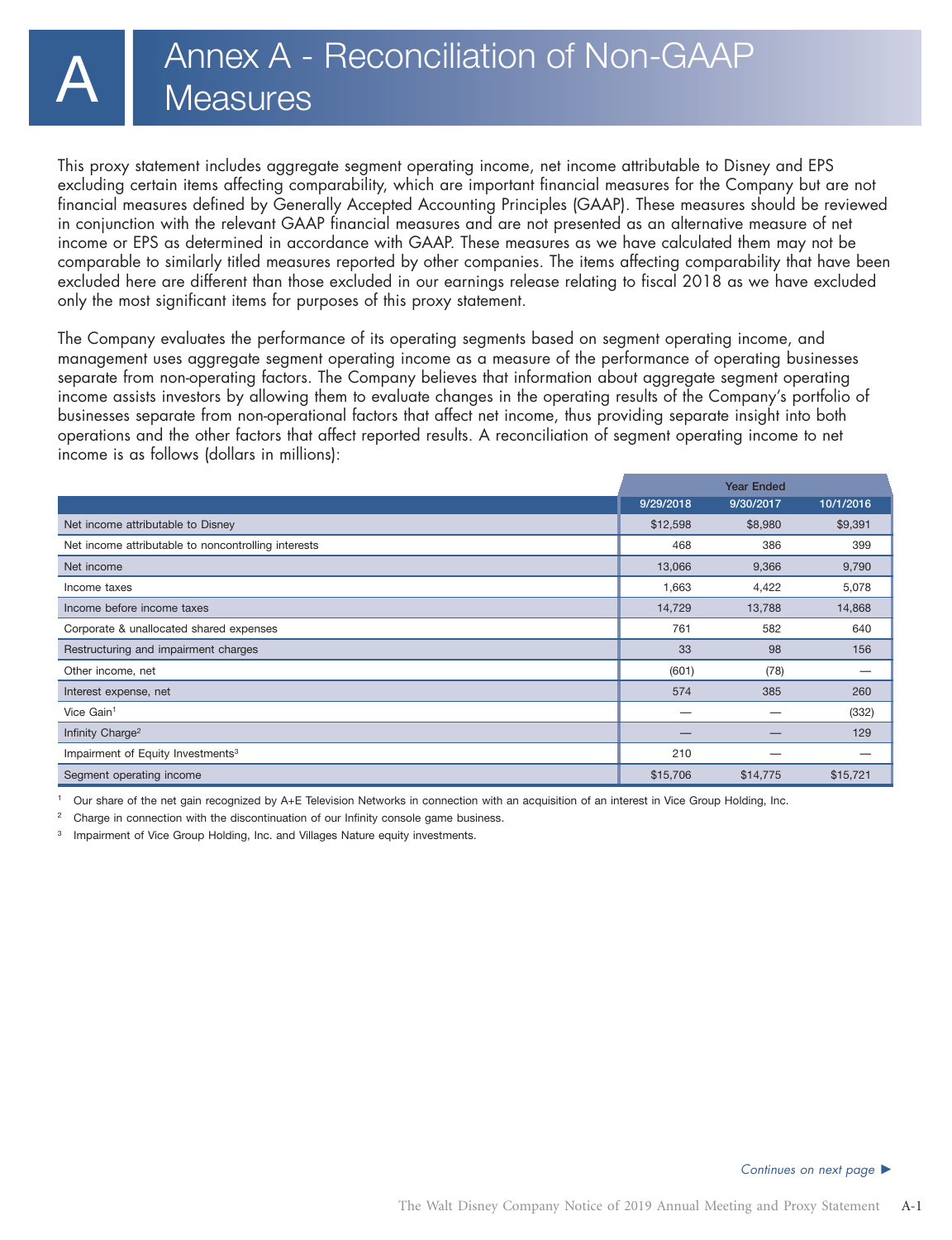The Company uses net income attributable to Disney and EPS excluding certain items affecting comparability to evaluate the performance of the Company's operations exclusive of certain items that impact the comparability of results from period to period over the long term. The Company believes that information about EPS exclusive of these impacts is useful to investors, particularly where the impact of the excluded items is significant and extraordinary in relation to reported earnings trends, because the measure allows for comparability between periods of the operating performance of the Company's business.

A reconciliation of net income attributable to Disney to net income attributable to Disney excluding certain items affecting comparability and EPS to EPS excluding certain items affecting comparability is as follows (dollars in millions except per share amounts):

|                                                            | Net Income<br>Attributable<br>to Disney | <b>EPS</b> |
|------------------------------------------------------------|-----------------------------------------|------------|
| Year Ended September 29, 2018                              |                                         |            |
| As reported                                                | \$12,598                                | \$8.36     |
| Exclude:                                                   |                                         |            |
| Net Benefit from the Tax Act (excluding minority interest) | (1,671)                                 | (1.11)     |
| Real Estate and related gains                              | (443)                                   | (0.30)     |
| Excluding certain items affecting comparability            | \$10,484                                | \$6.961    |

<sup>1</sup> May not equal to the sum of rows due to rounding.